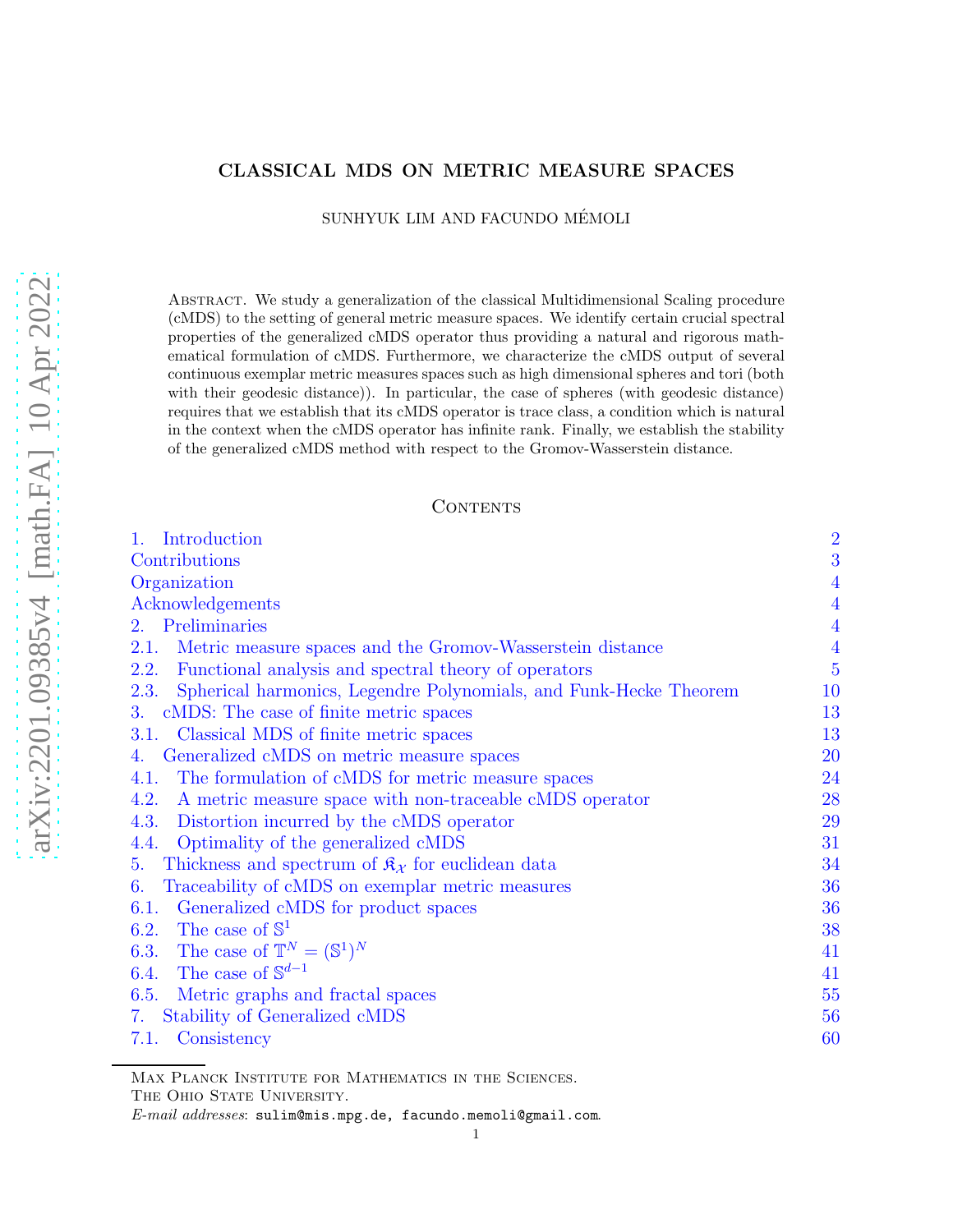[References](#page-59-1) [60](#page-59-1)

<span id="page-1-0"></span>The direct manipulation of high dimensional data is often difficult if not intractable. Nevertheless, many areas of science (e.g., neuroscience, climate science, network science, etc) have increasingly been confronted with large volumes of high dimensional data whose acquisition or generation has been facilitated by rapid technological advances.

Dimension reduction techniques have become central to data science in the past several decades due to their ability to obtain low-dimensional data representations which retain meaningful intrinsic properties of the original data.

When a dataset is modeled as a collection of points in some euclidean space, principal component analysis (PCA) provides a natural change of basis which can be used for ulterior processing such as dimension reduction [\[Pea01\]](#page-60-0). However, PCA cannot be directly applied to "non-euclidean" datasets such as those given in the form of dissimilarity matrices.

Classical Multidimensional Scaling (cMDS, from now on) is a nonlinear dimension reduction procedure which is applicable to data given as a dissimilarity or distance matrix. For a given dataset, modeled as finite metric space  $(X, d_X)$ , the goal of cMDS is to find an *opti*mal embedding of X into Euclidean space. This optimality condition requires minimizing a certain notion of distortion (cf. Theorem [16\)](#page-15-0).

From a mathematical perspective, the following result proved by Schoenberg in the early 1930s [\[Sch35\]](#page-60-1) (cf. Theorem [15\)](#page-13-0) can be regarded as a cornerstone of the theory supporting cMDS:

A finite metric space  $\mathcal{X} = (X, d_X)$  can be embedded into a Euclidean space if and only if the matrix  $B_{\mathcal{X}} := ((B_X)_{ij})$ , where

$$
(B_{\mathcal{X}})_{ij} := -\frac{1}{2} \left( d_{X}^{2}(x_{i}, x_{j}) - \frac{1}{n} \sum_{s=1}^{n} d_{X}^{2}(x_{i}, x_{s}) - \frac{1}{n} \sum_{r=1}^{n} d_{X}^{2}(x_{r}, x_{j}) + \frac{1}{n^{2}} \sum_{r,s=1}^{n} d_{X}^{2}(x_{r}, x_{s}) \right),
$$

is positive semi-definite.

Schoenberg's theorem not only provides a direct method for ascertaining the embedability of a given finite metric space into some euclidean space, but also it reveals that the obstacle to achieving this dwells in the preence of negative eigenvalues of the matrix  $B_{\mathcal{X}}$ . In this way it leads to one idea about how to produce an embedding of  $\mathcal X$  to Euclidean space by abandoning the negative eigenvalues of  $B_{\mathcal{X}}$ , which is exactly what cMDS does (cf. Algorithm [1\)](#page-14-0).

Schoenberg's theorem was independently rediscovered by scientists working in psychophysics [\[Ric38,](#page-60-2) [YH38\]](#page-61-0) whose original motivation came from the area of sensory analysis. More precisely, their goal was to estimate the dimensionality of the stimulus space, as well as the positions of the stimuli within this space [\[Mea92\]](#page-60-3). A few years later, Torgerson and Gower gave the formulation of cMDS that we know today and provided a supporting mathematical theory [\[Tor52,](#page-61-1) [Tor58,](#page-61-2) [Gow66\]](#page-60-4).

The list of dimension reduction techniques has been constantly growing. Some notable examples are isomap [\[TSL00\]](#page-61-3), locally linear embeddings [\[RS00\]](#page-60-5), Laplacian eigenmaps [\[BN03\]](#page-59-2), diffusion maps [\[CL06\]](#page-59-3), Hessian eigenmaps [\[DG03\]](#page-59-4), and more recently t-SNE [\[VdMH08\]](#page-61-4) and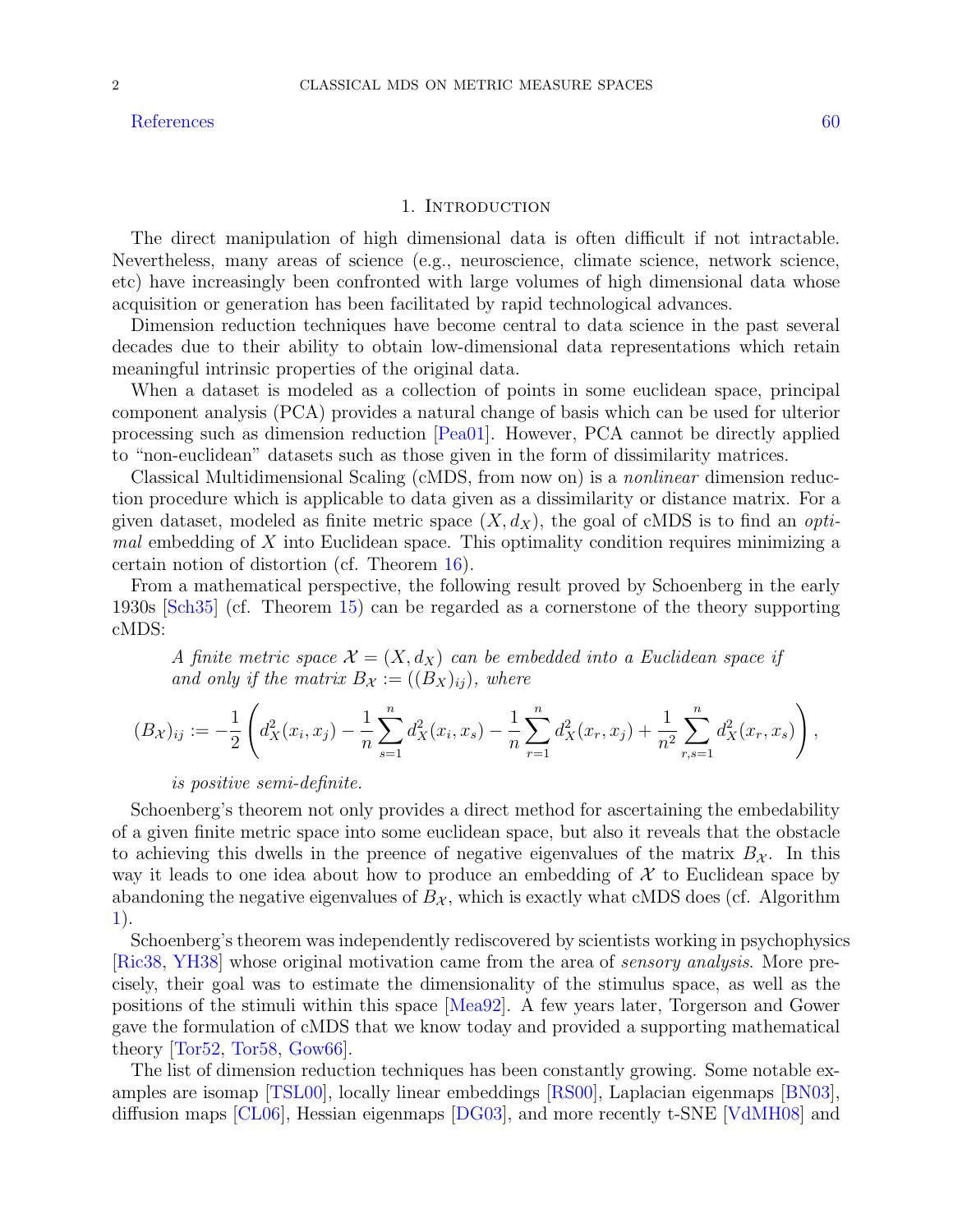UMAP [\[MHSG18\]](#page-60-6). While their differences mainly come from how the distance (or, proximity) of data points is computed, these methods all attempt to preserve the local structure of data.

<span id="page-2-0"></span>Contributions. The cMDS method has been mostly considered through its applicability to data analysis tasks, which means that its understanding has been mostly restricted to the case of finite datasets. Properties such as its stability and consistency (i.e. the behavior of the result of applying cMDS to a sample of a space as the cardinality of the sample increases) have not yet been clarified. In order to tackle these and other questions, in this paper we study a generalization of Schoenberg's result to the metric measure space setting  $[Gro07, Mém11]$  $[Gro07, Mém11]$  which will permit (1) modeling both these ideal limiting objects and their finite approximations within a flexible framework and (2) reasoning about such questions in an effective manner.

A metric measure space is a triple  $(X, d_X, \mu_X)$  where  $\mathcal{X} = (X, d_X)$  is a compact metric space and  $\mu_X$  is a full-support Borel probability measure on X. In this setting, we aim to quantify how much distortion will incurred when trying to embed  $\mathcal{X}$  into Euclidean space of a given dimension via a certain generalized formulation of the cMDS procedure. This extension of cMDS to metric measure spaces was first considered in [\[Kas19,](#page-60-9) [ABK20\]](#page-59-5) where the authors were able to compute the spectrum of the cMDS operator for the case of the circle S <sup>1</sup> with geodesic distance and normalized length measure. They also formulated a number of questions, such as extending the analysis to the case of spheres with arbitrary dimension (with geodesic distance and normalized volume measure) and establishing the stability of the cMDS procedure. The results in the present paper fully answer those and other questions about cMDS on continuous spaces.

When studying the spectral properties for the generalized cMDS operator in the setting of possible continuous metric measure spaces (such as spheres with their geodesic distance), one must pay careful attention to the possibility that the rank of the generalized cMDS operator can be infinite. This leads to considering on the collection of metric measure spaces with *traceable* cMDS operators.

Ascertaining whether the cMDS operator associated to a given metric measure space is traceable (i.e. in trace class) or not is far from trivial. In this paper we do this for some concrete examples<sup>[1](#page-2-1)</sup>, including spheres of arbitrary dimension with geodesic distances, tori and metric graphs (with their geodesic distances). In particular, we compute all eigenvalues and eigenfunctions of the cMDS operator for spheres  $\mathbb{S}^{d-1}$  with its geodesic distance  $d_{\mathbb{S}^{d-1}}$ and normalized volume measure (i.e. regarded as a metric measure space), and establish that the cMDS operator is indeed trace class. Furthermore, we fully characterize the metric induced on  $\mathbb{S}^{d-1}$  by the cMDS operator: we prove that this metric precisely coincides with  $\sqrt{\pi \cdot d_{\mathbb{S}^{d-1}}}$  (cf. Theorem [23\)](#page-46-0). In order to highlight the difficulty in establishing that a given metric measure space induces a traceable cMDS operator, we describe the construction of one such space and formulate a number of questions suggested by our analysis.

Finally, we prove results which clarify the stability properties of the cMDS procedure with respect to the Gromov-Wasserstein distance.

This paper is part of the first author's PhD dissertation [\[Lim21,](#page-60-10) Chapter 5].

Kroshnin, Stepanov and Trevisan have independently developed related results – we refer the reader to their preprint [\[KST22\]](#page-60-11).

<span id="page-2-1"></span><sup>&</sup>lt;sup>1</sup>Note that all finite metric measure spaces induce traceable cMDS operators.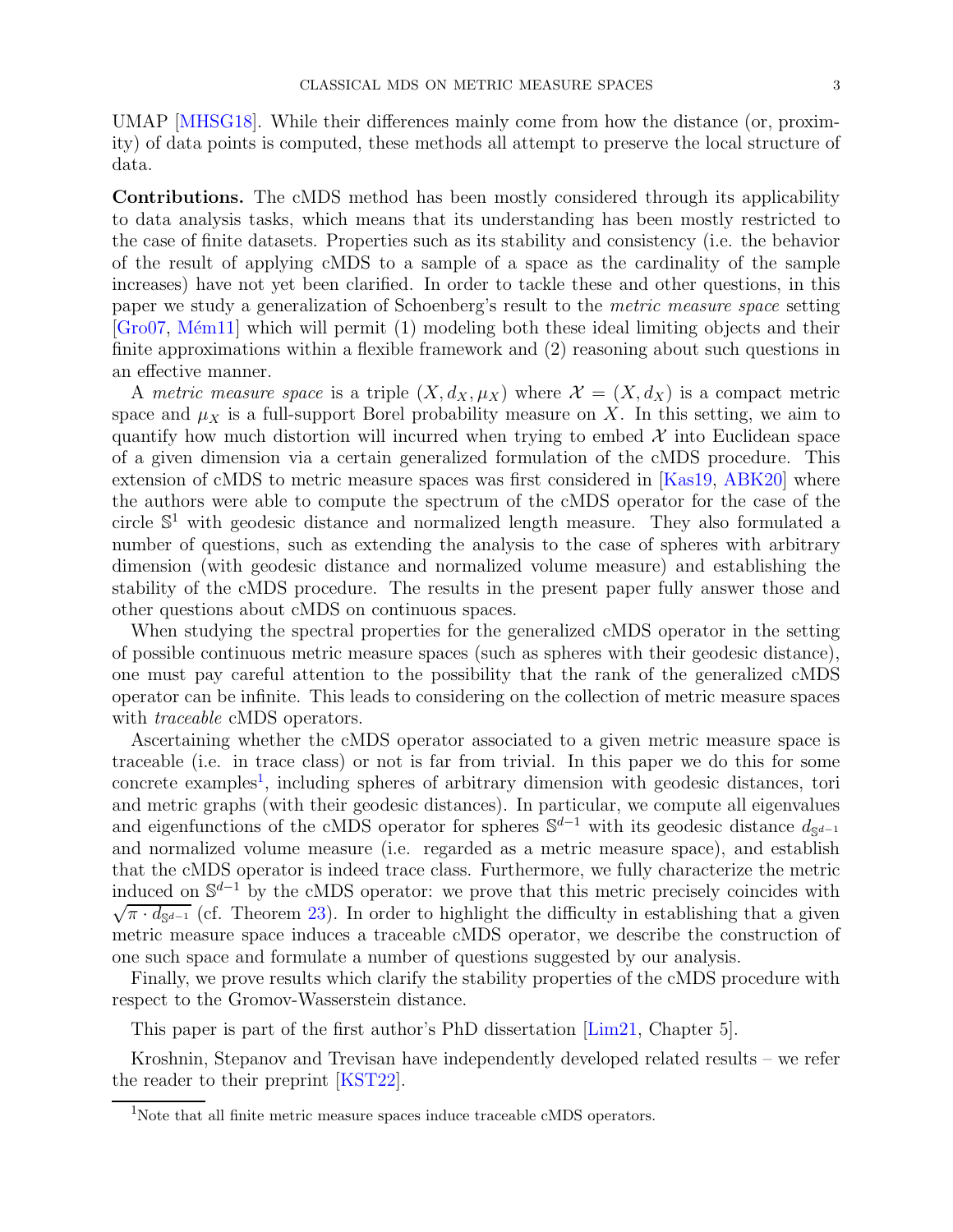<span id="page-3-0"></span>**Organization.** In  $\S2$  $\S2$  we give an account of Gromov-Wassertein distances, spectral theory, and spherical harmonics which is then used in subsequent sections.

In §[3,](#page-12-0) we provide some necessary definitions and results on the classical multidimensional scaling on finite metric spaces.

In §[4,](#page-19-0) we consider a generalized version of cMDS for metric measure spaces and prove some basic properties. We define a notion of distortion involving the negative eigenvalues of the cMDS operator, and show that it somehow measures non-flatness of a metric measure space. Also, we prove that this generalized cMDS operator is the optimal choice in a certain rigorous sense.

In §[5,](#page-33-0) we prove that a certain notion of thickness upper bounds the smallest positive eigenvalue of the cMDS operator for a subset of Euclidean space.

In §[6,](#page-35-0) we provide a wide variety of nontrivial examples for the generalized cMDS. These include spheres  $\mathbb{S}^{d-1}$ , products such as the *n*-torus, and also metric graphs. In particular, we compute the spectrum of the generalized cMDS for the sphere  $\mathbb{S}^{d-1}$  endowed with its geodesic metric and prove the operator is in trace class.

In §[7,](#page-55-0) we prove that, in a certain sense, the generalized cMDS process is stable with respect to Gromov-Wasserstein distances and briefly discuss an application to proving consistency of cMDS.

<span id="page-3-1"></span>Acknowledgements. We are grateful to Henry Adams and Boris Mityagin for helpful conversations related to this work. We also thank Eugene Stepanov for pointing out to us a mistake in the proof of Proposition [4.12.](#page-24-0) This work was supported by NSF grants DMS 1547357, CCF-1526513, IIS-1422400, and CCF-1740761.

### 2. Preliminaries

<span id="page-3-2"></span>In this section we recall concepts that will be used in later sections to formulate and analyze the generalized cMDS procedure. Readers familiar with the Gromov-Wasserstein distance, spectral theory, and spherical harmonics may want to directly approach §[3.](#page-12-0)

<span id="page-3-3"></span>2.1. Metric measure spaces and the Gromov-Wasserstein distance. In this section we introduce machinery that permits modeling and comparing metric datasets.

In  $[\text{Mém07}, \text{Mém11}]$ , the author defines the Gromov-Wasserstein distances combining ideas related to the Wasserstein distance and the Gromov-Hausdorff distance. Let  $(X, d_X)$  be a compact metric space and  $\mathcal{P}(X)$  be the set of all Borel probability measures on X. Before proceeding, let us recall the definition of the coupling measure and support of a measure.

**Definition 2.1.** Suppose X is a topological space and  $\mu_X$  is a measure on its Borel  $\sigma$ -algebra  $\Sigma_X$ . Then the support of  $\mu_X$  is defined as the smallest closed set C satisfying  $\mu_X(X\setminus C) = 0$ and denoted by supp $[\mu_X]$ . In particular, if X is discrete,

$$
supp[\mu_X] = \{ x \in X \colon \mu_X(x) > 0 \}.
$$

**Definition 2.2.** Let  $(X, \Sigma_X, \mu_X)$  and  $(Y, \Sigma_Y, \mu_Y)$  be two measure spaces. Then, we call a measure  $\mu$  on  $X \times Y$  a coupling measure between  $\mu_X$  and  $\mu_Y$  if  $\mu(A \times Y) = \mu_X(A)$  and  $\mu(X \times B) = \mu_Y(B)$  whenever A and B are any measurable subsets of X and Y, respectively. Also, we denote with  $\Gamma(\mu_X, \mu_Y)$  the set of all coupling measures.

**Remark 2.3.** Note that  $\Gamma(\mu_X, \mu_Y)$  is nonempty since this set always contains the product measure  $\mu_X \otimes \mu_Y$ .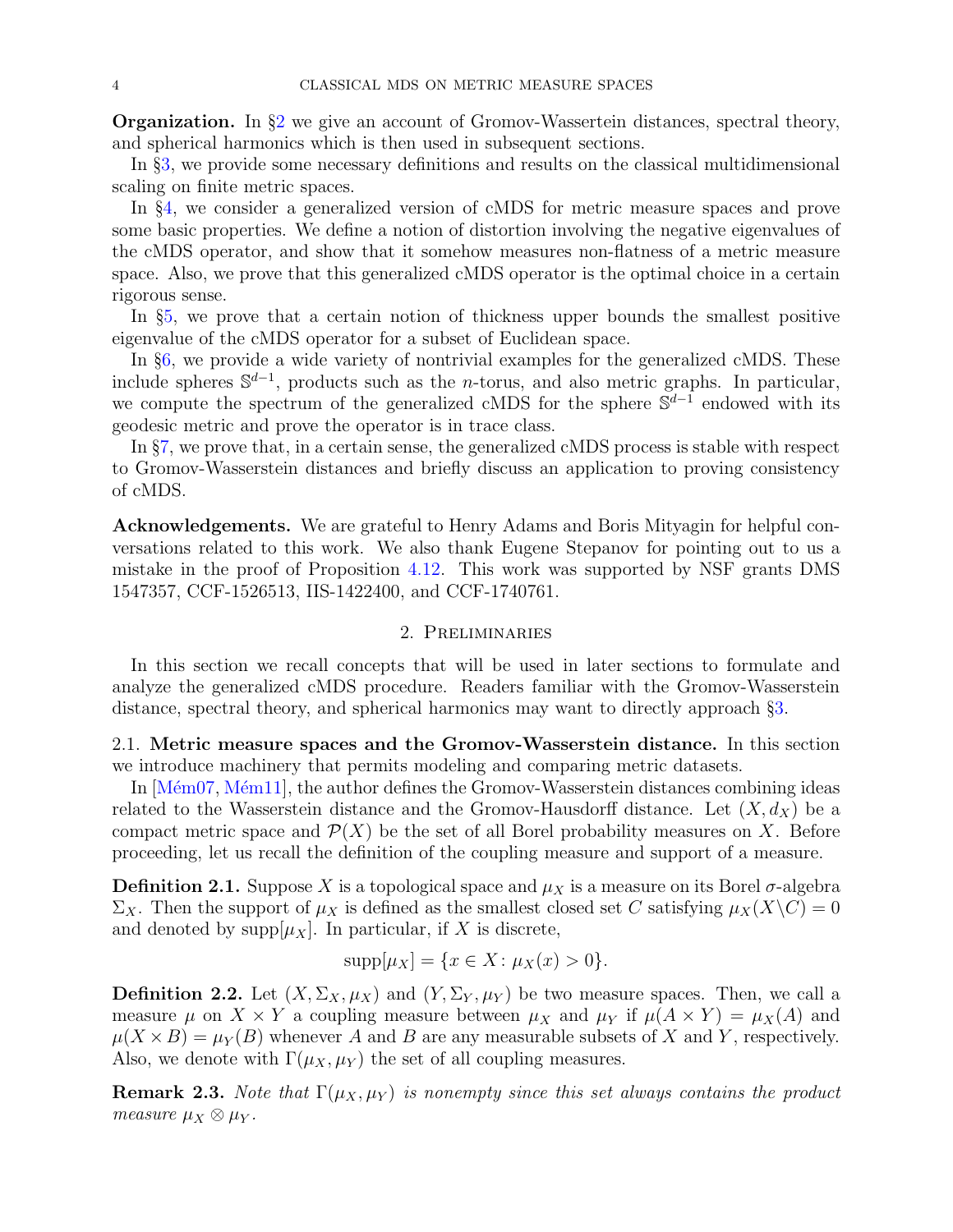The Wasserstein distance on  $\mathcal{P}(X) \times \mathcal{P}(X)$  is defined as follows.

**Definition 2.4** (Wasserstein distances [\[Vil03\]](#page-61-5)). Assume  $(X, d_X)$  is a compact metric space. For each  $p \in [1,\infty]$  and  $\alpha, \beta \in \mathcal{P}(X)$ ,

$$
d_{\mathrm{W},p}^{X}(\alpha,\beta) = \inf_{\mu \in \Gamma(\alpha,\beta)} \left( \int_{X} d_{X}(x,x')^{p} d\mu(x,x') \right)^{\frac{1}{p}} = \inf_{\mu \in \Gamma(\alpha,\beta)} ||d_{X}||_{L^{p}(\mu)}
$$

for  $p \in [1, \infty)$ , and

$$
d_{\mathrm{W},\infty}^X(\alpha,\beta) = \inf_{\mu \in \Gamma(\alpha,\beta)} \sup_{(x,x') \in \mathrm{supp}[\mu]} d_X(x,x') = \inf_{\mu \in \Gamma(\alpha,\beta)} ||d_X||_{L^{\infty}(\mathrm{supp}[\mu])}.
$$

Now, consider the collection of compact metric measure spaces, that is triples  $\mathcal{X} =$  $(X, d_X, \mu_X)$  where  $(X, d_X)$  is a compact metric space and  $\mu_X$  is a fully supported Borel probability measure on X. This collection will be denoted by  $\mathcal{M}_{w}$ .

**Definition 2.5** (Gromov-Wasserstein distances [Mém11]). For two compact metric measure spaces  $\mathcal{X} = (X, d_X, \mu_X)$  and  $\mathcal{Y} = (Y, d_Y, \mu_Y)$  and each  $p \in [1, \infty]$ ,

$$
d_{\mathrm{GW},p}(\mathcal{X},\mathcal{Y}) = \frac{1}{2} \inf_{\mu \in \Gamma(\mu_X,\mu_Y)} \left( \int_{X \times Y \times X \times Y} |d_X(x,x') - d_Y(y,y')|^p d(\mu \otimes \mu)(x,y,x',y') \right)^{\frac{1}{p}}
$$
  
= 
$$
\frac{1}{2} \inf_{\mu \in \Gamma(\mu_X,\mu_Y)} ||d_X - d_Y||_{L^p(\mu \otimes \mu)}
$$

for  $p \in [1,\infty)$ , and

$$
d_{\mathrm{GW},\infty}(\mathcal{X},\mathcal{Y}) = \frac{1}{2} \inf_{\mu \in \Gamma(\mu_X,\mu_Y)} \sup_{(x,y), (x',y') \in \mathrm{supp}[\mu]} |d_X(x,x') - d_Y(y,y')|
$$
  
= 
$$
\frac{1}{2} \inf_{\mu \in \Gamma(\mu_X,\mu_Y)} ||d_X - d_Y||_{L^{\infty}(\mathrm{supp}[\mu] \times \mathrm{supp}[\mu])}.
$$

The Gromov-Wasserstein distance  $d_{\mathrm{GW},p}$  defines a pseudometric on  $\mathcal{M}_w$  and it can be extended to a proper metric on the collection of isomorphism classes of compact metric measure spaces. We say two compact metric measure spaces  $\mathcal{X} = (X, d_X, \mu_X)$  and  $\mathcal{Y} =$  $(Y, d_Y, \mu_Y)$  are isomorphic if there is a bijective map  $f: X \to Y$  satisfying  $d_X(x, x') =$  $d_Y(f(x), f(x'))$  for all  $x, x' \in X$  and  $\mu_Y(B) = \mu_X(f^{-1}(B))$  for any borel set  $B \subseteq Y$ . i.e.,  $\mu_Y = f_* \mu_X$ . We call this  $\mu_Y$  the pushforward measure induced by f.

For each  $p \in [1,\infty]$ , let

(1) 
$$
\text{diam}_p(\mathcal{X}) := ||d_X||_{L^p(\mu_X \otimes \mu_X)}.
$$

Then one sees that

<span id="page-4-1"></span>
$$
d_{\mathrm{GW},p}(\mathcal{X},\star) = \frac{1}{2}\mathrm{diam}_p(\mathcal{X}).
$$

<span id="page-4-0"></span>2.2. Functional analysis and spectral theory of operators. We review the basics of spectral theory here. In particular, compact and self-adjoint operators on Hilbert spaces will be important for later sections. For the details, see [\[Ree12\]](#page-60-13) and [\[RR06,](#page-60-14) Chs. 6 and 8].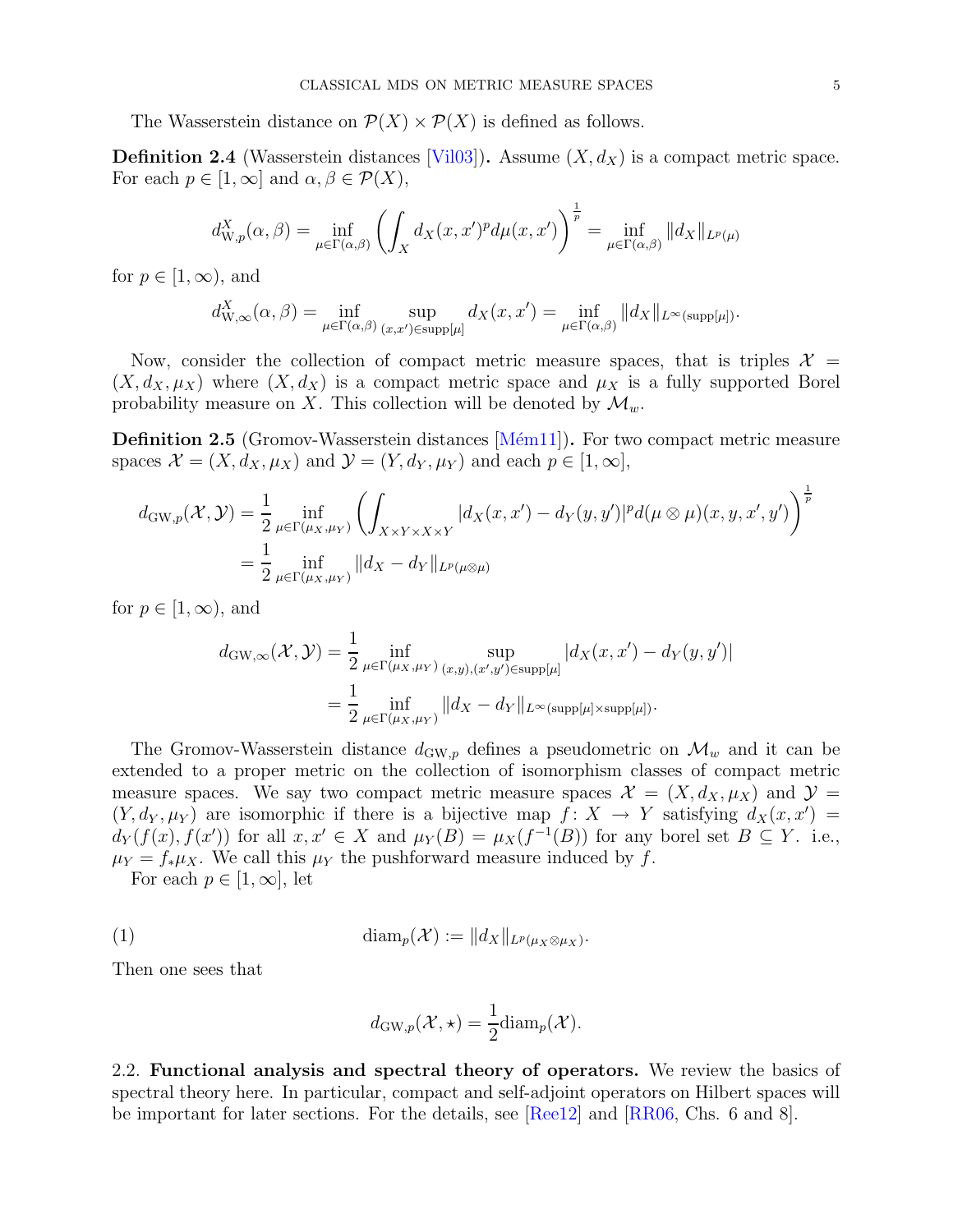**Definition 2.6** (bounded operator). Let  $(\mathcal{B}, \|\cdot\|_{\mathcal{B}})$  and  $(\mathcal{C}, \|\cdot\|_{\mathcal{C}})$  be Banach spaces, and  $\mathfrak{A} : \mathcal{B} \to \mathcal{C}$  be an operator from  $\mathcal{B}$  to  $\mathcal{C}$ . Then,  $\mathfrak{A}$  is said to be **bounded** if

$$
\|\mathfrak{A}\|:=\sup_{b\in\mathcal{B}\backslash\{0\}}\frac{\|\mathfrak{A}b\|_{\mathcal{C}}}{\|b\|_{\mathcal{B}}}<\infty.
$$

From now on,  $\mathcal{L}(\mathcal{B}, \mathcal{C})$  denotes the set of bounded operators from  $\mathcal{B}$  to  $\mathcal{C}$ . Also, for the simplicity, we use  $\mathcal{L}(\mathcal{B})$  instead of  $\mathcal{L}(\mathcal{B}, \mathcal{B})$ .

**Theorem 1** (adjoint [\[Ree12,](#page-60-13) Section VI.2]). Let H be a Hilbert space. Then, for any  $\mathfrak{A} \in$  $\mathcal{L}(\mathcal{H})$ , there is the unique bounded operator  $\mathfrak{A}^{*}:\mathcal{H}\longrightarrow\mathcal{H}$  satisfying:

$$
\langle u,\mathfrak A v\rangle=\langle \mathfrak A^*u,v\rangle
$$

for any  $u, v \in \mathcal{H}$ .

From now on, the operator  $\mathfrak{A}^*$  will be called the **adjoint** of  $\mathfrak{A}$ .

**Definition 2.7** (self-adjoint operator). Let H be a Hilbert space. Then,  $\mathfrak{A} \in \mathcal{L}(\mathcal{H})$  is said to be **self-adjoint** if  $\mathfrak{A} = \mathfrak{A}^*$ . Equivalently, if  $\mathfrak{A}$  satisfies the following:

$$
\langle \mathfrak{A} u, v \rangle = \langle u, \mathfrak{A} v \rangle
$$

for any  $u, v \in \mathcal{H}$ .

**Definition 2.8.** Let H be a Hilbert space and  $\mathfrak{A} \in \mathcal{L}(\mathcal{H})$ . Then, a complex number  $\lambda$  is said to be in the **resolvent set**  $\rho(\mathfrak{A})$  of  $\mathfrak{A}$  if  $\lambda I - \mathfrak{A}$  is a bijection with a bounded inverse. If  $\lambda \notin \rho(\mathfrak{A})$ , then  $\lambda$  is said to be in the **spectrum**  $\sigma(\mathfrak{A})$  of  $\mathfrak{A}$ .

**Definition 2.9.** Let H be a Hilbert space and  $\mathfrak{A} \in \mathcal{L}(\mathcal{H})$ .

- (1) An  $u \neq 0$  which satisfies  $\mathfrak{A}u = \lambda u$  for some  $\lambda \in \mathbb{C}$  is called an **eigenvector** of  $\mathfrak{A}$ ;  $\lambda$  is called the corresponding eigenvalue. If  $\lambda$  is an eigenvalue, then  $\lambda I - \mathfrak{A}$  is not injective so  $\lambda \in \sigma(\mathfrak{A})$ . The set of all eigenvalues is called the **point spectrum** of  $\mathfrak{A}$ .
- (2) If  $\lambda$  is not an eigenvalue and if the range of  $\lambda I \mathfrak{A}$  is not dense, then  $\lambda$  is said to be in the residual spectrum.

<span id="page-5-2"></span>**Theorem 2** ( $\text{Reel2}$ , Theorem VI.6, Theorem VI.8)). Let  $\mathfrak{A}$  be a bounded and self-adjoint operator on a Hilbert space H. Then,

- $(1)$  **24** has no residual spectrum.
- (2) The spectrum  $\sigma(\mathfrak{A})$  of  $\mathfrak{A}$  is a subset of  $\mathbb{R}$ . In particular,  $\sup_{\lambda \in \sigma(\mathfrak{A})} |\lambda| = ||\mathfrak{A}||$ .
- (3) Eigenvectors corresponding to distinct eigenvalues of  $\mathfrak{A}$  are orthogonal.

**Definition 2.10** (positive semi-definite operator). Let H be a Hilbert space and  $\mathfrak{A} \in \mathcal{L}(\mathcal{H})$ .  $\mathfrak A$  is called **positive semi-definite** if  $\langle u, \mathfrak A u \rangle \geq 0$  for any  $u \in \mathcal H$ . We write  $\mathfrak A \succeq 0$  if  $\mathfrak A$  is positive semi-definite.

<span id="page-5-1"></span>**Remark 2.11.** If  $\mathfrak{A}$  is a bounded operator on a Hilbert space  $\mathcal{H}$ . Then,  $\mathfrak{A}^*\mathfrak{A}$  is always positive semi-definite.

<span id="page-5-0"></span>**Theorem 3** ([\[Ree12,](#page-60-13) Theorem VI.9]). Let  $\mathfrak{A}$  be a positive semi-definite and bounded operator on a Hilbert space  $H$ . Then, there is the unique positive semi-definite and bounded operator  $\mathfrak{B}$  on H satisfying  $\mathfrak{B}^2 = \mathfrak{A}$ . Furthermore,  $\mathfrak{B}$  commutes with every bounded operator which commutes with  $\mathfrak{A}$ .

By Theorem [3](#page-5-0) and Remark [2.11,](#page-5-1) we define  $|\mathfrak{A}|$  in the following way.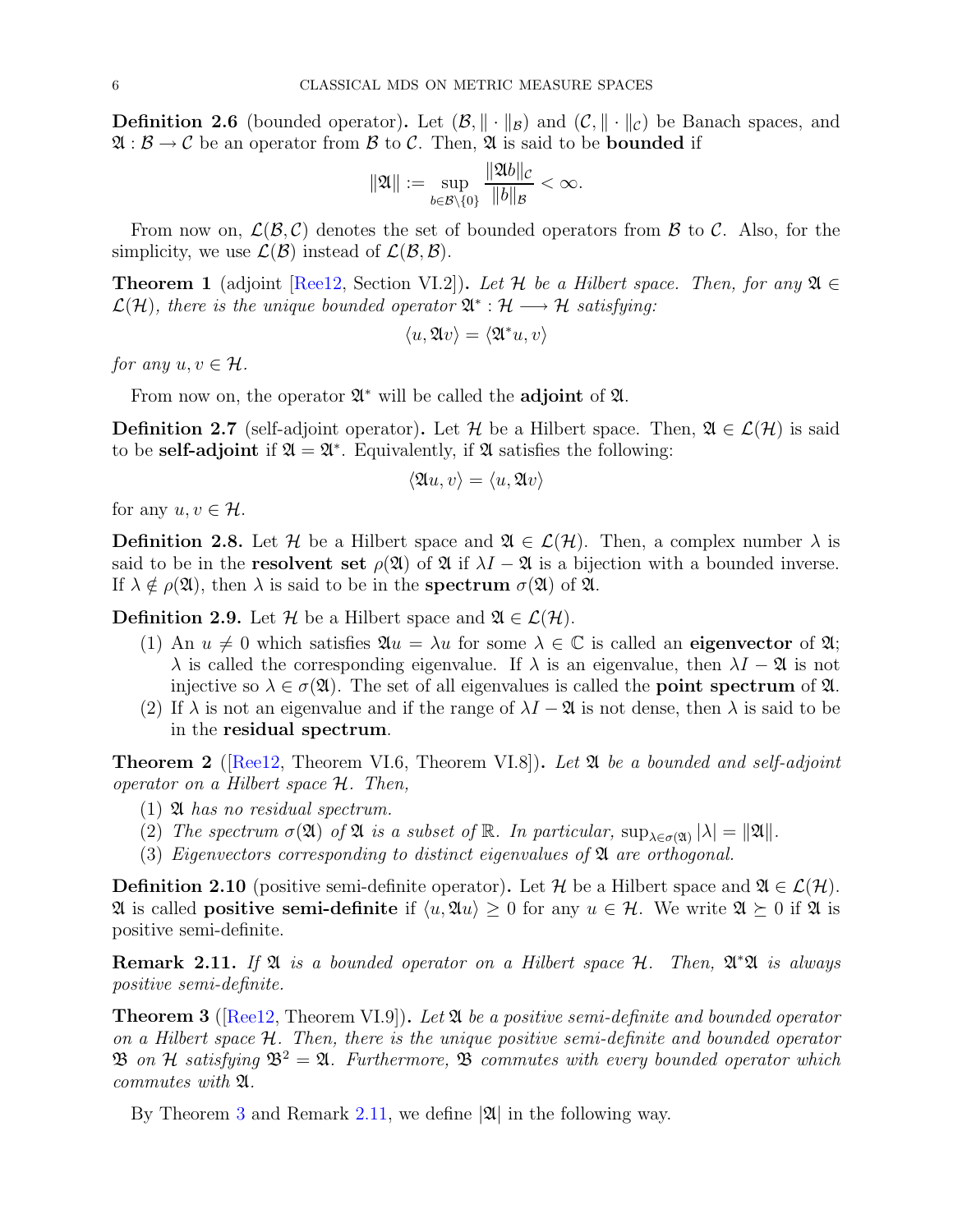**Definition 2.12.** Let  $\mathfrak{A}$  be a bounded operator on a Hilbert space  $\mathcal{H}$ . Then  $|\mathfrak{A}| := \sqrt{\mathfrak{A}^*\mathfrak{A}}$ ,  $\mathfrak{A}^+ := \frac{1}{2}(|\mathfrak{A}| + \mathfrak{A}),$  and  $\mathfrak{A}^- := \frac{1}{2}(|\mathfrak{A}| - \mathfrak{A}).$  Note that  $\mathfrak{A} = \mathfrak{A}^+ - \mathfrak{A}^-$ .

**Definition 2.13** (compact operator). Let  $(\mathcal{B}, \|\cdot\|_{\mathcal{B}})$  and  $(\mathcal{C}, \|\cdot\|_{\mathcal{C}})$  be Banach spaces. An operator  $\mathfrak{A} \in \mathcal{L}(\mathcal{B}, \mathcal{C})$  is called **compact** if  $\mathfrak{A}$  takes bounded sets in  $\mathcal{B}$  into precompact sets in  $\mathcal{C}$ .

<span id="page-6-0"></span>**Theorem 4** (Riesz-Schauder theorem,  $[Re12, Theorem VI.15]$ ). Let H be a separable Hilbert space and  $\mathfrak{A} \in \mathcal{L}(\mathcal{H})$  be a compact operator. Then,  $\sigma(\mathfrak{A})$  is a discrete set having no limit points except perhaps  $\lambda = 0$ . Further, any nonzero  $\lambda \in \sigma(\mathfrak{A})$  is an eigenvalue of finite multiplicity (i.e. the corresponding space of eigenvectors is finite dimensional).

<span id="page-6-1"></span>Theorem 5 (Hilbert-Schmidt Theorem, [\[Ree12,](#page-60-13) Theorem VI.16] and [\[RR06,](#page-60-14) Theorem 8.94]). Let H be a separable Hilbert space and  $\mathfrak{A} \in \mathcal{L}(\mathcal{H})$  be compact and self-adjoint. Then, there is a complete orthonormal basis  $\{\phi_i\}_{i=1}^N$  for  $\mathcal H$  where  $N = \dim(\mathcal H)$  so that  $\mathfrak{A} \phi_i = \lambda_i \phi_i$ ,  $|\lambda_i|$  is monotone nonincreasing, and if  $N = \infty$ ,  $\lim_{i \to \infty} \lambda_i = 0$ . Furthermore,  $\mathfrak A$  can be represented by

$$
\mathfrak{A}(\cdot) = \sum_{i=1}^N \lambda_i \langle \phi_i, \cdot \rangle \phi_i.
$$

**Definition 2.14** (singular values). Let H be a separable Hilbert space and  $\mathfrak{A} \in \mathcal{L}(\mathcal{H})$  be a compact operator. Then, the non-negative square roots of eigenvalues of the self-adjoint operator  $\mathfrak{A}^*\mathfrak{A}$  are called **singular values** of  $\mathfrak{A}$ .

For a given metric measure space  $\mathcal{X} = (X, d_X, \mu_X) \in \mathcal{M}_w$ , the following theorem gives conditions under which the Hilbert space  $L^2(\mu_X)$  is separable.

**Proposition 2.15** ([\[Coh13,](#page-59-6) Proposition 3.4.5]). Let  $(X, \Sigma_X, \mu_X)$  be a measure space, and let p satisfy  $1 \le p < \infty$ . If  $\mu_X$  is  $\sigma$ -finite and  $\Sigma_X$  is countably generated, then  $L^p(X, \Sigma_X, \mu_X)$ is separable.

In particular, if  $(X, d_X)$  is complete and separable metric space (every compact metric space satisfies these conditions) and  $\mu_X$  is Borel probability measure, then  $L^2(\mu_X)$  is separable.

Next, we introduce particularly important kinds of compact operators: Trace class and Hilbert-Schmidt operators.

**Theorem 6** ([\[Ree12,](#page-60-13) Theorem VI.18]). Let H be a separable Hilbert space, and  $\{\phi_i\}_{i=1}^N$  be an orthonormal basis of H. Then for any positive semi-definite operator  $\mathfrak{A} \in \mathcal{L}(\mathcal{H})$ , the value

$$
\sum_{i=1}^N \langle \phi_i, \mathfrak{A} \phi_i \rangle
$$

does not depend on the choice of basis.

**Definition 2.16** (trace of a positive semi-definite operator). Let  $\mathcal{H}$  be a separable Hilbert space and  $\mathfrak{A} \in \mathcal{L}(\mathcal{H})$  be a positive semi-definite operator. Then,

$$
\mathrm{tr}(\mathfrak{A}):=\sum_{n=1}^N\langle\phi_n,\mathfrak{A}\phi_n\rangle
$$

where  $\{\phi_n\}_{n=1}^N$  is an orthonormal basis of  $\mathcal{H}$ .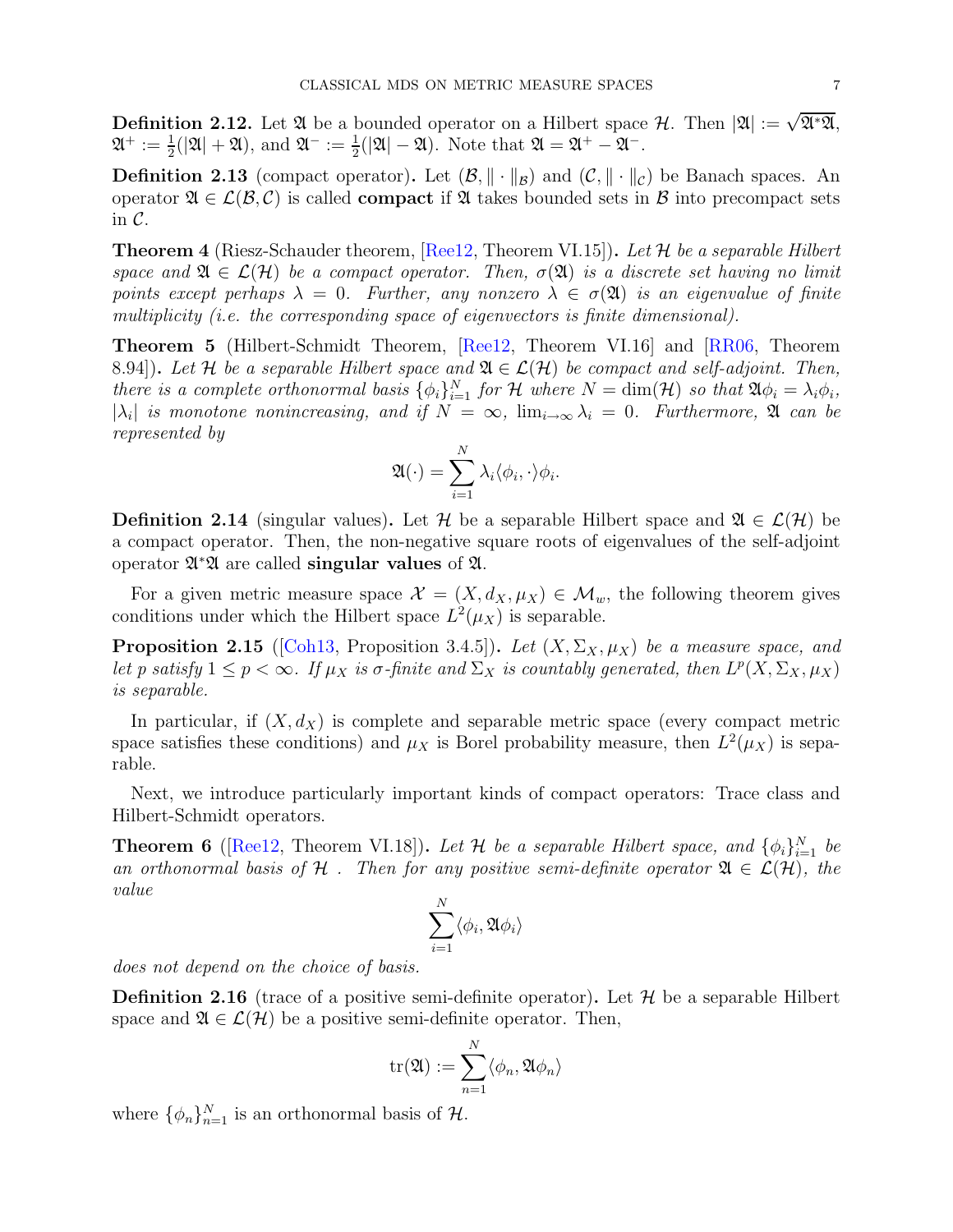<span id="page-7-0"></span>**Definition 2.17** (trace class). Let H be a separable Hilbert space. Then, for any  $\mathfrak{A} \in \mathcal{L}(\mathcal{H})$ , we define the **trace norm** of  $\mathfrak{A}$  in the following way:

$$
\|\mathfrak{A}\|_1:=\mathrm{tr}(|\mathfrak{A}|).
$$

Moreover,  $\mathfrak A$  is called **trace class** if  $\|\mathfrak A\|_1 < \infty$ . The set of all traceable operators in  $\mathcal L(\mathcal H)$ is denoted by  $\mathcal{L}_1(\mathcal{H})$ .

**Theorem 7** ( $[Reel2, Theorem VI.19, Theorem VI.20]$ ). Let  $H$  be a separable Hilbert space. Then,

- (1)  $\mathcal{L}_1(\mathcal{H})$  is a Banach space with the trace norm  $\|\cdot\|_1$ .
- (2) If  $\mathfrak{A} \in \mathcal{L}_1(\mathcal{H})$  and  $\mathfrak{B} \in \mathcal{L}(\mathcal{H})$ , then  $\mathfrak{A} \mathfrak{B} \in \mathcal{L}_1(\mathcal{H})$  and  $\mathfrak{B} \mathfrak{A} \in \mathcal{L}_1(\mathcal{H})$ .
- (3) If  $\mathfrak{A} \in \mathcal{L}_1(\mathcal{H})$ , then  $\mathfrak{A}^* \in \mathcal{L}_1(\mathcal{H})$ .

<span id="page-7-1"></span>**Theorem 8** ([\[Ree12,](#page-60-13) Theorem VI.21]). If  $\mathfrak{A}$  is trace class, then  $\mathfrak{A}$  is compact. Moreover, a compact operator  $\mathfrak A$  is trace class if and only if  $\sum_{i=1}^N \lambda_i < \infty$  where  $\{\lambda_i\}_{i=1}^N$  are the singular values of A.

Moreover, the notion of trace can be extended to trace class operators via the following theorem.

**Theorem 9** ([\[Ree12,](#page-60-13) Theorem VI.24]). Let H be a separable Hilbert space, and  $\{\phi_i\}_{i=1}^N$  be an orthonormal basis of H . Then for any  $\mathfrak{A} \in \mathcal{L}_1(\mathcal{H})$ , the value

$$
\sum_{i=1}^N \langle \phi_i, \mathfrak{A} \phi_i \rangle
$$

converges absolutely and the limit does not depend on the choice of basis.

**Definition 2.18** (trace of a trace class operator). Let  $\mathcal{H}$  be a separable Hilbert space and  $\mathfrak{A} \in \mathcal{L}_1(\mathcal{H})$ . Then,

$$
\mathrm{Tr}(\mathfrak{A}):=\sum_{n=1}^N\langle\phi_n,\mathfrak{A}\phi_n\rangle
$$

where  $\{\phi_n\}_{n=1}^N$  is an orthonormal basis of H. Observe that  $\text{Tr}(\mathfrak{A}) = \text{tr}(\mathfrak{A})$  if  $\mathfrak{A}$  is positive semi-definite.

**Theorem 10** ([\[Ree12,](#page-60-13) Theorem VI.25]). (1)  $\text{Tr}(c\mathfrak{A} + \mathfrak{B}) = c \text{Tr}(\mathfrak{A}) + \text{Tr}(\mathfrak{B})$  for any  $\mathfrak{A}, \mathfrak{B} \in \mathcal{L}_1(\mathcal{H})$  and  $c \in \mathbb{C}$ .

- (2)  $\text{Tr}(\mathfrak{A}) = \text{Tr}(\mathfrak{A}^*)$  for any  $\mathfrak{A} \in \mathcal{L}_1(\mathcal{H})$ .
- (3)  $\text{Tr}(\mathfrak{A}\mathfrak{B}) = \text{Tr}(\mathfrak{B}\mathfrak{A})$  if  $\mathfrak{A} \in \mathcal{L}_1(\mathcal{H})$  and  $\mathfrak{B} \in \mathcal{L}(\mathcal{H})$ .

Next, we introduce the notion of Hilbert-Schmidt operators.

**Definition 2.19** (Hilbert-Schmidt operator). Let  $\mathcal{H}$  be a separable Hilbert space. Then, for any  $\mathfrak{A} \in \mathcal{L}(\mathcal{H})$ , we define the **Hilbert-Schmidt norm** of  $\mathfrak{A}$  in the following way:

$$
\|\mathfrak{A}\|_2:=\big(\mathrm{Tr}(\mathfrak{A}^*\mathfrak{A})\big)^{\frac{1}{2}}.
$$

Moreover,  $\mathfrak A$  is called **Hilbert-Schmidt operator** if  $\|\mathfrak A\|_2 < \infty$ . The set of all Hilbert-Schmidt operators in  $\mathcal{L}(\mathcal{H})$  is denoted by  $\mathcal{L}_2(\mathcal{H})$ .

Let us collect some useful properties of trace, trace class and Hilbert-Schmidt operators.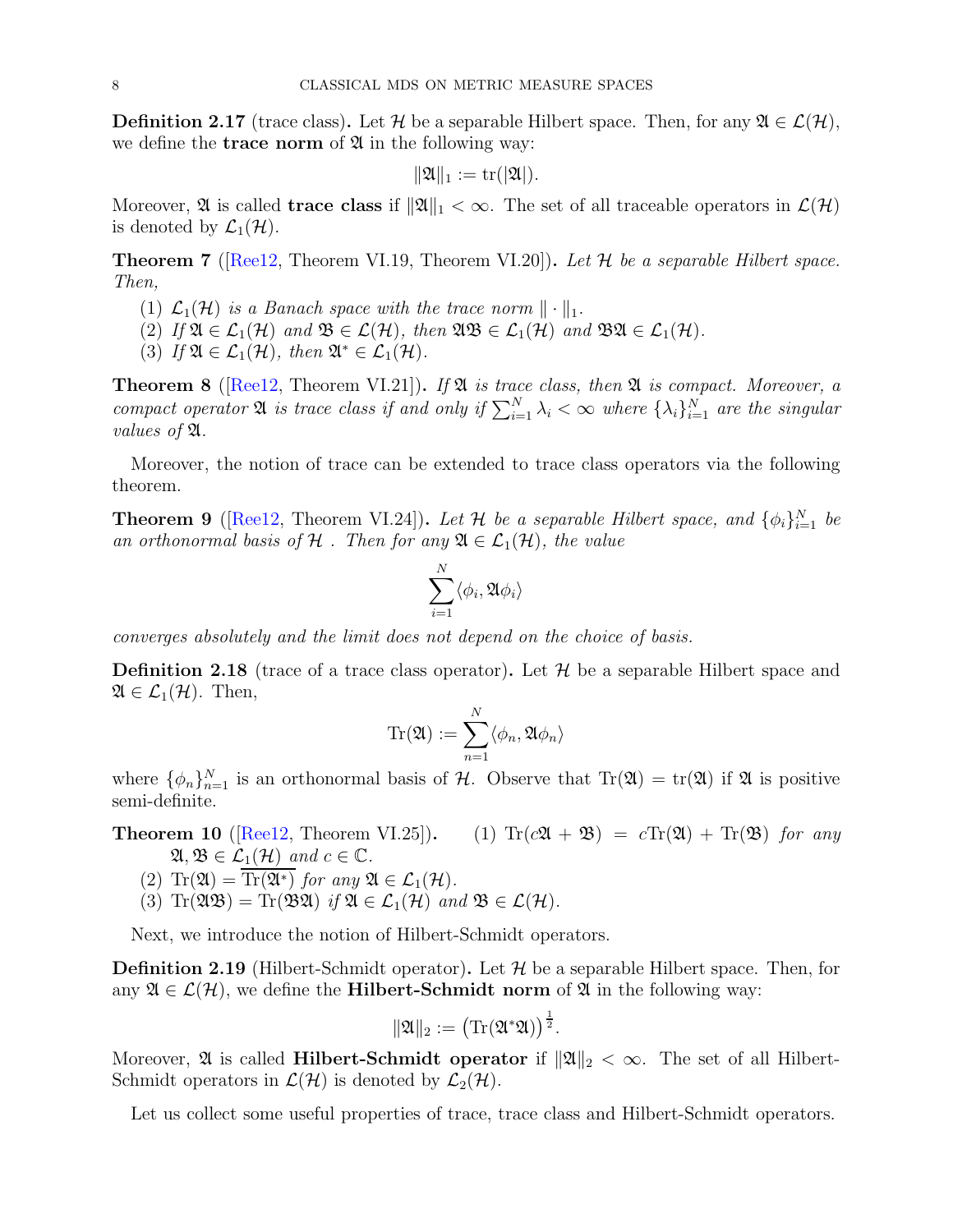<span id="page-8-1"></span>Lemma 2.20 ([\[Ree12,](#page-60-13) Theorem VI.19, Theorem VI.21, Theorem VI.22, Theorem VI.25]). Let H be a separable Hilbert space and  $\mathfrak{A}, \mathfrak{B}, \mathfrak{C} \in \mathcal{L}(\mathcal{H})$ . Then,

- (1)  $\|\mathfrak{A}\| \leq \|\mathfrak{A}\|_2 \leq \|\mathfrak{A}\|_1.$
- (2) If  $\mathfrak A$  is Hilbert-Schmidt operator, then  $\mathfrak A$  is compact. Moreover, a compact operator  $\mathfrak A$ is Hilbert-Schmidt if and only if  $\sum_{i=1}^{N} \lambda_i^2 < \infty$  where  $\{\lambda_i\}_{i=1}^{N}$  are the singular values of  $\mathfrak{A}$ .
- (3)  $\mathfrak A$  is trace class if and only if  $\mathfrak A = \mathfrak B \mathfrak C$  for some Hilbert-Schmidt operators  $\mathfrak B, \mathfrak C$ .
- (4)  $\text{Tr}(\mathfrak{A}\mathfrak{B}) = \text{Tr}(\mathfrak{B}\mathfrak{A})$  if both of  $\mathfrak{A}$  and  $\mathfrak{B}$  are Hilbert-Schmidt operators.

*Proof.* To prove item (4), which is the only one having no proof in  $[Re12]$ , we use item (3) of this lemma and follow the proof of  $[Re12, Theorem VI.25]$ .

The following theorem connects Hilbert-Schmidt operator and integral kernel.

**Theorem 11** ([\[Ree12,](#page-60-13) Theorem VI.23]). Let  $(X, \Sigma_X, \mu_X)$  be a measure space with the separable Hilbert space  $L^2(\mu_X)$ . Then,  $\mathfrak{K} \in \mathcal{L}(L^2(\mu_X))$  is Hilbert-Schmidt if and only if there is a function

$$
K\in L^2(\mu_X\otimes\mu_X)
$$

with

$$
\mathfrak{K}\phi(\cdot) = \int_X K(\cdot, x') \, \phi(x') \, d\mu_X(x').
$$

Moreover,

$$
\|\mathfrak{K}\|_{2}^{2}=\|K\|_{L^{2}(\mu_{X}\otimes\mu_{X})}^{2}.
$$

Furthermore, the integral kernel associated to a given Hilbert-Schmidt operator on  $L^2(\mu_X)$ is uniquely determined (save for a set with zero measure) as one can see from the following lemma and corollary.

**Lemma 2.21** ([\[Wof18\]](#page-61-6)). Suppose a measure space  $(X, \Sigma_X, \mu_X)$  and the separable Hilbert space  $L^2(\mu_X)$  are given. Let  $K \in L^2(\mu_X \otimes \mu_X)$  and let  $\mathfrak{K} \in \mathcal{L}(L^2(\mu_X))$  be the Hilbert-Schmidt operator associated to K. If  $\mathfrak{K} = 0$ , then  $K = 0$  ( $\mu_X \otimes \mu_X$ )-almost everywhere.

*Proof.* For each  $x \in X$ , let  $K_x := K(x, \cdot)$ . Then, since  $K \in L^2(\mu_X \otimes \mu_X)$ , we have  $K_x \in L^2(\mu_X \otimes \mu_X)$ .  $L^2(\mu_X)$  for  $\mu_X$ -almost every x. Observe that  $\mathfrak{R}\psi(x) = \langle \psi, K_x \rangle$  for any  $\psi \in L^2(\mu_X)$ . Now, choose a complete orthonormal basis  $\{\phi_i\}_{i=1}^N$  of  $L^2(\mu_X)$ . For each i,  $\mathfrak{K} \phi_i = 0$  implying that  $K_x$  is orthogonal to  $\phi_i \mu_X$ -almost every x. Since a countable union of null sets is null,  $K_x$  is orthogonal to  $\phi_i$  for all i and for  $\mu_X$ -almost every x. Hence,  $K_x = 0$  almost everywhere for almost every  $x \in X$ . Therefore,  $K = 0$  ( $\mu_X \otimes \mu_X$ )-almost everywhere.

<span id="page-8-0"></span>Corollary 2.22. Suppose a measure space  $(X, \Sigma_X, \mu_X)$  and the separable Hilbert space  $L^2(\mu_X)$  are given. Let  $K_1, K_2 \in L^2(\mu_X \otimes \mu_X)$  and  $\mathfrak{K}_1, \mathfrak{K}_2 \in \mathcal{L}(L^2(\mu_X))$  be the Hilbert-Schmidt operators associated to  $K_1$  and  $K_2$  respectively. If  $\mathfrak{K}_1 = \mathfrak{K}_2$ , then  $K_1 = K_2$  ( $\mu_X \otimes \mu_X$ )-almost everywhere.

Also, when  $(X, \Sigma_X, \mu_X)$  is a measure space with the separable Hilbert space  $L^2(\mu_X)$ , the set of kernels  $K \in L^2(\mu_X \otimes \mu_X)$  whose associated integral operator  $\mathfrak{K} \in \mathcal{L}(L^2(\mu_X))$  is positive semi-definite is denoted by  $L_{\geq 0}^2(\mu_X \otimes \mu_X)$ .

**Definition 2.23** (symmetric kernel).  $(X, \Sigma_X, \mu_X)$  is a measure space. A kernel  $K : X \times X \rightarrow$ R is said to be **symmetric** if  $K(x, x') = K(x', x) \mu_X \otimes \mu_X$ -a.e.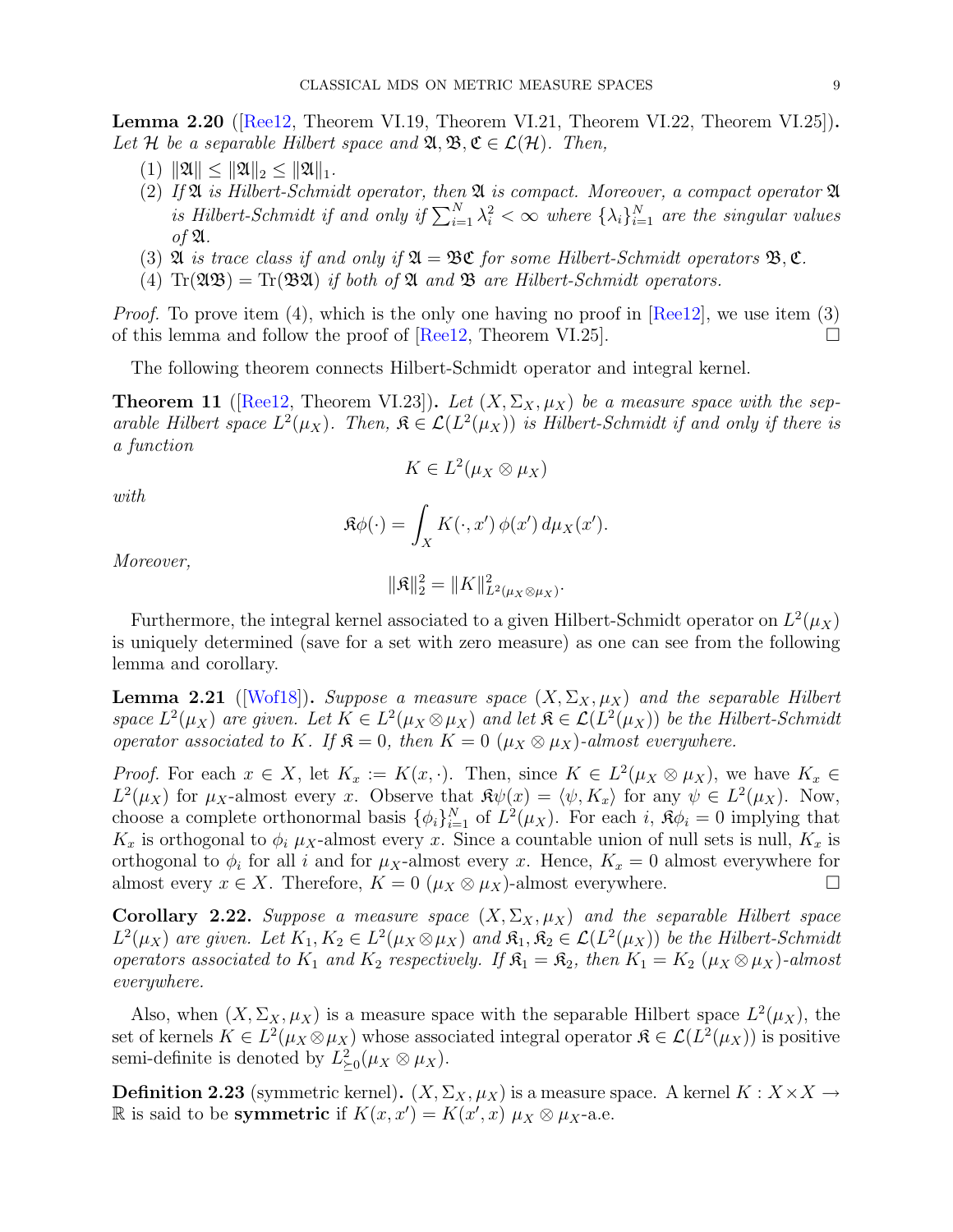<span id="page-9-1"></span>**Theorem 12** ([\[Bri91,](#page-59-7) Corollary 3.2]). Let  $\mu_X$  be a  $\sigma$ -finite Borel measure on a second countable space X, and let K be the integral kernel of a trace class operator  $\mathfrak{K}$  on  $L^2(\mu_X)$ . If K is continuous at  $(x, x)$  for  $\mu_X$ -almost every x then

$$
\text{Tr}(\mathfrak{K}) = \int_X K(x, x) \, d\mu_X(x).
$$

<span id="page-9-0"></span>2.3. Spherical harmonics, Legendre Polynomials, and Funk-Hecke Theorem. For any  $d \geq 2$ , we consider the standard unit  $(d-1)$ -dimensional sphere

$$
\mathbb{S}^{d-1} := \{(x_1, \dots, x_d) \in \mathbb{R}^d : \sum_{i=1}^d x_i^2 = 1\}
$$

with the canonical Riemannian metric. Let  $d_{\mathbb{S}^{d-1}}$  be the geodesic (round) distance of  $\mathbb{S}^{d-1}$ and vol<sub>Sd-1</sub> be the volume measure of  $\mathbb{S}^{d-1}$  induced by the canonical Riemannian metric. Since vol<sub>Sd-1</sub>(S<sup>d-1</sup>), the volume of S<sup>d-1</sup>, will be used multiple times later, let us introduce quicknotation  $\mathcal{S}^{d-1}$  := vol $_{\mathbb{S}^{d-1}}(\mathbb{S}^{d-1})$ . The following equality is well-known ([\[AH12,](#page-59-8) (1.19)]).

.

$$
|\mathbb{S}^{d-1}| = \frac{2\pi^{\frac{d}{2}}}{\Gamma(\frac{d}{2})}
$$

Note that  $(S^{d-1}, d_{S^{d-1}}, \text{nvol}_{S^{d-1}}) := \frac{1}{|S^{d-1}|} \text{vol}_{S^{d-1}}$  is a metric measure space in  $\mathcal{M}_w$ .

Now we review basic results on spherical harmonics. Our main reference is [\[AH12\]](#page-59-8).

For any  $d \geq 2$  and  $n \geq 0$ , let  $\mathbb{H}_n^d$  be the space of all homogeneous polynomials of degree n in d dimensions.

**Example 2.24.** Here are some examples of  $\mathbb{H}_n^d$ .

- $\mathbb{H}_{2}^{2} = \{a_1x_1^2 + a_2x_1x_2 + a_3x_2^2 : a_1, a_2, a_3 \in \mathbb{R}\}.$
- $\mathbb{H}_{3}^{\overline{2}} = \{a_1x_1^3 + a_2x_1x_2^2 + a_3x_1^2x_2 + a_4x_2^3 : a_1, a_2, a_3, a_4 \in \mathbb{R}\}.$
- $\mathbb{H}_{2}^{3} = \{a_{1}x_{1}^{2} + a_{2}x_{2}^{2} + a_{3}x_{3}^{2} + a_{4}x^{1}x_{2} + a_{5}x_{2}x_{3} + a^{5}x_{3}x_{1} : a_{1},..., a_{6} \in \mathbb{R}\}.$

Recall that a function  $f : \mathbb{R}^d \to \mathbb{R}$  is called **harmonic** if  $\Delta f = 0$ . The space of homogeneous harmonics of degree n in d dimension is denoted by  $\mathbb{Y}_n(\mathbb{R}^d)$ . More precisely,

$$
\mathbb{Y}_n(\mathbb{R}^d) := \{ f \in \mathbb{H}_n^d : \Delta f = 0 \}.
$$

Let $N_{n,d} := \dim(\mathbb{Y}_n(\mathbb{R}^d))$ . The following equality is well-known ([\[AH12,](#page-59-8) (2.10))]).

(3) 
$$
N_{n,d} = \frac{(2n+d-2)(n+d-3)!}{n!(d-2)!}.
$$

Moreover, $N_{n,d} = O(n^{d-2})$  for *n* sufficiently large ([\[AH12,](#page-59-8) (2.12))]).

Finally, we are ready to introduce spherical harmonics.

**Definition 2.25** (spherical harmonics).  $\mathbb{Y}_n^d := \mathbb{Y}_n(\mathbb{R}^d)|_{\mathbb{S}^{d-1}}$  is called the spherical harmonic space of size n in d dimensions. Any function in  $\mathbb{Y}_n^d$  is called a spherical harmonic of order n in d dimensions.

**Remark 2.26.** It is known that  $\dim(\mathbb{Y}_n^d) = \dim(\mathbb{Y}_n(\mathbb{R}^d)) = N_{n,d}$ .

Now, let us introduce Legendre polynomials, which will be useful later. A more detailed explanation on Legendre polynomials can be found in [\[AH12,](#page-59-8) Section 2].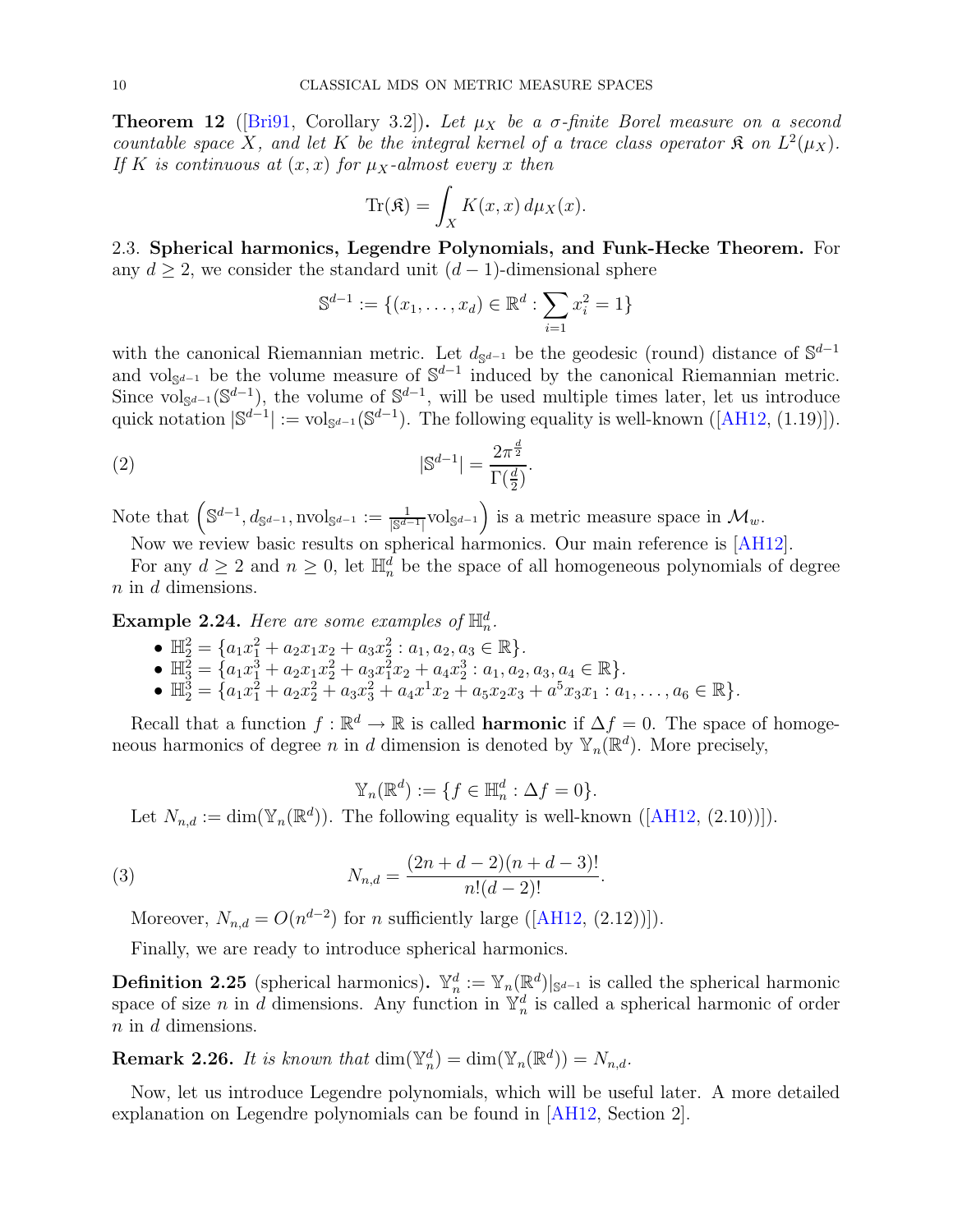Definition 2.27 (Legendre polynomial). The map

$$
P_{n,d} : [-1,1] \longrightarrow \mathbb{R}
$$
  

$$
t \longmapsto n! \Gamma\left(\frac{d-1}{2}\right) \sum_{k=0}^{\lfloor n/2 \rfloor} (-1)^k \frac{(1-t^2)^k t^{n-2k}}{4^k k! (n-2k)! \Gamma\left(k + \frac{d-1}{2}\right)}
$$

is said to be the Legendre polynomial of degree n in d dimensions.

The following theorem connects spherical harmonics and Legendre polynomials.

<span id="page-10-3"></span>**Theorem 13** (addition Theorem [\[AH12,](#page-59-8) Theorem 2.9]). Let  $\{Y_{n,j}^d : 1 \leq j \leq N_{n,d}\}$  be an orthonormal basis of  $\mathbb{Y}_n^d$ , *i.e.*,

$$
\int_{\mathbb{S}^{d-1}} Y_{n,j}^d(u) Y_{n,k}^d(u) d\text{vol}_{\mathbb{S}^{d-1}}(u) = \delta_{jk}.
$$

Then

$$
\sum_{j=1}^{N_{n,d}} Y_{n,j}^d(u) Y_{n,j}^d(v) = \frac{N_{n,d}}{|\mathbb{S}^{d-1}|} P_{n,d}(\langle u, v \rangle)
$$

for any  $u, v \in \mathbb{S}^{d-1}$ .

<span id="page-10-0"></span>**Lemma 2.28** ([\[AH12,](#page-59-8) Corollary 2.15]). For  $m \neq n$ ,  $\mathbb{Y}_m^d \perp \mathbb{Y}_n^d$  in  $L^2(\text{nvol}_{\mathbb{S}^{d-1}})$ . Corollary 2.29. For any  $n > 0$  and  $Y_n^d \in \mathbb{Y}_n^d$ ,  $\int_{\mathbb{S}^{d-1}} Y_n^d(u) d\text{nvol}_{\mathbb{S}^{d-1}}(u) = 0$ .

<span id="page-10-1"></span>*Proof.* Apply Lemma [2.28](#page-10-0) and the fact  $Y_0^d \equiv 1 \in \mathbb{Y}_0^d$ .

Let us collect some useful properties of Legendre polynomials which will be used in the sequel.

<span id="page-10-2"></span>Lemma 2.30. For any  $d \ge 3$ ,  $m, n \ge 0$ , and  $t \in [-1, 1]$ ,

(1) 
$$
|P_{n,d}(t)| \leq 1 = P_{n,d}(1)
$$
 (see [AH12, (2.39)]).  
\n(2)  $\int_{\mathbb{S}^{d-1}} |P_{n,d}(\langle u, v \rangle)|^2 dv \text{ol}_{\mathbb{S}^{d-1}}(v) = \frac{|\mathbb{S}^{d-1}|}{N_{n,d}} \text{ for any } u \in \mathbb{S}^{d-1}$  (see [AH12, (2.40)]).  
\n(3) (Rodrigues representation formula)  $P_{n,d}(t) = (-1)^n R_{n,d}(1-t^2)^{\frac{3-d}{2}} \left(\frac{d}{dt}\right)^n (1-t^2)^{n+\frac{d-3}{2}}$   
\nwhere  $R_{n,d} = \frac{\Gamma\left(\frac{d-1}{2}\right)}{2^n \Gamma\left(n+\frac{d-1}{2}\right)}$  (see [AH12, Theorem 2.23]).  
\n(4)  $P_{n,d}(-t) = (-1)^n P_{n,d}(t)$  (see [AH12, (2.73)]).  
\n(5) If  $f \in C^n([-1, 1])$ , then  
\n
$$
\int_{-1}^1 f(t) P_{n,d}(t) (1-t^2)^{\frac{d-3}{2}} dt = R_{n,d} \int_{-1}^1 f^{(n)}(t) (1-t^2)^{n+\frac{d-3}{2}} dt
$$
\n
$$
R_{n,d} = \frac{\Gamma\left(\frac{d-1}{2}\right)}{2^n \Gamma\left(n+\frac{d-1}{2}\right)}
$$
 (see [AH12, Proposition 2.26]).  
\n(6)  $\int_{-1}^1 P_{m,d}(t) P_{n,d}(t) (1-t^2)^{\frac{d-3}{2}} dt = \frac{|\mathbb{S}^{d-1}|}{N_{n,d}|\mathbb{S}^{d-2}|} \delta_{mn}$  (see [AH12, (2.79)]).  
\n(7) (Poisson identity) For any  $r \in (-1, 1)$  and  $t \in [-1, 1]$ ,  
\n
$$
\sum_{n=0}^{\infty} N_{n,d} P_{n,d}(t) r^n = \frac{1-r^2}{(1+r^2-2rt)^{\frac{d}{2}}}.
$$

Moreover, for each fixed  $r \in (-1,1)$ , the convergence is uniform as a function of t (see [\[AH12,](#page-59-8) Proposition 2.28]).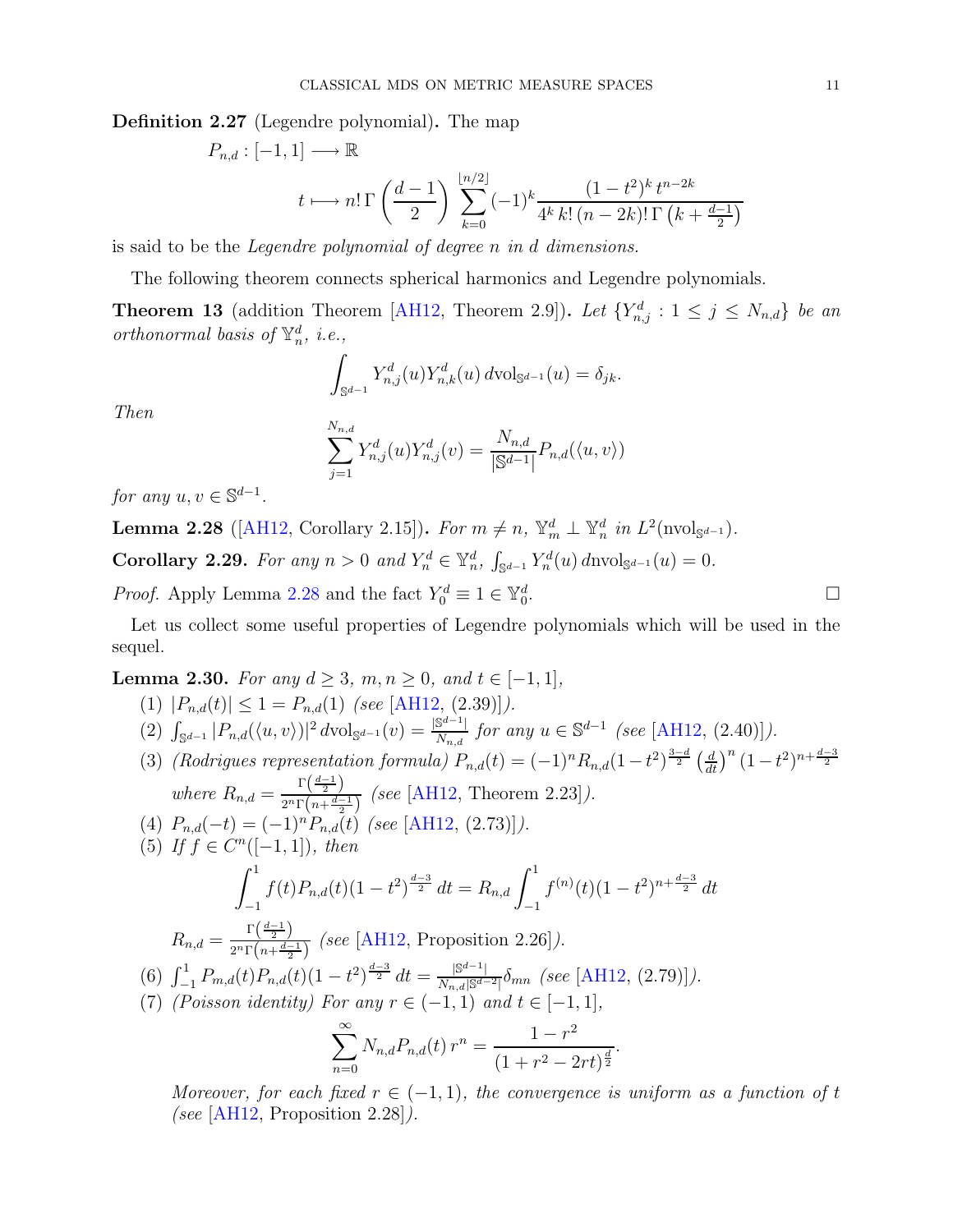(8) (Green-Beltrami identity) For any  $f \in C^2(\mathbb{S}^{d-1})$  and any  $g \in C^1(\mathbb{S}^{d-1})$ , we have

$$
\int_{\mathbb{S}^{d-1}} g \Delta f \, d\text{\rm vol}_{\mathbb{S}^{d-1}} = - \int_{\mathbb{S}^{d-1}} \langle \nabla g, \nabla f \rangle \, d\text{\rm vol}_{\mathbb{S}^{d-1}}
$$

(see [\[AH12,](#page-59-8) Proposition 3.3]).

(9) For any 
$$
f \in C^1(\mathbb{S}^{d-1})
$$
 and  $u \in \mathbb{S}^{d-1}$ , we have\n
$$
\int_{\mathbb{S}^{d-1}} \nabla f(v) \cdot \nabla_v P_{n,d}(\langle u, v \rangle) \, d\text{vol}_{\mathbb{S}^{d-1}}(v) = n(n+d-2) \int_{\mathbb{S}^{d-1}} f(v) P_{n,d}(\langle u, v \rangle) \, d\text{vol}_{\mathbb{S}^{d-1}}(v)
$$
\n(see [AHI2, (3.21)]).

(10) For any  $u \in \mathbb{S}^{d-1}$ , we have

$$
\int_{\mathbb{S}^{d-1}} \|\nabla_v P_{n,d}(\langle u, v \rangle)\|^2 \, d\text{vol}_{\mathbb{S}^{d-1}}(v) = n(n+d-2) \frac{|\mathbb{S}^{d-1}|}{N_{n,d}}
$$

(see [\[AH12,](#page-59-8) Proposition 3.6]).

Proof. For item (7) (Poisson identity), the uniform convergence holds because of the following argument: Observe that, for any positive integer  $k > 0$ ,

$$
\left|\sum_{n=k}^{\infty} N_{n,d} P_{n,d}(t) r^n\right| \leq \sum_{n=k}^{\infty} N_{n,d} |P_{n,d}(t)| |r|^n = \sum_{n=k}^{\infty} N_{n,d} |r|^n \quad (\because \text{ item } (1)).
$$

But, since

$$
\sum_{n=0}^{\infty} N_{n,d} |r|^n = \sum_{n=0}^{\infty} N_{n,d} P_{n,d}(1) |r|^n = \frac{1+|r|}{(1-|r|)^d} < \infty,
$$

 $\sum_{n=k}^{\infty} N_{n,d} |r|^n$  becomes arbitrarily small for large enough k.

For the proof of other items, see [\[AH12\]](#page-59-8).  $\Box$ 

Let us introduce a few more notation. For any real-valued measurable map f on  $[-1, 1]$ ,

$$
||f||_{L^1_{\frac{d-3}{2}}([-1,1])} := \int_{-1}^1 |f(t)| (1-t^2)^{\frac{d-3}{2}} dt,
$$

and

$$
L^1_{\frac{d-3}{2}}([-1,1]):=\left\{f\ \text{measurable on}\ [-1,1]:\|f\|_{L^1_{\frac{d-3}{2}}([-1,1])}<\infty\right\}.
$$

Now we are ready to state our main tool for studying the output of the cMDS method when applied to  $\mathbb{S}^{d-1}$ .

<span id="page-11-0"></span>**Theorem 14** (Funk-Hecke theorem [\[AH12,](#page-59-8) Theorem 2.22]). Let  $f \in L^1_{\frac{d-3}{2}}([-1,1])$ ,  $u \in \mathbb{S}^{d-1}$ and  $Y_n^d \in \mathbb{Y}_n^d$ . Then the Funk-Hecke formula

$$
\int_{S^{d-1}} f(\langle u, v \rangle) Y_n^d(v) dvol_{S^{d-1}}(v) = \lambda_n Y_n^d(u)
$$

holds with

$$
\lambda_n = \int_{\mathbb{S}^{d-1}} P_{n,d}(\langle u, v \rangle) f(\langle u, v \rangle) d\mathrm{vol}_{\mathbb{S}^{d-1}}(v) = |\mathbb{S}^{d-2}| \int_{-1}^1 P_{n,d}(t) f(t) (1-t^2)^{\frac{d-3}{2}} dt.
$$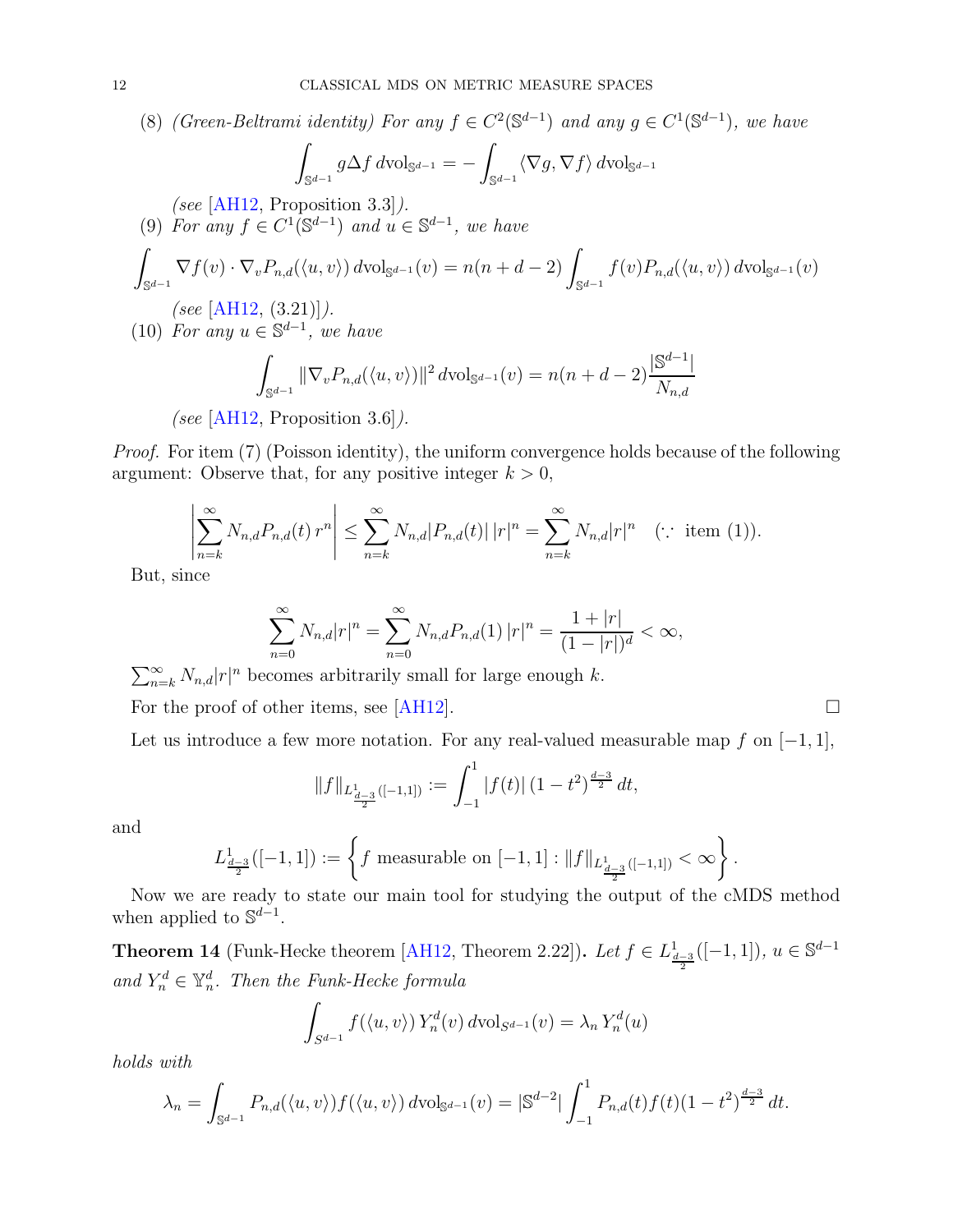#### 3. cMDS: The case of finite metric spaces

<span id="page-12-0"></span>In this paper,  $\mathbb{R}^k$  stands for the canonical k-dimensional Euclidean space, and the set of square-summable sequences  $\{(x_1, x_2, \dots) : x_i \in \mathbb{R} \text{ for each } i \in \mathbb{Z}_{\geq 0} \text{ and } \sum_{i=1}^{\infty} x_i^2 < \infty\}$  with the Euclidean inner product structure will be denoted by  $\ell^2$ . As an abuse of notation,  $\|\cdot\|$ will also denote the metric induced by the Euclidean norm. Finally,  $m_k$  will denote the Lebesgue measure on  $\mathbb{R}^k$ .

<span id="page-12-1"></span>3.1. Classical MDS of finite metric spaces. The main reference for this subsection is [\[MKB79,](#page-60-15) Chapter 14]. For each  $n \in \mathbb{Z}_{>0}$ , let  $\mathcal{M}_n$  be the collection of all finite metric spaces  $\mathcal{X} = (X, d_X)$  with card $(X) = n$ . Schoenberg's Theorem (Theorem [15\)](#page-13-0) provides a criterion for checking whether a finite metric space  $\mathcal{X} = (X, d_X) \in \mathcal{M}_n$  admits an isometric embedding into Euclidean space  $\mathbb{R}^k$ . We need some preparation before stating this theorem.

For a finite metric space  $\mathcal{X} = \{X = \{x_1, \ldots, x_n\}, d_X\} \in \mathcal{M}_n$ , consider an n by n matrix  $A_{\mathcal{X}}$  where  $(A_{\mathcal{X}})_{ij} := d_{X}^{2}(x_{i}, x_{j})$  for each  $i, j = 1, ..., n$ . Next, construct another n by n matrix

$$
B_{\mathcal{X}} := -\frac{1}{2} H_n A_{\mathcal{X}} H_n
$$

where  $H_n := I_n - \frac{1}{n}$  $\frac{1}{n}e_ne_n^T$ ,  $I_n$  is the *n* by *n* identity matrix, and  $e_n$  is the *n* by 1 column vector with every entry is 1.

Let us collect some of simple properties of  $A_{\mathcal{X}}$  and  $B_{\mathcal{X}}$ .

<span id="page-12-2"></span>**Lemma 3.1.**  $\mathcal{X} = (X, d_X) \in \mathcal{M}_n$  is given.  $A_{\mathcal{X}}$  and  $B_{\mathcal{X}}$  are as before. Then, (1)  $A_{\mathcal{X}}$  and  $B_{\mathcal{X}}$  are symmetric matrices.

- (1)  $A_{\mathcal{X}}$  and  $B_{\mathcal{X}}$  are symmetric matrices.
- (2)  $(B_{\mathcal{X}})_{ij} = -\frac{1}{2}$ 2  $\Big((A_{\mathcal{X}})_{ij}-\frac{1}{n}\Big)$  $\frac{1}{n}\sum_{s=1}^n (A_{\mathcal{X}})_{is} - \frac{1}{n}$  $\frac{1}{n}\sum_{r=1}^n (A_{\mathcal{X}})_{rj} + \frac{1}{n^2}\sum_{r,s=1}^n (A_{\mathcal{X}})_{rs}$  for each  $i, j = 1, \ldots, n$ .
- (3)  $(A_{\mathcal{X}})_{ij} = d_{X}^{2}(x_{i}, x_{j}) = (B_{\mathcal{X}})_{ii} + (B_{\mathcal{X}})_{jj} 2(B_{\mathcal{X}})_{ij}$  for each  $i, j = 1, ..., n$ .
- (4)  $e_n$  is an eigenvector of  $B_\chi$  with zero eigenvalue. In particular,  $\dim(\ker B_\chi) \geq 1$ .
- (5) If  $v \in \mathbb{R}^n$  is an eigenvector for a nonzero eigenvalue of  $B_{\mathcal{X}}$ , then  $\sum_{i=1}^n v(i) = 0$ .
- *Proof.* (1)  $A_{\mathcal{X}}$  is obviously symmetric because of the properties of metric. Also,  $B_{\mathcal{X}}$  is symmetric since both of  $A_{\mathcal{X}}$  and  $H_n$  are symmetric.
	- (2) From the definition,

$$
B_{\mathcal{X}} = -\frac{1}{2} \left( A_{\mathcal{X}} - \frac{1}{n} e_n e_n^T A_{\mathcal{X}} - \frac{1}{n} A_{\mathcal{X}} e_n e_n^T + \frac{1}{n^2} e_n e_n^T A_{\mathcal{X}} e_n e_n^T \right).
$$

After direct computation, one obtains (2).

- (3) Use item (2).
- (4) For each  $i=1,\ldots,n$ ,

$$
(B_{\mathcal{X}}e_n)(i) = \sum_{j=1}^n (B_{\mathcal{X}})_{ij}
$$
  
=  $-\frac{1}{2} \left( \sum_{j=1}^n (A_{\mathcal{X}})_{ij} - \sum_{s=1}^n (A_{\mathcal{X}})_{is} - \frac{1}{n} \sum_{r,j=1}^n (A_{\mathcal{X}})_{rj} + \frac{1}{n} \sum_{r,s=1}^n (A_{\mathcal{X}})_{rs} \right)$   
= 0

for each  $i = 1, ..., n$  where the second equality comes from (2). Hence,  $B_{\chi}e_n = 0$  as we required.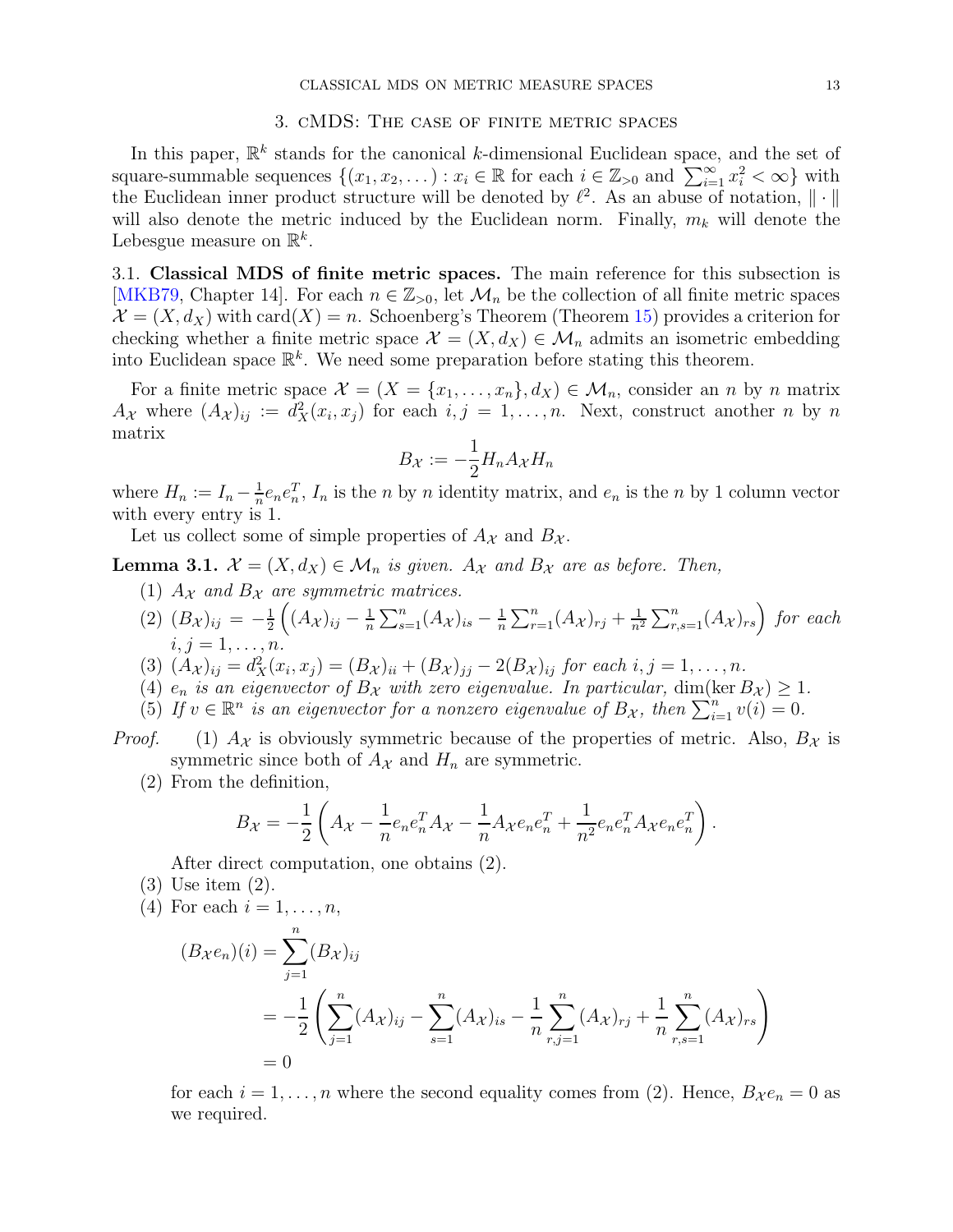(5) Let v be an eigenvector of  $B_{\mathcal{X}}$  with nonzero eigenvalue  $\lambda$ . Then,

$$
\lambda \sum_{i=1}^{n} v(i) = \sum_{i=1}^{n} (B_{\mathcal{X}}v)(i)
$$

$$
= \sum_{i=1}^{n} \sum_{j=1}^{n} (B_{\mathcal{X}})_{ij}v(j)
$$

$$
= \sum_{j=1}^{n} v(j) \sum_{i=1}^{n} (B_{\mathcal{X}})_{ij} = 0
$$

since  $\sum_{i=1}^n$ <br> $\sum_{i=1}^n v(i) =$  $\sum_{i=1}^{n} (B_{\mathcal{X}})_{ij} = 0$  for each  $i = 1, ..., n$  by item (1) and item (4). Hence,  $\sum_{i=1}^{n} v(i) = 0$ .

 $\Box$ 

**Remark 3.2.** Observe that, by item  $(2)$  of Lemma [3.1,](#page-12-2)

$$
\text{Tr}(B_{\mathcal{X}}) = \frac{1}{2n} \sum_{r,s=1}^{n} d_{X}^{2}(x_{r}, x_{s}).
$$

Hence, for any non-singleton metric space  $\mathcal{X} = (X, d_X)$ ,  $B_{\mathcal{X}}$  must have at least one strictly positive eigenvalue.

<span id="page-13-0"></span>**Theorem 15** (Schoenberg's Theorem [\[Sch35,](#page-60-1) [YH38,](#page-61-0) [MKB79\]](#page-60-15)). Let  $(X = \{x_1, \ldots, x_n\}, d_X) \in$  $\mathcal{M}_n$  and define  $B_{\mathcal{X}}$  as before. Then, X is isometric to some  $\{z_1, \ldots, z_n\} \subset \mathbb{R}^k$  for some positive integer k if and only if  $B_{\mathcal{X}}$  is positive semi-definite.

*Proof.* ( $\Rightarrow$ ) We prove the *only if* direction first. Because of the assumption, there exist  $\{z_1, \ldots, z_n\} \subset \mathbb{R}^k$  such that  $d_X(x_i, x_j) = ||z_i - z_j||$  for each  $i, j = 1, \ldots, n$ . Therefore,

$$
(A_{\mathcal{X}})_{ij} = d_{X}^{2}(x_{i}, x_{j}) = \langle z_{i} - z_{j}, z_{i} - z_{j} \rangle = \langle z_{i}, z_{i} \rangle + \langle z_{j}, z_{j} \rangle - 2\langle z_{i}, z_{j} \rangle
$$

and,

$$
\frac{1}{n}\sum_{s=1}^{n}(A_{\mathcal{X}})_{is} = \frac{1}{n}\sum_{s=1}^{n}\langle z_{s}, z_{s}\rangle + \langle z_{i}, z_{i}\rangle - 2\langle z_{i}, \overline{z}\rangle,
$$
  

$$
\frac{1}{n}\sum_{r=1}^{n}(A_{\mathcal{X}})_{rj} = \frac{1}{n}\sum_{r=1}^{n}\langle z_{r}, z_{r}\rangle + \langle z_{j}, z_{j}\rangle - 2\langle \overline{z}, z_{j}\rangle,
$$
  

$$
\frac{1}{n^{2}}\sum_{r,s=1}^{n}(A_{\mathcal{X}})_{rs} = \frac{1}{n}\sum_{s=1}^{n}\langle z_{s}, z_{s}\rangle + \frac{1}{n}\sum_{r=1}^{n}\langle z_{r}, z_{r}\rangle - 2\langle \overline{z}, \overline{z}\rangle
$$

for each  $i, j = 1, \ldots, n$  where  $\overline{z}$  is the mean point of  $z_1, \ldots, z_n$ . Also, by Lemma [3.1](#page-12-2) item (2),

$$
(B_{\mathcal{X}})_{ij} = -\frac{1}{2} \left( (A_{\mathcal{X}})_{ij} - \frac{1}{n} \sum_{s=1}^{n} (A_{\mathcal{X}})_{is} - \frac{1}{n} \sum_{r=1}^{n} (A_{\mathcal{X}})_{rj} + \frac{1}{n^2} \sum_{r,s=1}^{n} (A_{\mathcal{X}})_{rs} \right)
$$

for each  $i, j = 1, \ldots, n$ . Hence,

$$
(B_{\mathcal{X}})_{ij} = \langle z_i - \overline{z}, z_j - \overline{z} \rangle
$$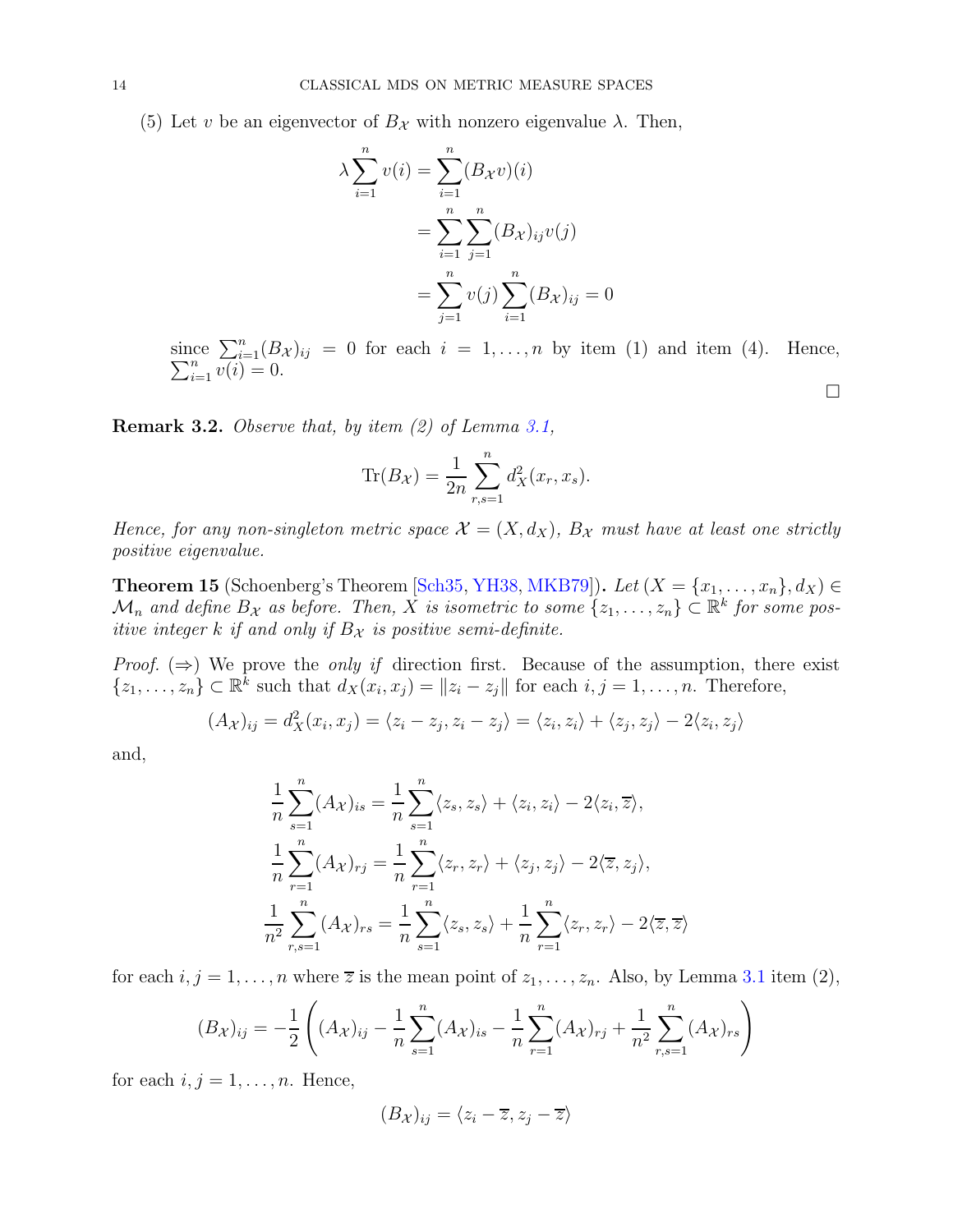for each  $i, j = 1, \ldots, n$ . This implies that  $B_{\mathcal{X}} = (ZH_n)^T(ZH_n)$  where Z is the k by n matrix whose *i*-th column is the  $z_i$  so that  $ZH_n = Z - \frac{1}{n}$  $\frac{1}{n}Ze_ne_n^T$  is the *n* by *k* matrix whose *i*-th column is the  $z_i - \overline{z}$ . Therefore, for any nonzero vector  $x \in \ell^2(n)$ ,

$$
x^T B_{\mathcal{X}} x = (Z H_n x)^T (Z H_n x) \ge 0.
$$

Therefore,  $B_{\mathcal{X}}$  is positive semi-definite.

 $(\Leftarrow)$  Now, let's prove the *if* direction. Since  $B_{\mathcal{X}}$  is symmetric and positive semi-definite, we have eigenvalues  $\lambda_1 \geq \lambda_2 \geq \cdots \geq \lambda_n \geq 0$  and corresponding orthonormal eigenvectors  $v_1, \ldots, v_n$ . Moreover,

$$
B_{\mathcal{X}} = V \Lambda V^T
$$

where  $V = [v_1 v_2 ... v_n]$  and  $\Lambda$  is the diagonal matrix with  $\lambda_1, ..., \lambda_n$ . Now, let  $k = \text{rank}(B_{\mathcal{X}})$ . It means that  $\lambda_1 \geq \cdots \geq \lambda_k > 0 = \lambda_{k+1} = \cdots = \lambda_n$ . Then,

$$
B_{\mathcal{X}} = \widehat{V}\widehat{\Lambda}\widehat{V}^T
$$

where  $\hat{V} = [v_1 \dots v_k]$  and  $\hat{\Lambda}$  is the k by k diagonal matrix with  $\lambda_1, \dots, \lambda_k$ . Let  $Z := \hat{\Lambda}^{\frac{1}{2}} \hat{V}^T$  and let  $z_1, \ldots, z_n \in \mathbb{R}^k$  be its column vectors. Then we have  $(B_{\mathcal{X}})_{ij} = \langle z_i, z_j \rangle$  since  $B_{\mathcal{X}} = Z^T Z$ . Hence,

$$
||z_i - z_j||^2 = \langle z_i - z_j, z_i - z_j \rangle = (B_{\mathcal{X}})_{ii} + (B_{\mathcal{X}})_{jj} - 2(B_{\mathcal{X}})_{ij} = d_{\mathcal{X}}^2(x_i, x_j)
$$

by Lemma [3.1](#page-12-2) item (3). Hence  $\{z_1, \ldots, z_n\} \subset \mathbb{R}^k$  is isometric to X.

**Remark 3.3.** As one sees in the proof, if X is isometric to  $\{z_1, \ldots, z_n\} \subset \mathbb{R}^k$ , then the rank of  $B_{\mathcal{X}}$  is less than or equal to k since  $B_{\mathcal{X}} = (ZH_n)^T(ZH_n)$  where  $ZH_n$  is a k by n matrix.

**Definition 3.4.** For each square symmetric matrix  $A$  of size  $n$ ,

 $pr(A) :=$  the number of positive eigenvalues of A.

Of course, not every finite metric space can be isometrically embedded into Euclidean space. However, Schoenberg's result shows that the negative eigenvalues of  $B_{\mathcal{X}}$  are the obstruction to achieving this. Indeed, by eliminating those negative eigenvalues, the classical cMDS algorithm [\[MKB79\]](#page-60-15) gives a precise way of building a cMDS embedding into  $\mathbb{R}^k \Phi_{\mathcal{X},k}$ :  $X \to \mathbb{R}^k$  together with its induced finite metric space  $\widehat{\mathcal{X}}_k := (\Phi_{\mathcal{X},k}(X) \subset \mathbb{R}^k, \|\cdot\|)$ :

#### <span id="page-14-0"></span>Algorithm 1.

- (1) Input:  $\mathcal{X} = (X, d_X) \in \mathcal{M}_n$ .
- (2) Construct  $A_{\mathcal{X}}$  and  $B_{\mathcal{X}}$  as before.
- (3) Compute the eigenvalues  $\lambda_1 \geq \cdots \geq \lambda_{pr(B_{\mathcal{X}})} > 0 = \lambda_{pr(B_{\mathcal{X}})+1} \geq \cdots \geq \lambda_n$  and corresponding orthonormal eigenvectors  $v_1, \ldots, v_n$  of  $B_{\mathcal{X}}$ .
- (4) Choose  $k \leq pr(B_{\mathcal{X}})$ .
- (5) Construct  $\widehat{\Lambda}_k^{\frac{1}{2}} \widehat{V}_k^T$  where  $\widehat{\Lambda}_k := \text{diag}(\lambda_1, \lambda_2, \dots, \lambda_k)$  and  $\widehat{V}_k := [v_1 \dots v_k]$ . Let  $\Phi_{\mathcal{X},k}(x_i) \in$  $\mathbb{R}^k$  be the *i*-th column vector of  $\widehat{\Lambda}_k^{\frac{1}{2}} \widehat{V}_k^T$  for each  $i = 1, \ldots, n$ .
- (6) **Output**:  $\Phi_{\mathcal{X},k}: X \to \mathbb{R}^k$ , and  $\widehat{\mathcal{X}}_k := (\Phi_{\mathcal{X},k}(X), \|\cdot\|)$ .

<span id="page-14-1"></span>Remark 3.5. Here are some simple facts from the above cMDS procedure.

(1)  $\Phi_{\mathcal{X},k}(x_i) = (\lambda_1^{\frac{1}{2}}v_1(i), \ldots, \lambda_k^{\frac{1}{2}}v_k(i))^T$  for each  $i = 1, \ldots, n$ .

(2) The mean point of  $\Phi_{\mathcal{X},k}(x_1), \ldots, \Phi_{\mathcal{X},k}(x_n)$  is 0 by Lemma [3.1](#page-12-2) item (5).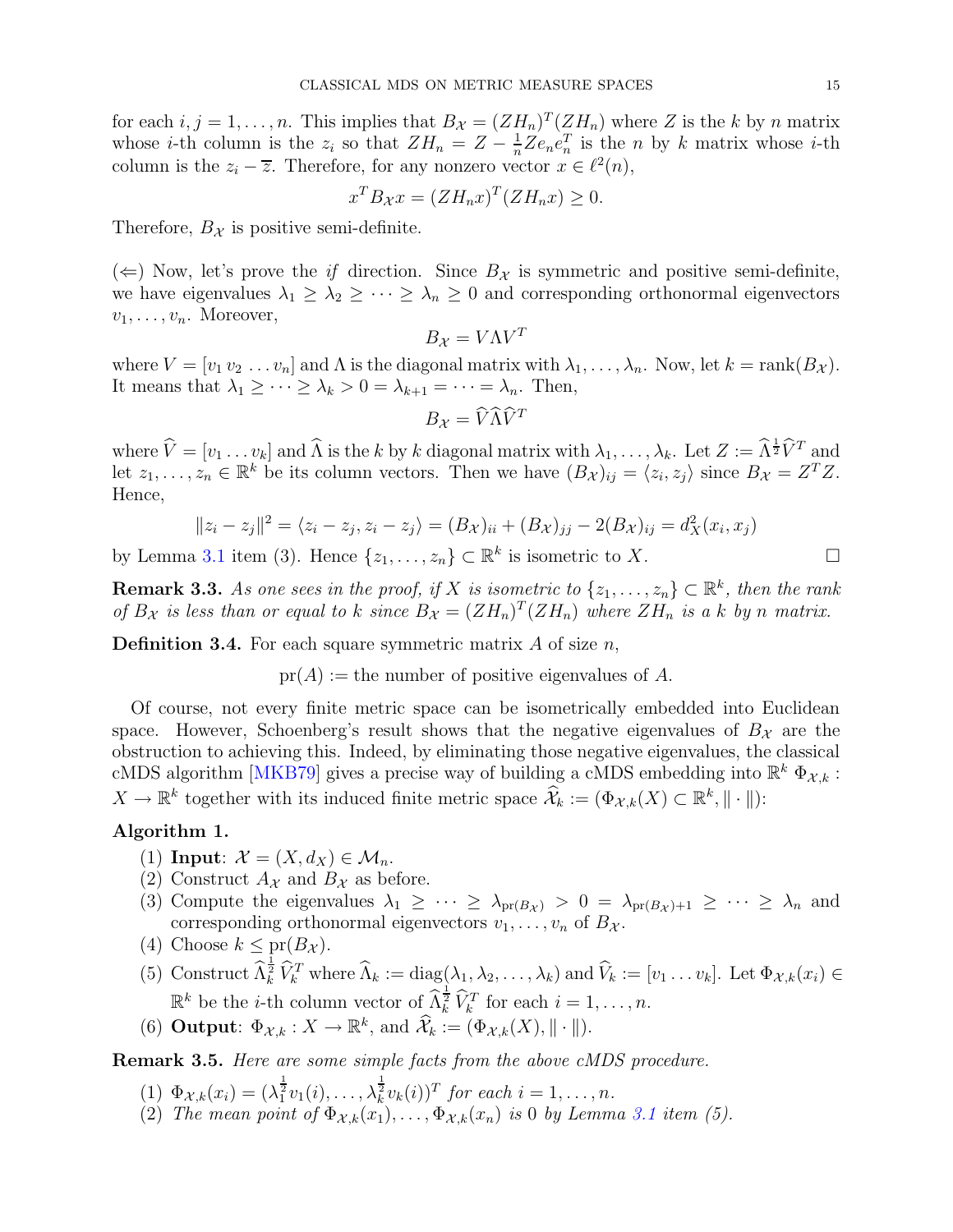(3)  $\lambda_1 \geq \cdots \geq \lambda_k$  are all positive eigenvalues of  $B_{\hat{\mathcal{X}}_k}$  and all the other eigenvalues are zero.



FIGURE 1. Description of the cMDS procedure into  $\mathbb{R}^2$  from Example [3.6.](#page-15-1) Blue lines indicate length 1, red lines indicate length 2, green lines indicate length  $\frac{2}{\sqrt{2}}$  $\frac{1}{3}$ , and purple lines indicate length 2.

<span id="page-15-1"></span>**Example 3.6.** Consider  $(X = \{x_0, x_1, x_2, x_3\}, d_X) \in \mathcal{M}_4$  such that  $d_X(x_0, x_i) = 1$  for each  $i = 1, 2, 3 \text{ and } d_X(x_i, x_j) = 2 \text{ for each } i \neq j \in \{1, 2, 3\}.$  Then,

$$
A_{\mathcal{X}} = \left( \begin{array}{rrr} 0 & 1 & 1 & 1 \\ 1 & 0 & 4 & 4 \\ 1 & 4 & 0 & 4 \\ 1 & 4 & 4 & 0 \end{array} \right)
$$

and,

$$
B_{\mathcal{X}} = \frac{1}{16} \cdot \left( \begin{array}{rrrr} -3 & 1 & 1 & 1 \\ 1 & 21 & -11 & -11 \\ 1 & -11 & 21 & -11 \\ 1 & -11 & -11 & 21 \end{array} \right)
$$

The eigenvalues of  $B_{\mathcal{X}}$  are  $2, 2, 0, -1/4$ . Their corresponding mutually orthogonal eigenvectors are  $(0, 1, 0, -1), (0, -\frac{1}{2})$  $\frac{1}{2}$ , 1,  $-\frac{1}{2}$  $(\frac{1}{2}), (1, 1, 1, 1), (-3, 1, 1, 1).$ 

Therefore, the result of cMDS into  $\mathbb{R}^2$  is the following:  $\Phi_{\mathcal{X},2}(x_0) = (0,0), \Phi_{\mathcal{X},2}(x_1) =$  $(1, -\frac{1}{\sqrt{2}})$  $(\frac{1}{3}), \Phi_{\mathcal{X},2}(x_2) = (0, \frac{2}{\sqrt{3}})$  $(\frac{1}{3})$ , and  $\Phi_{\mathcal{X},2}(x_4) = (-1,-\frac{1}{\sqrt{3}})$  $\frac{1}{3}$ .

Moreover, this  $\widehat{\mathcal{X}}_k$  is the optimal one in the following sense.

<span id="page-15-0"></span>**Theorem 16** ([\[MKB79,](#page-60-15) [Mar78\]](#page-60-16)). Suppose  $\mathcal{X} = (X, d_X) \in \mathcal{M}_n$  and  $k \leq pr(B_{\mathcal{X}})$  are given. Then, for any positive semi-definite matrix A of size n with rank(A)  $\leq k$ , we have

$$
||B_{\mathcal{X}} - A||_{\mathcal{F}} \ge ||B_{\mathcal{X}} - B_{\widehat{\mathcal{X}}_k}||_{\mathcal{F}}
$$

where  $\|\cdot\|_{\mathrm{F}}$  is the Frobenius norm.

For pedagogical purposes, we provide a full proof<sup>[2](#page-15-2)</sup> of Theorem [16](#page-15-0) which will be suitably generalised in Theorem [19.](#page-30-1)

<span id="page-15-2"></span><sup>&</sup>lt;sup>2</sup>We follow the general lines from  $[MKB79, CH14]$ .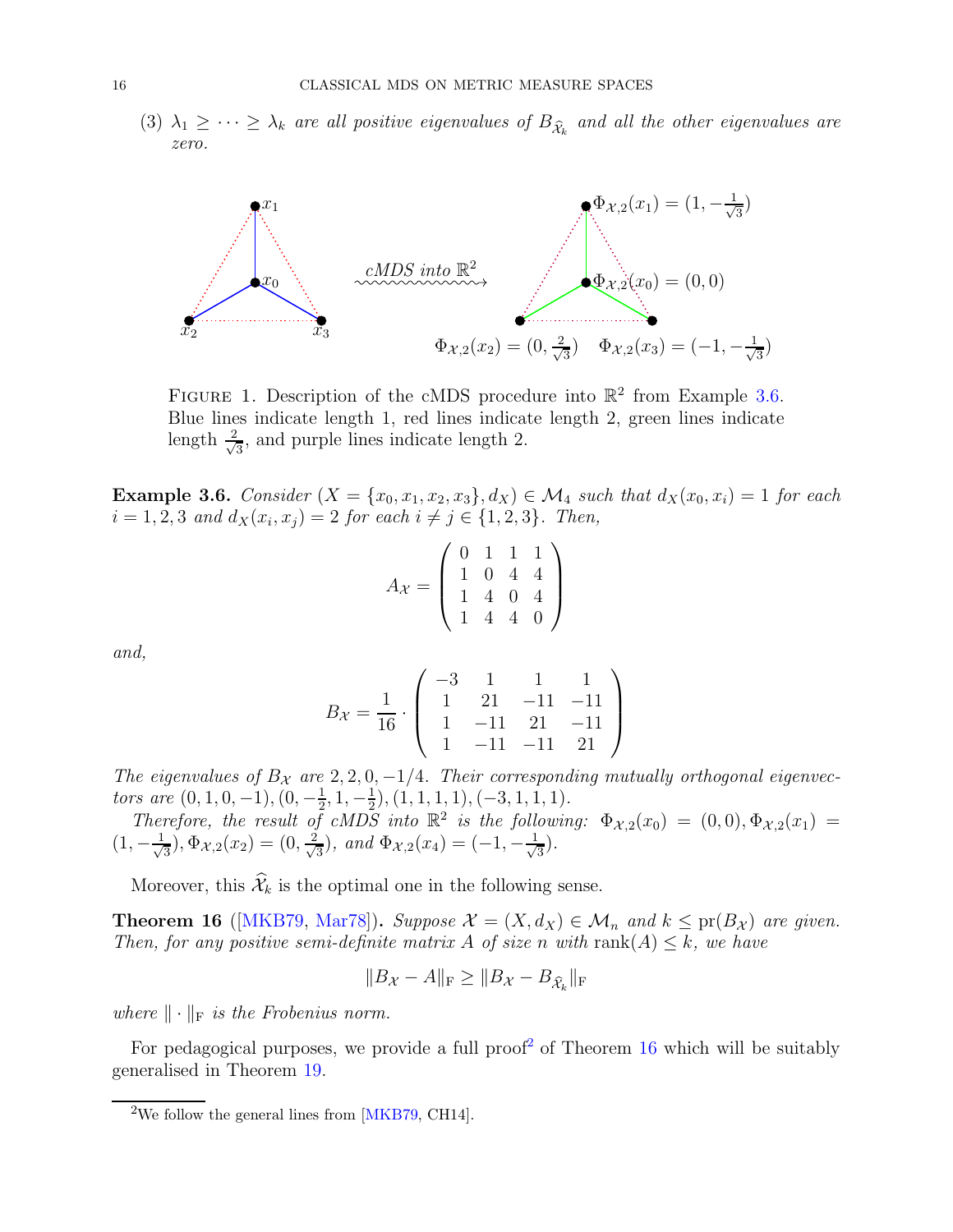<span id="page-16-1"></span>**Theorem 17** (rearrangement inequality [\[HLP67,](#page-60-17) Theorem 368]). Suppose we have two sequences of real numbers  $x_1 \leq \cdots \leq x_n$  and  $y_1 \leq \cdots \leq y_n$  for some positive integer n. Then,

$$
x_n y_1 + x_{n-1} y_2 + \dots + x_1 y_n \le x_{\sigma(1)} y_1 + x_{\sigma(2)} y_2 + \dots + x_{\sigma(n)} y_n \le x_1 y_1 + x_2 y_2 + \dots + x_n y_n
$$

for any permutation  $\sigma$  on  $[n] = \{1, \ldots, n\}.$ 

**Definition 3.7** (doubly stochastic matrix). A square matrix  $A = (a_{ij})_{i,j=1}^n$  of size n is called doubly stochastic if it satisfies:

- (1)  $a_{ij} \ge 0$  for any  $i, j \in \{1, ..., n\}.$
- (2)  $\sum_{j=1}^{n} a_{ij} = 1$  for any  $i \in \{1, ..., n\}.$
- (3)  $\sum_{i=1}^{n} a_{ij} = 1$  for any  $j \in \{1, ..., n\}$ .

<span id="page-16-0"></span>**Theorem 18** (Birkhoff–von Neumann theorem [\[Bru06,](#page-59-9) Theorem 1.7.1]). Any doubly stochastic matrix is a convex combination of permutation matrices.

<span id="page-16-2"></span>**Lemma 3.8** ([\[MKB79,](#page-60-15) Exercise 14.4.2]). Let  $M = \text{diag}(\lambda_1, \ldots, \lambda_n)$  where  $\lambda_1 \geq \cdots \geq \lambda_n$ , and  $N = \text{diag}(\xi_1, \ldots, \xi_n)$  where  $\xi_1 \geq \cdots \geq \xi_n$ . Then,

$$
\text{Tr}(M - UNU^T)^2 \ge \text{Tr}(M - N)^2
$$

for any orthogonal matrix  $U = (u_{ij})_{i,j=1}^n$ .

Proof. Since  $\text{Tr}(M - UNU^T)^2 = \text{Tr} M^2 + \text{Tr} N^2 - 2\text{Tr}(MUNU^T)$  and  $\text{Tr}(M - N)^2 = \text{Tr} M^2 + \text{Tr} M^2$ Tr  $N^2 - 2\text{Tr}(MN)$ , it is enough to show  $\text{Tr}(MUNU^T) \leq \text{Tr}(MN)$ . First, observe that

$$
\text{Tr}(MUNU^T) = \sum_{i=1}^n \lambda_i \left( \sum_{j=1}^n \xi_j u_{ij}^2 \right) = \sum_{i=1}^n \lambda_i h_i
$$

where  $h_i = \sum_{j=1}^n \xi_j u_{ij}^2$  for each  $i = 1, \ldots, n$ . Since U is orthogonal,  $\sum_{j=1}^n u_{ij}^2 = 1$  for each  $i = 1, \ldots, n$ , and  $\sum_{i=1}^{n} u_{ij}^2 = 1$  for each  $j = 1, \ldots, n$ . In other words,  $(u_{ij}^2)_{i,j=1}^n$  is a doubly stochastic matrix. Hence, by Theorem [18,](#page-16-0)  $(u_{ij}^2)_{i,j=1}^n$  is a convex combination of permutation matrices. Hence, there are non-negative numbers  $c_1, \ldots, c_k$  such that  $c_1 + \cdots + c_k = 1$  and permutations  $\sigma_1, \ldots, \sigma_n$  on  $\{1, \ldots, n\}$  such that

$$
(h_1,\ldots,h_n)=c_1(\xi_{\sigma_1(1)},\ldots,\xi_{\sigma_1(n)})+\cdots+c_k(\xi_{\sigma_k(1)},\ldots,\xi_{\sigma_k(n)}).
$$

Therefore, by Theorem [17,](#page-16-1) we have

$$
\text{Tr}(MUNU^T) = \sum_{i=1}^n \lambda_i h_i \le \sum_{i=1}^n \lambda_i \xi_i = \text{Tr}(MN)
$$

as we wanted.  $\square$ 

*Proof of Theorem [16.](#page-15-0)* Let  $\lambda_1 \geq \cdots \geq \lambda_{pr(B_{\mathcal{X}})} > 0 = \lambda_{pr(B_{\mathcal{X}})+1} \geq \cdots \geq \lambda_n$  be the eigenvalues of  $B_{\mathcal{X}}$ . Then, we have  $B_{\mathcal{X}} = VMV^T$  for some orthogonal matrix V and  $M =$ diag( $\lambda_1, \ldots, \lambda_n$ ). Similarly, let  $\xi_1 \geq \cdots \geq \xi_k \geq 0 = \xi_{k+1} = \cdots = \xi_n$  be the eigenvalues of A. Then,  $A = W N W^T$  for some orthogonal matrix W and  $N = diag(\xi_1, \ldots, \xi_n)$ . Therefore,

$$
V^T A V = V^T W N W^T V = U N U^T
$$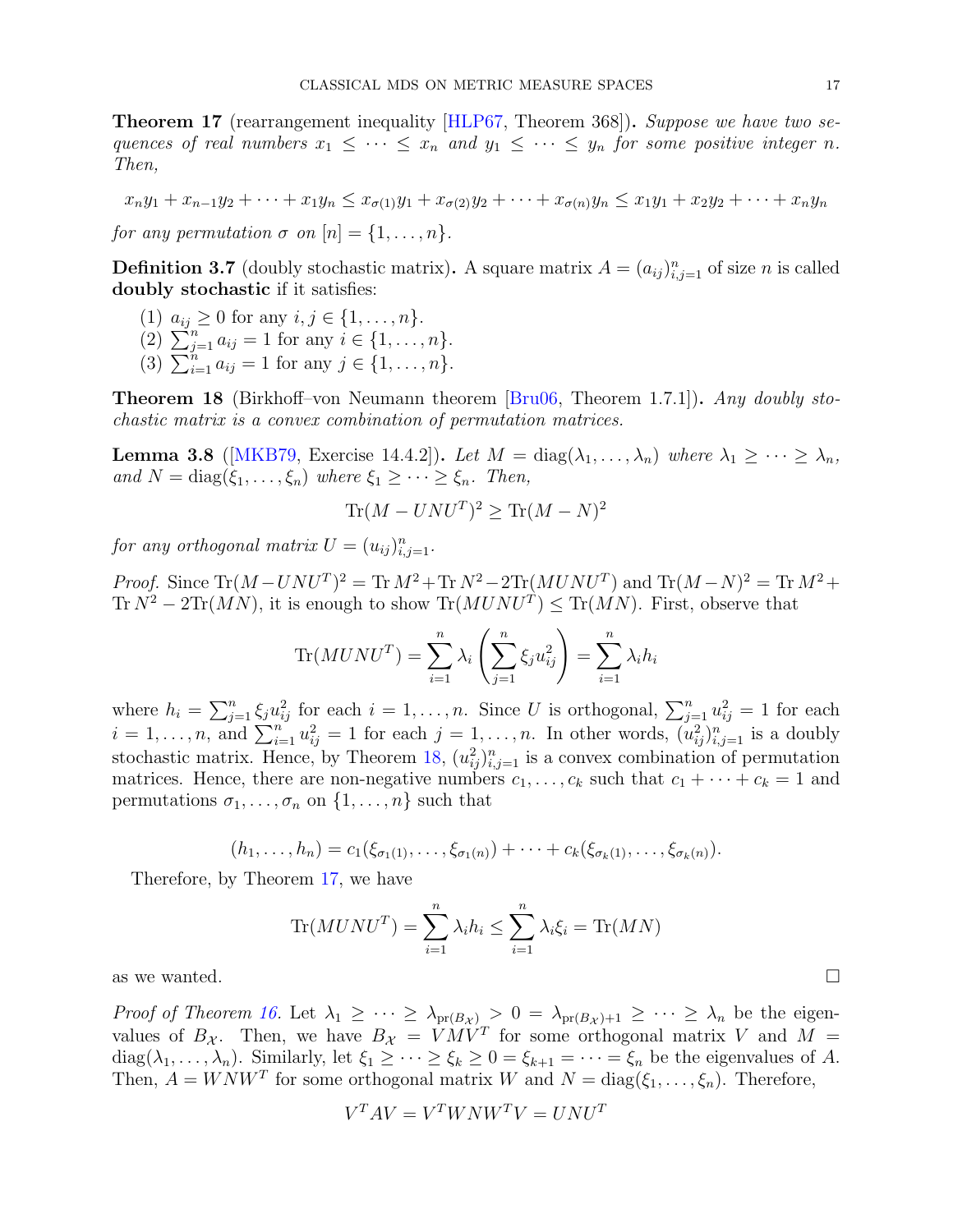where  $U = V<sup>T</sup>W$  is another orthogonal matrix. Hence,

$$
||B_{\mathcal{X}} - A||_{\mathcal{F}}^2 = \text{Tr}(B_{\mathcal{X}} - A)(B_{\mathcal{X}} - A)^T
$$
  
=  $\text{Tr}(B_{\mathcal{X}} - A)^2$   
=  $\text{Tr}(V^T(B_{\mathcal{X}} - A)VV^T(B_{\mathcal{X}} - A)V)$   
=  $\text{Tr}(M - UNU^T)(M - UNU^T)$   
=  $\text{Tr}(M - UNU^T)^2$   
 $\geq \text{Tr}(M - N)^2$  (by Lemma 3.8)  
=  $\sum_{i=1}^n (\lambda_i - \xi_i)^2$   
=  $\sum_{i=1}^k (\lambda_i - \xi_i)^2 + \sum_{i=k+1}^n \lambda_i^2$   
 $\geq \sum_{i=k+1}^n \lambda_i^2 = ||B_{\mathcal{X}} - B_{\widehat{\mathcal{X}}_k}||_{\mathcal{F}}^2.$ 

Now that we know that the cMDS methods gives an optimal embedding into  $\mathbb{R}^k$  (with respect to the Frobenius norm), the next natural goal is to estimate the metric distortion incurred during this process. To understand this, we need the following definition.

**Definition 3.9.** For each square symmetric matrix  $A$  of size  $n$ ,

$$
\mathrm{Tr}_{\mathrm{neg}}(A) := \sum_{i=1}^n (\lambda_i)^-
$$

where  $\lambda_1, \ldots, \lambda_n$  are eigenvalues of A. Equivalently,  $\text{Tr}_{\text{neg}}(A)$  is the sum of absolute values of all negative eigenvalues of A.

The following proposition shows the the metric distortion incurred during the cMDS method is controlled by  $\text{Tr}_{\text{neg}}(B_{\mathcal{X}})$ .

<span id="page-17-0"></span>**Proposition 3.10** (cMDS bounds). Let  $\mathcal{X} = \{X = \{x_1, \ldots, x_n\}, d_X\} \in \mathcal{M}_n$ . Then the following bounds hold:

(1) For any  $i, j = 1, \ldots, n$  and  $k \leq pr(B_{\mathcal{X}})$ ,

$$
d_X(x_i, x_j) \leq \|\Phi_{\mathcal{X},\mathrm{pr}(B_{\mathcal{X}})}(x_i) - \Phi_{\mathcal{X},\mathrm{pr}(B_{\mathcal{X}})}(x_j)\|
$$

and

$$
\|\Phi_{\mathcal{X},k}(x_i)-\Phi_{\mathcal{X},k}(x_j)\| \leq \|\Phi_{\mathcal{X},pr(B_{\mathcal{X}})}(x_i)-\Phi_{\mathcal{X},pr(B_{\mathcal{X}})}(x_j)\|.
$$
  
(2) *(L<sup>∞</sup> bound)* For any  $i, j = 1, ..., n$  and  $k \leq pr(B_{\mathcal{X}})$ ,

$$
\|\Phi_{\mathcal{X},k}(x_i) - \Phi_{\mathcal{X},k}(x_j)\| \le d_X(x_i, x_j) + \sqrt{2 \operatorname{Tr}_{\operatorname{neg}}(B_{\mathcal{X}})}.
$$

 $(3)$   $(L^2$  bound)

$$
\left(\frac{1}{n^2}\sum_{i,j=1}^n \left(\|\Phi_{\mathcal{X},\mathrm{pr}(B_{\mathcal{X}})}(x_i) - \Phi_{\mathcal{X},\mathrm{pr}(B_{\mathcal{X}})}(x_j)\| - d_X(x_i,x_j)\right)^2\right)^{\frac{1}{2}} \leq 2\sqrt{\frac{\mathrm{Tr}_{\mathrm{neg}(B_{\mathcal{X}})}}{n}}.
$$

 $\Box$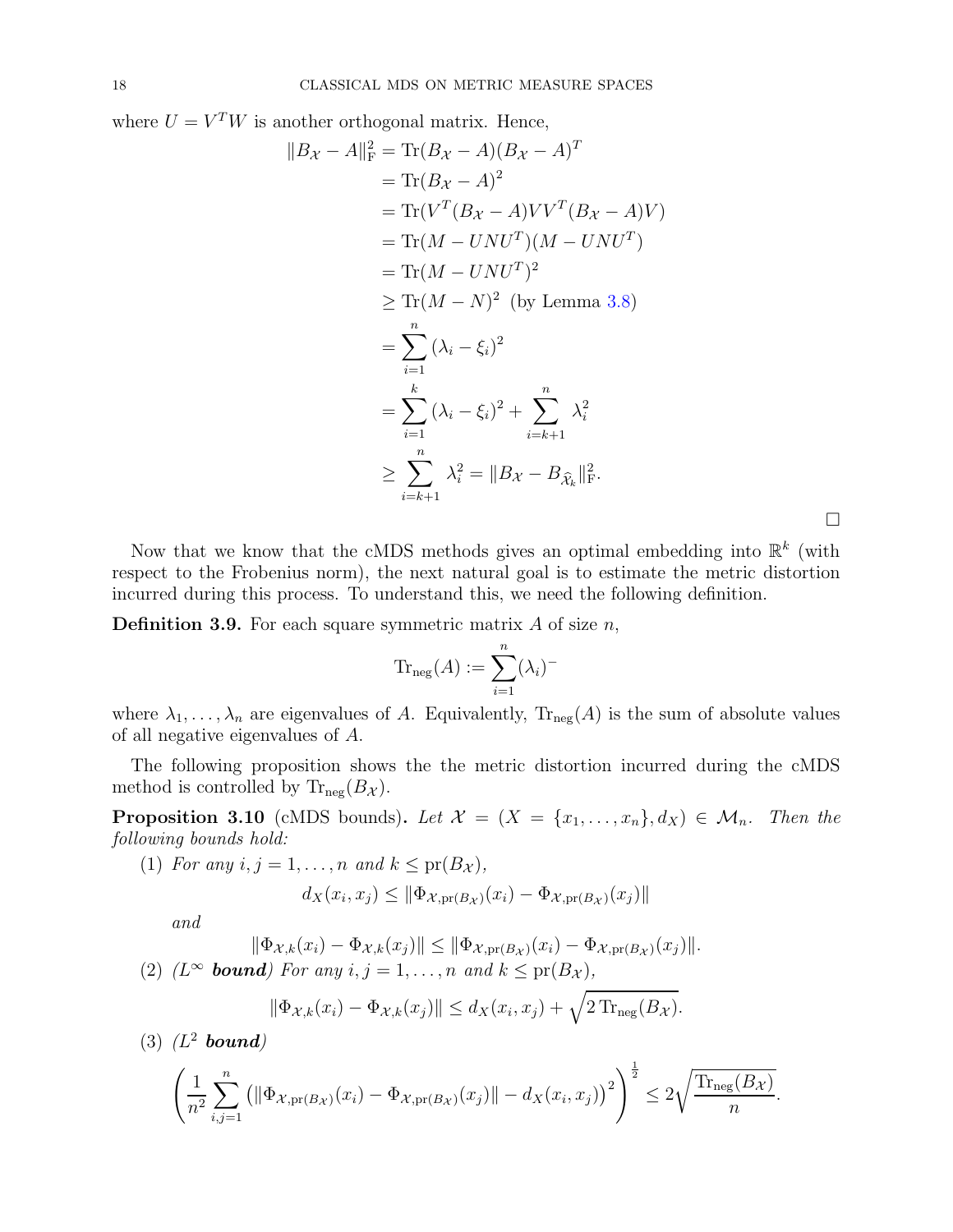This result will be generalized to arbitrary (trace class) metric measure spaces in Proposition [4.22.](#page-28-1)

Proof of Proposition [3.10.](#page-17-0) (1) Let  $\lambda_1 \geq \cdots \geq \lambda_{pr(B_\mathcal{X})} > 0 = \lambda_{pr(B_\mathcal{X})+1} \geq \cdots \geq \lambda_n$  be the eigenvalues of  $B_{\mathcal{X}}$  and  $\{v_m\}_{m=1}^n$  be corresponding orthonormal eigenvectors. Then, by item  $(3)$  of Lemma [3.1](#page-12-2) and item  $(1)$  of Remark [3.5,](#page-14-1)

$$
d_X^2(x_i, x_j) = \sum_{m=1}^n \lambda_m (v_m(i) - v_m(j))^2,
$$
  

$$
\|\Phi_{\mathcal{X}, pr(B_{\mathcal{X}})}(x_i) - \Phi_{\mathcal{X}, pr(B_{\mathcal{X}})}(x_j)\|^2 = \sum_{m=1}^{pr(B_{\mathcal{X}})} \lambda_m (v_m(i) - v_m(j))^2, \text{ and}
$$
  

$$
\|\Phi_{\mathcal{X}, k}(x_i) - \Phi_{\mathcal{X}, k}(x_j)\|^2 = \sum_{m=1}^k \lambda_m (v_m(i) - v_m(j))^2
$$

for any  $i, j = 1, \ldots, n$ . Then, because of the sign of eigenvalues,

$$
\|\Phi_{\mathcal{X},\mathrm{pr}(B_{\mathcal{X}})}(x_i) - \Phi_{\mathcal{X},\mathrm{pr}(B_{\mathcal{X}})}(x_j)\|^2 - d_X^2(x_i, x_j) = \sum_{m=\mathrm{pr}(B_{\mathcal{X}})+1}^n -\lambda_m (v_m(i) - v_m(j))^2 \ge 0, \text{ and}
$$

 $\|\Phi_{\mathcal{X},\text{pr}(B_{\mathcal{X}})}(x_i) - \Phi_{\mathcal{X},\text{pr}(B_{\mathcal{X}})}(x_j)\|^2 - \|\Phi_{\mathcal{X},k}(x_i) - \Phi_{\mathcal{X},k}(x_j)\|^2 =$ pr(  $\sum$  $B_X)$  $m=k+1$  $\lambda_m (v_m(i) - v_m(j))^2 \ge 0$ 

for any  $i, j = 1, \ldots, n$ . The required results follow.

(2) Observe that, for any  $i, j = 1, \ldots, n$ ,

$$
\|\Phi_{\mathcal{X},k}(x_i) - \Phi_{\mathcal{X},k}(x_j)\|^2 - d_X^2(x_i, x_j) = \sum_{m=k+1}^n -\lambda_m (v_m(i) - v_m(j))^2
$$
  

$$
\leq \sum_{m=\text{pr}(B_{\mathcal{X}})+1}^n -\lambda_m (v_m(i) - v_m(j))^2
$$
  

$$
\leq \sum_{m=\text{pr}(B_{\mathcal{X}})+1}^n -2\lambda_m (v_m(i)^2 + v_m(j)^2)
$$
  

$$
\leq 2 \operatorname{Tr}_{\text{neg}}(B_{\mathcal{X}}).
$$

where the last inequality is true because  $(v_m(i)^2 + v_m(j)^2) \leq 1$  for any  $m = 1, \ldots, n$ . Hence,

$$
\|\Phi_{\mathcal{X},k}(x_i) - \Phi_{\mathcal{X},k}(x_j)\| \le \sqrt{d_X^2(x_i, x_j) + 2 \operatorname{Tr}_{\text{neg}}(B_\mathcal{X})}
$$
  

$$
\le d_X(x_i, x_j) + \sqrt{2 \operatorname{Tr}_{\text{neg}}(B_\mathcal{X})}.
$$

(3) We now obtain an  $L^2$  bound. Since we already know that

$$
d_X(x_i, x_j) \leq \|\Phi_{\mathcal{X},\text{pr}(B_{\mathcal{X}})}(x_i) - \Phi_{\mathcal{X},\text{pr}(B_{\mathcal{X}})}(x_j)\|
$$

for any  $i, j = 1, \ldots, n$ ,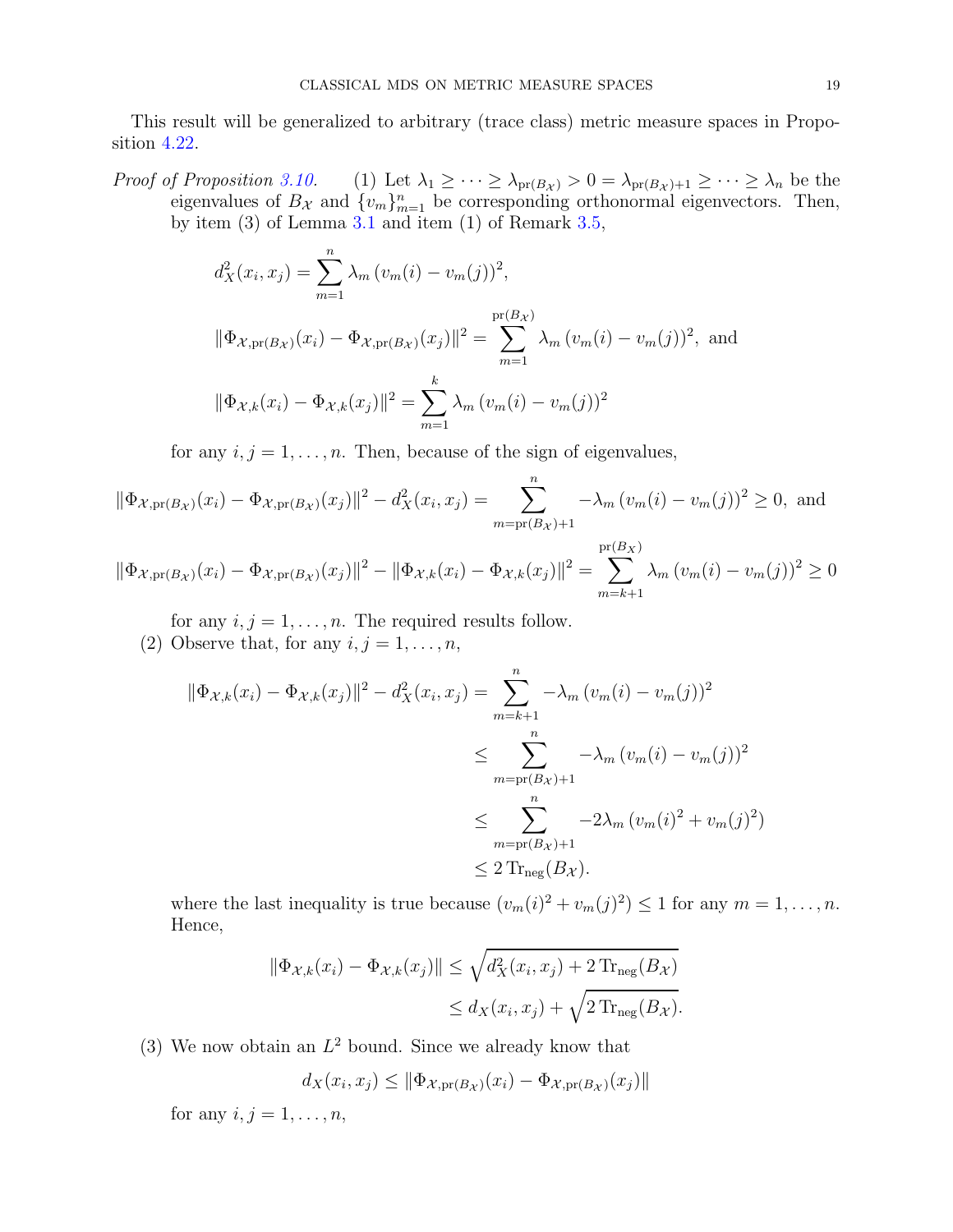$$
\begin{aligned} \left( \|\Phi_{\mathcal{X},\mathrm{pr}(B_{\mathcal{X}})}(x_{i}) - \Phi_{\mathcal{X},\mathrm{pr}(B_{\mathcal{X}})}(x_{j})\| - d_{X}(x_{i},x_{j}) \right)^{2} &\leq \|\Phi_{\mathcal{X},\mathrm{pr}(B_{\mathcal{X}})}(x_{i}) - \Phi_{\mathcal{X},\mathrm{pr}(B_{\mathcal{X}})}(x_{j})\|^{2} - d_{X}^{2}(x_{i},x_{j}) \\ &= \sum_{m=\mathrm{pr}(B_{\mathcal{X}})+1}^{n} -\lambda_{m}(v_{m}(i) - v_{m}(j))^{2} \\ &\leq \sum_{m=\mathrm{pr}(B_{\mathcal{X}})+1}^{n} -2\lambda_{m}(v_{m}(i)^{2} + v_{m}(j)^{2}) \end{aligned}
$$

for any  $i, j = 1, \ldots, n$ . Therefore,

$$
\sum_{i,j=1}^{n} \left( \|\Phi_{\mathcal{X},\mathrm{pr}(B_{\mathcal{X}})}(x_{i}) - \Phi_{\mathcal{X},\mathrm{pr}(B_{\mathcal{X}})}(x_{j})\| - d_{X}(x_{i},x_{j}) \right)^{2} \leq 2 \sum_{m=\mathrm{pr}(B_{\mathcal{X}})+1}^{n} - \left( \sum_{i,j=1}^{n} \left( v_{m}(i)^{2} + v_{m}(j)^{2} \right) \right) \lambda_{m}
$$
  
= 4n \operatorname{Tr}\_{\mathrm{neg}}(B\_{\mathcal{X}}).

It follows that

$$
\left(\frac{1}{n^2}\sum_{i,j=1}^n (||\Phi_{\mathcal{X},\mathrm{pr}(B_{\mathcal{X}})}(x_i) - \Phi_{\mathcal{X},\mathrm{pr}(B_{\mathcal{X}})}(x_j)|| - d_X(x_i,x_j))^2\right)^{\frac{1}{2}} \le 2\sqrt{\frac{\mathrm{Tr}_{\mathrm{neg}(B_{\mathcal{X}})}}{n}}.
$$

# 4. Generalized cMDS on metric measure spaces

<span id="page-19-0"></span>Assume a metric measure space  $\mathcal{X} = (X, d_X, \mu_X) \in \mathcal{M}_w$  is given. Partially motivated by [\[ZZ03\]](#page-61-7) and cMDS for finite metric spaces, and following [\[Kas19,](#page-60-9) [ABK20\]](#page-59-5), we now define a generalized cMDS procedure for the metric measure space  $\mathcal X$  in the following way.

First, define the integral kernel  $K_{\mathcal{X}} : X \times X \to \mathbb{R}$  by

$$
K_{\mathcal{X}}(x, x')
$$
  
 :=  $-\frac{1}{2} \left( d_{X}^{2}(x, x') - \int_{X} d_{X}^{2}(x, v) d\mu_{X}(v) - \int_{X} d_{X}^{2}(u, x') d\mu_{X}(u) + \iint_{X \times X} d_{X}^{2}(u, v) d\mu_{X}(u) d\mu_{X}(v) \right)$   
for any  $x \leq X$ 

for any  $x, x' \in X$ .

**Remark 4.1.** Observe that the last term in the above definition is  $(\text{diam}_2(\mathcal{X}))^2$ , c.f. equation  $(1).$  $(1).$ 

Note that, since X is compact,  $\text{diam}(X) < \infty$  and

$$
\sup_{x,x'\in X} |K_{\mathcal{X}}(x,x')| \leq 2 \left(\text{diam}(X)\right)^2.
$$

Next, define the integral operator  $\mathfrak{K}_{\mathcal{X}} : L^2(\mu_X) \to L^2(\mu_X)$  given by

$$
\phi \mapsto \mathfrak{K}_{\mathcal{X}}(\phi) := \int_X K_{\mathcal{X}}(x, x') \, \phi(x') \, d\mu_X(x').
$$

Let us collect some of simple properties of  $K_{\mathcal{X}}$  and  $\mathfrak{K}_{\mathcal{X}}$ .

<span id="page-19-1"></span>**Lemma 4.2.** Let  $\mathcal{X} = (X, d_X, \mu_X) \in \mathcal{M}_w$  be given and let  $K_{\mathcal{X}}$  and  $\mathfrak{K}_{\mathcal{X}}$  be as above. Then,

- (1)  $K_{\mathcal{X}}(x, x') = K_{\mathcal{X}}(x', x)$  for any  $x, x' \in X$ . In particular,  $\mathfrak{K}_{\mathcal{X}}$  is a self-adjoint operator.
- (2)  $\mathfrak{K}_{\mathcal{X}}$  is a Hilbert-Schmidt operator. In particular, it is a compact operator.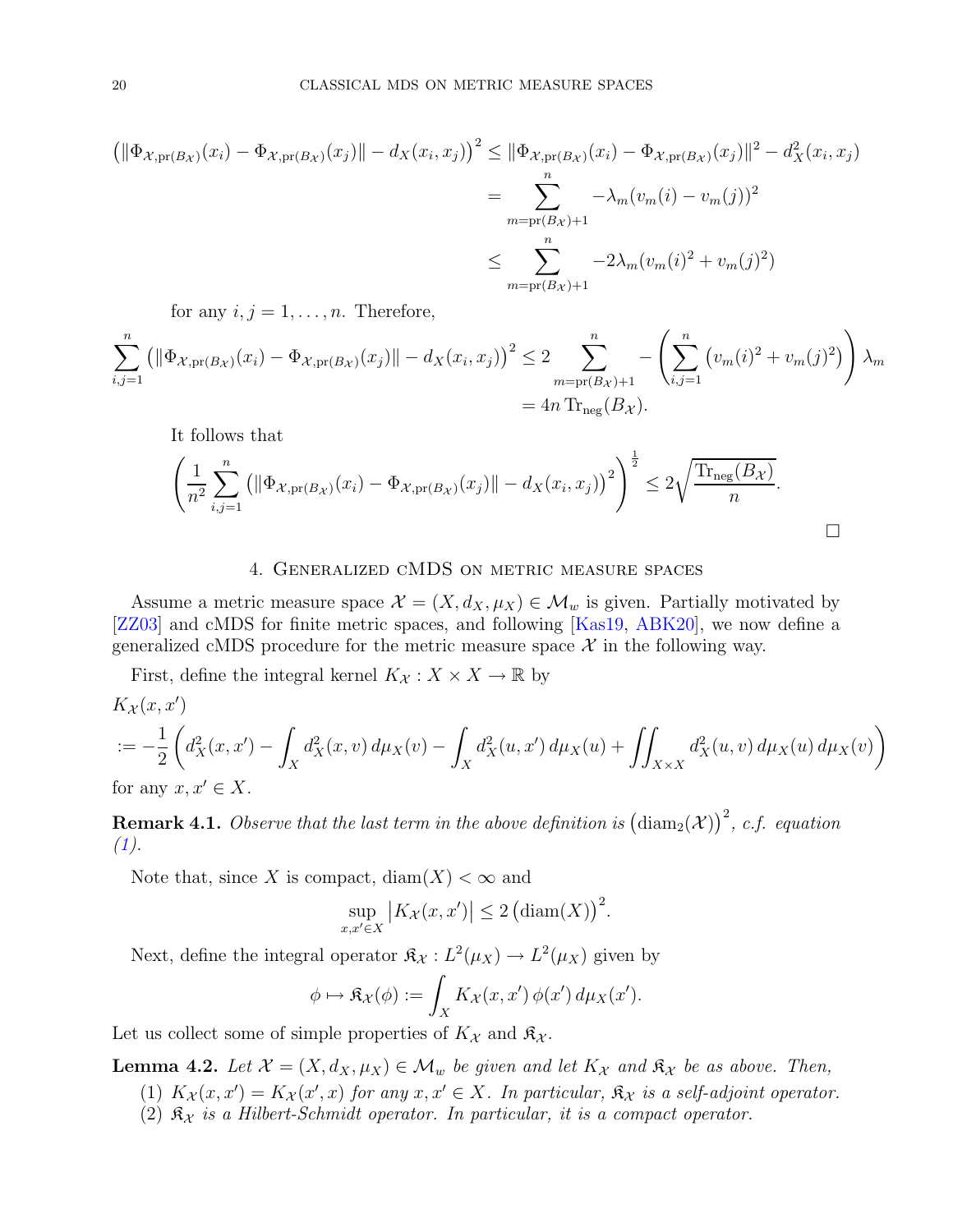- (3)  $d_X^2(x, x') = K_X(x, x) + K_X(x', x') 2K_X(x, x')$  for any  $x, x' \in X$ .
- (4)  $\phi \equiv 1$  is an eigenfunction of  $\mathfrak{K}_{\mathcal{X}}$  with zero eigenvalue. In particular,

$$
\dim(\ker(\mathfrak{K}_\mathcal{X}))\geq 1.
$$

(5) If  $\phi \in L^2(\mu_X)$  is an eigenfunction for a nonzero eigenvalue of  $\mathfrak{K}_{\mathcal{X}}$ , then

$$
\int_X \phi(x) \, d\mu_X(x) = 0.
$$

(6) If  $\phi \in L^2(\mu_X)$  is an eigenfunction for a nonzero eigenvalue of  $\mathfrak{K}_{\mathcal{X}}$ , then there is a uniformly continuous function  $\phi'$  such that  $\phi = \phi'$   $\mu_X$ -almost everywhere.

*Proof.* (1) Obvious from the definition since  $d_X$  is metric.

- (2) Observe that  $\int_X \int_X (K_{\mathcal{X}}(x, x'))^2 d\mu_X(x) d\mu_X(x) \leq 4 (\text{diam}(X))^4 < \infty$ . This implies that  $\mathfrak{K}_{\mathcal{X}}$  is a Hilbert-Schmidt operator. In particular, this is a compact operator.
- (3) Easy to show by using the definition and direct computation.
- (4) Let  $\phi \equiv 1$ . Then,

$$
\mathfrak{K}_{\mathcal{X}}(\phi)(x) = \int_{X} K_{\mathcal{X}}(x, x') \phi(x') d\mu_{X}(x')
$$
  
\n
$$
= \int_{X} K_{\mathcal{X}}(x, x') d\mu_{X}(x')
$$
  
\n
$$
= -\frac{1}{2} \Big( \int_{X} d_{X}^{2}(x, x') d\mu_{X}(x') - \int_{X} d_{X}^{2}(x, v) d\mu_{X}(v)
$$
  
\n
$$
- \int_{X \times X} d_{X}^{2}(u, x') d\mu_{X}(u) d\mu_{X}(x') + \int_{X \times X} d_{X}^{2}(u, v) d\mu_{X}(u) \mu_{X}(v) \Big)
$$
  
\n
$$
= 0
$$

for any  $x \in X$ .

- (5) Obvious by item (3) of Theorem [2](#page-5-2) and item (4) of this lemma.
- (6) Let  $\phi$  be an eigenfunction of  $\mathfrak{K}_{\mathcal{X}}$  with nonzero eigenvalue  $\lambda$ . This implies  $\phi(x)$  = 1  $\frac{1}{\lambda} \mathfrak{K}_{\mathcal{X}} \phi(x)$  for  $\mu_X$ -a.e.  $x \in X$ . Hence, it is enough to show that  $\phi' := \frac{1}{\lambda} \mathfrak{K}_{\mathcal{X}} \phi$  is a uniformly continuous function on X. Since  $K_{\mathcal{X}}$  is continuous on a compact space  $X \times X$ , it is uniformly continuous. Therefore, for arbitrary  $\varepsilon > 0$ , there exists  $\delta > 0$ such that  $|K_{\mathcal{X}}(x, x'') - K_{\mathcal{X}}(x', x'')| < \varepsilon$  for any  $x, x', x'' \in X$  whenever  $d_X(x, x') <$ δ. Moreover, observe that  $\int_X |\phi| d\mu_X = C_\phi > 0$  since otherwise  $\phi = 0$  μx-almost everywhere so it contradicts to the fact that  $\lambda \neq 0$ . Also,  $C_{\phi}$  cannot be infinity because  $L^2(\mu_X) \subset L^1(\mu_X)$  (see [\[Fol13,](#page-60-18) Proposition 6.12]). Now, observe that

$$
\left| \frac{1}{\lambda} \mathfrak{K}_{\mathcal{X}} \phi(x) - \frac{1}{\lambda} \mathfrak{K}_{\mathcal{X}} \phi(x') \right| = \frac{1}{\lambda} \left| \int_{X} (K_{\mathcal{X}}(x, x'') - K_{\mathcal{X}}(x', x'')) \phi(x'') d\mu_X(x'') \right|
$$
  

$$
\leq \frac{1}{\lambda} \int_{X} |K_{\mathcal{X}}(x, x'') - K_{\mathcal{X}}(x', x'')| |\phi(x'')| d\mu_X(x'')
$$
  

$$
\leq \frac{\varepsilon}{\lambda} \int_{X} |\phi(x'')| d\mu_X(x'') = \frac{C_{\phi} \varepsilon}{\lambda}
$$

for any  $x, x' \in X$  with  $d_X(x, x') < \delta$ . Since  $\varepsilon > 0$  is arbitrary, this concludes the proof.

 $\Box$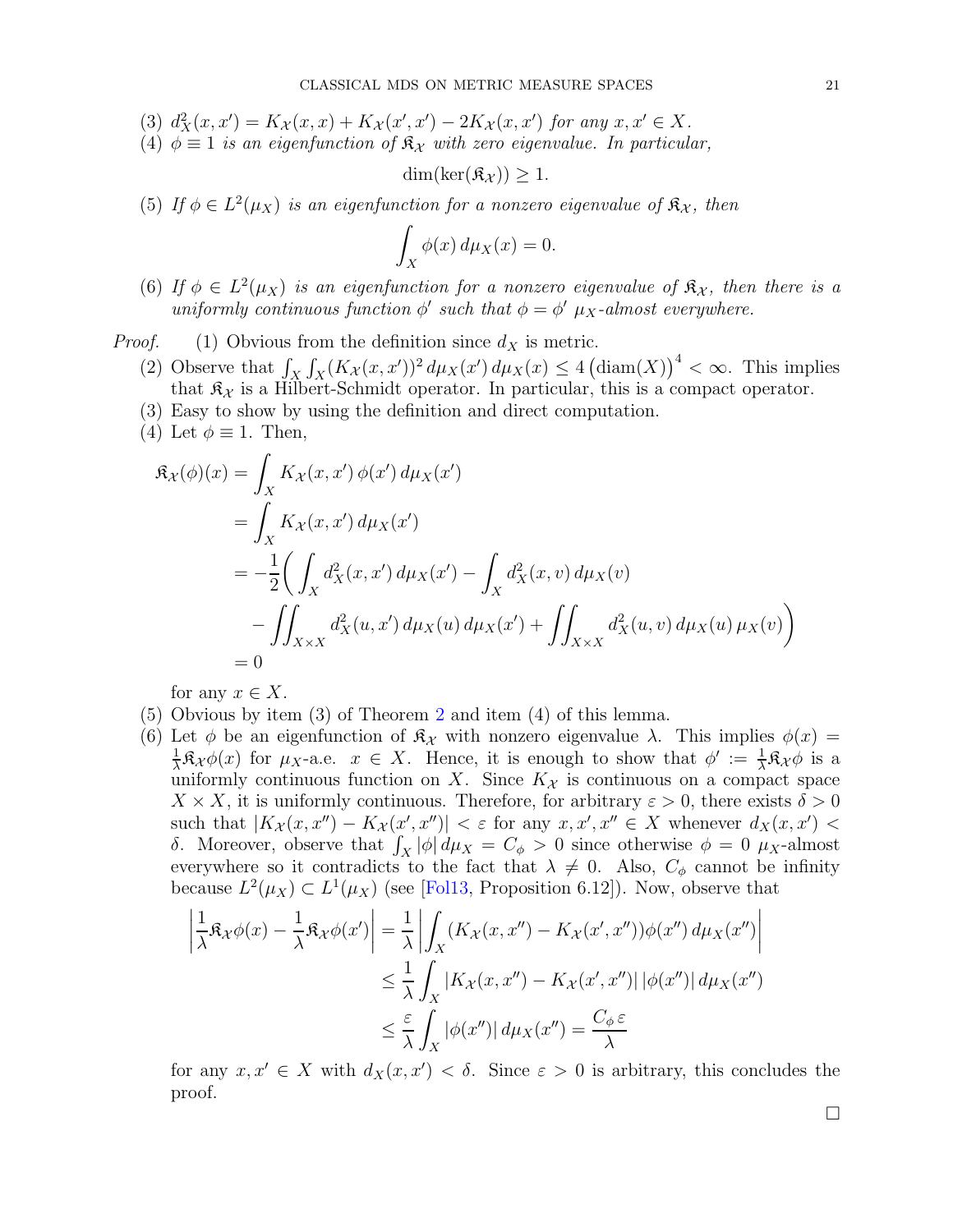Even though the definition of  $K_{\mathcal{X}}$  is rather complicated, finding the spectrum of  $\mathfrak{K}_{\mathcal{X}}$  can be reduced to a simpler eigenproblem as one can see in the following results.

<span id="page-21-0"></span>**Lemma 4.3.** Suppose  $\mathcal{X} \in \mathcal{M}_w$  is given. If  $\lambda \in \mathbb{R}$  and  $0 \neq \phi \in L^2(\mu_X)$  satisfy the following two conditions:

(1) 
$$
-\frac{1}{2} \int_X d_X^2(x, x') \phi(x') d\mu_X(x') = \lambda \phi(x)
$$
 for  $\mu_X$ -a.e  $x \in X$ , and  
(2)  $\int_X \phi(x) d\mu_X(x) = 0$ ,

then  $\lambda$  is an eigenvalue of  $\mathfrak{K}_{\mathcal{X}}$  and  $\phi$  is a associated eigenfunction.

*Proof.* Assume  $\phi$  and  $\lambda$  satisfy the two conditions above. Observe that, for any  $x \in X$ , we have

$$
\int_{X} K_{X}(x, x')\phi(x') d\mu_{X}(x')
$$
\n
$$
= -\frac{1}{2} \Biggl( \int_{X} d_{X}^{2}(x, x')\phi(x') d\mu_{X}(x') - \int_{X} d_{X}^{2}(x, v) d\mu_{X}(v) \cdot \int_{X} \phi(x') d\mu_{X}(x') - \int_{X \times X} d_{X}^{2}(u, x')\phi(x') d\mu_{X}(u) d\mu_{X}(x') + \int_{X \times X} d_{X}^{2}(u, v) d\mu_{X}(u) d\mu_{X}(v) \cdot \int_{X} \phi(x') d\mu_{X}(x') \Biggr)
$$
\n
$$
= \lambda \phi(x) - \lambda \int_{X} \phi(u) d\mu_{X}(u)
$$
\n
$$
= \lambda \phi(x).
$$

This completes the proof.

Moreover, the reverse implication of Lemma [4.3](#page-21-0) holds for nonzero eigenvalues in the setting of two-point homogeneous spaces (cf. Corollary [4.6\)](#page-22-0).

**Definition 4.4** (two-point homogeneous space). A metric measure space  $\mathcal{X} = (X, d_X, \mu_X) \in$  $\mathcal{M}_w$  is said to be **two-point homogeneous** if it satisfies the following condition:

For arbitrary  $x, x' \in X$  there is an isometry  $f : X \to X$  such that  $f_* \mu_X = \mu_X$  and  $f(x)=x'.$ 

<span id="page-21-1"></span>**Proposition 4.5.** Suppose  $\mathcal{X} = (X, d_X, \mu_X) \in \mathcal{M}_w$  is two-point homogeneous. Then,

$$
K_{\mathcal{X}}(x, x') = -\frac{1}{2} \Big( d_X^2(x, x') - \big( \text{diam}_2(\mathcal{X}) \big)^2 \Big)
$$

for any  $x, x' \in X$ .

*Proof.* Fix arbitrary  $x, x' \in X$ . Then, since X is two-point homogeneous, there exist an isometry f such that  $f(x) = x'$  and  $f_* \mu_X = \mu_X$ . Hence,

$$
\int_X d_X^2(x, u) d\mu_X(u) = \int_X d_X^2(f(x), f(u)) d\mu_X(u) = \int_X d_X^2(x', f(u)) d\mu_X(u)
$$
  
= 
$$
\int_X d_X^2(x', u') d f_* \mu_X(u') = \int_X d_X^2(x', u') d\mu_X(u').
$$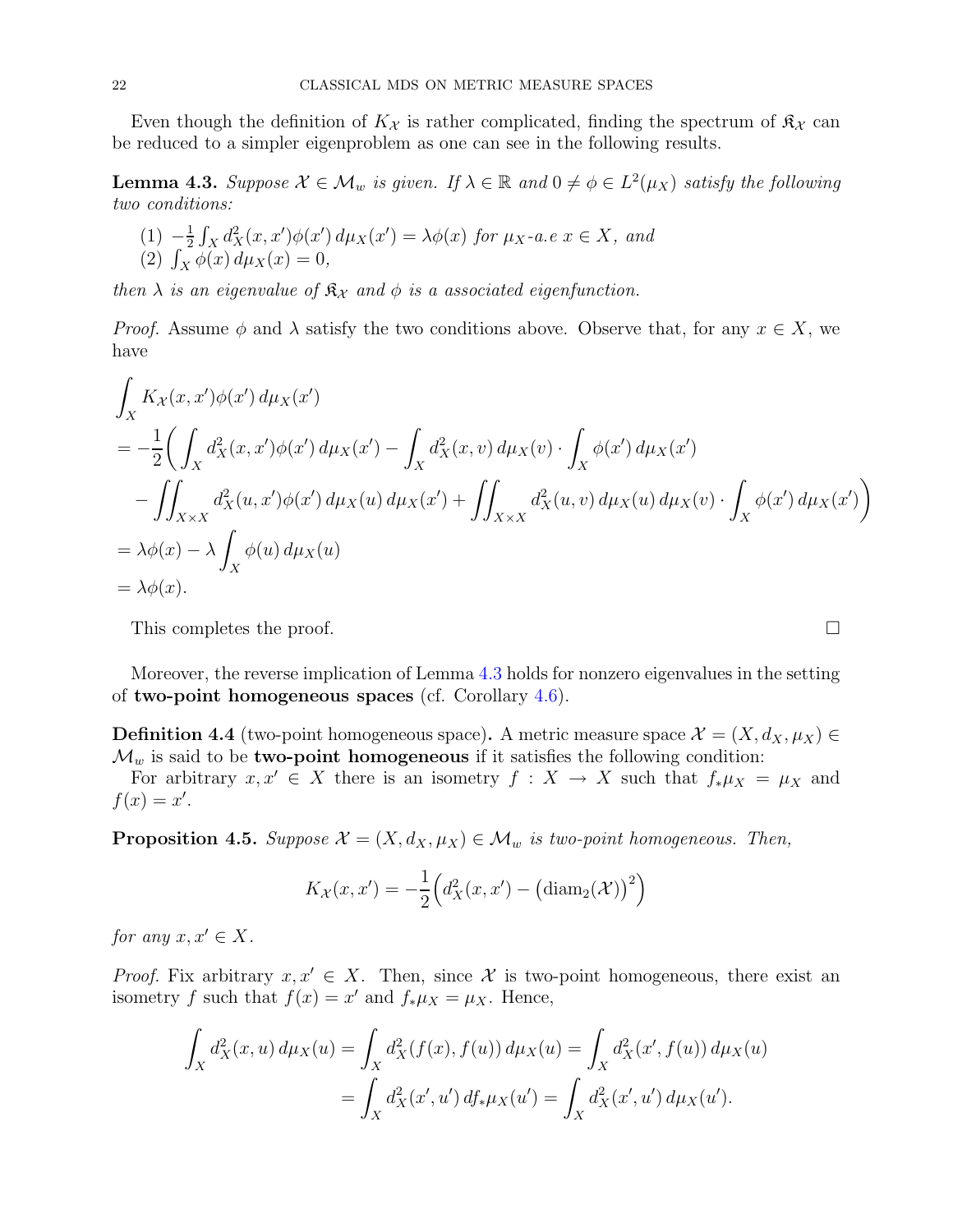This implies that the map  $x \mapsto \int_X d_X^2(x, u) d\mu_X(u)$  is constant, and therefore the constant is equal to its average  $(\text{diam}_2(\mathcal{X}))^2$ . Hence,

$$
K_X(x, x')
$$
  
=  $-\frac{1}{2} \left( d_X^2(x, x') - \int_X d_X^2(x, v) d\mu_X(v) - \int_X d_X^2(u, x') d\mu_X(u) + \iint_{X \times X} d_X^2(u, v) d\mu_X(u) d\mu_X(v) \right)$   
=  $-\frac{1}{2} (d_X^2(x, x') - \text{diam}_2(\mathcal{X})^2)$ 

for any  $x, x' \in X$  as we required.

<span id="page-22-0"></span>**Corollary 4.6.** Suppose  $\mathcal{X} = (X, d_X, \mu_X) \in \mathcal{M}_w$  is two-point homogeneous. Then, if  $\lambda$  is a nonzero eigenvalue of  $\mathfrak{K}_\mathcal{X}$  with an associated eigenfunction  $\phi \in L^2(\mu_X)$ , then the following two equalities hold:

(1) 
$$
-\frac{1}{2} \int_X d_X^2(x, x') \phi(x') d\mu_X(x') = \lambda \phi(x)
$$
 for  $\mu_X$ -a.e  $x \in X$ , and  
(2)  $\int_X \phi(x) d\mu_X(x) = 0$ .

*Proof.* Apply Proposition [4.5](#page-21-1) and item (5) of Lemma [4.2.](#page-19-1)

The above corollary will be useful when studying the spectrum of  $\mathfrak{K}_{S^{d-1}}$  (see §[6.2](#page-37-0) and §[6.4\)](#page-40-1).

<span id="page-22-1"></span>**Remark 4.7.** For a compact subset X of  $\mathbb{R}^k$  with  $m_k(X) > 0$ , we consider

$$
\mathcal{X} = (X, \|\cdot\|, \overline{m}_k) \in \mathcal{M}_w
$$

where  $\|\cdot\|$  indicates the metric on X induced by the Euclidean norm, and  $\overline{m}_k := \frac{1}{m_k(X)} m_k$  is the normalized k-dimensional Lebesgue measure on  $X$ . Then, one can easily show that

$$
K_{\mathcal{X}}(x, x') = \langle x - \text{cm}(\mathcal{X}), x' - \text{cm}(\mathcal{X}) \rangle
$$

for any  $x, x' \in X$  where  $cm(\mathcal{X}) := \int_X x \, d\overline{m}_k(x) \in \mathbb{R}^k$  is the center of mass of  $\mathcal{X}$ . This means that  $\mathfrak{K}_{\mathcal{X}}$  is positive semi-definite, since

$$
\langle \mathfrak{K}_{\mathcal{X}} \phi, \phi \rangle = \left\| \int_{X} (x - \mathrm{cm}(\mathcal{X})) \phi(x) d\overline{m}_k(x) \right\|^2 \ge 0
$$

for any  $\phi \in L^2(\overline{m}_k)$ . Moreover, observe that  $\mathfrak{K}_{\mathcal{X}} = \mathfrak{K}_2 \circ \mathfrak{K}_1$  where

$$
\mathfrak{K}_1: L^2(\overline{m}_k) \longrightarrow \mathbb{R}^k
$$
  

$$
\phi \longmapsto \int_X (x - \text{cm}(\mathcal{X})) \phi(x) d\overline{m}_k(x),
$$

and

$$
\mathfrak{K}_2 : \mathbb{R}^k \longrightarrow L^2(\overline{m}_k)
$$

$$
x \longmapsto \langle \cdot - \text{cm}(\mathcal{X}), x \rangle.
$$

In particular, this implies that the rank of  $\mathfrak{K}_{\mathcal{X}}$  is at most k since the domain of  $\mathfrak{K}_2$  is  $\mathbb{R}^k$ .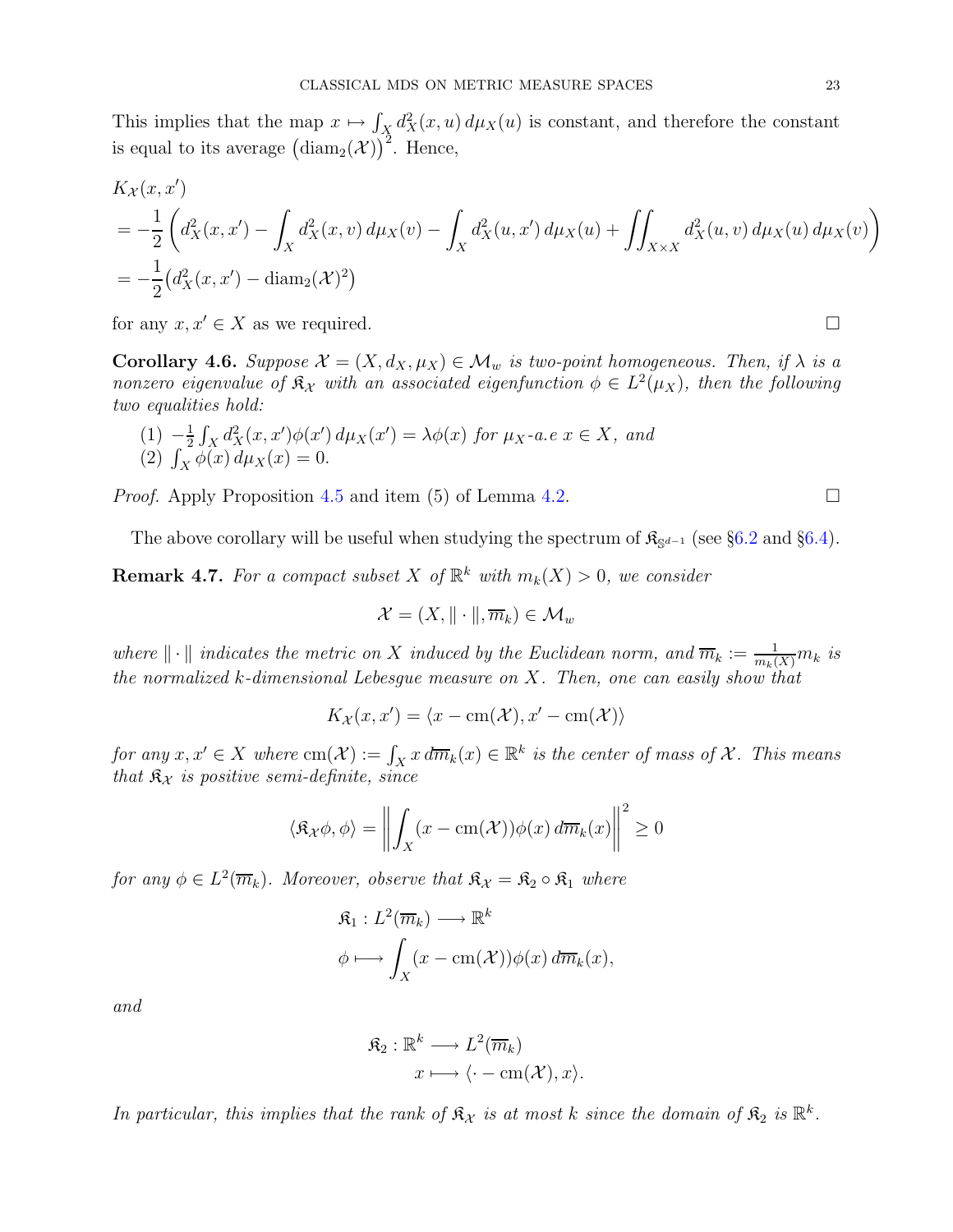<span id="page-23-0"></span>4.1. The formulation of cMDS for metric measure spaces. Observe that, by item (1) and (2) of Lemma [4.2,](#page-19-1) Theorem [4,](#page-6-0) and Theorem [5,](#page-6-1)  $\mathfrak{K}_{\mathcal{X}}$  has discrete spectrum and one can apply spectral theory.

**Definition 4.8.** Let  $\mathfrak{A}$  be a bounded operator on a Hilbert space  $\mathcal{H}$ . Then,

$$
pr(\mathfrak{A}) := the rank of \mathfrak{A}^+ nr(\mathfrak{A}) := the rank of \mathfrak{A}^-.
$$

Fianlly, cMDS is generalized in the following way:

# Algorithm 2.

- (1) Input:  $\mathcal{X} = (X, d_X, \mu_X) \in \mathcal{M}_w$ .
- (2) Construct  $K_{\mathcal{X}}$  and  $\mathfrak{K}_{\mathcal{X}}$  as before.
- (3) Compute the positive eigenvalues  $\lambda_1 \geq \cdots \geq \lambda_{pr(\mathfrak{K}_{\mathcal{X}})} > 0$  (pr $(\mathfrak{K}_{\mathcal{X}})$  can be infinite) and corresponding orthonormal eigenfunctions  $\{\phi_i\}_{i=1}^{\text{pr}(\mathfrak{K}_\mathcal{X})}$  of  $\mathfrak{K}_\mathcal{X}$ .
- (4) Choose any positive integer  $k \leq pr(\mathfrak{K}_{\mathcal{X}})$ .
- (5)  $\Phi_{\mathcal{X},k}(x) := \left(\lambda_1^{\frac{1}{2}} \phi_1(x), \lambda_2^{\frac{1}{2}} \phi_2(x), \ldots, \lambda_k^{\frac{1}{2}} \phi_k(x)\right) \in \mathbb{R}^k$  for each  $x \in X$ .
- (6) **Output**:  $\Phi_{\mathcal{X},k}: X \to \mathbb{R}^k$ , and  $\widehat{\mathcal{X}}_k := (\Phi_{\mathcal{X},k}(X), || \cdot ||, (\Phi_{\mathcal{X},k})_* \mu_X) \in \mathcal{M}_w$ .

**Remark 4.9.** By item (6) of Lemma [4.2,](#page-19-1) one can assume  $\Phi_{\mathcal{X},k}$  is continuous.

**Definition 4.10** (generalized cMDS into  $\mathbb{R}^k$ ). Given a metric measure space  $\mathcal{X} = (X, d_X, \mu_X) \in$  $\mathcal{M}_w$  and orthonormal eigenfunctions  $a = {\phi_i}_{i=1}^{\text{pr}(\mathfrak{K}_\mathcal{X})}$  of  $\mathfrak{K}_\mathcal{X}$  for the corresponding positive eigenvalues  $\lambda_1 \geq \lambda_2 \geq \cdots > 0$ , one defines the following map:

$$
\Phi_{\mathcal{X},k}^a: X \longrightarrow \mathbb{R}^k
$$

$$
x \longmapsto \left(\lambda_1^{\frac{1}{2}} \phi_1(x), \lambda_2^{\frac{1}{2}} \phi_2(x), \dots, \lambda_k^{\frac{1}{2}} \phi_k(x)\right).
$$

This map  $\Phi_{\mathcal{X},k}^a$  is called **generalized cMDS** embedding into  $\mathbb{R}^k$  of  $\mathcal{X}$ , and the resulting metric measure space is denoted by

$$
\widehat{\mathcal{X}}_k := (\Phi^a_{\mathcal{X},k}(X), \|\cdot\|, (\Phi^a_{\mathcal{X},k})_* \mu_X) \in \mathcal{M}_w.
$$

In practice, the superscript  $\alpha$  will be omitted in many cases for the simplicity, unless we have to specify the set of orthonormal eigenfunctions.

One critical difference between the cMDS method for finite metric spaces (see §[3\)](#page-12-0) and the generalized cMDS method is the possibility that there can exist infinitely many positive eigenvalues of  $\mathfrak{K}_{\mathcal{X}}$ .  $\mathbb{S}^{d-1}$  ( $d \geq 2$ ) and  $\mathbb{T}^N$  ( $N \geq 2$ ) are actual examples with such property, and they are studied in §[6.2,](#page-37-0) §[6.3,](#page-40-0) and §[6.4.](#page-40-1) To encompass such cases where  $pr(\mathfrak{K}_{\chi}) = \infty$ , we consider a variant of the cMDS method where the target space is infinite dimensional, namely  $\ell^2$ . As a result of applying the generalized cMDS method to a given metric measure space X into  $\ell^2$ , we formally expect to be able to build the following embedding:

$$
\Phi_{\mathcal{X}}^{a}: X \longrightarrow \ell^{2}
$$

$$
x \longmapsto \left(\lambda_{1}^{\frac{1}{2}}\phi_{1}(x), \lambda_{2}^{\frac{1}{2}}\phi_{2}(x), \dots\right)
$$

for a fixed family of orthonormal eigenfunctions  $a = {\phi_i}_{i=1}^{pr(\mathfrak{K}_{\mathcal{X}})}$ .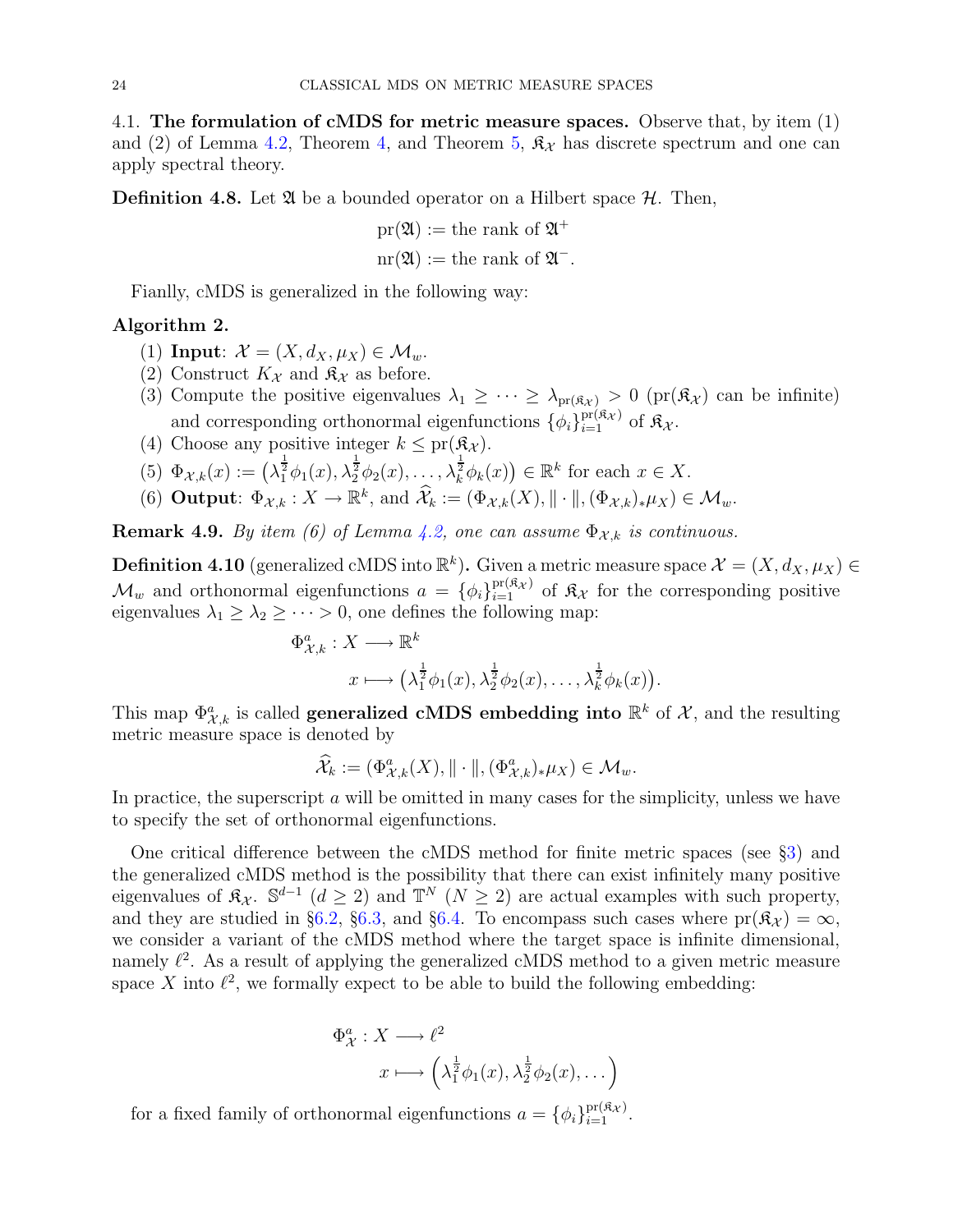However, in order to guarantee that  $\Phi_{\mathcal{X}}^a(x)$  is a point in  $\ell^2$ , square summability of the sequence  $\left(\lambda_1^{\frac{1}{2}}\phi_1(x),\lambda_2^{\frac{1}{2}}\phi_2(x),\ldots\right)$  is required. By assuming that the cMDS operator  $\mathfrak{K}_\mathcal{X}$  is trace class (cf. Definition [2.17\)](#page-7-0), one can guarantee that the sequence  $\left(\lambda_1^{\frac{1}{2}}\phi_1(x),\lambda_2^{\frac{1}{2}}\phi_2(x),\dots\right)$ is indeed square summable  $\mu_X$ -a.e (see Proposition [4.12\)](#page-24-0). Therefore, we will define this version of cMDS which maps into  $\ell^2$  under the assumption that the operator  $\mathfrak{K}_{\chi}$  is trace class (see Algorithm [3](#page-25-0) and Definition [4.13\)](#page-25-1).

**Definition 4.11.** The collection of all metric measure spaces  $\mathcal{X} = (X, d_X, \mu_X) \in \mathcal{M}_w$  such that  $\mathfrak{K}_{\mathcal{X}}: L^2(\mu_X) \to L^2(\mu_X)$  is trace class is said to be the collection of all **traceable** compact metric measure spaces and is denoted by  $\mathcal{M}_w^{tr}$ .

Naturally, establishing canonical examples of metric measure spaces which belong to  $\mathcal{M}_w^{\text{tr}}$ will be an important topic of the later part of this paper. However, there exists metric measure spaces which do not induce traceable cMDS operatos. A construction of one such a metric measure space will be explained in §[4.2.](#page-27-0)

Before we formally introduce a generalized cMDS formulation for metric measure in  $\mathcal{M}_w^{\text{tr}}$ which produces embeddings into  $\ell^2$ , it is worth mentioning that there is an alternative, coordinate-free interpretation of generalized cMDS. Even though in this scenario we lose precise coordinate representations, this alternative formulation is well defined even in the case when the cMDS operator is not trace class.

4.1.1. Coordinate-free interpretation of generalized cMDS. Fix an arbitrary  $X \in \mathcal{M}_w$ . Let  $L^2_{sym}(\mu_X \otimes \mu_X)$  denote the subset of symmetric kernels in  $L^2(\mu_X \otimes \mu_X)$ . Observe that  $K_X \in L^2_{sym}(\mu_X \otimes \mu_X)$ . Also, let  $L^2_{\geq 0, sym}(\mu_X \otimes \mu_X)$  denote the subset of symmetric kernels in  $L_{\geq 0}^2(\mu_X \otimes \mu_X)$ . Note that  $L_{\geq 0, sym}^2(\mu_X \otimes \mu_X)$  is a convex subset of  $L_{sym}^2(\mu_X \otimes \mu_X)$ .

Finally, let  $P_{\mu_X}$  be the nearest point projection (with respect to the  $L^2(\mu_X \otimes \mu_X)$ -norm) from  $L^2_{\text{sym}}(\mu_X \otimes \mu_X)$  to the closure of  $L^2_{\geq 0,\text{sym}}(\mu_X \otimes \mu_X)$ . Let

$$
K_{\mathcal{X}}^+ := P_{\mu_X}(K_{\mathcal{X}})
$$

be the nearest point projection of the cMDS operator  $\mathfrak{K}_{\mathcal{X}}$ . Then, the following map

$$
K_{\mathcal{X}} \longmapsto K_{\mathcal{X}}^{+}
$$

can be regarded as an alternative, coordinate free, interpretation of cMDS into  $l^2$ .

4.1.2. Coordinate-dependent interpretation of generalized cMDS into  $\ell^2$ . Now we introduce the coordinate-dependent version of cMDS mapping into  $\ell^2$  that we promised. The following proposition shows that the traceability of  $\mathfrak{K}_{\mathcal{X}}$  guarantees that the  $\mu_X$ -almost everywhere square summability of the sequence  $\left(\lambda_1^{\frac{1}{2}}\phi_1(x),\lambda_2^{\frac{1}{2}}\phi_2(x),\dots\right)$ .

<span id="page-24-0"></span>**Proposition 4.12.** Let  $\mathcal{X} = (X, d_X, \mu_X) \in \mathcal{M}_w^{\text{tr}}$ . Then,

$$
\sum_{i=1}^{\text{pr}(\mathfrak{K}_{\mathcal{X}})} \lambda_i(\phi_i(x))^2 < \infty
$$

for  $\mu_X$ -almost every  $x \in X$  where  $\lambda_1 \geq \cdots \geq \lambda_{pr(\mathfrak{K}_\mathcal{X})} > 0$  are all positive eigenvalues and  $\{\phi_i\}_{i=1}^{\text{pr}(\mathfrak{K}_\mathcal{X})}$  are corresponding orthonormal eigenfunctions of  $\mathfrak{K}_\mathcal{X}$ .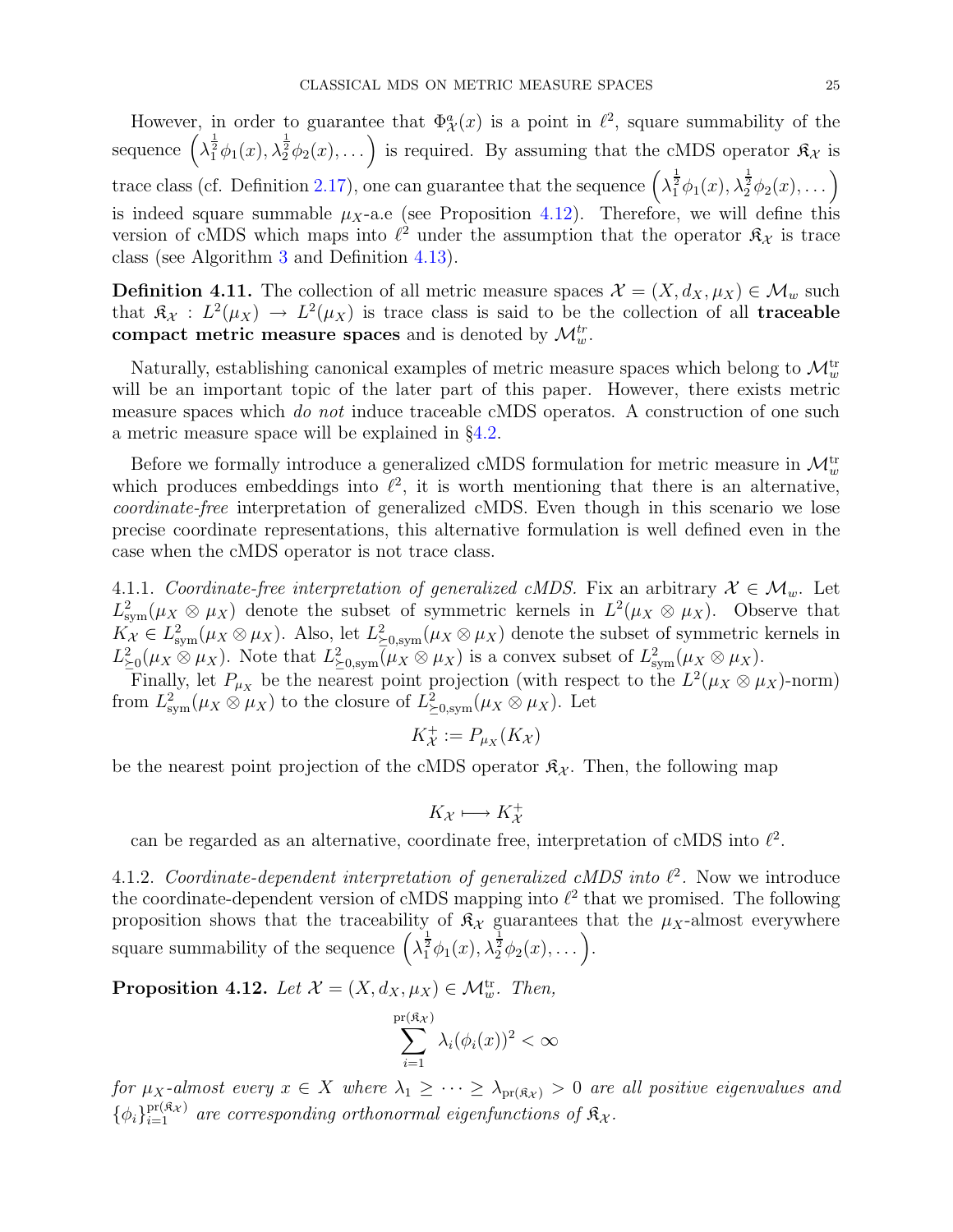*Proof.* If  $pr(\hat{\mathfrak{K}}_{\mathcal{X}}) < \infty$ , the claim is obvious. Consider the  $pr(\hat{\mathfrak{K}}_{\mathcal{X}}) = \infty$  case. We define the following map

$$
f: X \longrightarrow [0, \infty]
$$

$$
x \longmapsto \sum_{i=1}^{\infty} \lambda_i (\phi_i(x))^2.
$$

Note that  $f$  is measurable since it is the pointwise limit of a sequence of continuous functions (cf. item (6) of Lemma [4.2\)](#page-19-1).

Therefore, by the monotone convergence theorem,

$$
\int_X f d\mu_X(x) = \sum_{i=1}^{\infty} \lambda_i \int_X (\phi_i(x))^2 d\mu_X(x) = \sum_{i=1}^{\infty} \lambda_i \le \text{Tr}(|\mathfrak{K}_X|) < \infty.
$$

Hence,  $\sum_{i=1}^{\infty} \lambda_i(\phi_i(x))^2 < \infty$  for  $\mu_X$ -almost every  $x \in X$ .

Hence, for any  $\mathcal{X} \in \mathcal{M}_w^{\text{tr}}$ , we consider the following type of cMDS embedding where the target space  $\ell^2$  is infinite dimensional:

## <span id="page-25-0"></span>Algorithm 3.

- (1) Input:  $\mathcal{X} = (X, d_X, \mu_X) \in \mathcal{M}_w^{\text{tr}}$ .
- (2) Construct  $K_{\mathcal{X}}$  and  $\mathfrak{K}_{\mathcal{X}}$  as before.
- (3) Compute the positive eigenvalues  $\lambda_1 \geq \lambda_2 \geq \cdots > 0$  and corresponding orthonormal eigenfunctions  $\{\phi_i\}_{i=1}^{\text{pr}(\mathfrak{K}_\mathcal{X})}$  of  $\mathfrak{K}_\mathcal{X}$ .

(4) 
$$
\Phi_{\mathcal{X}}(x) := \begin{cases} \left(\lambda_1^{\frac{1}{2}}\phi_1(x), \lambda_2^{\frac{1}{2}}\phi_2(x), \dots, \lambda_k^{\frac{1}{2}}\phi_{\text{pr}(\mathfrak{K}_{\mathcal{X}})}(x), 0, 0, \dots\right) & \text{if } \text{pr}(\mathfrak{K}_{\mathcal{X}}) < \infty \\ \left(\lambda_1^{\frac{1}{2}}\phi_1(x), \lambda_2^{\frac{1}{2}}\phi_2(x), \dots\right) & \text{if } \text{pr}(\mathfrak{K}_{\mathcal{X}}) = \infty \end{cases}
$$
for each  $x \in X$ . Note that  $\Phi_{\mathcal{X}}(x) \in \ell^2$   $\mu_X$ -a.e. by Proposition 4.12.

(5) **Output**:  $\Phi_{\mathcal{X}} : X \to \ell^2$ , and  $\widehat{\mathcal{X}} := (\Phi_{\mathcal{X}}(X), || \cdot ||, (\Phi_{\mathcal{X}})_* \mu_X)$ .

<span id="page-25-1"></span>**Definition 4.13** (generalized cMDS into  $\ell^2$ ). Given a metric measure space  $\mathcal{X} = (X, d_X, \mu_X) \in$  $\mathcal{M}_w^{\text{tr}}$  and orthonormal eigenfunctions  $a = {\phi_i}_{i=1}^{\text{pr}(\mathfrak{K}_\mathcal{X})}$  of  $\mathfrak{K}_\mathcal{X}$  for the corresponding positive eigenvalues  $\lambda_1 \geq \lambda_2 \geq \cdots > 0$ , one defines the following map:

$$
\Phi_{\mathcal{X}}^{a}: X \longrightarrow \ell^{2}
$$
\n
$$
x \longmapsto \begin{cases}\n(\lambda_{1}^{\frac{1}{2}}\phi_{1}(x), \lambda_{2}^{\frac{1}{2}}\phi_{2}(x), \dots, \lambda_{k}^{\frac{1}{2}}\phi_{\mathrm{pr}(\mathfrak{K}_{\mathcal{X}})}(x), 0, 0, \dots) & \text{if } \mathrm{pr}(\mathfrak{K}_{\mathcal{X}}) < \infty \\
(\lambda_{1}^{\frac{1}{2}}\phi_{1}(x), \lambda_{2}^{\frac{1}{2}}\phi_{2}(x), \dots) & \text{if } \mathrm{pr}(\mathfrak{K}_{\mathcal{X}}) = \infty\n\end{cases}
$$

This map  $\Phi^a_{\mathcal{X}}$  is called **generalized cMDS** embedding into  $\ell^2$  of  $\mathcal{X}$ , and the resulting metric measure space is denoted by

$$
\widehat{\mathcal{X}} := (\Phi^a_{\mathcal{X}}(X), \|\cdot\|, (\Phi^a_{\mathcal{X}})_*\mu_X).
$$

Unless we have to specify the set of orthonormal eigenfunctions, the superscript  $a$  will be omitted, for simplicity.

The following proposition shows that the coordinate-free interpretation agrees with the coordinate-dependent interpretation when the traceability of the cMDS operator is assumed.

**Proposition 4.14.** Let  $\mathcal{X} \in \mathcal{M}_{w}^{tr}$ . Then,  $K_{\mathcal{X}}^{+} = K_{\hat{X}}$ .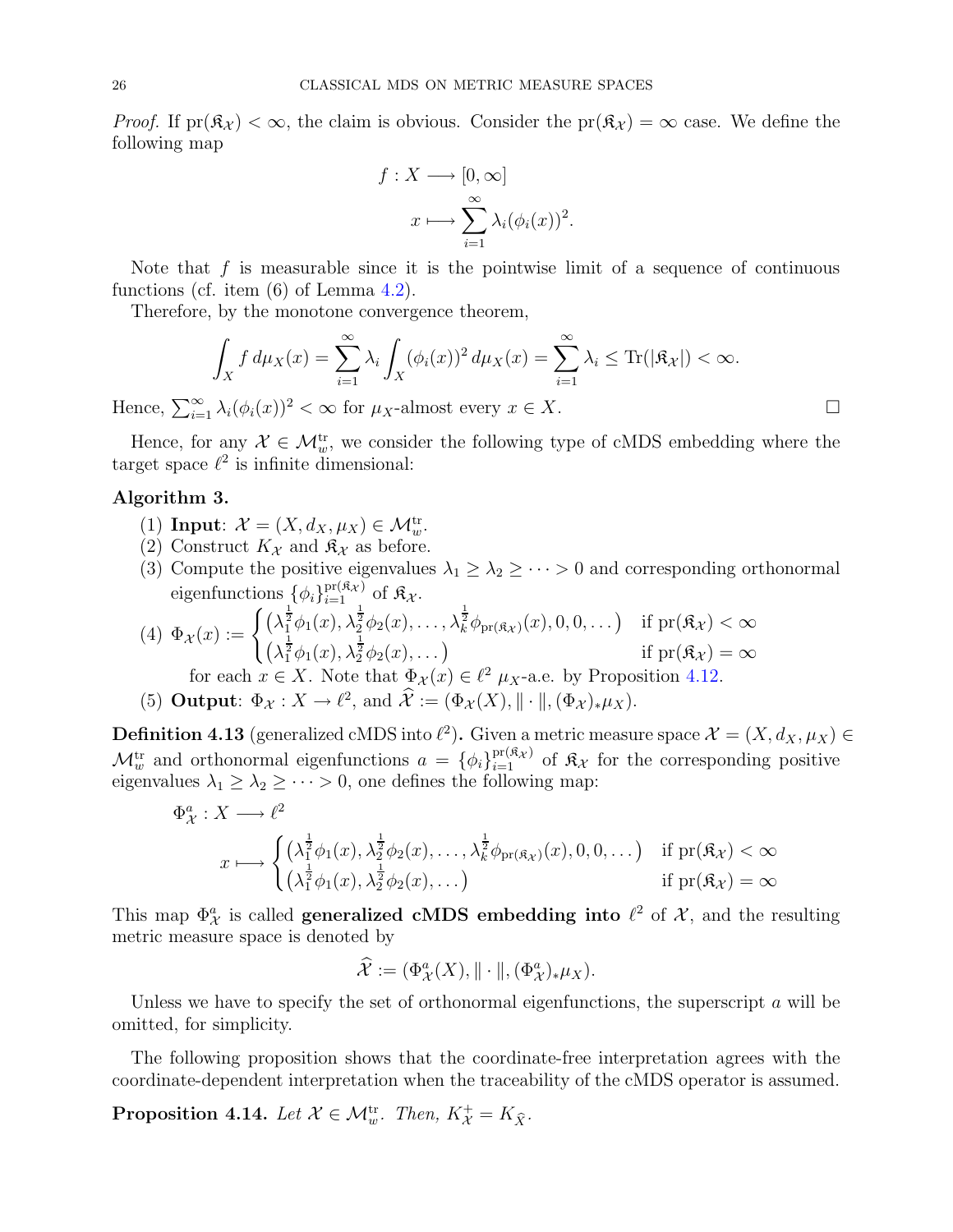*Proof.* Theorem [19](#page-30-1) below establishes that  $K_{\hat{X}}$  is the nearest projection of  $K_X$  to  $L^2_{\geq 0, \text{sym}}(\mu_X \otimes$  $\mu_X$ ). Since there is the unique nearest projection point to a closed convex subset, we can conclude that  $K_{\mathcal{X}}^+ = K_{\widehat{X}}$  in this case.

Remark 4.15. Suppose  $\mathcal{X} = (X, d_X, \mu_X) \in \mathcal{M}_w$  and positive integer  $k \leq \text{pr}(\mathfrak{K}_{\mathcal{X}})$  are given. Then, observe that

$$
\|\phi_{\mathcal{X},k}(x) - \phi_{\mathcal{X},k}(x')\|^2 = \sum_{i=1}^k \lambda_i (\phi_i(x) - \phi_i(x'))^2
$$

for any  $x, x' \in X$  where  $\lambda_1 \geq \lambda_2 \geq \cdots > 0$  are positive eigenvalues of  $\mathfrak{K}_{\mathcal{X}}$ , and  $\{\phi_i\}_{i=1}^{\text{pr}(\mathfrak{K}_{\mathcal{X}})}$  are corresponding orthonormal eigenfunctions. Then, by the definition, it is easy to check

$$
K_{\widehat{\mathcal{X}}_k}(x, x') = \sum_{i=1}^k \lambda_i \, \phi_i(x) \, \phi_i(x')
$$

for any  $x, x' \in X$ . Similarly, if  $\mathcal{X} \in \mathcal{M}_w^{\text{tr}}$ , we have

$$
\|\phi_{\mathcal{X}}(x) - \phi_{\mathcal{X}}(x')\|^2 = \sum_{i=1}^{\text{pr}(\mathfrak{K}_{\mathcal{X}})} \lambda_i(\phi_i(x) - \phi_i(x'))^2,
$$

and

$$
K_{\widehat{\mathcal{X}}}(x, x') = \sum_{i=1}^{\text{pr}(\widehat{\mathfrak{K}}_{\mathcal{X}})} \lambda_i \, \phi_i(x) \, \phi_i(x').
$$

**Remark 4.16.** If  $\mathcal{X} = (X, d_X, \mu_X) \in \mathcal{M}_w^{\text{tr}}$ , by Theorem [12](#page-9-1) and the definition of  $K_{\mathcal{X}}$ , we have

$$
\operatorname{Tr}(\mathfrak{K}_\mathcal{X}) = \int_X K_\mathcal{X}(x,x) d\mu_X(x) = \frac{1}{2} \iint_{X \times X} d_X^2(u,v) d\mu_X(u) d\mu_X(v) = \frac{1}{2} (\operatorname{diam}_2(\mathcal{X}))^2.
$$

This implies that, unless diam<sub>2</sub>( $\mathcal{X}$ ) = 0, there must be at least one positive eigenvalue of  $\mathfrak{K}_{\mathcal{X}}$ .

Now, let us collect some simple examples of spaces which belong to  $\mathcal{M}_{w}^{\text{tr}}$ . More advanced examples of metric measure space in  $\mathcal{M}_w^{\text{tr}}$  can be found in §[6.2,](#page-37-0) §[6.3,](#page-40-0) and §[6.4.](#page-40-1)

**Remark 4.17.** If  $\mathcal{X} = (X, d_X, \mu_X) \in \mathcal{M}_w$  is a finite metric measure space, then  $\mathcal{X}$  belongs to  $\mathcal{M}_w^{tr}$  since there are only finitely many eigenvalues.

**Remark 4.18.** For a compact subset X of  $\mathbb{R}^k$  with  $m_k(X) > 0$ , we consider

$$
\mathcal{X} = (X, \|\cdot\|, \overline{m}_k) \in \mathcal{M}_w
$$

as in Remark [4.7.](#page-22-1) Then, there are only finitely many eigenvalues of  $\mathfrak{K}_{\mathcal{X}}$  since  $\text{rank}(\mathfrak{K}_{\mathcal{X}}) \leq k$ . Hence,  $\mathcal{X} \in \mathcal{M}_w^{\text{tr}}$ .

**Example 4.19.** Consider the interval  $\mathcal{X} = (X, \|\cdot\|, \overline{m}_1) \in \mathcal{M}_w$  where  $X := [-1, 1]$  and  $\overline{m}_1 := \frac{1}{2}m_1$ . Then, by Remark [4.7,](#page-22-1)  $K_{\mathcal{X}}(x, x') = xx'$  for any  $x, x' \in X$  since the center of mass of  $X$  is the origin. Then, observe that

$$
\mathfrak{K}_{\mathcal{X}}\mathrm{Id}_{[-1,1]}(x) = \int_{[-1,1]} x(x')^2 d\overline{m}_1(x') = \frac{1}{2} \int_{[-1,1]} x(x')^2 dm_1(x')
$$

$$
= \frac{1}{3}x = \frac{1}{3} \mathrm{Id}_{[-1,1]}(x)
$$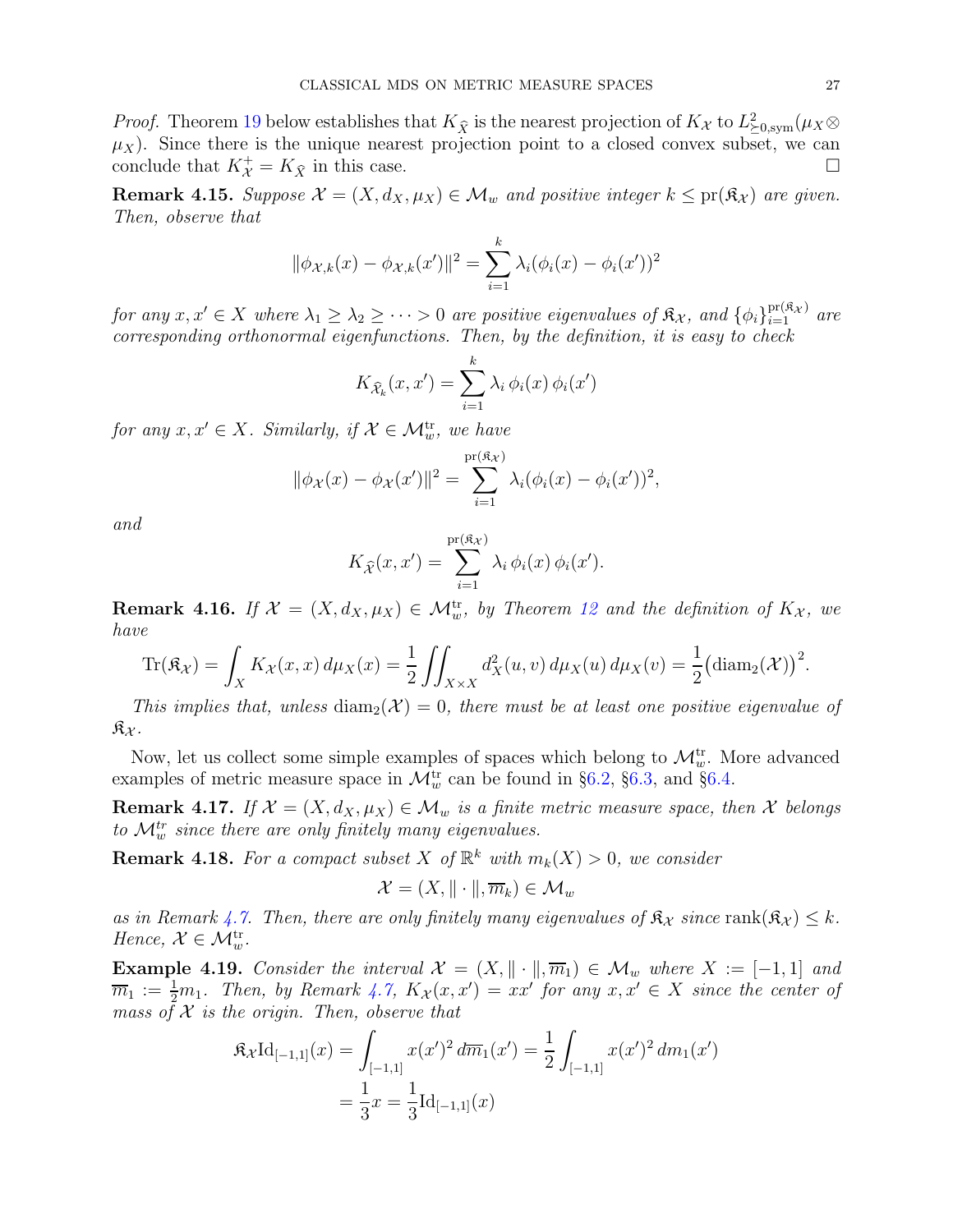for any  $x \in X$ . Therefore,  $\frac{1}{3}$  is the unique nonzero eigenvalue of  $\mathfrak{K}_\mathcal{X}$  and the identity map is its eigenfunction.

<span id="page-27-0"></span>4.2. A metric measure space with non-traceable cMDS operator. We adapt a construction due to Lyons  $[L^+18, Lyo13]$  $[L^+18, Lyo13]$  $[L^+18, Lyo13]$  $[L^+18, Lyo13]$  which arose in the context of the notion of distance covariance between metric spaces.

The construction. For each metric measure space  $\mathcal{X} = (X, d_X, \mu_X)$ , we define the following operator.

$$
\mathfrak{T}_X: L^2(\mu_X) \longrightarrow L^2(\mu_X)
$$

$$
\phi \longmapsto \int_X d_X(\cdot, x') \phi(x') d\mu_X(x').
$$

Also, for each prime q that is congruent to 1 modulo 4, let  $\mathcal{G}_q := (G_q, d_q, \mu_q)$  be the metric measure such that  $(G_q, d_q)$  is the **Paley graph** consisting of q vertices with the shortest path metric and  $\mu_q$  is the uniform probability measure. It is well-known that the Paley graph  $G_q$  is strongly regular with parameters  $(q,(q-1)/2,(q-5)/4,(q-1)/4)$  meaning that the number of vertices is q, the degree equals  $(q-1)/2$  for all vertices, each pair of adjacent vertices has  $(q-5)/4$  common neighbors, and each pair of nonadjacent neighbors has  $(q-1)/4$  common neighbors [\[BH11,](#page-59-10) §9.1.2]. In particular, all graph distances are 0, 1, or 2.

Another well-known fact about  $G_q$  is that the adjacency matrix of  $G_q$  has eigenvalues  $\frac{q-1}{2}$ (with multiplicity 1) and  $\frac{-1 \pm \sqrt{q}}{2}$  $\frac{\pm\sqrt{q}}{2}$  (with multiplicity  $\frac{q-1}{2}$  each) [\[BH11,](#page-59-10) Proposition 9.1.1]. Moreover, the eigenvectors of its adjacency matrix are either constant functions or are orthogonal to constant functions. The constant eigenvectors correspond to the eigenvalue  $\frac{q-1}{2}$ , whereas eigenvectors orthogonal to constant functions correspond to the eigevalue pair  $\frac{-\tilde{1} \pm \sqrt{q}}{2}$  $rac{\pm \sqrt{q}}{2}$ . With these facts and the strong regularity of  $G_q$ , one can easily check that (1) the eigenvalues of  $\mathfrak{T}_{\mathcal{G}_q}$  are  $A_q:=\frac{3}{2}$  $\left(1-\frac{1}{q}\right)$ q (with multiplicity 1) and  $B_q^{\pm} := \frac{-3 \pm \sqrt{q}}{2q}$  $\frac{d\pm\sqrt{q}}{2q}$  (each with multiplicity  $\frac{q-1}{2}$ ) and (2) eigenvectors of  $\mathfrak{T}_{\mathcal{G}_q}$  are either constant functions or orthogonal to constant functions: Constant eigenvectors correspond to the eigenvalue  $A<sub>q</sub>$ , and the eigenvectors orthogonal to constant functions correspond to the eigevalue pair  $B_q^{\pm}$ . At any rate, note that the trace norm (cf. Definition [2.17\)](#page-7-0)  $\|\mathfrak{T}_{\mathcal{G}_q}\|_1 = \text{Tr}(|\mathfrak{T}_{\mathcal{G}_q}|)$  is approximately  $\frac{\sqrt{q}}{2}$  $\frac{\sqrt{q}}{2}$  as  $q \to \infty$ .

Now, choose a sequence  $(q_n)_n$  of primes  $q_n \equiv 1 \pmod{4}$  so that  $\sum_n$  $\frac{1}{\sqrt{q_n}} =: \frac{1}{c} < \infty$ . We let  $\mathcal{X} := (X, d_X, \mu_X)$  be the metric measure space defined as follows:

- $X := \sqcup_n G_{q_n},$
- $d_X|_{G_{qn} \times G_{qn}} = d_{q_n}$  for each n, whereas, for  $n \neq m$ ,  $d_X|_{G_{qn} \times G_{qn}} = 1$ .

•  $\mu_X$  is the probability measure on X which assigns mass  $c q_n^{-3/2}$  to each vertex of  $\mathcal{G}_{q_n}$ . We will prove that  $\mathfrak{T}_{\mathcal{X}}$  is not trace class.

A calculation shows that for any eigenvector  $v_n \perp \mathbf{1}$  of  $\mathfrak{T}_{\mathcal{G}_{q_n}}$  (necessarily) with eigenvalue  $\lambda = B_{q_n}^{\pm}$ , the function  $f_n: X \to \mathbb{R}$  defined by

$$
f_n(x) := \begin{cases} v_n(x) & \text{if } x \in G_{q_n} \\ 0 & \text{otherwise} \end{cases}
$$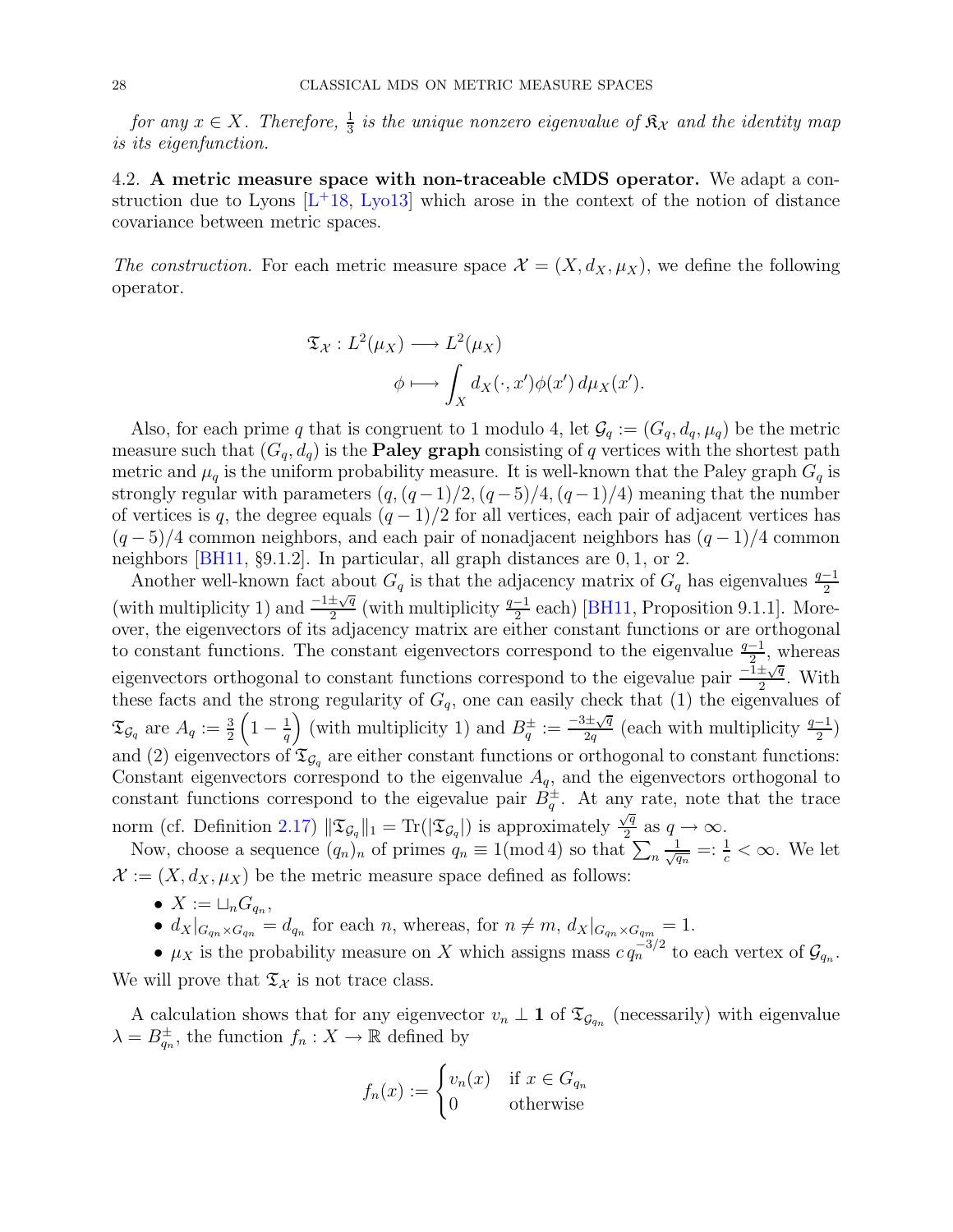is an eigenfunction of  $\mathfrak{T}_{\mathcal{X}}$  for the eigenvalue  $\frac{\lambda \cdot c}{\sqrt{q_n}}$ . Therefore, for each n, an eigenvalue of  $\mathfrak{T}_{\mathcal{G}_{q_n}}$ other than  $A_{q_n}$  is also an eigenvalue of  $\mathfrak{T}_{\mathcal{X}}$  with multiplicity at least  $\frac{q_n-1}{2}$ . This implies that the trace norm of  $\mathfrak{T}_{\mathcal{X}}$  satisfies

$$
\|\mathfrak{T}_{\mathcal{X}}\|_1 \geq \sum_n \left( \|\mathfrak{T}_{\mathcal{G}_{q_n}}\|_1 - A_{q_n} \right) \cdot \frac{c}{\sqrt{q_n}}.
$$

Hence,  $\|\mathfrak{T}_{\mathcal{X}}\|_1$  cannot be finite since

$$
\lim_{n \to \infty} \left( \|\mathfrak{T}_{\mathcal{G}_{q_n}}\|_1 - A_{q_n} \right) \cdot \frac{c}{\sqrt{q_n}} = \lim_{n \to \infty} \frac{\sqrt{q_n}}{2} \cdot \frac{c}{\sqrt{q_n}} = \frac{c}{2} > 0.
$$

Therefore,  $\mathfrak{T}_{\mathcal{X}}$  is not trace class.

Finally, by Lemma [4.3,](#page-21-0) if we consider the metric measure space  $\mathcal{X}' := (X, d'_X, \mu_X)$  where  $d'_{X}(x, x') := \sqrt{d_{X}(x, x')}$  for  $x, x' \in X$ , then  $\mathfrak{K}_{\mathcal{X}'}$  also fails to be trace class.

We point out that the space  $\mathcal{X}'$  constructed above is not compact. This motivates:

Question 1. Is it true that any compact metric measure space induces a cMDS operator which is trace class?

<span id="page-28-0"></span>4.3. Distortion incurred by the cMDS operator. We define the following notions in order to measure the metric distortion incurred by the generalized cMDS method.

**Definition 4.20.** Let  $\mathcal{H}$  be a Hilbert space. For each self-adjoint and compact operator  $\mathfrak{A} \in L(\mathcal{H}),$ 

$$
\mathrm{Tr}_{\mathrm{neg}}(\mathfrak{A}):=\sum_{i=1}^{\mathrm{nr}(\mathfrak{A})}|\zeta_i|
$$

where  $\zeta_1 \leq \cdots \leq \zeta_{nr(\mathfrak{K}_{\mathcal{X}})} < 0$  are the negative eigenvalues of  $\mathfrak{A}$ .

**Definition 4.21.** Let  $\mathcal{X} = (X, d_X, \mu_X) \in \mathcal{M}_w^{\text{tr}}$ . For each  $k \leq \text{pr}(\mathfrak{K}_\mathcal{X})$ , we define:

$$
\mathrm{dis}_{k}(\mathcal{X}) := \left( \int_{X} \int_{X} \left( \left\| \Phi_{\mathcal{X},k}(x) - \Phi_{\mathcal{X},k}(x') \right\| - d_{X}(x,x') \right)^2 d\mu_X(x') d\mu_X(x) \right)^{\frac{1}{2}},
$$

and

$$
\operatorname{dis}(\mathcal{X}) := \left( \int_X \int_X \left( \|\Phi_{\mathcal{X}}(x) - \Phi_{\mathcal{X}}(x')\| - d_X(x, x') \right)^2 d\mu_X(x') d\mu_X(x) \right)^{\frac{1}{2}}.
$$

<span id="page-28-1"></span>**Proposition 4.22** (Generalized cMDS bounds). Let  $\mathcal{X} = (X, d_X, \mu_X) \in \mathcal{M}_w^{tr}$ . Then the following bounds hold:

(1) (**cMDS** is non-contracting) For  $\mu_X \otimes \mu_X$ -almost every  $(x, x') \in X \times X$ ,

$$
d_X(x, x') \le ||\Phi_{\mathcal{X}}(x) - \Phi_{\mathcal{X}}(x')||
$$
  
and for any integer  $k \le \text{pr}(\mathfrak{K}_{\mathcal{X}})$  and  $\mu_X \otimes \mu_X$ -almost every  $(x, x') \in X \times X$ ,  
 $||\Phi_{\mathcal{X},k}(x) - \Phi_{\mathcal{X},k}(x')|| \le ||\Phi_{\mathcal{X}}(x) - \Phi_{\mathcal{X}}(x')||.$ 

 $(2)$   $(L^2$  bound)

$$
\mathrm{dis}(\mathcal{X}) \leq 2\sqrt{\mathrm{Tr}_{\mathrm{neg}}(\mathfrak{K}_{\mathcal{X}})}.
$$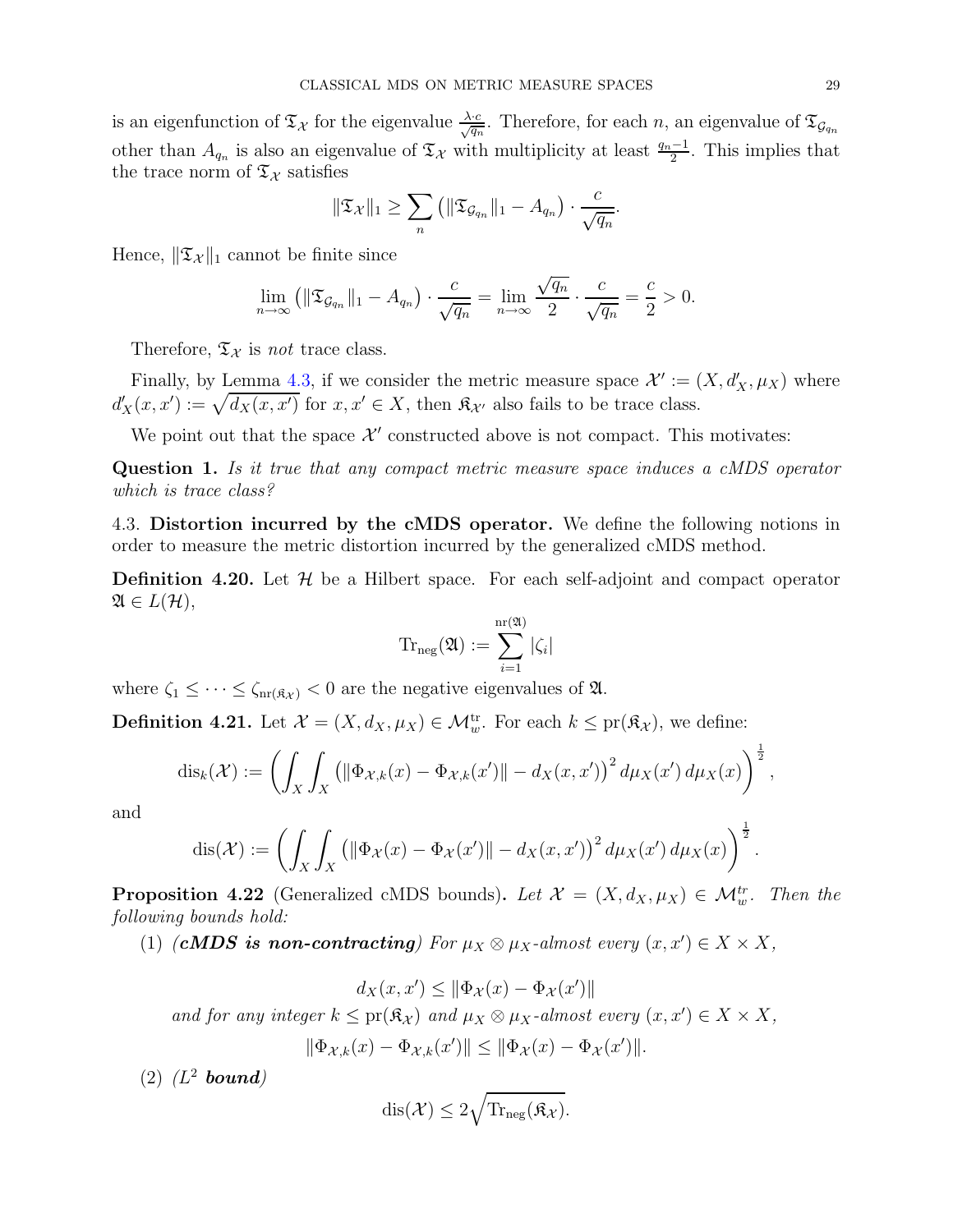**Remark 4.23.** Note that item (1) of Proposition  $\angle 22$  implies that

$$
d_X(x, x') \le ||\Phi_{\mathcal{X}}(x) - \Phi_{\mathcal{X}}(x')|| \ge ||\Phi_{\mathcal{X},k}(x) - \Phi_{\mathcal{X},k}(x')||
$$

for any integer  $k \leq pr(\mathfrak{K}_{\mathcal{X}})$  and  $\mu_X \otimes \mu_X$ -almost every  $(x, x') \in X \times X$ . Also, in general it is not true that  $d_X(x, x') \le ||\Phi_{\mathcal{X},k}(x) - \Phi_{\mathcal{X},k}(x')||$  for  $\mu_X \otimes \mu_X$ -almost every  $(x, x') \in X \times X$ . Indeed, one such example is given by the case when  $\mathcal{X} = \mathbb{S}^1$  and  $k = 1$  (see §[6.2\)](#page-37-0). By Proposition [6.7,](#page-38-0) we can choose a cMDS embedding of  $\mathbb{S}^1$  into  $\mathbb{R}^1$ 

$$
\Phi_{\mathcal{X},1} : \mathbb{S}^1 \longrightarrow \mathbb{R}
$$

$$
\theta \longmapsto \sqrt{2} \cos \theta.
$$

Then,  $d_{\mathbb{S}^1}(0, \pi) = \pi > 2\sqrt{2} = |\Phi_{\mathcal{X},1}(0) - \Phi_{\mathcal{X},1}(\pi)|.$ 

*Proof of Proposition [4.22.](#page-28-1)* (1) Let  $\lambda_1 \geq \cdots \geq \lambda_{pr(\mathfrak{K}_{\mathcal{X}})}>0$  be all positive eigenvalues and  $\{\phi_i\}_i$  be the corresponding orthonormal eigenfunctions of  $\mathfrak{K}_{\mathcal{X}}$ . Also, let  $\zeta_1 \leq \cdots \leq \zeta_n$  $\zeta_{\text{nr}(\mathfrak{K}_{\mathcal{X}})}$  < 0 be all negative eigenvalues and  $\{\psi_i\}_i$  be the corresponding orthonormal eigenfunctions of  $\mathfrak{K}_{\mathcal{X}}$ .

Since  $\mathfrak{K}_{\mathcal{X}}$  is trace class, we have that

$$
K_{\widehat{\mathcal{X}}}(x, x') = \sum_{i=1}^{\text{pr}(\mathfrak{K}_{\mathcal{X}})} \lambda_i \, \phi_i(x) \, \phi_i(x'),
$$

and

$$
K_{\mathcal{X}}^{-}(x, x') := \sum_{i=1}^{\mathrm{nr}(\mathfrak{K}_{\mathcal{X}})} (-\zeta_i) \psi_i(x) \psi_i(x')
$$

are well-defined for  $\mu_X \otimes \mu_X$ -almost every  $(x, x') \in X \times X$ . Moreover, because both kernels  $K_{\hat{\mathcal{X}}} - K_{\mathcal{X}}$  and  $K_{\mathcal{X}}^-$  generate the same operator, by Corollary [2.22](#page-8-0) we have

$$
K_{\widehat{\mathcal{X}}}(x, x') - K_{\mathcal{X}}(x, x') = K_{\mathcal{X}}^-(x, x') = \sum_{i=1}^{\text{nr}(\widehat{\mathfrak{X}}_i)} (-\zeta_i) \psi_i(x) \psi_i(x')
$$

for  $\mu_X \otimes \mu_X$ -almost every  $(x, x')$ . Therefore,

$$
\|\Phi_{\mathcal{X}}(x) - \Phi_{\mathcal{X}}(x')\|^2 - d_X^2(x, x')
$$
  
=  $(K_{\hat{\mathcal{X}}}(x, x) - K_{\mathcal{X}}(x, x)) + (K_{\hat{\mathcal{X}}}(x', x') - K_{\mathcal{X}}(x', x')) - 2(K_{\hat{\mathcal{X}}}(x, x') - K_{\mathcal{X}}(x, x'))$   
=  $\sum_{i=1}^{\text{nr}(\mathfrak{K}_{\mathcal{X}})} (-\zeta_i) (\psi_i(x) - \psi_i(x'))^2 \ge 0$ 

Therefore, we have  $\|\Phi_{\mathcal{X}}(x) - \Phi_{\mathcal{X}}(x')\| \ge d_X(x, x')$  for  $\mu_X \otimes \mu_X$ -almost every  $(x, x')$ . Also,

$$
\|\Phi_{\mathcal{X}}(x) - \Phi_{\mathcal{X}}(x')\|^2 - \|\Phi_{\mathcal{X},k}(x) - \Phi_{\mathcal{X},k}(x')\|^2 = \sum_{i=k+1}^{\text{pr}(\mathfrak{K}_{\mathcal{X}})} \lambda_i \left( (\phi_i(x) - \phi_i(x'))^2 \ge 0 \right)
$$

for  $\mu_X \otimes \mu_X$ -almost every  $(x, x')$ . Hence, we have  $\|\Phi_\mathcal{X}(x) - \Phi_\mathcal{X}(x')\| \ge \|\Phi_{\mathcal{X},k}(x) - \Phi_\mathcal{X}(x')\|$  $\Phi_{\mathcal{X},k}(x')$  for  $\mu_X \otimes \mu_X$ -almost every  $(x, x')$ .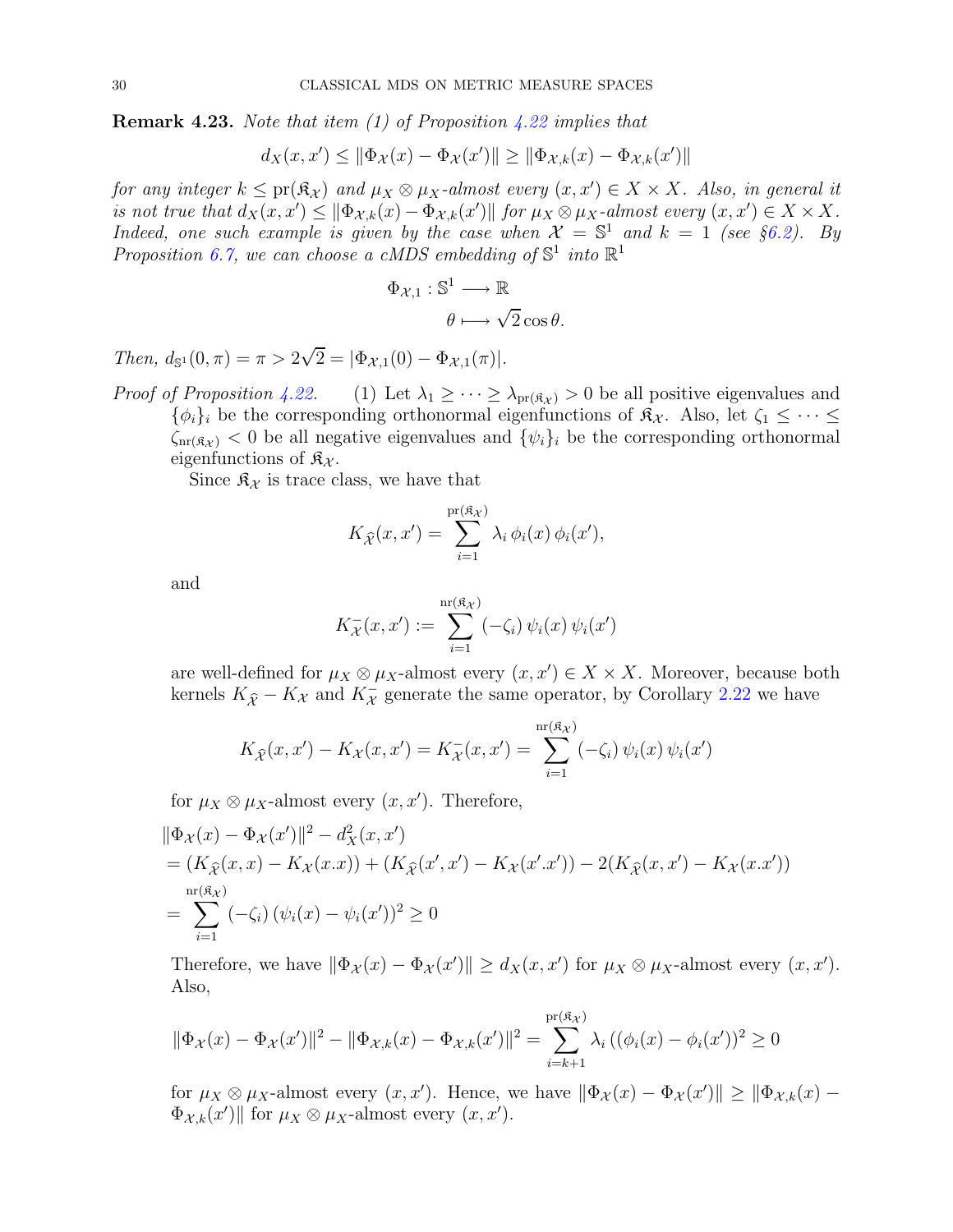(2) Since we already know  $\|\Phi_{\mathcal{X}}(x) - \Phi_{\mathcal{X}}(x')\| \ge d_X(x, x')$  for  $\mu_X \otimes \mu_X$ -almost every  $(x, x')$ , it is easy to observe the following:

$$
(\|\Phi_{\mathcal{X}}(x) - \Phi_{\mathcal{X}}(x')\| - d_{X}(x, x'))^{2} \le \|\Phi_{\mathcal{X}}(x) - \Phi_{\mathcal{X}}(x')\|^{2} - d_{X}^{2}(x, x')
$$

for  $\mu_X \otimes \mu_X$ -almost every  $(x, x')$ . Hence,

$$
\int_{X} \int_{X} (\|\Phi_{\mathcal{X}}(x) - \Phi_{\mathcal{X}}(x')\| - d_{X}(x, x'))^{2} d\mu_{X}(x') d\mu_{X}(x)
$$
\n
$$
\leq \int_{X} \int_{X} \|\Phi_{\mathcal{X}}(x) - \Phi_{\mathcal{X}}(x')\|^{2} - d_{X}^{2}(x, x') d\mu_{X}(x') d\mu_{X}(x)
$$
\n
$$
= \int_{X} \int_{X} \sum_{i=1}^{\text{nr}(\mathfrak{K}_{\mathcal{X}})} (-\zeta_{i}) \left( (\psi_{i}(x) - \psi_{i}(x'))^{2} d\mu_{X}(x') d\mu_{X}(x) \right)
$$
\n
$$
\leq 2 \int_{X} \int_{X} \sum_{i=1}^{\text{nr}(\mathfrak{K}_{\mathcal{X}})} (-\zeta_{i}) (\psi_{i}(x)^{2} + \psi_{i}(x')^{2}) d\mu_{X}(x') d\mu_{X}(x)
$$
\n
$$
= 4 \sum_{i=1}^{\text{nr}(\mathfrak{K}_{\mathcal{X}})} (-\zeta_{i}) = 4 \text{Tr}_{\text{neg}}(\mathfrak{K}_{\mathcal{X}}).
$$

By applying the square root, we have the required upper bound of dis( $\mathcal{X}$ ).

 $\Box$ 

<span id="page-30-0"></span>4.4. **Optimality of the generalized cMDS.** We are able to prove the following optimality result for generalized cMDS in a manner is analogous to Theorem [16](#page-15-0) (which is only applicable to finite metric spaces).

<span id="page-30-1"></span>**Theorem 19.** Suppose  $\mathcal{X} = (X, d_X, \mu_X) \in \mathcal{M}_w^{\text{tr}}$ . Then,

- (1)  $||K_{\mathcal{X}} K||_{L^2(\mu_X \otimes \mu_X)} \ge ||K_{\mathcal{X}} K_{\widehat{\mathcal{X}}_k}||_{L^2(\mu_X \otimes \mu_X)}$  for any positive integer  $k \le \text{pr}(\mathfrak{K}_{\mathcal{X}})$ , and  $K \in L^2_{\succeq 0, \text{sym}}(\mu_X \otimes \mu_X)$  with rank $(\mathfrak{K}) \leq k$  where  $\mathfrak{K}$  is the positive semi-definite operator induced by K.
- (2)  $||K_{\mathcal{X}} K||_{L^2(\mu_X \otimes \mu_X)} \ge ||K_{\mathcal{X}} K_{\widehat{\mathcal{X}}}||_{L^2(\mu_X \otimes \mu_X)}$  for any  $K \in L^2_{\geq 0, \text{sym}}(\mu_X \otimes \mu_X)$ .

**Definition 4.24** (doubly substochastic matrix). A square matrix  $A = (a_{ij})_{i,j=1}^n$  of size n is called doubly substochastic if it satisfies:

- (1)  $a_{ij} \ge 0$  for any  $i, j \in \{1, ..., n\}.$
- (2)  $\sum_{j=1}^{n} a_{ij} \le 1$  for any  $i \in \{1, ..., n\}.$
- (3)  $\sum_{i=1}^{n} a_{ij} \le 1$  for any  $j \in \{1, ..., n\}$ .

<span id="page-30-2"></span>**Theorem 20** ([\[HHJ94,](#page-60-21) Theorem 3.2.6]). A square matrix  $A = (a_{ij})_{i,j=1}^n$  of size n is doubly substochastic matrix if and only if there is a doubly stochastic matrix  $B = (b_{ij})_{i,j=1}^n$  of size n such that  $0 \leq a_{ij} \leq b_{ij}$  for any  $i, j = 1, \ldots, n$ .

<span id="page-30-3"></span>**Lemma 4.25.** Let H be a separable Hilbert space,  $\mathfrak{A} \in \mathcal{L}(\mathcal{H})$  be Hilbert-Schmidt and selfadjoint, and  $\mathfrak{B} \in \mathcal{L}(\mathcal{H})$  be Hilbert-Schmidt, self-adjoint, and positive semi-definite. Then, we have

$$
\mathrm{Tr}(\mathfrak{AB}) \leq \sum_{i=1}^M \lambda_i \lambda_i'
$$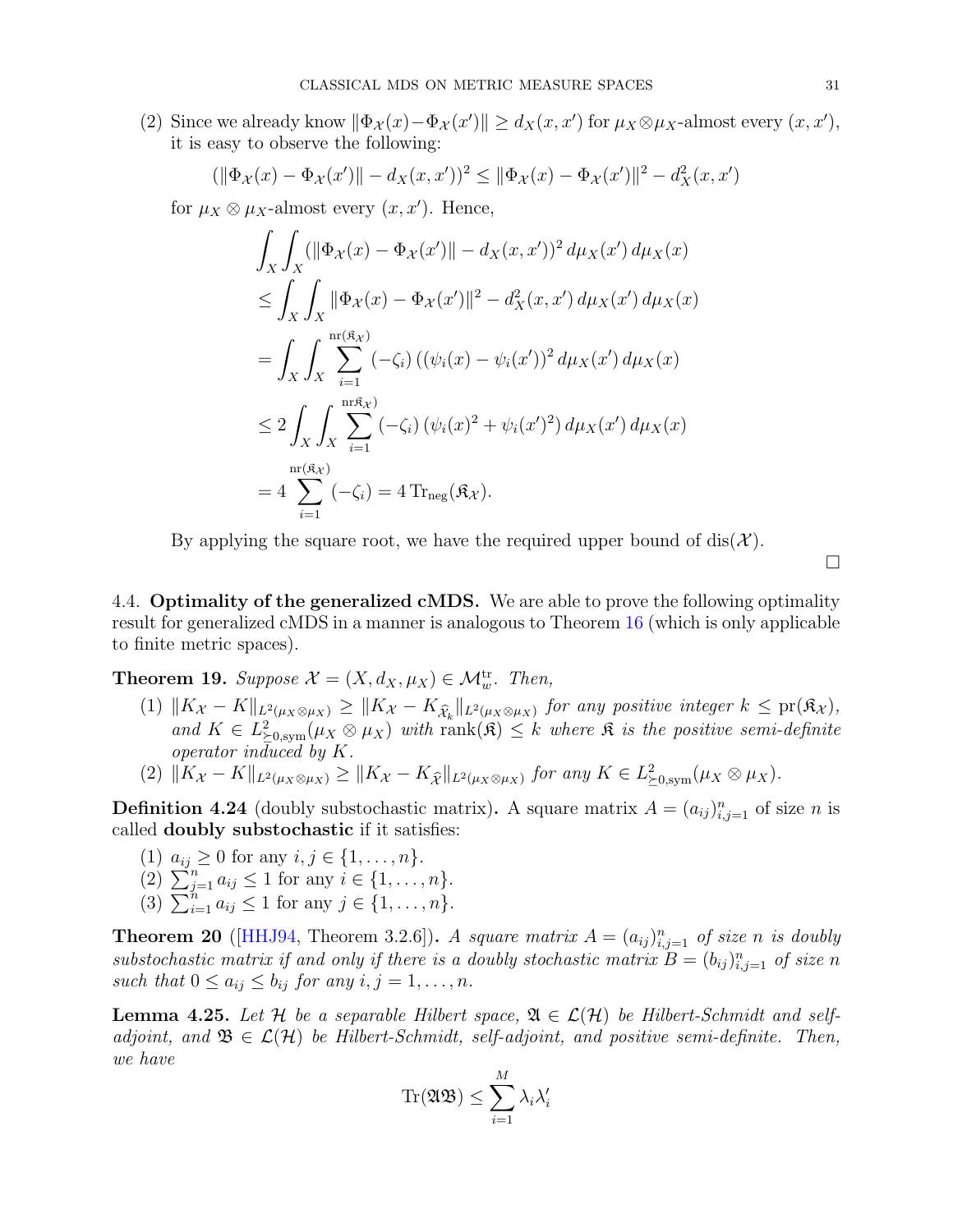where  $M := \min\{\text{rank}(\mathfrak{B}), \text{pr}(\mathfrak{A})\}, \lambda_1 \geq \lambda_2 \geq \cdots > 0$  are the positive eigenvalues of  $\mathfrak{A}$ , and  $\lambda'_1 \geq \lambda'_2 \geq \cdots > 0$  are the positive eigenvalues of **B**.

*Proof.* Let  $\{\lambda_i\}_{i=1}^{\text{pr}(\mathfrak{A})}$  be the positive eigenvalues with corresponding orthonormal eigenfunctions  $\{\phi_i\}_{i=1}^{\text{pr}(\mathfrak{A})}$  of  $\mathfrak{A}, \{\zeta_i\}_{i=1}^{\text{nr}(\mathfrak{A})}$  be the negative eigenvalues with corresponding orthonormal eigenfunctions  $\{\psi_i\}_{i=1}^{\text{nr}(\mathfrak{A})}$  of  $\mathfrak{A}$ , and  $\{\lambda'_i\}$  $\text{rank}(\mathfrak{B})$  be the positive eigenvalues with corresponding orthonormal eigenfunctions  $\{\phi'_i\}$  $\lim_{i=1}^{\text{rank}(\mathfrak{B})}$  of  $\mathfrak{B}$ . Then,

$$
\begin{split} \text{Tr}(\mathfrak{A}\mathfrak{B})&=\sum_{j=1}^{\text{rank}(\mathfrak{B})}\langle\phi'_j,\mathfrak{A}\mathfrak{B}\phi'_j\rangle=\sum_{j=1}^{\text{rank}(\mathfrak{B})}\lambda'_j\langle\phi'_j,\mathfrak{A}\phi'_j\rangle\\ &=\sum_{j=1}^{\text{rank}(\mathfrak{B})}\lambda'_j\bigg\langle\phi'_j,\sum_{i=1}^{\text{pr}(\mathfrak{A})}\lambda_i\langle\phi_i,\phi'_j\rangle\phi_i+\sum_{i=1}^{\text{nr}(\mathfrak{A})}\zeta_i\langle\psi_i,\phi'_j\rangle\psi_i\bigg\rangle\\ &=\sum_{j=1}^{\text{rank}(\mathfrak{B})}\sum_{i=1}^{\text{pr}(\mathfrak{A})}\lambda'_j\lambda_i\langle\phi'_j,\phi_i\rangle^2+\sum_{j=1}^{\text{rank}(\mathfrak{B})}\sum_{i=1}^{\text{nr}(\mathfrak{A})}\lambda'_j\zeta_i\langle\phi'_j,\psi_i\rangle^2\\ &\leq \sum_{j=1}^{\text{rank}(\mathfrak{B})}\sum_{i=1}^{\text{pr}(\mathfrak{A})}\lambda'_j\lambda_i\langle\phi'_j,\phi_i\rangle^2\end{split}
$$

First, let's consider  $M = \text{rank}(\mathfrak{B})$  case. Observe that  $\sum_{j=1}^{\text{rank}(\mathfrak{B})} \langle \phi'_j, \phi_i \rangle^2 \leq 1$  for each  $i = 1, \ldots, \text{pr}(\mathfrak{A}), \text{ and } \sum_{i=1}^{\text{pr}(\mathfrak{A})} \langle \phi'_j, \phi_i \rangle^2 \leq 1 \text{ for each } j = 1, \ldots, \text{rank}(\mathfrak{B})$  by the orthonormal property. Now, let's do case-by-case analysis.

(1) If  $pr(\mathfrak{A}) < \infty$ : Observe that, if we define  $A = (a_{ji})_{j,i=1}^{pr(\mathfrak{A})}$  where

$$
a_{ji} = \begin{cases} \langle \phi'_j, \phi_i \rangle^2 & \text{if } j = 1, \dots, \text{rank}(\mathfrak{B}) \\ 0 & \text{if } j = \text{rank}(\mathfrak{B}) + 1, \dots, \text{pr}(\mathfrak{A}), \end{cases}
$$

then A is substochastic matrix. Then, by Theorem  $20$ , A is (entrywisely) upper bounded by some doubly stochastic matrix  $B = (b_{ji})_{j,i=1}^{\text{pr}(\mathfrak{A})}$ . Hence,

$$
\sum_{j=1}^{\text{rank}(\mathfrak{B})} \sum_{i=1}^{\text{pr}(\mathfrak{A})} \lambda'_j \lambda_i \langle \phi'_j, \phi_i \rangle^2 = \sum_{j=1}^{\text{rank}(\mathfrak{B})} \lambda_j \left( \sum_{i=1}^{\text{pr}(\mathfrak{A})} a_{ji} \lambda_i \right)
$$
  

$$
\leq \sum_{j=1}^{\text{rank}(\mathfrak{B})} \lambda_j \left( \sum_{i=1}^{\text{pr}(\mathfrak{A})} b_{ji} \lambda_i \right)
$$
  

$$
\leq \sum_{i=1}^{\text{rank}(\mathfrak{B})} \lambda_i \lambda'_i
$$

as we wanted, where the last inequality holds by Theorem [17](#page-16-1) and Theorem [18.](#page-16-0) (2) If  $pr(\mathfrak{A}) = \infty$ :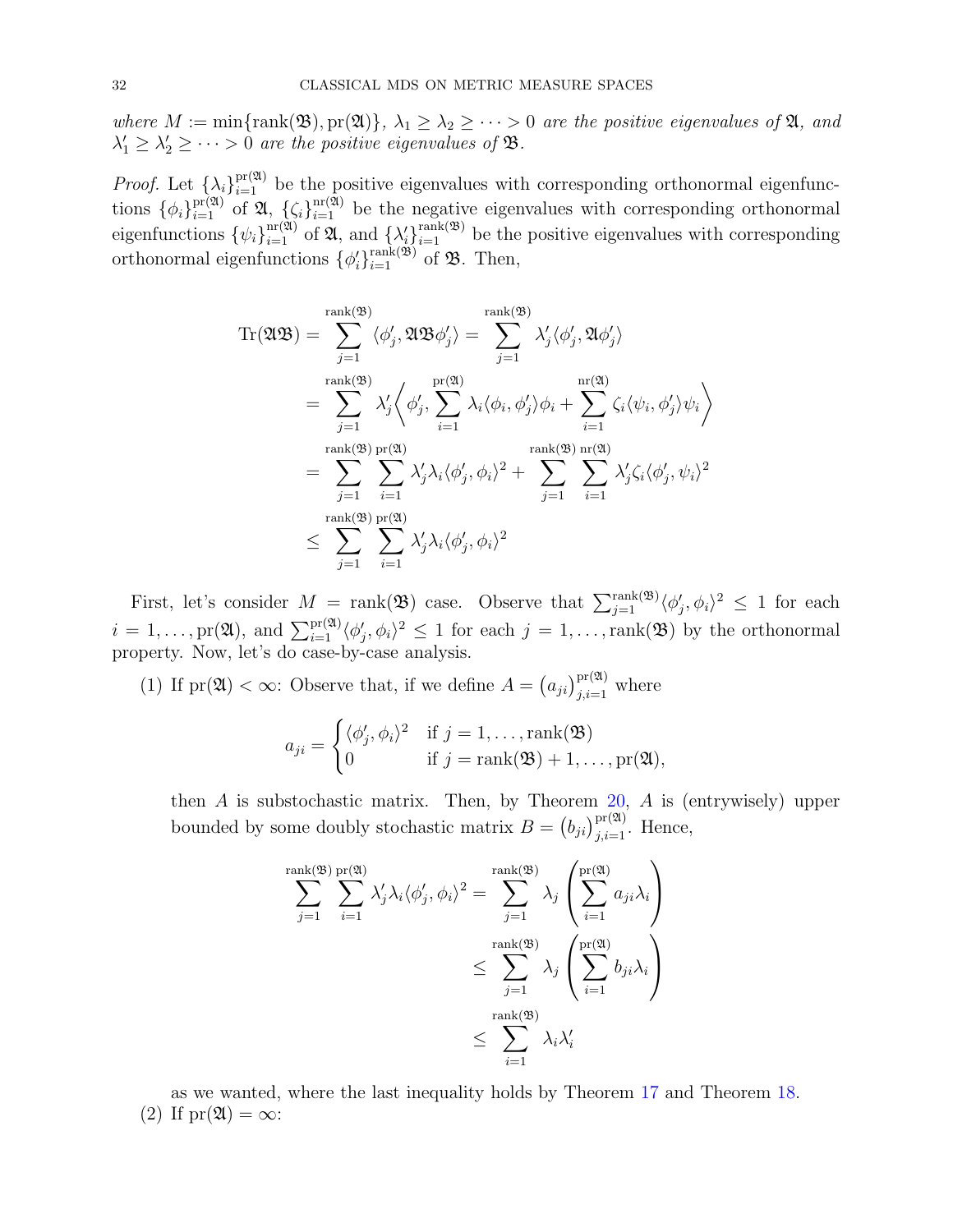(a) If rank( $\mathfrak{B}$ ) <  $\infty$ : Choose arbitrary positive integer  $l \geq k$ . Then, by the similar argument of the previous case (1), we have

$$
\sum_{j=1}^{\text{rank}(\mathfrak{B})} \sum_{i=1}^{l} \lambda'_j \lambda_i \langle \phi'_j, \phi_i \rangle^2 \leq \sum_{i=1}^{\text{rank}(\mathfrak{B})} \lambda_i \lambda'_i.
$$

Since  $l$  is arbitrary,

$$
\sum_{j=1}^{\text{rank}(\mathfrak{B})} \sum_{i=1}^{\infty} \lambda'_j \lambda_i \langle \phi'_j, \phi_i \rangle^2 \le \sum_{i=1}^{\text{rank}(\mathfrak{B})} \lambda_i \lambda'_i
$$

as we wanted.

(b) If rank $(\mathfrak{B}) = \infty$ : Choose arbitrary positive integers  $l \leq l'$ . Then, by the similar argument of the previous case (1), we have

$$
\sum_{j=1}^l \sum_{i=1}^{l'} \lambda'_j \lambda_i \langle \phi'_j, \phi_i \rangle^2 \le \sum_{i=1}^l \lambda_i \lambda'_i.
$$

Since  $l, l'$  are arbitrary, we have

$$
\sum_{j=1}^{\infty} \sum_{i=1}^{\infty} \lambda'_j \lambda_i \langle \phi'_j, \phi_i \rangle^2 \le \sum_{i=1}^{\infty} \lambda_i \lambda'_i
$$

as we wanted.

The case when  $M = \text{pr}(\mathfrak{A})$  is proved in a similar manner, which we omit.

Proof of Theorem [19.](#page-30-1) Let's prove the first claim.

Let  $\{\lambda_i\}_{i=1}^{\text{pr}(\mathfrak{K}_{\mathcal{X}})}$  be the positive eigenvalues with corresponding orthonormal eigenfunctions  $\{\phi_i\}_{i=1}^{\text{pr}(\hat{\mathfrak{K}}_{\mathcal{X}})}$  of  $\hat{\mathfrak{K}}_{\mathcal{X}}, \{\zeta_i\}_{i=1}^{\text{nr}(\hat{\mathfrak{K}}_{\mathcal{X}})}$  be the negative eigenvalues with corresponding orthonormal eigenfunctions  $\{\psi_i\}_{i=1}^{\text{nr}(\mathfrak{K}_\mathcal{X})}$  of  $\mathfrak{K}_\mathcal{X}$ , and  $\{\lambda'_i\}$  $\chi_{i=1}^{\text{rank}(\mathfrak{K})}$  be the positive eigenvalues with corresponding orthonormal eigenfunctions  $\{\phi'_i\}$  $\text{rank}(\widehat{\mathfrak{K}})$  of  $\widehat{\mathfrak{K}}$ . Note that  $\text{rank}(\widehat{\mathfrak{K}}) \leq k \leq \text{pr}(\widehat{\mathfrak{K}}_{\mathcal{X}})$ . Then,

$$
||K_{\mathcal{X}} - K||_{L^{2}(\mu_{X}\otimes\mu_{X})}^{2} = ||\mathfrak{K}_{\mathcal{X}} - \mathfrak{K}||_{2}^{2} = \text{Tr}\left((\mathfrak{K}_{\mathcal{X}} - \mathfrak{K})^{*}(\mathfrak{K}_{\mathcal{X}} - \mathfrak{K})\right)
$$
  
\n
$$
= \text{Tr}\left((\mathfrak{K}_{\mathcal{X}} - \mathfrak{K})^{2}\right) = \text{Tr}(\mathfrak{K}_{\mathcal{X}}^{2}) + \text{Tr}(\mathfrak{K}^{2}) - 2 \text{Tr}(\mathfrak{K}_{\mathcal{X}}\mathfrak{K}) \quad (\because \text{item (4) of Lemma 2.20})
$$
  
\n
$$
\geq \sum_{i=1}^{\text{pr}(\mathfrak{K}_{\mathcal{X}})} \lambda_{i}^{2} + \sum_{i=1}^{\text{nr}(\mathfrak{K}_{\mathcal{X}})} \zeta_{i}^{2} + \sum_{j=1}^{\text{rank}(\mathfrak{K})} (\lambda_{j}')^{2} - 2 \sum_{i=1}^{\text{rank}(\mathfrak{K})} \lambda_{i}\lambda_{i}' \quad (\because \text{Lemma 4.25})
$$
  
\n
$$
= \sum_{i=1}^{\text{rank}(\mathfrak{K})} (\lambda_{i} - \lambda_{i}')^{2} + \sum_{i=\text{rank}(\mathfrak{K})+1}^{\text{pr}(\mathfrak{K}_{\mathcal{X}})} \lambda_{i}^{2} + \sum_{i=1}^{\text{nr}(\mathfrak{K}_{\mathcal{X}})} \zeta_{i}^{2}
$$
  
\n
$$
\geq \sum_{i=\text{rank}(\mathfrak{K})+1}^{\text{pr}(\mathfrak{K}_{\mathcal{X}})} \lambda_{i}^{2} + \sum_{i=1}^{\text{nr}(\mathfrak{K}_{\mathcal{X}})} \zeta_{i}^{2}
$$
  
\n
$$
= ||K_{\mathcal{X}} - K_{\mathfrak{K}_{k}}||_{L^{2}(\mu_{\mathcal{X}}\otimes\mu_{\mathcal{X}})}^{2}.
$$

So, this concludes the first claim. The second claim is proved by the similar argument.  $\square$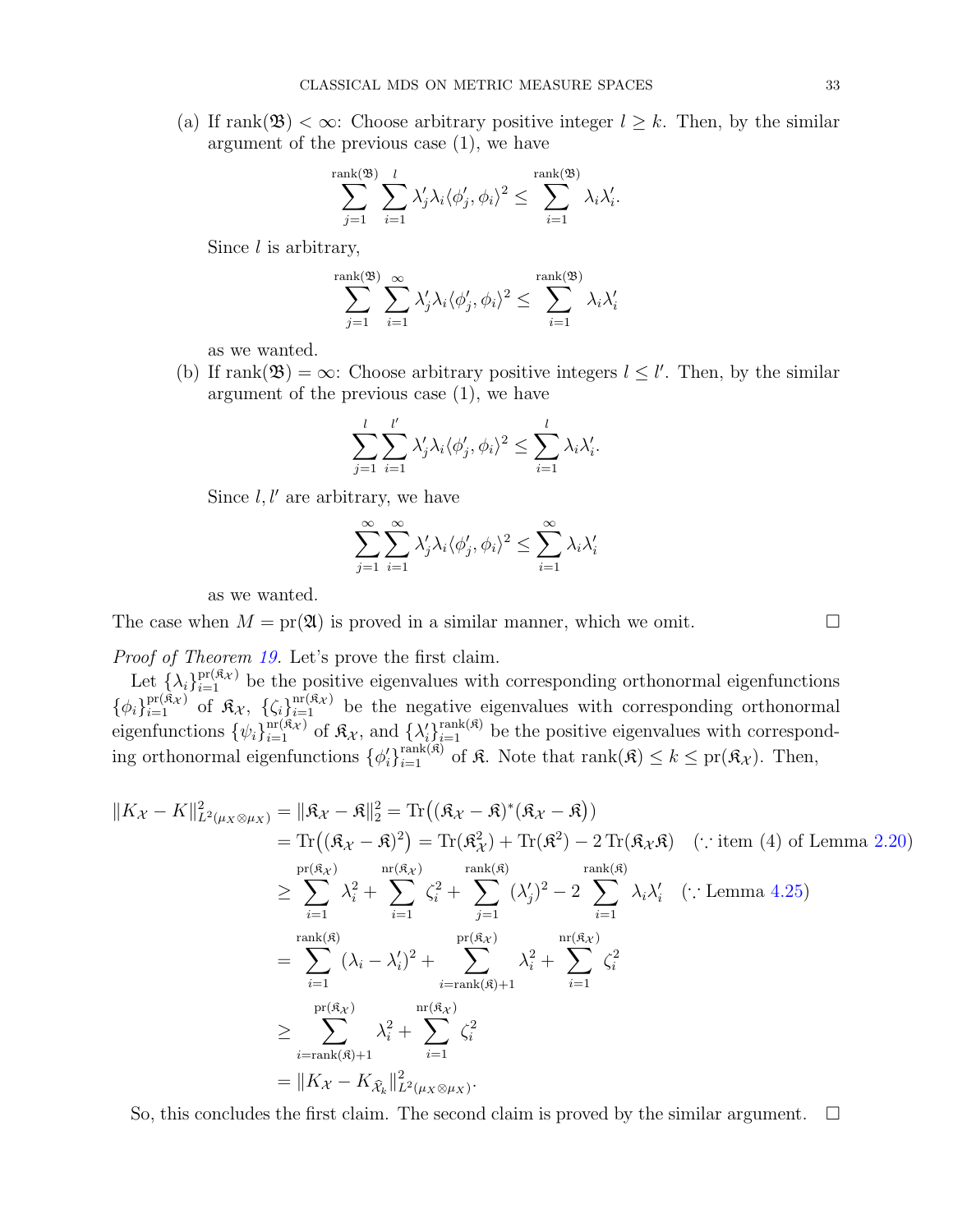#### <span id="page-33-0"></span>34 CLASSICAL MDS ON METRIC MEASURE SPACES

#### 5. THICKNESS AND SPECTRUM OF  $\mathfrak{K}_{\mathcal{X}}$  for euclidean data

In this section, we prove that if  $\mathcal X$  is a compact subset of Euclidean space, then the smallest positive eigenvalue of  $\mathfrak{K}_{\mathcal{X}}$  is upper bounded by a certain notion of thickness of X (Theorem [21\)](#page-34-0). This result exemplifies the phenomenon that the spectrum of  $\mathfrak{K}_{\mathcal{X}}$  is controlled by the underlying geometry of  $\mathcal{X}$ .

We begin with an example.

**Example 5.1.** For  $a \ge b > 0$  consider the following ellipse in  $\mathbb{R}^2$ :  $\mathcal{X} := (X, \|\cdot\|, \overline{m}_2)$  where  $\overline{m}_2 = \frac{1}{ab\pi}m_2$  is the normalized Lebesgue measure and

$$
X := \left\{ x = (x_1, x_2) \in \mathbb{R}^2 : \left( \frac{x_1}{a} \right)^2 + \left( \frac{x_2}{b} \right)^2 \le 1 \right\}.
$$

Then, by Remark [4.7,](#page-22-1)  $K_{\mathcal{X}}(x, x') = \langle x, x' \rangle$  for any  $x, x' \in X$ ,  $\mathfrak{K}_{\mathcal{X}}$  is positive semi-definite, and the rank of  $\mathfrak{K}_{\chi}$  is at most 2. Let  $\lambda_1 \geq \lambda_2 \geq 0$  be the two largest eigenvalues of  $\mathfrak{K}_{\chi}$ . We will show that  $\pi_1 := \langle \cdot, e_1 \rangle$  and  $\pi_2 := \langle \cdot, e_2 \rangle$  are their corresponding eigenfunctions. First, consider  $\pi_1$ :

$$
\int_{X} (\pi_1(x))^2 d\overline{m}_2(x) = \frac{1}{ab\pi} \int_{X} x_1^2 dm_2(x)
$$
  
=  $\frac{1}{ab\pi} \int_{0}^{2\pi} \int_{0}^{1} (ar \cos \theta)^2 abr dr d\theta$  (: use polar coordinates)  
=  $\frac{a^2}{4}$ .

Hence,  $\|\pi_1\| = \frac{a}{2}$  $\frac{a}{2}$ . Also,

$$
\mathfrak{K}_{\mathcal{X}}\pi_1(x) = \int_X \langle x, x \rangle \, \pi_1(x) \, d\overline{m}_2(x)
$$
  
=  $\frac{1}{ab\pi} \int_X x_1(x'_1)^2 \, dm_2(x) + \frac{1}{ab\pi} \int_X x_2 x'_1 x'_2 \, dm_2(x)$   
=  $\frac{x_1}{ab\pi} \int_0^{2\pi} \int_0^1 (ar \cos \theta)^2 \, dr \, dr \, d\theta + \frac{x_2}{ab\pi} \int_0^{2\pi} \int_0^1 a^2 b^2 r^3 \cos \theta \sin \theta \, dr \, d\theta$   
=  $\frac{a^2 x_1}{4} = \frac{a^2}{4} \pi_1(x)$ 

for any  $x \in X$ . In a similar way, we are able to show that the norm of  $\pi_2 = \langle \cdot, e_2 \rangle$  is  $\frac{b}{2}$ and  $\mathfrak{K}_{\mathcal{X}}\pi_2=\frac{b^2}{4}$  $\frac{b^2}{4}\pi_2$ . Therefore  $\frac{a^2}{4} \ge \frac{b^2}{4} > 0$  are all positive eigenvalues, and  $\frac{2\pi_1}{a}, \frac{2\pi_2}{b}$  $\frac{\pi_2}{b}$  are the corresponding orthonormal eigenfunctions.

With the aid of the above calculations, it is easy to check  $\Phi_{\mathcal{X},1}(x) = \frac{a}{2} \cdot \frac{2}{a}$  $\frac{2}{a}\pi_1(x) = x_1$  for any  $x = (x_1, x_2) \in X$ . Hence, if we only retain the 1st coordinate produced by cMDS, we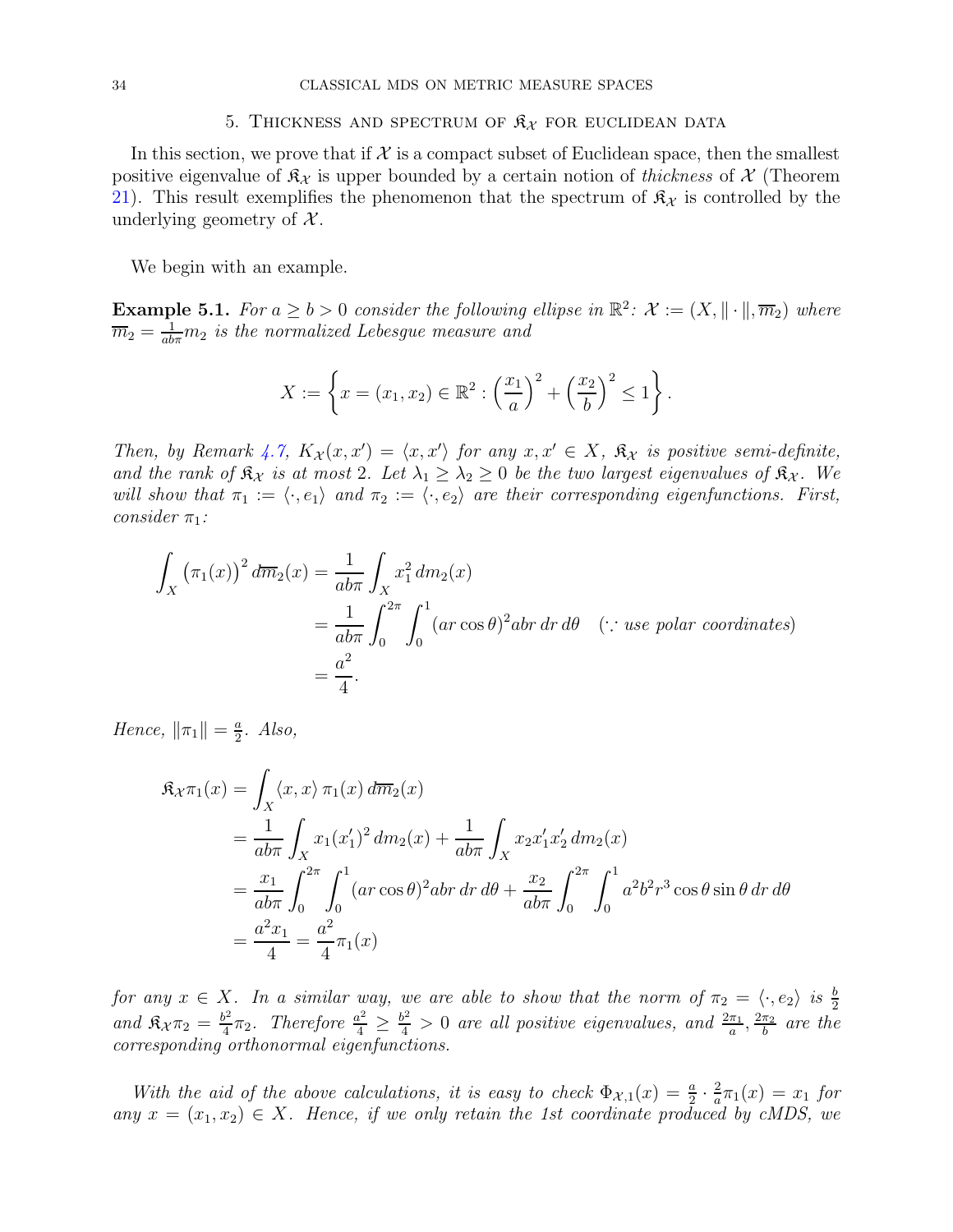have the distortion:

$$
\begin{split} \operatorname{dis}_{1}(\mathcal{X}) &= \left( \int_{X} \int_{X} \left( \left\| \Phi_{\mathcal{X},1}(x) - \Phi_{\mathcal{X},1}(x') \right\| - \left\| x - x' \right\| \right)^{2} d\overline{m}_{2}(x') d\overline{m}_{2}(x) \right)^{\frac{1}{2}} \\ &= \left( \int_{X} \int_{X} \left( \left| x_{1} - x_{1}' \right| - \sqrt{(x_{1} - x_{1}')^{2} + (x_{2} - x_{2}')^{2}} \right)^{2} d\overline{m}_{2}(x') d\overline{m}_{2}(x') \right)^{\frac{1}{2}} \\ &\leq \left( \int_{X} \int_{X} \left( (x_{1} - x_{1}')^{2} + (x_{2} - x_{2}')^{2} - (x_{1} - x_{1}')^{2} \right) d\overline{m}_{2}(x') d\overline{m}_{2}(x) \right)^{\frac{1}{2}} \\ &= \left( \int_{X} \int_{X} (x_{2} - x_{2}')^{2} d\overline{m}_{2}(x') d\overline{m}_{2}(x) \right)^{\frac{1}{2}} \\ &= \left( 2 \int_{X} x_{2}^{2} d\overline{m}_{2}(x) - 2 \left( \int_{X} x_{2} d\overline{m}_{2}(x) \right)^{2} \right)^{\frac{1}{2}} \\ &= \sqrt{\frac{b^{2}}{2}} = \frac{b}{\sqrt{2}}. \end{split}
$$

The bound  $dis_1(\mathcal{X}) \leq \frac{b}{\sqrt{b}}$  $\frac{1}{2}$  is consistent with the fact that, for thin ellipses (a  $\gg$  b), the cMDS method with 1 coordinate causes small distortion.

We now introduce a notion of thickness which is applicable in general.

**Definition 5.2.** For a given metric measure space  $\mathcal{X} = (X, \|\cdot\|, \overline{m}_k) \in \mathcal{M}_w$  where X is a compact subset of  $\mathbb{R}^k$  with  $m_k(X) > 0$  and  $\overline{m}_k := \frac{1}{m_k(X)} m_k$ , the thickness of X is the number

$$
\mathrm{Th}(\mathcal{X}) := \inf_{u \in \mathbb{S}^{k-1}} \left( \int_X \left( \pi_u(x - \mathrm{cm}(\mathcal{X})) \right)^2 d\overline{m}_k(x) \right)^{\frac{1}{2}}.
$$

**Example 5.3.** For the ellipse considered above, its thickness is  $\frac{b}{2}$ .

<span id="page-34-0"></span>**Theorem 21.** Suppose  $\mathcal{X} = (X, \|\cdot\|, \overline{m}_k) \in \mathcal{M}_w$  is given, where X is a compact subset of  $\mathbb{R}^k$  with  $m_k(X) > 0$  and  $\overline{m}_k := \frac{1}{m_k(X)} m_k$ . Then, the k-th eigenvalue  $\lambda_k$  of  $K_{\mathcal{X}}$  satisfies the following inequality:

$$
\lambda_k \leq (\mathrm{Th}(\mathcal{X}))^2.
$$

*Proof.* Fix any  $u \in \mathbb{S}^{k-1}$ . Without loss of generality, we may assume  $\text{cm}(\mathcal{X}) = 0$ . Choose an orthonormal basis  $v_1, \dots, v_{k-1}, v_k = u$  of  $\mathbb{R}^k$ . Then, consider the following map

$$
\pi_{u^{\perp}} : \mathbb{R}^k \longrightarrow \mathbb{R}^{k-1}
$$

$$
x \longmapsto (\pi_{v_1}(x), \cdots, \pi_{v_{k-1}}(x)),
$$

and

$$
K_{u^{\perp}}: X \times X \longrightarrow \mathbb{R}
$$

$$
(x, x') \longmapsto \langle \pi_{u^{\perp}}(x), \pi_{u^{\perp}}(x') \rangle.
$$

Then, by Theorem [19,](#page-30-1) we have the following inequality:

$$
||K_{\mathcal{X}}-K_{u^{\perp}}||_{L^{2}(\overline{m}_{k}\otimes\overline{m}_{k})}\geq ||K_{\mathcal{X}}-K_{\widehat{\mathcal{X}}_{k-1}}||_{L^{2}(\overline{m}_{k}\otimes\overline{m}_{k})}.
$$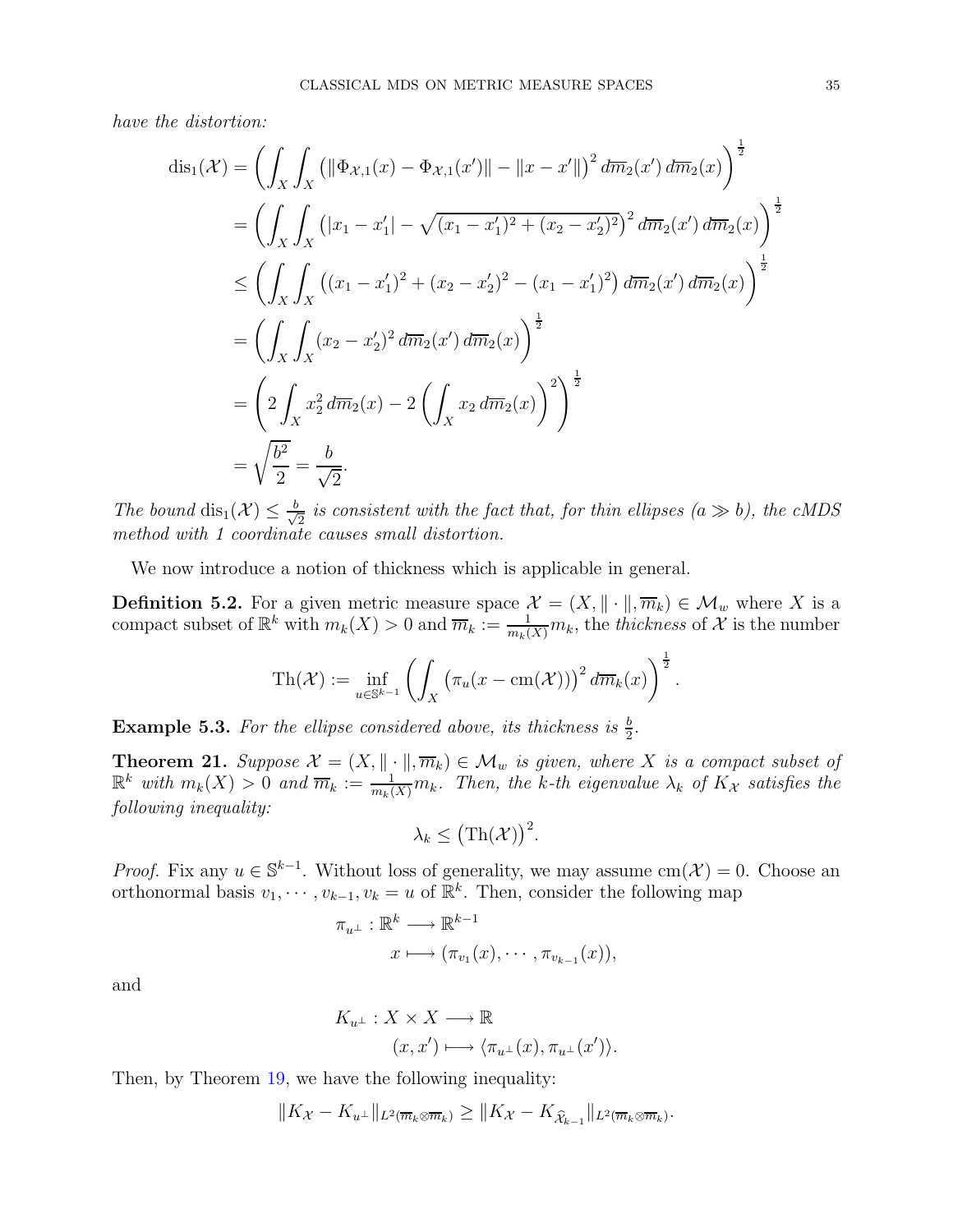Observe that it is easy to show  $||K_{\mathcal{X}} - K_{\widehat{\mathcal{X}}_{k-1}}||_{L^2(\overline{m}_k \otimes \overline{m}_k)} = \lambda_k$ . Also, by Remark [4.7,](#page-22-1) we have  $K_{\mathcal{X}}(x, x') = \langle x, x' \rangle$  for any  $x, x' \in X$ . Therefore,

$$
K_{\mathcal{X}}(x, x') - K_{u^{\perp}}(x, x') = \sum_{i=1}^{k} \pi_{v_i}(x) \pi_{v_i}(x') - \sum_{i=1}^{k-1} \pi_{v_i}(x) \pi_{v_i}(x')
$$
  
=  $\pi_{v_k}(x) \pi_{v_k}(x') = \pi_u(x) \pi_u(x')$ 

for any  $x, x' \in X$ . Hence,

$$
||K_{\mathcal{X}} - K_{u^{\perp}}||_{L^{2}(\overline{m}_{k} \otimes \overline{m}_{k})}^{2} = \int_{X} \int_{X} (\pi_{u}(x)\pi_{u}(x'))^{2} d\overline{m}_{k}(x') d\overline{m}_{k}(x)
$$

$$
= \left(\int_{X} (\pi_{u}(x))^{2} d\overline{m}_{k}(x)\right)^{2}.
$$

Hence, we have  $||K_{\mathcal{X}} - K_{u^{\perp}}||_{L^2(\overline{m}_k \otimes \overline{m}_k)} = \int_X (\pi_u(x))^2 d\overline{m}_k(x)$ . Therefore,

$$
\lambda_k \le \int_X \left(\pi_u(x)\right)^2 d\overline{m}_k(x).
$$

<span id="page-35-0"></span>The conclusion follows.

# 6. Traceability of cMDS on exemplar metric measures

In this section, we study the traceability of the generalized cMDS procedure when applied to exemplar metric measures such as spheres, tori, and metric graphs.

<span id="page-35-1"></span>6.1. Generalized cMDS for product spaces. Let  $\mathcal{X} = (X, d_X, \mu_X)$  and  $\mathcal{Y} = (Y, d_Y, \mu_Y)$ be two metric measure spaces in  $\mathcal{M}_w$ . Now, we consider the following product metric measure space:

$$
\mathcal{X} \times \mathcal{Y} := \left( X \times Y, d_{X \times Y} = \sqrt{d_X^2 + d_Y^2}, \mu_X \otimes \mu_Y \right) \in \mathcal{M}_w.
$$

<span id="page-35-2"></span>**Lemma 6.1.** Two metric measure spaces  $\mathcal{X} = (X, d_X, \mu_X)$  and  $\mathcal{Y} = (Y, d_Y, \mu_Y)$  are given. Then,  $K_{\mathcal{X}\times\mathcal{Y}}((x,y),(x',y'))=K_{\mathcal{X}}(x,x')+K_{\mathcal{Y}}(y,y')$  for any  $x,x'\in X$  and  $y,y'\in Y$ .

Proof. Fix arbitrary 
$$
x, x' \in X
$$
 and  $y, y' \in Y$ . Then,  
\n
$$
K_{X \times Y}((x, y), (x', y'))
$$
\n
$$
= -\frac{1}{2} d_{X \times Y}^2((x, y), (x', y')) + \frac{1}{2} \int_{X \times Y} d_{X \times Y}^2((x, y), (u, v)) d\mu_X(u) d\mu_Y(v)
$$
\n
$$
+ \frac{1}{2} \int_X d_{X \times Y}^2((s, t), (x', y')) d\mu_X(s) d\mu_Y(t)
$$
\n
$$
- \frac{1}{2} \int_{X \times Y} \int_{X \times Y} d_{X \times Y}^2((s, t), (u, v)) d\mu_X(s) d\mu_Y(t) d\mu_X(u) d\mu_X(v)
$$
\n
$$
= -\frac{1}{2} \left( d_X^2(x, x') - \int_X d_X^2(x, u) d\mu_X(u) - \int_X d_X^2(s, x') d\mu_X(s) + \iint_{X \times X} d_X^2(s, u) d\mu_X(s) d\mu_X(u) \right)
$$
\n
$$
- \frac{1}{2} \left( d_Y^2(y, y') - \int_Y d_Y^2(y, v) d\mu_Y(v) - \int_Y d_Y^2(t, y') d\mu_Y(t) + \iint_{Y \times Y} d_Y^2(t, v) d\mu_Y(t) d\mu_Y(v) \right)
$$
\n
$$
= K_X(x, x') + K_Y(y, y').
$$

This concludes the proof.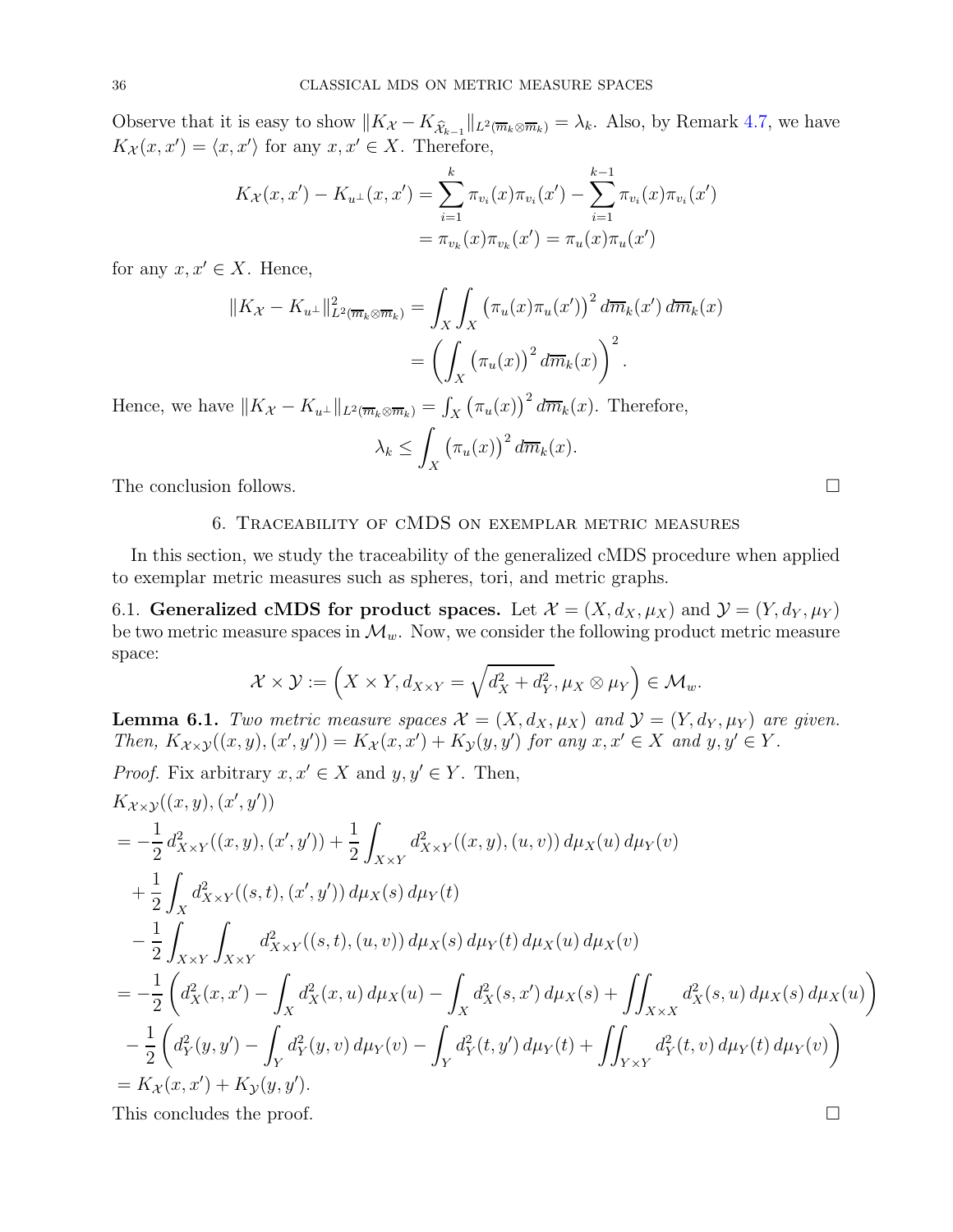<span id="page-36-1"></span>**Remark 6.2.** Let  $\mathcal{X}_i = (X_i, d_i, \mu_i) \in \mathcal{M}_w$  for each  $i = 1, \dots, N$ , and  $\mathcal{X} = \mathcal{X}_1 \times \dots \times \mathcal{X}_N$  be the product metric measure space. Then, by using the induction on N and Lemma [6.1,](#page-35-2) we have the following:

$$
K_{\mathcal{X}}((x_1,\ldots,x_n),(x'_1,\ldots,x'_n))=\sum_{i=1}^N K_{\mathcal{X}_i}(x_i,x'_i)
$$

for any  $(x_1, ..., x_n), (x'_1, ..., x'_n) \in \mathcal{X}$ .

The following proposition clarifies what the spectrum of  $\mathfrak{K}_{\chi\times\chi}$  is for given  $\chi, \mathcal{Y} \in \mathcal{M}_w$ .

<span id="page-36-0"></span>**Proposition 6.3.** Two metric measure spaces  $\mathcal{X} = (X, d_X, \mu_X), \mathcal{Y} = (Y, d_Y, \mu_Y) \in \mathcal{M}_w$  are given. Then,

- (1) Let  $\phi$  be an eigenfunction of  $\mathfrak{K}_{\mathcal{X}}$  for some nonzero eigenvalue, and  $\psi$  be an eigenfunction of  $\mathfrak{K}_{\mathcal{Y}}$  for some nonzero eigenvalue. Then,  $\phi \times \psi$  becomes an eigenfunction of  $\mathfrak{K}_{\mathcal{X}\times\mathcal{Y}}$  for zero eigenvalue.
- (2) Let  $\phi$  be an eigenfunction of  $\mathfrak{K}_{\mathcal{X}}$  for some nonzero eigenvalue  $\lambda$ , and  $\psi$  be an eigenfunction of  $\mathfrak{K}_{\mathcal{Y}}$  for zero eigenvalue. Then,  $\phi \times \psi$  becomes an eigenfunction of  $\mathfrak{K}_{\mathcal{X} \times \mathcal{Y}}$ for the eigenvalue  $\lambda \cdot \int_Y \psi \, d\mu_Y$ .
- (3) Let  $\phi$  be an eigenfunction of  $\mathfrak{K}_{\mathcal{X}}$  for zero eigenvalue, and  $\psi$  be an eigenfunction of  $\mathfrak{K}_{\mathcal{Y}}$  for zero eigenvalue. Then,  $\phi \times \psi$  becomes an eigenfunction of  $\mathfrak{K}_{\mathcal{X} \times \mathcal{Y}}$  for zero eigenvalue.

Proof. By Lemma [6.1,](#page-35-2)

$$
\int_{X \times Y} K_{\mathcal{X} \times \mathcal{Y}}((x, y), (x', y')) \phi(x') \psi(y') d\mu_X(x') d\mu_Y(y')
$$
\n
$$
= \int_Y \int_X K_{\mathcal{X}}(x, x') \phi(x') \psi(y') d\mu_X(x') d\mu_Y(y') + \int_Y \int_X K_{\mathcal{Y}}(y, y') \phi(x') \psi(y') d\mu_X(x') d\mu_Y(y')
$$
\n
$$
= \int_X K_{\mathcal{X}}(x, x') \phi(x') d\mu_X(x') \cdot \int_Y \psi(y') d\mu_Y(y') + \int_Y K_{\mathcal{Y}}(y, y') \psi(y') d\mu_Y(y') \cdot \int_X \phi(x') d\mu_X(x')
$$

for any  $(x, y) \in X \times Y$ . Hence,

(1) If  $\phi$  be an eigenfunction of  $\mathcal{R}_{\chi}$  for some nonzero eigenvalue, and  $\psi$  be an eigenfunction of  $\mathfrak{K}_{\mathcal{V}}$  for some nonzero eigenvalue: Then,

$$
\int_{X\times Y} K_{\mathcal{X}\times\mathcal{Y}}((x,y),(x',y'))\phi(x')\psi(y')\,d\mu_X(x')\,d\mu_Y(y')=0
$$

since  $\int_Y \psi_j(y') d\mu_Y(y') = \int_X \phi_i(x') d\mu_X(x') = 0$  by item (5) of Lemma [4.2.](#page-19-1) Hence,  $\phi \times \psi$  is an eigenfunction for zero eigenvalue.

(2) If  $\phi$  be an eigenfunction of  $\mathfrak{K}_{\mathcal{X}}$  for some nonzero eigenvalue  $\lambda$ , and  $\psi$  be an eigenfunction of  $\mathfrak{K}_{\mathcal{Y}}$  for zero eigenvalue: Then,

$$
\int_{X\times Y} K_{\mathcal{X}\times\mathcal{Y}}((x,y),(x',y'))\phi(x')\psi(y')\,d\mu_X(x')\,d\mu_Y(y') = \left(\lambda \cdot \int_Y \psi \,d\mu_Y\right)\phi(x)
$$

since  $\int_X \phi_i(x') d\mu_X(x') = 0$  by item (5) of Lemma [4.2.](#page-19-1) Hence,  $\phi \times \psi$  is an eigenfunction for  $\lambda \cdot \int_Y \psi \, d\mu_Y$ .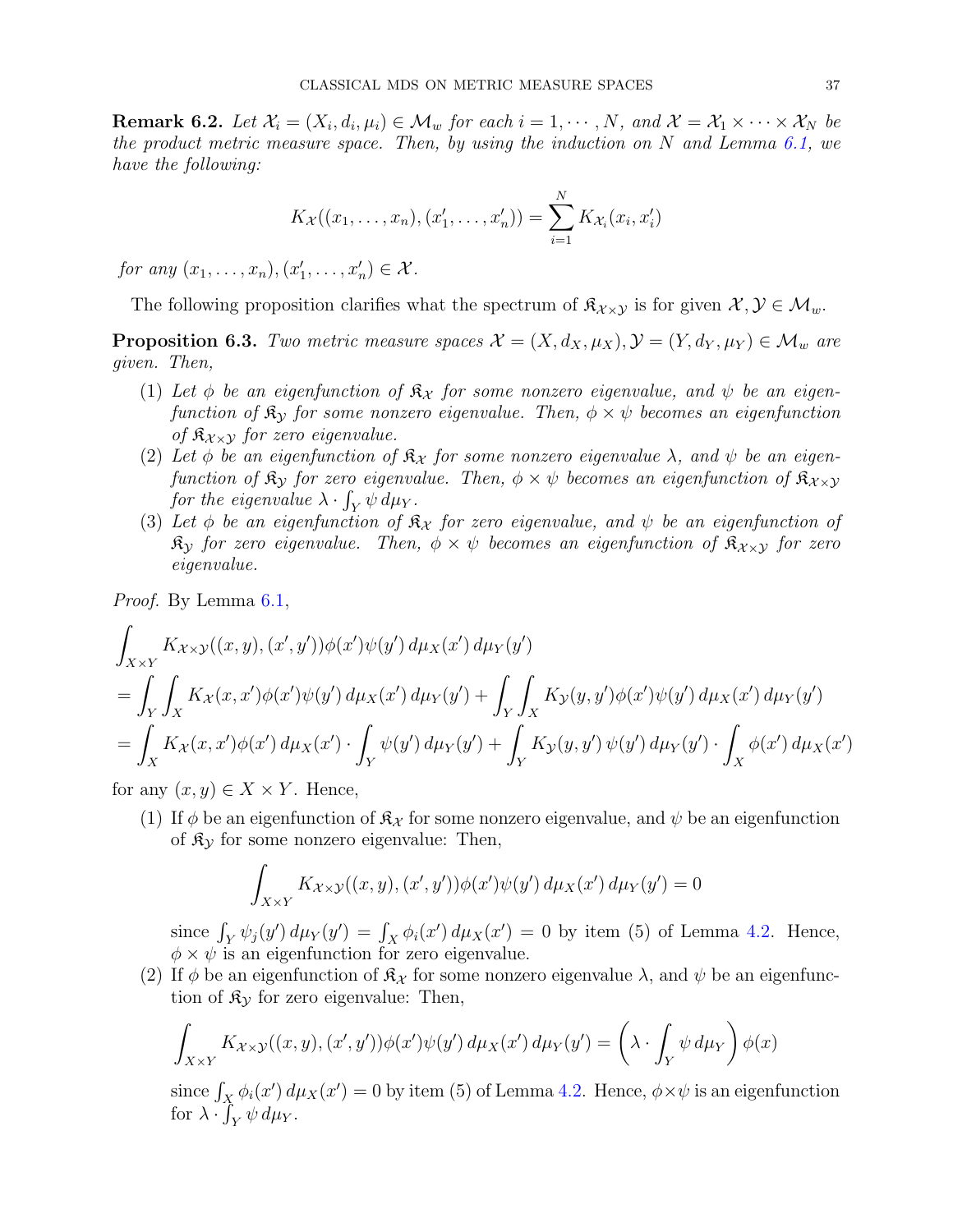(3) If  $\phi$  be an eigenfunction of  $\mathfrak{K}_{\mathcal{X}}$  for zero eigenvalue, and  $\psi$  be an eigenfunction of  $\mathfrak{K}_{\mathcal{Y}}$ for zero eigenvalue: Then,

$$
\int_{X\times Y} K_{\mathcal{X}\times\mathcal{Y}}((x,y),(x',y'))\phi(x')\psi(y')\,d\mu_X(x')\,d\mu_Y(y')=0
$$

by the assumption on  $\phi$  and  $\psi$ . Hence,  $\phi \times \psi$  is an eigenfunction for zero eigenvalue.

 $\Box$ 

<span id="page-37-1"></span>**Proposition 6.4.** Suppose  $\mathcal{X}_i = (X_i, d_i, \mu_i) \in \mathcal{M}_w$  for  $i = 1, \dots, N$  are given. Let  $\mathcal{X} = \mathcal{X}_i$  $X_1 \times \cdots \times X_N$  be the product metric measure space. Then, if  $\lambda_i$  is an eigenvalue of  $\mathfrak{K}_{\mathcal{X}_i}$  with an eigenfunction  $\phi_i$  for each  $i = 1, ..., N$ , the  $\phi_1 \times \cdots \times \phi_N$  is an eigenfunction of  $\mathfrak{K}_\mathcal{X}$  with eigenvalue:

$$
\begin{cases}\n0 & \text{if there are at least two of nonzero } \lambda_i's. \\
\lambda_i \cdot \left( \prod_{j \neq i} \int_{X_j} \phi_j d\mu_j \right) & \text{if } \lambda_i \neq 0 \text{ and } \lambda_j = 0 \text{ for any } j \neq i. \\
0 & \text{if } \lambda_i = 0 \text{ for any } i = 1, ..., N.\n\end{cases}
$$

*Proof.* Follow the proof of Proposition [6.3](#page-36-0) and use the observation of Remark [6.2,](#page-36-1)

<span id="page-37-3"></span>Corollary 6.5. Suppose  $\mathcal{X} = (X, d_X, \mu_X) \in \mathcal{M}_w^{\text{tr}}$  satisfies dim(ker  $\mathfrak{K}_{\mathcal{X}}$ ) = 1. Let  $\mathcal{X}^{\otimes N}$  =  $\mathcal{X} \times \cdots \times \mathcal{X}$  (the product of N Xs). Then,

- (1)  $\text{Tr}(|\mathfrak{K}_{\mathcal{X}^{\otimes N}}|) = N \cdot \text{Tr}(|\mathfrak{K}_{\mathcal{X}}|)$ . In particular, this implies  $\mathcal{X}^{\otimes N} \in \mathcal{M}_w^{\text{tr}}$ .
- (2)  $\text{Tr}(\mathfrak{K}_{\mathcal{X}^{\otimes N}}) = N \cdot \text{Tr}(\mathfrak{K}_{\mathcal{X}}).$
- (3)  $\text{Tr}_{\text{neg}}(\mathfrak{K}_{\mathcal{X}^{\otimes N}}) = N \cdot \text{Tr}_{\text{neg}}(\mathfrak{K}_{\mathcal{X}}).$
- (4) For any  $k \leq pr(\mathfrak{K}_{\mathcal{X}})$  and  $(x_1, \ldots, x_N), (x'_1, \ldots, x'_N) \in \mathcal{X}^{\otimes N}$ , we have

$$
\|\Phi_{\mathcal{X}^{\otimes N},kN}(x_1,\ldots,x_N) - \Phi_{\mathcal{X}^{\otimes N},kN}(x'_1,\ldots,x'_N)\|^2 = \sum_{i=1}^N \|\Phi_{\mathcal{X},k}(x_i) - \Phi_{\mathcal{X},k}(x'_i)\|^2, \text{ and}
$$
  

$$
\|\Phi_{\mathcal{X}^{\otimes N}}(x_1,\ldots,x_N) - \Phi_{\mathcal{X}^{\otimes N}}(x'_1,\ldots,x'_N)\|^2 = \sum_{i=1}^N \|\Phi_{\mathcal{X}}(x_i) - \Phi_{\mathcal{X}}(x'_i)\|^2.
$$

*Proof.* Observe that the assumption dim(ker  $\mathcal{R}_{\chi}$ ) = 1 implies that constant functions are the only eigenfunctions for zero eigenvalue. Then, this corollary is a direct result of Proposition  $6.4.$ 

<span id="page-37-0"></span>6.2. The case of  $\mathbb{S}^1$ . We will compute eigenvalues and corresponding eigenfunctions of the cMDS operator on S 1 (with geodesic metric) and apply generalized cMDS. In this subsection, we will view  $\mathbb{S}^1$  as  $\mathbb{R}/2\pi$ .

<span id="page-37-2"></span>Lemma 6.6. For any  $n \in \mathbb{Z} \backslash \{0\}$ ,

(1)  $\int_{-\pi}^{\pi} u^2 \cos(nu) du = \frac{(-1)^n 4\pi}{n^2}$ , and (2)  $\int_{-\pi}^{\pi} u^2 \sin(nu) \, du = 0.$ 

*Proof.* Fix arbitrary  $n \in \mathbb{Z}\backslash\{0\}$ . Then,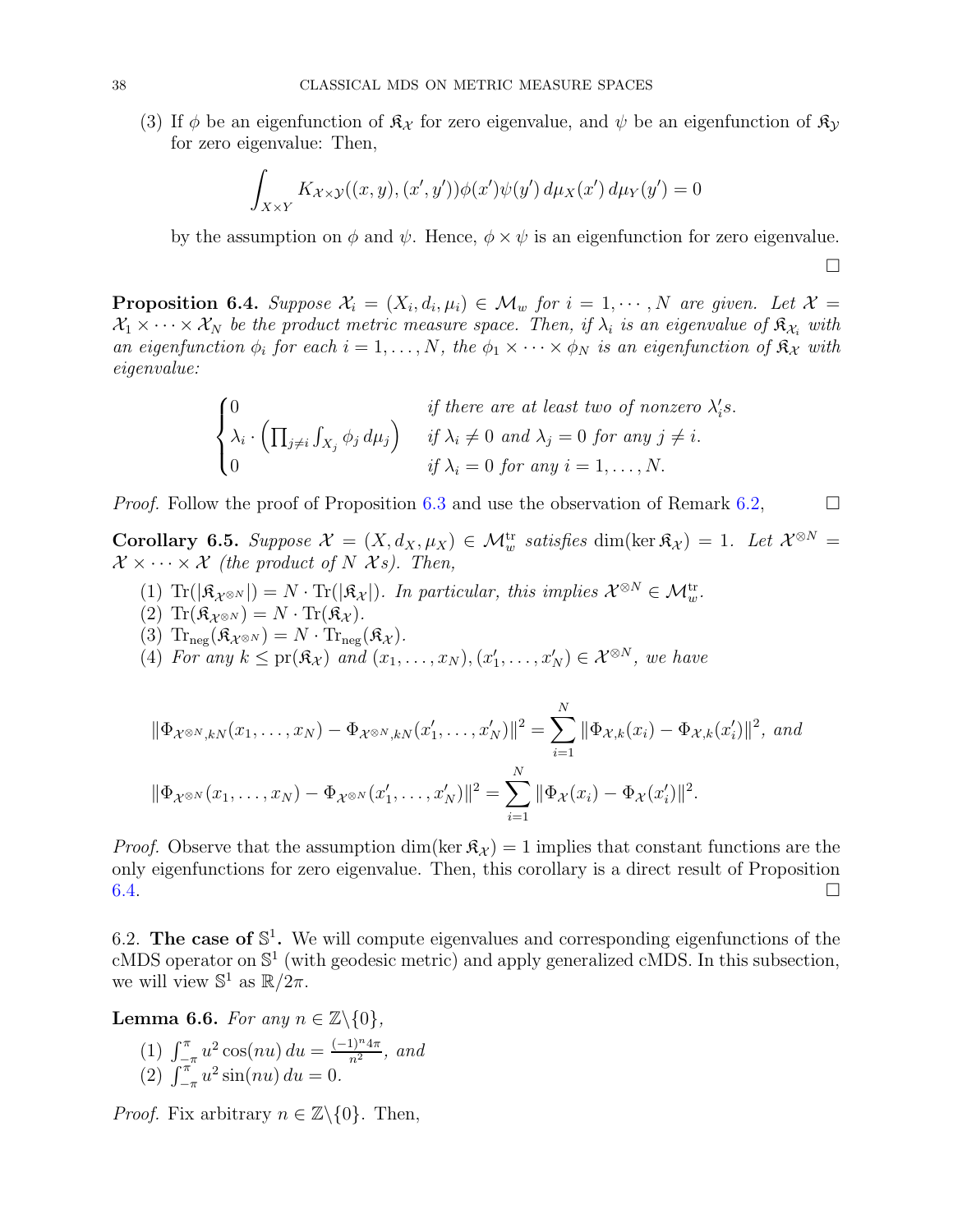(1) For the first claim,

$$
\int_{-\pi}^{\pi} u^2 \cos(nu) \, du = \left[ \frac{1}{n} u^2 \sin(nu) \right]_{u=-\pi}^{u=\pi} - \frac{2}{n} \int_{-\pi}^{\pi} u \sin(nu) \, du = -\frac{2}{n} \int_{-\pi}^{\pi} u \sin(nu) \, du
$$

$$
= -\frac{2}{n} \left[ -\frac{1}{n} u \cos(nu) \right]_{u=-\pi}^{u=\pi} + \frac{2}{n^2} \int_{-\pi}^{\pi} \cos(nu) \, du
$$

$$
= \frac{4\pi}{n^2} \cos(n\pi) = \frac{(-1)^n 4\pi}{n^2}.
$$

(2) For the second claim,

$$
\int_{-\pi}^{\pi} u^2 \sin(nu) \, du = \left[ -\frac{1}{n} u^2 \cos(nu) \right]_{u=-\pi}^{u=\pi} + \frac{2}{n} \int_{-\pi}^{\pi} u \cos(nu) \, du = \frac{2}{n} \int_{-\pi}^{\pi} u \cos(nu) \, du
$$

$$
= \frac{2}{n} \left[ \frac{1}{n} u \sin(nu) \right]_{u=-\pi}^{u=\pi} - \frac{2}{n^2} \int_{-\pi}^{\pi} \sin(nu) \, du = 0.
$$

The following result has been described in [\[ABK20,](#page-59-5) Proposition 5.1]. However, we provide a proof here in order to give a standalone treatment which will be contrasted with the much harder case of  $\mathbb{S}^{d-1}$  for  $d \geq 3$  (which will be dealt with in §[6.4\)](#page-40-1).

<span id="page-38-0"></span>**Proposition 6.7.** For each nonzero integer  $n \in \mathbb{Z}\backslash\{0\}$ ,  $\theta \mapsto \cos(n\theta)$  and  $\theta \mapsto \sin(n\theta)$ are eigenfunctions of  $\mathfrak{K}_{\mathbb{S}^1}$  for the eigenvalue  $\frac{(-1)^{n+1}}{n^2}$ .

*Proof.* Fix arbitrary  $n \in \mathbb{Z}\backslash\{0\}$ . Then,

$$
-\frac{1}{2} \int_{\mathbb{S}^1} d_{\mathbb{S}^1}^2(\theta, \theta') \cos(n\theta') d\theta' = -\frac{1}{2} \cdot \frac{1}{2\pi} \int_{\theta-\pi}^{\theta+\pi} (\theta' - \theta)^2 \cos(n\theta') d\theta'
$$
  
\n
$$
= -\frac{1}{4\pi} \int_{-\pi}^{\pi} u^2 \cos(nu + n\theta) du \quad \text{(by substituting } u = \theta' - \theta)
$$
  
\n
$$
= -\cos(n\theta) \cdot \left(\frac{1}{4\pi} \int_{-\pi}^{\pi} u^2 \cos(nu) du\right) + \sin(n\theta) \cdot \left(\frac{1}{4\pi} \int_{-\pi}^{\pi} u^2 \sin(nu) du\right)
$$
  
\n
$$
= \frac{(-1)^{n+1}}{n^2} \cos(n\theta) \quad (\because \text{ Lemma 6.6}).
$$

for any  $\theta \in \mathbb{S}^1$ . Also,

$$
-\frac{1}{2} \int_{\mathbb{S}^1} d_{\mathbb{S}^1}^2(\theta, \theta') \sin(n\theta') d\theta' = -\frac{1}{2} \cdot \frac{1}{2\pi} \int_{\theta-\pi}^{\theta+\pi} (\theta' - \theta)^2 \sin(n\theta') d\theta'
$$
  
\n
$$
= -\frac{1}{4\pi} \int_{-\pi}^{\pi} u^2 \sin(nu + n\theta) du \quad \text{(by substituting } u = \theta' - \theta)
$$
  
\n
$$
= -\cos(n\theta) \cdot \left(\frac{1}{4\pi} \int_{-\pi}^{\pi} u^2 \sin(nu) du\right) - \sin(n\theta) \cdot \left(\frac{1}{4\pi} \int_{-\pi}^{\pi} u^2 \cos(nu) du\right)
$$
  
\n
$$
= \frac{(-1)^{n+1}}{n^2} \sin(n\theta) \quad (\because \text{ Lemma 6.6}).
$$

for any  $\theta \in \mathbb{S}^1$ . Moreover, since  $\int_{-\pi}^{\pi} \cos(n\theta) d\theta = \int_{-\pi}^{\pi}$  $-\pi \sin(n\theta) d\theta = 0$ , the proof is completed by invoking Lemma [4.3.](#page-21-0)  $\Box$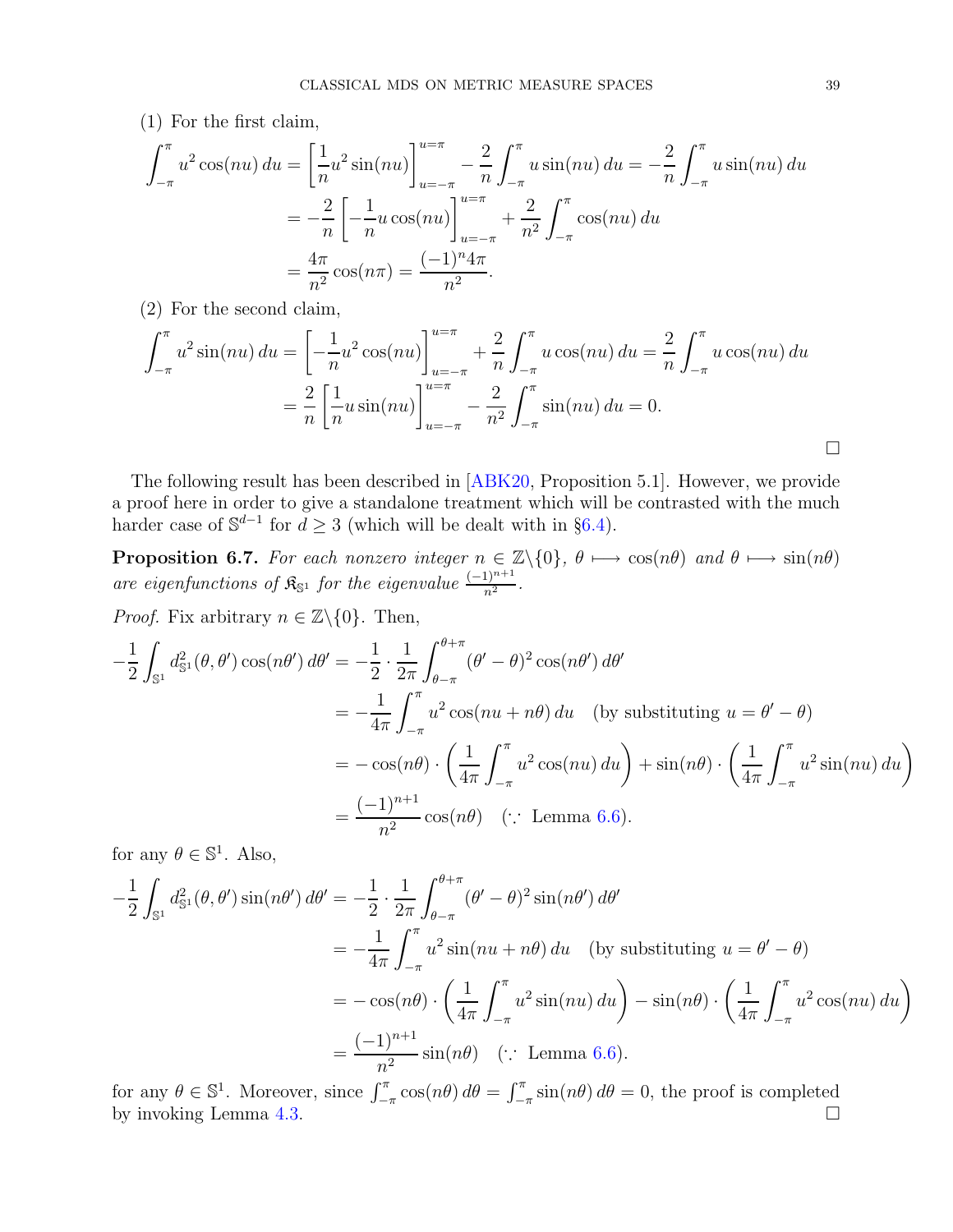Proposition [6.7](#page-38-0) implies that  $\left\{\sqrt{2}\cos(n\theta), \sqrt{2}\sin(n\theta)\right\}_{n=1}^{\infty} \subset L^2(\text{nvol}_{\mathbb{S}^1})$  are orthonormal eigenfunctions of  $\mathfrak{K}_{\mathbb{S}^1}$  corresponding to nonzero eigenvalues  $\left\{\frac{(-1)^{n+1}}{n^2}\right\}$  $\int_0^\infty$  $n=1$ 

Corollary 6.8. (1) 
$$
pr(\mathfrak{K}_{\mathbb{S}^1}) = \infty
$$
 and  $nr(\mathfrak{K}_{\mathbb{S}^1}) = \infty$ .  
\n(2)  $Tr(|\mathfrak{K}_{\mathbb{S}^1}|) = 2 \cdot \sum_{n=1}^{\infty} \frac{1}{n^2} = \frac{\pi^2}{3}$ . In particular,  $\mathbb{S}^1 \in \mathcal{M}_w^{\text{tr}}$ .  
\n(3)  $Tr(\mathfrak{K}_{\mathbb{S}^1}) = 2 \cdot (\sum_{odd} \sum_{n \geq 1} \frac{1}{n^2} - \sum_{even} \sum_{n \geq 1} \frac{1}{n^2}) = \frac{\pi^2}{6}$ .  
\n(4)  $Tr_{\text{neg}}(\mathfrak{K}_{\mathbb{S}^1}) = 2 \cdot \sum_{even} \sum_{n \geq 1} \frac{1}{n^2} = \frac{1}{2} \sum_{m=1}^{\infty} \frac{1}{m^2} = \frac{\pi^2}{12}$ .  
\n(5) For all  $\theta, \theta' \in \mathbb{S}^1$ ,  
\n $\|\Phi_{\mathbb{S}^1}(\theta) - \Phi_{\mathbb{S}^1}(\theta')\| = \sqrt{\pi} (d_{\mathbb{S}^1}(\theta, \theta'))^{\frac{1}{2}}$ .

Note that item 
$$
(5)
$$
 provides a conclusive answer to the discussion at the end of Section 5 [ABK20].

*Proof of Corollary 6.8.* Items  $(1), (2), (3),$  and  $(4)$  are achieved from the well-known fact  $\sum_{n=1}^{\infty}$  $\frac{1}{n^2} = \frac{\pi^2}{6}$  $\frac{r^2}{6}$  and Proposition [6.7.](#page-38-0) Let's prove item (5).

Without loss of generality, we may assume that  $\theta \ge \theta'$  and  $2\pi \ge \theta - \theta' \ge 0$ . Also,

$$
\|\Phi_{\mathbb{S}^1}(\theta) - \Phi_{\mathbb{S}^1}(\theta')\|^2 = \sum_{\text{odd } n \ge 1} \frac{1}{n^2} \left(2(\cos(n\theta) - \cos(n\theta'))^2 + 2(\sin(n\theta) - \sin(n\theta'))^2\right)
$$

$$
= \sum_{\text{odd } n \ge 1} \frac{4}{n^2} \left(1 - (\cos(n\theta)\cos(n\theta') + \sin(n\theta)\sin(n\theta'))\right)
$$

$$
= \sum_{\text{odd } n \ge 1} \frac{4}{n^2} \left(1 - \cos(n(\theta' - \theta))\right)
$$

$$
= 4 \sum_{\text{odd } n \ge 1} \frac{1}{n^2} - 4 \sum_{\text{odd } n \ge 1} \frac{\cos(n(\theta' - \theta))}{n^2}
$$

Here, by [\[BS13,](#page-59-11) Section 21.6], we have

$$
\sum_{\text{odd }n\geq 1}\frac{\cos(n(\theta'-\theta))}{n^2} = \begin{cases} \frac{\pi}{4}(\frac{\pi}{2}-(\theta'-\theta)) & \text{if } 0 \leq \theta'-\theta \leq \pi \\ \frac{\pi}{4}((\theta'-\theta)-\frac{3\pi}{2}) & \text{if } \pi < \theta'-\theta \leq 2\pi. \end{cases}
$$

Hence, combining the above with the fact  $\sum_{\text{odd }n\geq 1}$  $\frac{1}{n^2} = \frac{\pi^2}{8}$  $\frac{\pi^2}{8}$ , one concludes

$$
\|\Phi_{\mathbb{S}^1}(\theta) - \Phi_{\mathbb{S}^1}(\theta')\|^2 = 4\left(\frac{\pi^2}{8} - \left(\frac{\pi^2}{8} - \frac{\pi}{4}d_{\mathbb{S}^1}(\theta, \theta')\right)\right)
$$
  
=  $\pi d_{\mathbb{S}^1}(\theta, \theta').$ 

This completes the proof.

Item (5) of Corollary 6.8 motivates the following conjecture which we arrived at via numerical computations.

<span id="page-39-0"></span>**Conjecture 1.** For any integer  $n \geq 1$ 

$$
\|\Phi_{\mathbb{S}^n}(\theta)-\Phi_{\mathbb{S}^n}(\theta')\|=\sqrt{\pi}\big(d_{\mathbb{S}^n}(\theta,\theta')\big)^{\frac{1}{2}}.
$$

It turns out that, the above conjecture is true. See Theorem [23.](#page-46-0)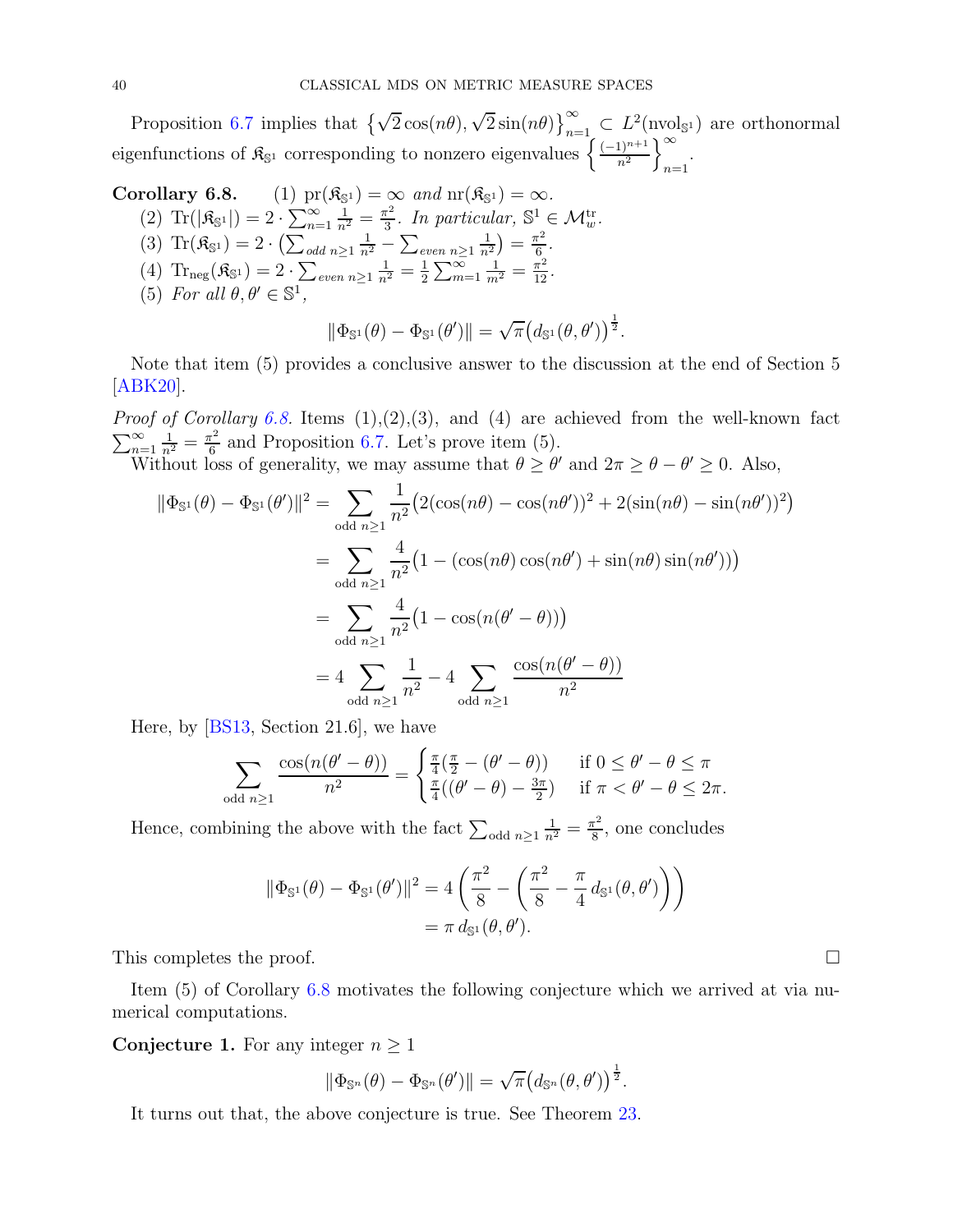<span id="page-40-3"></span>Remark 6.9. We now compute the LHS and RHS of the inequality from item (2) of Propo-sition [4.22](#page-28-1) for the case of  $\mathbb{S}^1$ . First,

$$
(\text{dis}(\mathbb{S}^1))^2 = \frac{1}{(2\pi)^2} \int_{\mathbb{S}^1} \int_{\mathbb{S}^1} \left( \|\Phi_{\mathbb{S}^1}(\theta) - \Phi_{\mathbb{S}^1}(\theta')\| - d_{\mathbb{S}^1}(\theta, \theta') \right)^2 d\theta d\theta'
$$
  
\n
$$
= \frac{1}{(2\pi)^2} \int_{\mathbb{S}^1} \int_{\mathbb{S}^1} \left( \sqrt{\pi} \left( d_{\mathbb{S}^1}(\theta, \theta') \right)^{\frac{1}{2}} - d_{\mathbb{S}^1}(\theta, \theta') \right)^2 d\theta d\theta'
$$
  
\n
$$
= \frac{1}{(2\pi)^2} \int_{\mathbb{S}^1} \int_{\mathbb{S}^1} \pi d_{\mathbb{S}^1}(\theta, \theta') d\theta d\theta' - \frac{1}{(2\pi)^2} \int_{\mathbb{S}^1} \int_{\mathbb{S}^1} 2\sqrt{\pi} (d_{\mathbb{S}^1}(\theta, \theta'))^{\frac{3}{2}} d\theta d\theta'
$$
  
\n
$$
+ \frac{1}{(2\pi)^2} \int_{\mathbb{S}^1} \int_{\mathbb{S}^1} (d_{\mathbb{S}^1}(\theta, \theta'))^2 d\theta d\theta'
$$
  
\n
$$
= \int_0^{\pi} \theta d\theta - \frac{2}{\sqrt{\pi}} \int_0^{\pi} \theta^{\frac{3}{2}} d\theta + \frac{1}{\pi} \int_0^{\pi} \theta^2 d\theta
$$
  
\n
$$
= \frac{\pi^2}{2} - \frac{4\pi^2}{5} + \frac{\pi^2}{3} = \frac{\pi^2}{30}.
$$

Hence,  $dis(\mathbb{S}^1) = \frac{\pi}{\sqrt{30}}$ . Also,  $2\sqrt{\text{Tr}_{\text{neg}}(\mathbb{S}^1)} = \frac{\pi}{\sqrt{3}}$  by item (3) of Corollary 6.8. Indeed, they satisfy the inequality in item (2) of Proposition [4.22.](#page-28-1) However, we still do not know whether there is a constant  $C > 0$  such that RHS  $\leq C \cdot$  LHS.

<span id="page-40-2"></span>**Lemma 6.10.** The dimension of  $\text{ker}(\mathfrak{K}_{S^1})$  is exactly 1. In other words, there are no eigenfunctions for zero eigenvalue other than constant functions (see item  $(4)$  of Lemma [4.2\)](#page-19-1).

*Proof.* Observe that  $\phi_0 \equiv 1$ ,  $\phi_n(\theta) = \sqrt{2} \cos(n\theta)$ , and  $\psi_n(\theta) = \sqrt{2} \sin(n\theta)$  for  $n \ge 1$  form a complete orthonormal basis of  $L^2(\text{nvol}_s)$ . Also,  $\phi_n$  and  $\psi_n$  are the eigenfunctions for a nonzero eigenvalue  $\frac{(-1)^{n+1}}{n^2}$  for each  $n \ge 1$ . This completes the proof.

<span id="page-40-0"></span>6.3. The case of  $\mathbb{T}^N = (\mathbb{S}^1)^N$ . Applying the results about product spaces (see §[6.1\)](#page-35-1) we have the following result.

**Corollary 6.11.** Let  $\mathbb{T}^N = (\mathbb{S}^1)^N$  be the N-torus. Then,

(1)  $\text{Tr}(|\mathfrak{K}_{\mathbb{T}^N}|) = \frac{N\pi^2}{3}$ . In particular,  $\mathbb{T}^N \in \mathcal{M}_w^{\text{tr}}$ . (2)  $\text{Tr}(\mathfrak{K}_{\mathbb{T}^N}) = \frac{N\pi^2}{6}$ . (3) Tr<sub>neg</sub> $(\mathbb{T}^N) = \frac{N\pi^2}{12}$ . (4) For any positive integer k and  $(\alpha_1, \ldots, \alpha_N)$ ,  $(\beta_1, \ldots, \beta_N) \in \mathbb{T}^N$ , we have  $\lambda$ <sub>T</sub>

$$
\|\Phi_{\mathbb{T}^N,kN}(\alpha_1,\ldots,\alpha_N) - \Phi_{\mathbb{T}^N,kN}(\beta_1,\ldots,\beta_N)\|^2 = \sum_{i=1}^N \|\Phi_{\mathbb{S}^1,k}(\alpha_i) - \Phi_{\mathbb{S}^1,k}(\beta_i)\|^2, \text{ and}
$$
  

$$
\|\Phi_{\mathbb{T}^N}(\alpha_1,\ldots,\alpha_N) - \Phi_{\mathbb{T}^N}(\beta_1,\ldots,\beta_N)\|^2 = \sum_{i=1}^N \|\Phi_{\mathbb{S}^1}(\alpha_i) - \Phi_{\mathbb{S}^1}(\beta_i)\|^2 = \pi \sum_{i=1}^N d_{\mathbb{S}^1}(\alpha_i,\beta_i).
$$

*Proof.* Apply Corollary [6.5,](#page-37-3) Corollary 6.8, and Lemma [6.10.](#page-40-2)

<span id="page-40-1"></span>6.4. The case of  $\mathbb{S}^{d-1}$ . We will solve the eigenvalue problem of  $\mathfrak{K}_{\mathbb{S}^{d-1}}$  for  $d \geq 3$ . Since  $\mathbb{S}^{d-1}$  is two-point homogeneous, it is equivalent to solving the following integral equations by Lemma [4.3](#page-21-0) and Corollary [4.6,](#page-22-0):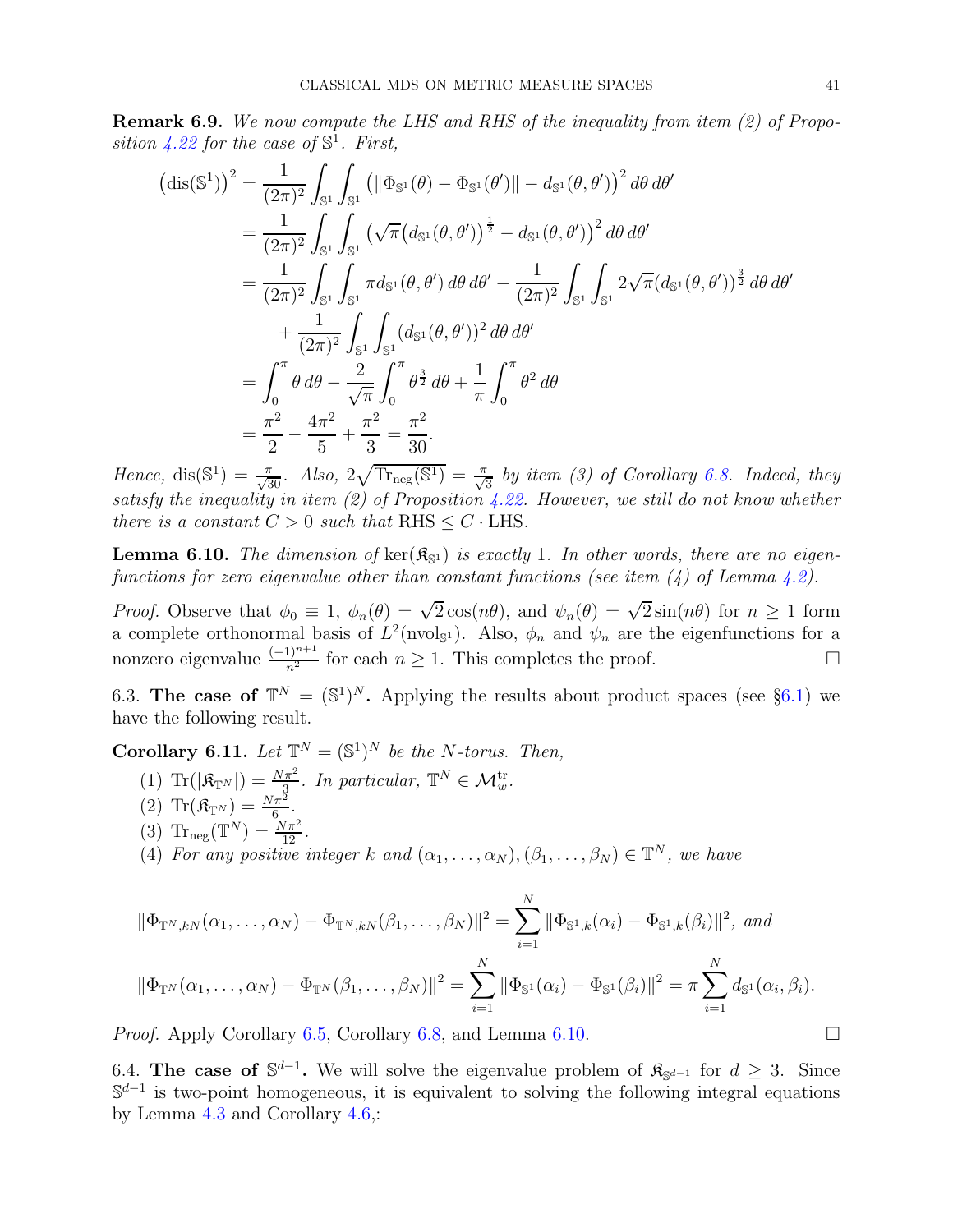- $(1) -\frac{1}{2}$  $\frac{1}{2} \int_{\mathbb{S}^{d-1}} d_{\mathbb{S}^{d-1}}^2(u,v) \phi(v) d\mathrm{nvol}_{\mathbb{S}^{d-1}}(v) = -\frac{1}{2|\mathbb{S}^{d-1}|}$  $\int_{\mathbb{S}^{d-1}} d_{\mathbb{S}^{d-1}}^2(u, v) \phi(v) dvol_{\mathbb{S}^{d-1}}(v) = \lambda \phi(u)$ for any  $u \in \mathbb{S}^{d-1}$ , and
- (2)  $\int_{\mathbb{S}^{d-1}} \phi(u) d\text{nvol}(u) = \frac{1}{|\mathbb{S}^{d-1}|}$  $\int_{\mathbb{S}^{d-1}} \phi(u) d\text{vol}(u) = 0.$

<span id="page-41-0"></span>**Theorem 22.** Let  $d \geq 3$  and  $n > 0$  be given. Then, any  $Y_n^d \in \mathbb{Y}_n^d$  is an eigenfunction of  $\mathfrak{K}_{\mathbb{S}^{d-1}}$  with the eigenvalue

$$
\lambda_{n,d} = -\frac{|\mathbb{S}^{d-2}|}{2|\mathbb{S}^{d-1}|} \int_{-1}^{1} P_{n,d}(t) \arccos^{2}(t) (1-t^{2})^{\frac{d-3}{2}} dt
$$

*Proof.* Recall that  $d_{\mathbb{S}^{d-1}}(u, v) = \arccos(\langle u, v \rangle)$  for any  $u, v \in \mathbb{S}^{d-1}$ . Then, by Funke-Hecke theorem (Theorem [14\)](#page-11-0),

$$
-\frac{1}{2|\mathbb{S}^{d-1}|}\int_{\mathbb{S}^{d-1}}d_{\mathbb{S}^{d-1}}^2(u,v)Y_n^d(v)\,d\mathrm{vol}_{\mathbb{S}^{d-1}}(v) = -\frac{1}{2|\mathbb{S}^{d-1}|}\int_{\mathbb{S}^{d-1}}\arccos^2(\langle u,v\rangle)Y_n^d(v)\,d\mathrm{vol}_{\mathbb{S}^{d-1}}(v)
$$

$$
=\lambda_{n,d}Y_n^d(u)
$$

for any  $u \in \mathbb{S}^{d-1}$  where

$$
\lambda_{n,d} = -\frac{|\mathbb{S}^{d-2}|}{2|\mathbb{S}^{d-1}|} \int_{-1}^{1} P_{n,d}(t) \arccos^{2}(t) (1-t^{2})^{\frac{d-3}{2}} dt.
$$

Also,  $\int_{\mathbb{S}^{d-1}} Y_n^d(u) d\text{nvol}_{\mathbb{S}^{d-1}}(u) = 0$  by Corollary [2.29.](#page-10-1) This concludes the proof by Lemma  $4.3.$ 

Via Theorem [22](#page-41-0) we now explicitly compute  $\lambda_{n,3}$  for small n in the following examples.

**Example 6.12.** When  $d = 3$ , by Theorem [22,](#page-41-0) the eigenvalues  $\lambda_{n,3}$  of  $\mathfrak{K}_{\mathbb{S}^2}$  have the following expression:

$$
\lambda_{n,3} = -\frac{1}{4} \int_{-1}^{1} P_{n,d}(t) \arccos^{2}(t) dt.
$$

Hence,

(1)

$$
\lambda_{1,3} = -\frac{1}{4} \int_{-1}^{1} P_{1,3}(t) \arccos^{2}(t) dt
$$

$$
= -\frac{1}{4} \int_{-1}^{1} t \arccos^{2}(t) dt = \frac{\pi^{2}}{16}
$$

.

(2)

$$
\lambda_{2,3} = -\frac{1}{4} \int_{-1}^{1} P_{2,3}(t) \arccos^{2}(t) dt
$$
  
=  $-\frac{1}{4} \int_{-1}^{1} \left(\frac{3}{2}t^{2} - \frac{1}{2}\right) \arccos^{2}(t) dt = -\frac{1}{9}.$ 

(3)

$$
\lambda_{3,3} = -\frac{1}{4} \int_{-1}^{1} P_{3,3}(t) \arccos^{2}(t) dt
$$
  
=  $-\frac{1}{4} \int_{-1}^{1} \left(\frac{5}{2}t^{3} - \frac{3}{2}t\right) \arccos^{2}(t) dt = \frac{\pi^{2}}{256}.$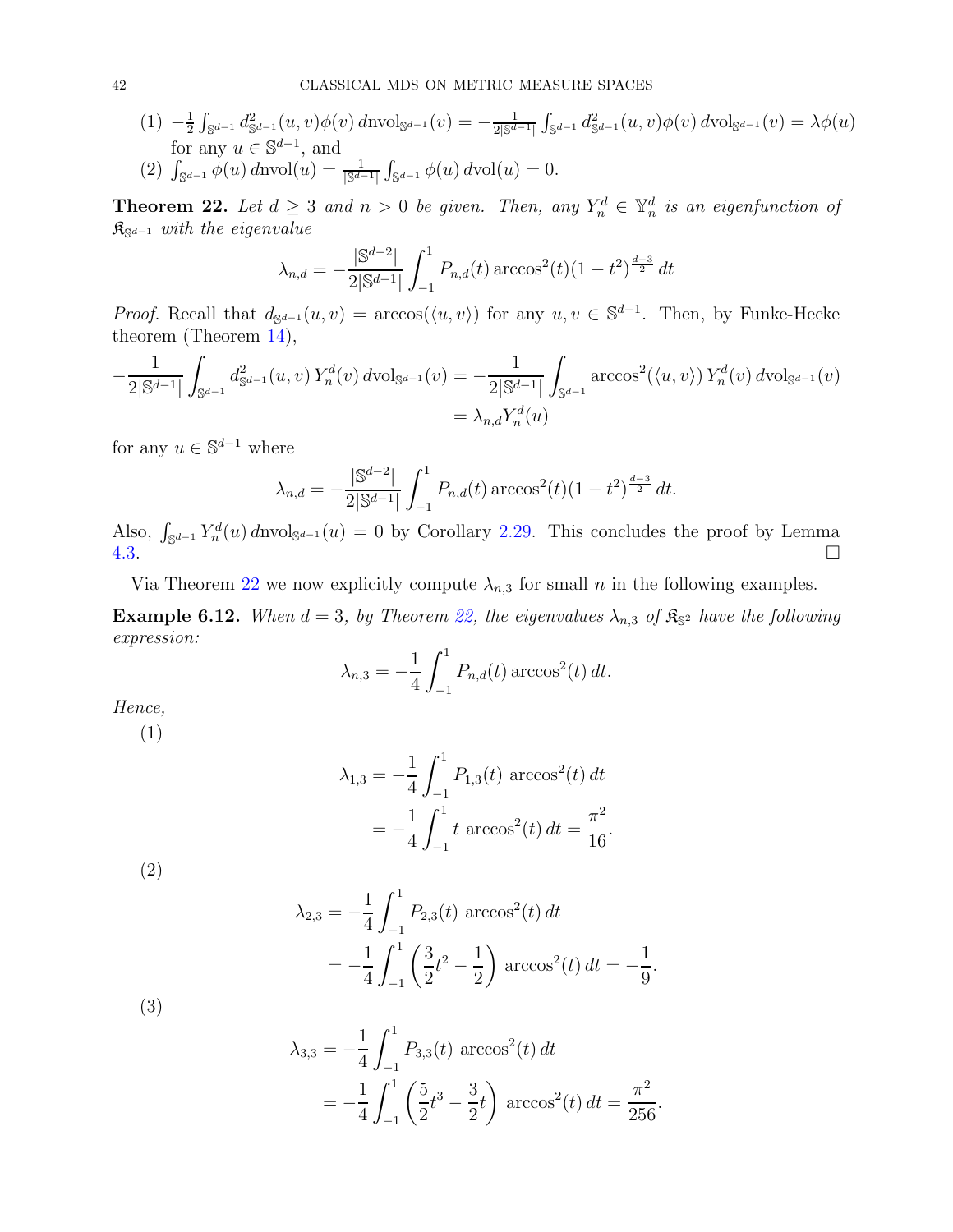(4)

$$
\lambda_{4,3} = -\frac{1}{4} \int_{-1}^{1} P_{4,3}(t) \arccos^{2}(t) dt
$$
  
=  $-\frac{1}{4} \int_{-1}^{1} \left( \frac{35}{8} t^{4} - \frac{15}{4} t^{2} + \frac{3}{8} \right) \arccos^{2}(t) dt = -\frac{4}{225}.$ 

6.4.1. Explicit formula for the eigenvalues of  $\mathfrak{K}_{S^{d-1}}$ . Let's use the Taylor expansion of  $arccos(t)$ .

<span id="page-42-0"></span>**Lemma 6.13.** For any  $t \in [-1, 1]$ ,

$$
\arccos(t) = \frac{\pi}{2} - \sum_{n=0}^{\infty} a_n x^{2n+1}
$$

where  $a_n := \frac{(2n)!}{2^{2n} (n!)^2 (2)}$  $\frac{(2n)!}{2^{2n}(n!)^2(2n+1)}$ . This implies,

$$
\arccos^{2}(t) = \frac{\pi^{2}}{4} - \pi \sum_{n=0}^{\infty} a_{n} x^{2n+1} + \sum_{n,m=0}^{\infty} a_{n} a_{m} x^{2(n+m+1)}.
$$

<span id="page-42-1"></span>**Lemma 6.14.** For any  $n, m > 0, k \ge 0$ , and  $d \ge 3$ ,

$$
\int_{-1}^{1} P_{n,d}(t) t^{m} (1-t^{2})^{\frac{d-3}{2}} dt = \begin{cases} 0 & \text{if the parities of } n, m \text{ are different} \\ 0 & \text{if the parities of } n, m \text{ are the same, and } n > m \\ \frac{(n+2k)!}{2^{n}(2k)!} \frac{\Gamma(k+\frac{1}{2})\Gamma(\frac{d-1}{2})}{\Gamma(k+n+\frac{d}{2})} & \text{if the parity of } n, m \text{ are the same, and } m = n+2k \end{cases}
$$

Proof. Let's do case-by-case analysis.

- (1) If the parities of  $n, m$  are different: Then, by item (4) of Lemma [2.30](#page-10-2) and the parity assumption,  $P_{n,d}(t)t^m(1-t^2)^{\frac{d-3}{2}}$  is odd function. So,  $\int_{-1}^1 P_{n,d}(t)t^m(1-t^2)^{\frac{d-3}{2}} dt = 0$ .
- (2) If the parities of n, m are the same, and  $n > m$ : It is easy to show that,

$$
t^m = \sum_{k=0}^m b_k P_{k,d}(t)
$$

since each  $P_{k,d}(t)$  is a k-dimensional polynomial of t. So, by the orthogonality (see item (6) of Lemma [2.30\)](#page-10-2) and  $n > m$ , we have

$$
\int_{-1}^{1} P_{n,3}(t)t^{m} (1-t^{2})^{\frac{d-3}{2}} dt = 0.
$$

(3) If the parities of n, m are the same, and  $m = n + 2k$ : Recall the Rodrigues representation formula (see item  $(3)$  of Lemma  $2.30$ ):

$$
P_{n,d}(t) = (-1)^n R_{n,d} (1-t^2)^{\frac{3-d}{2}} \left(\frac{d}{dt}\right)^n (1-t^2)^{n+\frac{d-3}{2}}
$$

where  $R_{n,d} = \frac{\Gamma(\frac{d-1}{2})}{2^n \Gamma(n + d)}$  $\frac{1}{2^n\Gamma\left(n+\frac{d-1}{2}\right)}$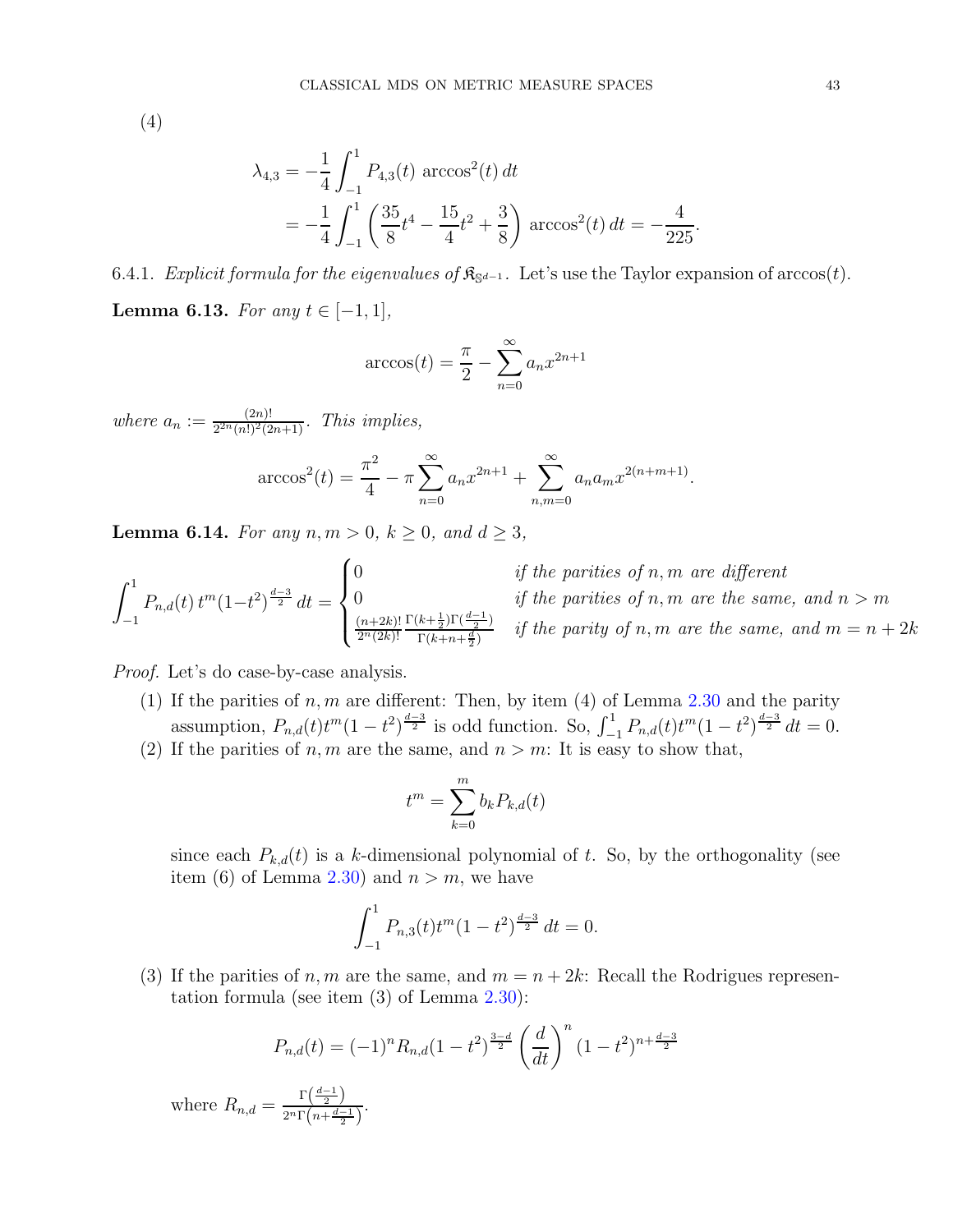Therefore,

$$
\int_{-1}^{1} P_{n,d}(t)t^{n+2k}(1-t^2)^{\frac{d-3}{2}} dt = (-1)^n R_{n,d} \int_{-1}^{1} \left(\frac{d}{dt}\right)^n (1-t^2)^{n+\frac{d-3}{2}} t^{n+2k} dt
$$
  
\n
$$
= R_{n,d} \frac{(n+2k)!}{(2k)!} \int_{-1}^{1} (1-t^2)^{n+\frac{d-3}{2}} t^{2k} dt \quad (\because \text{ integration by parts } n \text{ times})
$$
  
\n
$$
= R_{n,d} \frac{(n+2k)!}{(2k)!} \int_0^1 (1-s)^{n+\frac{d-3}{2}} s^{k-\frac{1}{2}} ds
$$
  
\n
$$
= R_{n,d} \frac{(n+2k)!}{(2k)!} B\left(k+\frac{1}{2}, n+\frac{d-1}{2}\right)
$$

where  $B(x, y)$  represents Beta function. It is well-known that  $B(x, y) = \frac{\Gamma(x)\Gamma(y)}{\Gamma(x+y)}$  (see [\[AH12,](#page-59-8) 1.14]). Hence,

$$
\int_{-1}^{1} P_{n,d}(t)t^{n+2k} (1-t^2)^{\frac{d-3}{2}} dt = R_{n,d} \frac{(n+2k)!}{(2k)!} \frac{\Gamma(k+\frac{1}{2})\Gamma(n+\frac{d-1}{2})}{\Gamma(k+n+\frac{d}{2})}
$$

$$
= \frac{(n+2k)!}{2^n (2k)!} \frac{\Gamma(k+\frac{1}{2})\Gamma(\frac{d-1}{2})}{\Gamma(k+n+\frac{d}{2})}.
$$

 $\Box$ 

<span id="page-43-0"></span>**Proposition 6.15.** For any  $n > 0$  and  $d \geq 3$ ,

$$
\lambda_{n,d} = \begin{cases} \frac{\pi |\mathbb{S}^{d-2}|}{2|\mathbb{S}^{d-1}|} \sum_{k=0}^{\infty} a_{\frac{n+2k-1}{2}} \cdot \frac{(n+2k)!}{2^n (2k)!} \frac{\Gamma(k+\frac{1}{2}) \Gamma(\frac{d-1}{2})}{\Gamma(k+n+\frac{d}{2})} & \text{if } n \text{ is odd} \\ -\frac{|\mathbb{S}^{d-2}|}{2|\mathbb{S}^{d-1}|} \sum_{k=0}^{\infty} \left( \sum_{i,j:2(i+j+1)=n+2k} a_i a_j \right) \frac{(n+2k)!}{2^n (2k)!} \frac{\Gamma(k+\frac{1}{2}) \Gamma(\frac{d-1}{2})}{\Gamma(k+n+\frac{d}{2})} & \text{if } n \text{ is even} \end{cases}
$$

In particular,  $\lambda_{n,d} > 0$  if n is odd and  $\lambda_{n,d} < 0$  if n is even.

Proof. By Theorem [22](#page-41-0) and Lemma [6.13,](#page-42-0)

$$
\lambda_{n,d} = -\frac{|\mathbb{S}^{d-2}|}{2|\mathbb{S}^{d-1}|} \int_{-1}^{1} P_{n,d}(t) \arccos^{2}(t) (1-t^{2})^{\frac{d-3}{2}} dt \n= -\frac{|\mathbb{S}^{d-2}|}{2|\mathbb{S}^{d-1}|} \left(\frac{\pi^{2}}{4} \int_{-1}^{1} P_{n,d}(t) (1-t^{2})^{\frac{d-3}{2}} dt - \pi \sum_{i=0}^{\infty} a_{i} \int_{-1}^{1} P_{n,d}(t) t^{2i+1} (1-t^{2})^{\frac{d-3}{2}} dt \n+ \sum_{i,j=0}^{\infty} a_{i} a_{j} \int_{-1}^{1} P_{n,d}(t) t^{2(i+j+1)} (1-t^{2})^{\frac{d-3}{2}} dt.
$$

Also,  $\int_{-1}^{1} P_{n,d}(t) (1 - t^2)^{\frac{d-3}{2}} dt = 0$  for any  $n > 0$  by item (5) of Lemma [2.30.](#page-10-2) If n is odd,  $\int_{-1}^{1} P_{n,d}(t) t^{2(i+j+1)} (1-t^2)^{\frac{d-3}{2}} dt = 0$  and  $\int_{-1}^{1} P_{n,d}(t) t^{2i+1} (1-t^2)^{\frac{d-3}{2}} dt = 0$  if  $2i + 1 < n$  by Lemma [6.14.](#page-42-1) Also, for any  $k \ge 0$ ,

$$
\int_{-1}^{1} P_{n,d}(t)t^{n+2k} (1-t^2)^{\frac{d-3}{2}} dt = \frac{(n+2k)!}{2^n (2k)!} \frac{\Gamma(k+\frac{1}{2}) \Gamma(\frac{d-1}{2})}{\Gamma(k+n+\frac{d}{2})}
$$

by Lemma [6.14.](#page-42-1) Therefore,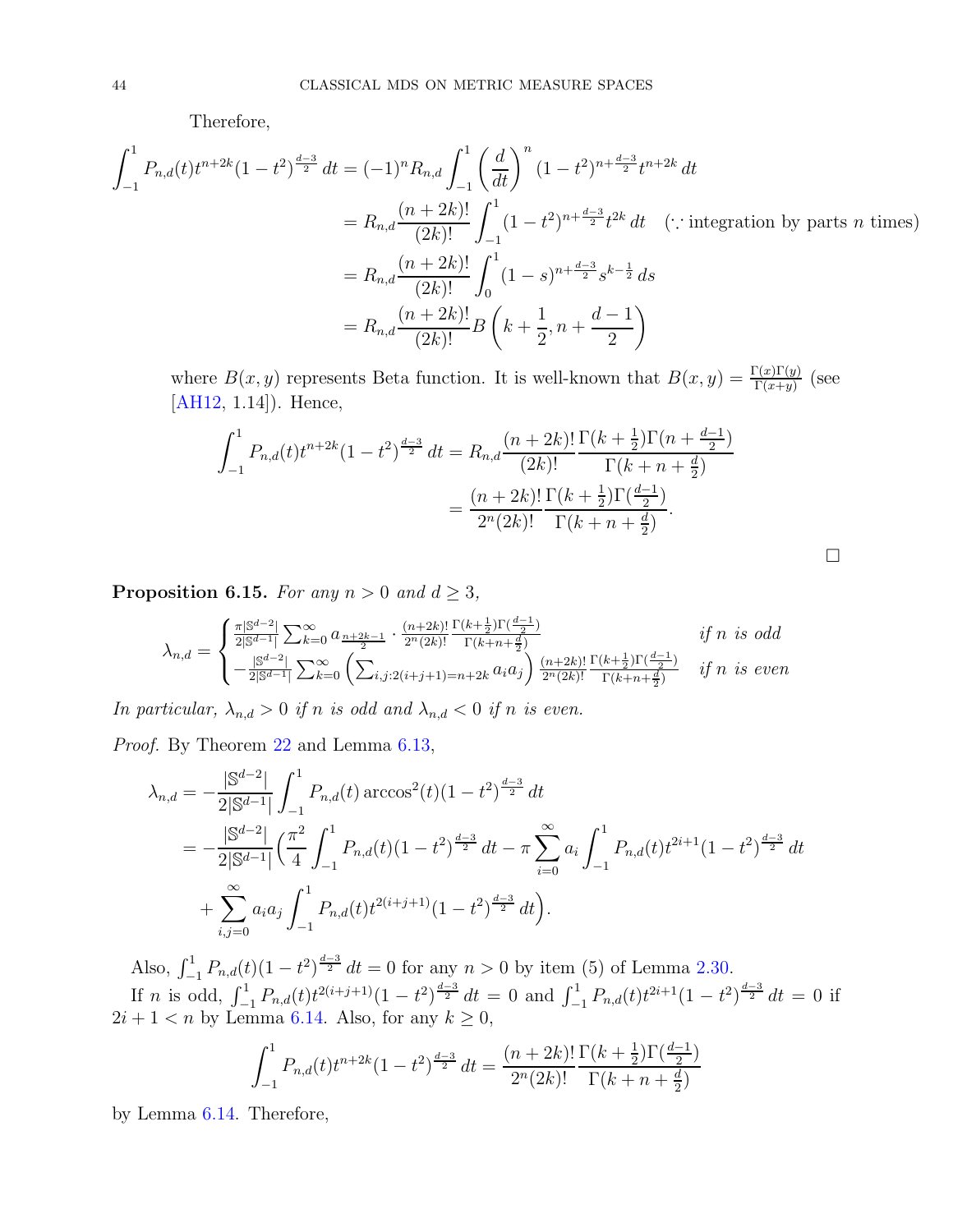$$
\lambda_{n,d} = \frac{\pi |\mathbb{S}^{d-2}|}{2|\mathbb{S}^{d-1}|} \sum_{k=0}^{\infty} a_{\frac{n+2k-1}{2}} \cdot \frac{(n+2k)!}{2^n (2k)!} \frac{\Gamma(k+\frac{1}{2}) \Gamma(\frac{d-1}{2})}{\Gamma(k+n+\frac{d}{2})} > 0
$$

If n is even,  $\int_{-1}^{1} P_{n,d}(t) t^{2i+1} (1-t^2)^{\frac{d-3}{2}} dt = 0$  and  $\int_{-1}^{1} P_{n,d}(t) t^{2(i+j+1)} (1-t^2)^{\frac{d-3}{2}} dt = 0$  if  $2(i + j + 1) < n$  by Lemma [6.14.](#page-42-1) Also, for any  $k \ge 0$ ,

$$
\int_{-1}^{1} P_{n,d}(t) t^{n+2k} (1-t^2)^{\frac{d-3}{2}} dt = \frac{(n+2k)!}{2^n (2k)!} \frac{\Gamma(k+\frac{1}{2}) \Gamma(\frac{d-1}{2})}{\Gamma(k+n+\frac{d}{2})}
$$

by Lemma [6.14.](#page-42-1) Therefore,

$$
\lambda_{n,d} = -\frac{|S^{d-2}|}{2|S^{d-1}|} \sum_{k=0}^{\infty} \left( \sum_{i,j:2(i+j+1)=n+2k} a_i a_j \right) \frac{(n+2k)!}{2^n (2k)!} \frac{\Gamma(k+\frac{1}{2}) \Gamma(\frac{d-1}{2})}{\Gamma(k+n+\frac{d}{2})} < 0.
$$

There is another way to compute  $\lambda_{n,d}$  when n is odd, and it is based on the following result.

<span id="page-44-0"></span>**Lemma 6.16** ([\[BBS07,](#page-59-12) Section 6]). For any  $d \ge 3$ ,  $n \ge 1$ ,  $u \in \mathbb{S}^{d-1}$ , and  $Y_n^d \in \mathbb{Y}_n^d$ ,

$$
\frac{1}{|\mathbb{S}^{d-1}|} \int_{S^{d-1}} d_{\mathbb{S}^{d-1}}(u, v) Y_n^d(v) d\mathrm{vol}_{\mathbb{S}^{d-1}}(v) = \eta_{n,d} Y_n^d(u)
$$

where

$$
\eta_{n,d} = \begin{cases}\n-\frac{2^{\frac{n-1}{2}} \pi^{\frac{d+1}{2}} n \Gamma(\frac{d}{2}) \Gamma(\frac{n}{2})}{n!! (\Gamma(\frac{n+d}{2}))^2 |\mathbb{S}^{d-1}|} & \text{if } n \text{ is odd} \\
0 & \text{if } n \text{ is even}\n\end{cases}
$$

Our proof is basically the same as [\[BBS07,](#page-59-12) Section 6]. But, we write it for the completeness of the paper.

*Proof.* By Theorem [14,](#page-11-0) for any  $u \in \mathbb{S}^{d-1}$  and  $Y_n^d \in \mathbb{Y}_n^d$ ,

$$
\frac{1}{|\mathbb{S}^{d-1}|} \int_{S^{d-1}} d_{\mathbb{S}^{d-1}}(u, v) Y_n^d(v) d\text{vol}_{\mathbb{S}^{d-1}}(v) = \eta_{n,d} Y_n^d(u)
$$

holds with

$$
\eta_{n,d} = \frac{|\mathbb{S}^{d-2}|}{|\mathbb{S}^{d-1}|} \int_{-1}^{1} P_{n,d}(t) \arccos(t) (1-t^2)^{\frac{d-3}{2}} dt.
$$

Moreover, by Erdelyi [\[Bat53,](#page-59-13) pg.248], it is shown that

$$
\eta_{n,d} = \frac{i^n (2\pi)^{\frac{d}{2}}}{|\mathbb{S}^{d-1}|} \int_{-\infty}^{\infty} t^{1-\frac{d}{2}} J_{n+\frac{d}{2}-1}(t) \hat{f}(t) dt
$$

where  $J_{n+\frac{d}{2}-1}(t)$  denotes Bessel function [\[Bat53,](#page-59-13) Chapter VII], and

$$
\hat{f}(t) = \frac{1}{2\pi} \int_{-1}^{1} e^{-ixt} \arccos(x) dx.
$$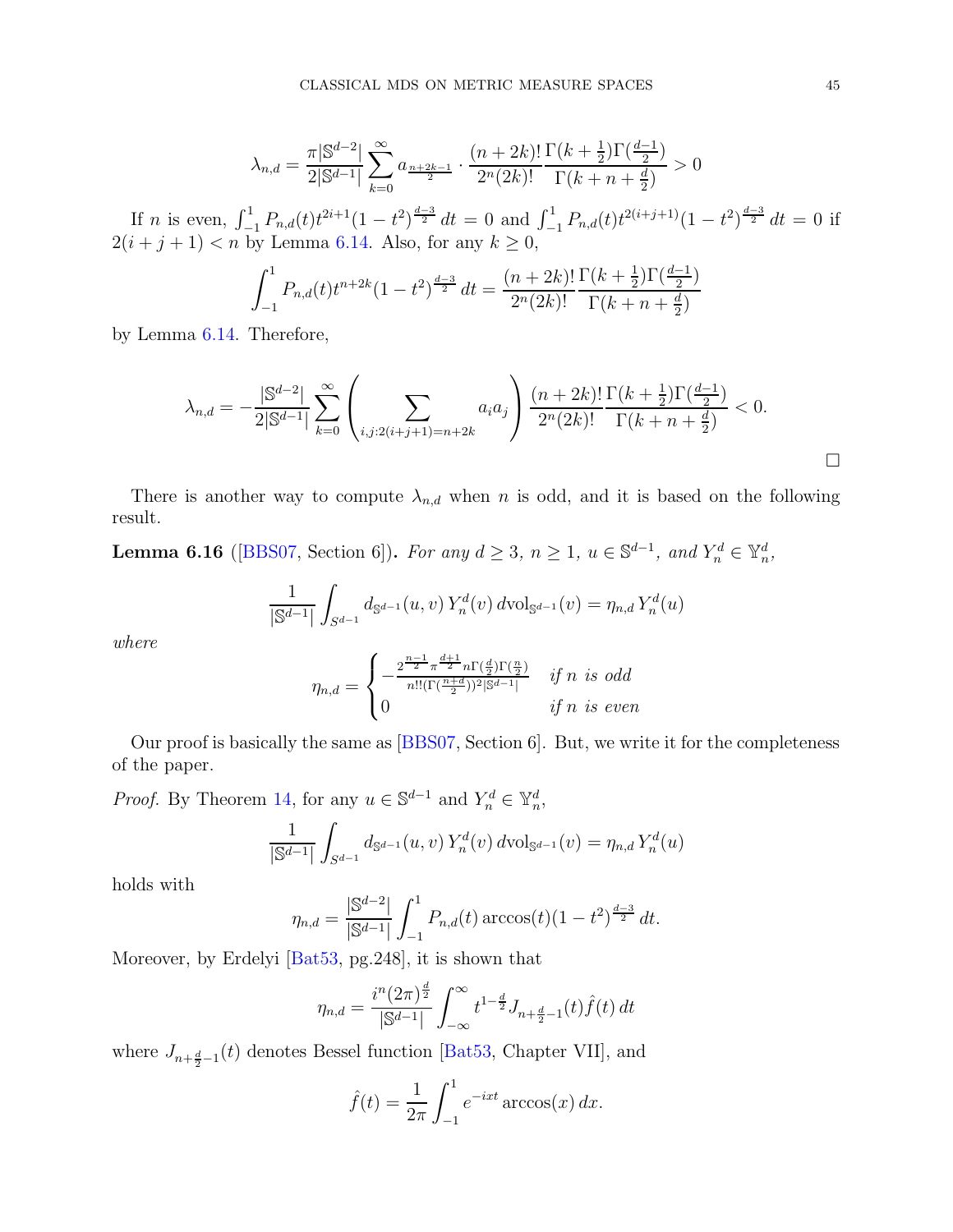Moreover, by substituting  $x = \cos \theta$ ,

$$
\hat{f}(t) = \frac{1}{2\pi} \int_{-1}^{1} e^{-ixt} \arccos(x) \, dx = \frac{1}{2\pi} \int_{0}^{\pi} \theta \sin \theta e^{-it \cos \theta} \, d\theta = \frac{1}{2it} (e^{it} - J_0(t))
$$

Corresponding to the two terms in  $\hat{f}(t)$  there are two terms in  $\eta_{n,d}$ . The integral including  $e^{it}$  is zero for all  $n \neq 0$  and the integral with  $J_0(t)$  is zero for even n. For odd n,

$$
\eta_{n,d} = -\frac{i^{n-1}(2\pi)^{\frac{d}{2}}}{|\mathbb{S}^{d-1}|} \int_0^\infty t^{-\frac{d}{2}} J_{n+\frac{d}{2}-1}(t) J_0(t) dt
$$

The last integral can be computed using the following integral [\[Bat53,](#page-59-13) 7.7.4.30]

$$
\int_0^\infty t^{-\rho} J_\mu(t) J_\nu(t) dt = \frac{\Gamma(\rho) \Gamma(\frac{1}{2}(\nu + \mu + 1 - \rho))}{2^{\rho} \Gamma(\frac{1}{2}(1 + \nu - \mu + \rho)) \Gamma(\frac{1}{2}(1 + \nu + \mu + \rho)) \Gamma(\frac{1}{2}(1 + \mu - \nu + \rho))}.
$$

Hence, the final result is

$$
\eta_{n,d} = -\frac{1}{|\mathbb{S}^{d-1}|} (-1)^{\frac{n-1}{2}} \pi^{\frac{d}{2}} \frac{\Gamma(\frac{d}{2}) \Gamma(\frac{n}{2})}{\Gamma(1-\frac{n}{2}) (\Gamma(\frac{n+d}{2}))^2}
$$

$$
= -\frac{\pi^{\frac{d-1}{2}} n! \Gamma(\frac{d}{2}) \Gamma(\frac{n}{2})}{n 2^{\frac{n-1}{2}} (\Gamma(\frac{n+d}{2}))^2 |\mathbb{S}^{d-1}|}
$$

as we wanted.  $\square$ 

<span id="page-45-0"></span>**Proposition 6.17.** For any  $d \geq 3$  and odd  $n \geq 1$ ,

$$
\lambda_{n,d} = -\frac{\pi}{2} \eta_{n,d}.
$$

Proof. Recall that

$$
\lambda_{n,d} = -\frac{|\mathbb{S}^{d-2}|}{2|\mathbb{S}^{d-1}|} \int_{-1}^{1} P_{n,d}(t) \arccos^{2}(t) (1-t^{2})^{\frac{d-3}{2}} dt,
$$

and

$$
\eta_{n,d} = \frac{|\mathbb{S}^{d-2}|}{|\mathbb{S}^{d-1}|} \int_{-1}^{1} P_{n,d}(t) \arccos(t) (1-t^2)^{\frac{d-3}{2}} dt.
$$

Moreover, since n is odd,  $P_{n,d}(-t) = P_{n,d}(t)$  for any  $t \in [-1,1]$ . Hence,

$$
\int_{-1}^{1} P_{n,d}(t) \arccos^{2}(t) (1 - t^{2})^{\frac{d-3}{2}} dt
$$
\n
$$
= \left( \int_{0}^{1} P_{n,d}(t) \arccos^{2}(t) (1 - t^{2})^{\frac{d-3}{2}} dt - \int_{0}^{1} P_{n,d}(t) \arccos^{2}(-t) (1 - t^{2})^{\frac{d-3}{2}} dt \right)
$$
\n
$$
= \left( \int_{0}^{1} P_{n,d}(t) \arccos^{2}(t) (1 - t^{2})^{\frac{d-3}{2}} dt - \int_{0}^{1} P_{n,d}(t) (\pi - \arccos(t))^{2} (1 - t^{2})^{\frac{d-3}{2}} dt \right)
$$
\n
$$
= -\pi^{2} \int_{0}^{1} P_{n,d}(t) (1 - t^{2})^{\frac{d-3}{2}} dt + 2\pi \int_{0}^{1} P_{n,d}(t) \arccos(t) (1 - t^{2})^{\frac{d-3}{2}} dt.
$$

Also,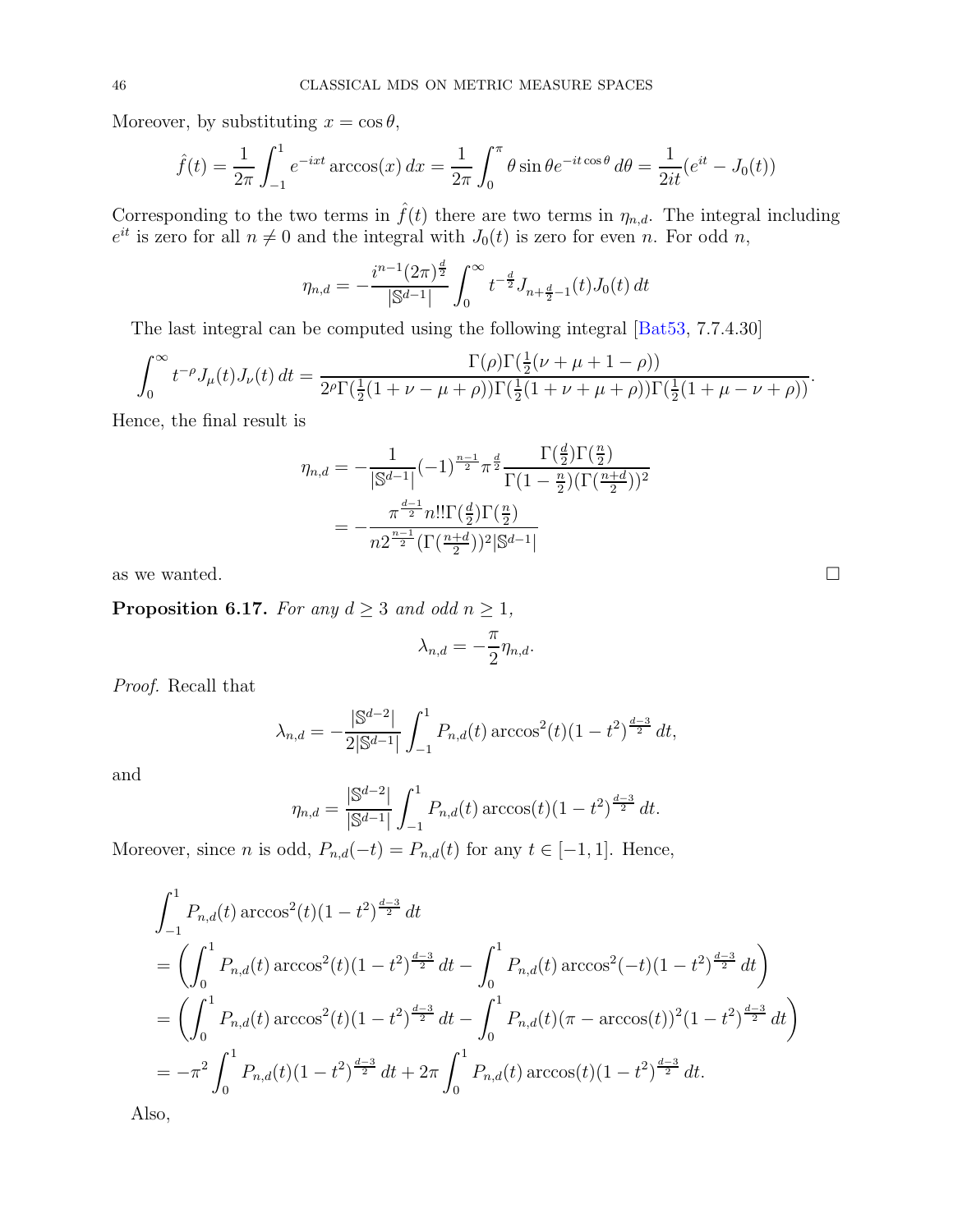$$
\int_{-1}^{1} P_{n,d}(t) \arccos(t) (1 - t^2)^{\frac{d-3}{2}} dt
$$
\n
$$
= \int_{0}^{1} P_{n,d}(t) \arccos(t) (1 - t^2)^{\frac{d-3}{2}} dt - \int_{0}^{1} P_{n,d}(t) \arccos(-t) (1 - t^2)^{\frac{d-3}{2}} dt
$$
\n
$$
= \int_{0}^{1} P_{n,d}(t) \arccos(t) (1 - t^2)^{\frac{d-3}{2}} dt - \int_{0}^{1} P_{n,d}(t) (\pi - \arccos(-t)) (1 - t^2)^{\frac{d-3}{2}} dt
$$
\n
$$
= 2 \int_{0}^{1} P_{n,d}(t) \arccos(t) (1 - t^2)^{\frac{d-3}{2}} dt - \pi \int_{0}^{1} P_{n,d}(t) (1 - t^2)^{\frac{d-3}{2}} dt.
$$

Hence,

$$
\int_0^1 P_{n,d}(t) \arccos(t) (1-t^2)^{\frac{d-3}{2}} dt = \frac{1}{2} \left( \int_{-1}^1 P_{n,d}(t) \arccos(t) (1-t^2)^{\frac{d-3}{2}} dt + \pi \int_0^1 P_{n,d}(t) (1-t^2)^{\frac{d-3}{2}} dt \right).
$$

Therefore,

$$
\int_{-1}^{1} P_{n,d}(t) \arccos^{2}(t) (1-t^{2})^{\frac{d-3}{2}} dt = \pi \int_{-1}^{1} P_{n,d}(t) \arccos(t) (1-t^{2})^{\frac{d-3}{2}} dt.
$$

This implies,  $\lambda_{n,d} = -\frac{\pi}{2}$  $\frac{\pi}{2}\eta_{n,d}$  as we required.

Moreover, Proposition [6.17](#page-45-0) help in settling Conjecture [1.](#page-39-0)

<span id="page-46-0"></span>**Theorem 23.** For any  $d \geq 3$ , and  $u, v \in \mathbb{S}^{d-1}$ ,

<span id="page-46-1"></span>
$$
\|\phi_{\mathbb{S}^{d-1}}(u)-\phi_{\mathbb{S}^{d-1}}(v)\|^2=\pi\cdot d_{\mathbb{S}^{d-1}}(u,v).
$$

Proof. Observe that, by Lemma [6.16,](#page-44-0)

(4) 
$$
d_{\mathbb{S}^{d-1}}(u,v) = \eta_{0,d} + \sum_{\text{odd } n \geq 1} \eta_{n,d} \left( \sum_{j=1}^{N_{n,d}} Y_{n,j}^d(u) Y_{n,j}^d(v) \right)
$$

where  $\eta_{0,d} = \frac{1}{|\mathbb{S}^{d-1}|}$  $\int_{\mathbb{S}^{d-1}} d_{\mathbb{S}^{d-1}}(x, y) d\text{vol}_{\mathbb{S}^{d-1}}(y) = \text{diam}_1(\mathbb{S}^{d-1}), \text{ and } \{Y_{n,j}^d\}_{j=1}^{N_{n,d}} \text{ is an orthonor-}$ mal basis of  $\mathbb{Y}_n^d$  for any  $u, v \in \mathbb{S}^{d-1}$ . In particular, if we choose  $u = v$ , one obtains

$$
0 = \eta_{0,d} + \sum_{\text{odd } n \ge 1} \eta_{n,d} \left( \sum_{j=1}^{N_{n,d}} (Y_{n,j}^d(u))^2 \right) = \eta_{0,d} + \sum_{\text{odd } n \ge 1} \eta_{n,d} N_{n,d}
$$

since  $\left(\sum_{j=1}^{N_{n,d}} (Y_{n,j}^d(u))^2\right) = N_{n,d}$  by the addition theorem (Theorem [13\)](#page-10-3). Also, recall that

$$
\|\phi_{\mathbb{S}^{d-1}}(u) - \phi_{\mathbb{S}^{d-1}}(v)\|^2 = K_{\widehat{\mathbb{S}}^{d-1}}(u, u) + K_{\widehat{\mathbb{S}}^{d-1}}(v, v) - 2K_{\widehat{\mathbb{S}}^{d-1}}(u, v)
$$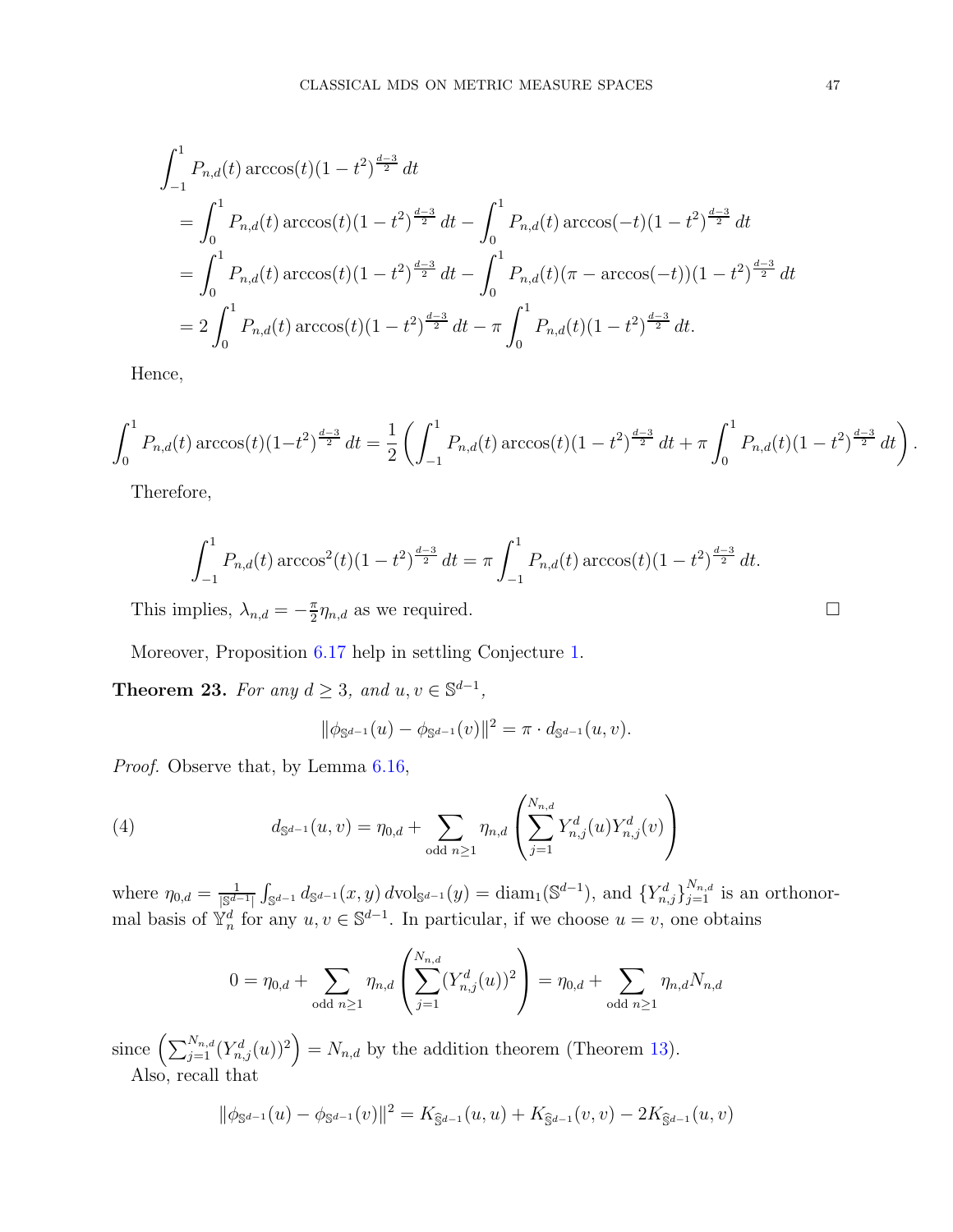for any  $u, v \in \mathbb{S}^{d-1}$ . Moreover, since  $\lambda_{n,d} > 0$  only for odd n by Proposition [6.15,](#page-43-0)

$$
K_{\hat{S}^{d-1}}(u, u) = \sum_{\text{odd } n \ge 1} \lambda_{n,d} \left( \sum_{j=1}^{N_{n,d}} (Y_{n,j}^d(u))^2 \right) = \sum_{\text{odd } n \ge 1} \lambda_{n,d} N_{n,d}
$$
  
= 
$$
\sum_{\text{odd } n \ge 1} \left( -\frac{\pi}{2} \eta_{n,d} \right) N_{n,d} = -\frac{\pi}{2} \sum_{\text{odd } n \ge 1} \eta_{n,d} N_{n,d}.
$$

where the the third equality holds by Proposition [6.17.](#page-45-0)

Similarly,  $K_{\widehat{\mathbb{S}}^{d-1}}(v, v) = -\frac{\pi}{2}$  $\frac{\pi}{2} \sum_{\text{odd } n \geq 1} \eta_{n,d} N_{n,d}$ . Hence,

$$
K_{\widehat{\mathbb{S}}^{d-1}}(u,u)+K_{\widehat{\mathbb{S}}^{d-1}}(v,v)=\pi\left(-\sum_{n\geq 1,\text{odd}}\eta_{n,d}N_{n,d}\right)=\pi\cdot\eta_{0,d}.
$$

Also,

$$
K_{\widehat{\mathbb{S}}^{d-1}}(u,v) = \sum_{\text{odd } n \ge 1} \lambda_{n,d} \left( \sum_{j=1}^{N_{n,d}} Y_{n,j}^d(u) Y_{n,j}^d(v) \right)
$$
  
= 
$$
-\frac{\pi}{2} \sum_{\text{odd } n \ge 1} \eta_{n,d} \left( \sum_{j=1}^{N_{n,d}} Y_{n,j}^d(u) Y_{n,j}^d(v) \right)
$$

Finally, one concludes that

$$
\|\phi_{\mathbb{S}^{d-1}}(u) - \phi_{\mathbb{S}^{d-1}}(v)\|^2 = \pi \left(\eta_{0,d} + \sum_{n \ge 1, \text{odd}} \eta_{n,d} \left(\sum_{j=1}^{N_{n,d}} Y_{n,j}^d(u) Y_{n,j}^d(v)\right)\right) = \pi d_{\mathbb{S}^{d-1}}(u,v)
$$

where the last equality holds because of equation [\(4\)](#page-46-1).

Remark 6.18. Note that Theorem [23](#page-46-0) implies that

$$
\delta(d-1) := \text{dis}(\mathbb{S}^{d-1}) = \left( \left( \text{diam}_2(\mathbb{S}^{d-1}) \right)^2 + \pi \text{diam}_1(\mathbb{S}^{d-1}) - 2\sqrt{\pi} \left( \text{diam}_{\frac{3}{2}}(\mathbb{S}^{d-1}) \right)^{\frac{3}{2}} \right)^{\frac{1}{2}}.
$$

This suggests, via concentration of measure considerations, that  $\delta(\infty) = \frac{\pi}{2} (3 - 2\sqrt{2})^{1/2}$ .

Question 2. In analogy with Remark [6.9:](#page-40-3) What is the precise value of  $\text{Tr}_{\text{neg}}(\mathbb{S}^{d-1})$  for arbitrary  $d \geq 3$ ?

6.4.2. Traceability of  $\mathfrak{K}_{S^{d-1}}$ . We already know that  $\mathfrak{K}_{S^1}$  is in trace class. Furthermore, by employing the Funk-Hecke theorem, we prove the traceability of  $\mathfrak{K}_{\mathbb{S}^{d-1}}$  for any  $d \geq 3$ .

<span id="page-47-0"></span>Lemma 6.19. For any  $d \geq 3$ ,

$$
\Delta d_{\mathbb{S}^{d-1}}(e_d, \cdot)(u) = -(d-2) \cdot \cot d_{\mathbb{S}^{d-1}}(e_d, u)
$$

for any  $u = (u_1, \dots, u_d) \in \mathbb{S}^{d-1} \setminus \{e_d, -e_d\}$  where  $e_d = (0, \dots, 0, 1) \in \mathbb{S}^{d-1}$  is the north pole  $of$  \$<sup>d−1</sup>.

$$
\qquad \qquad \Box
$$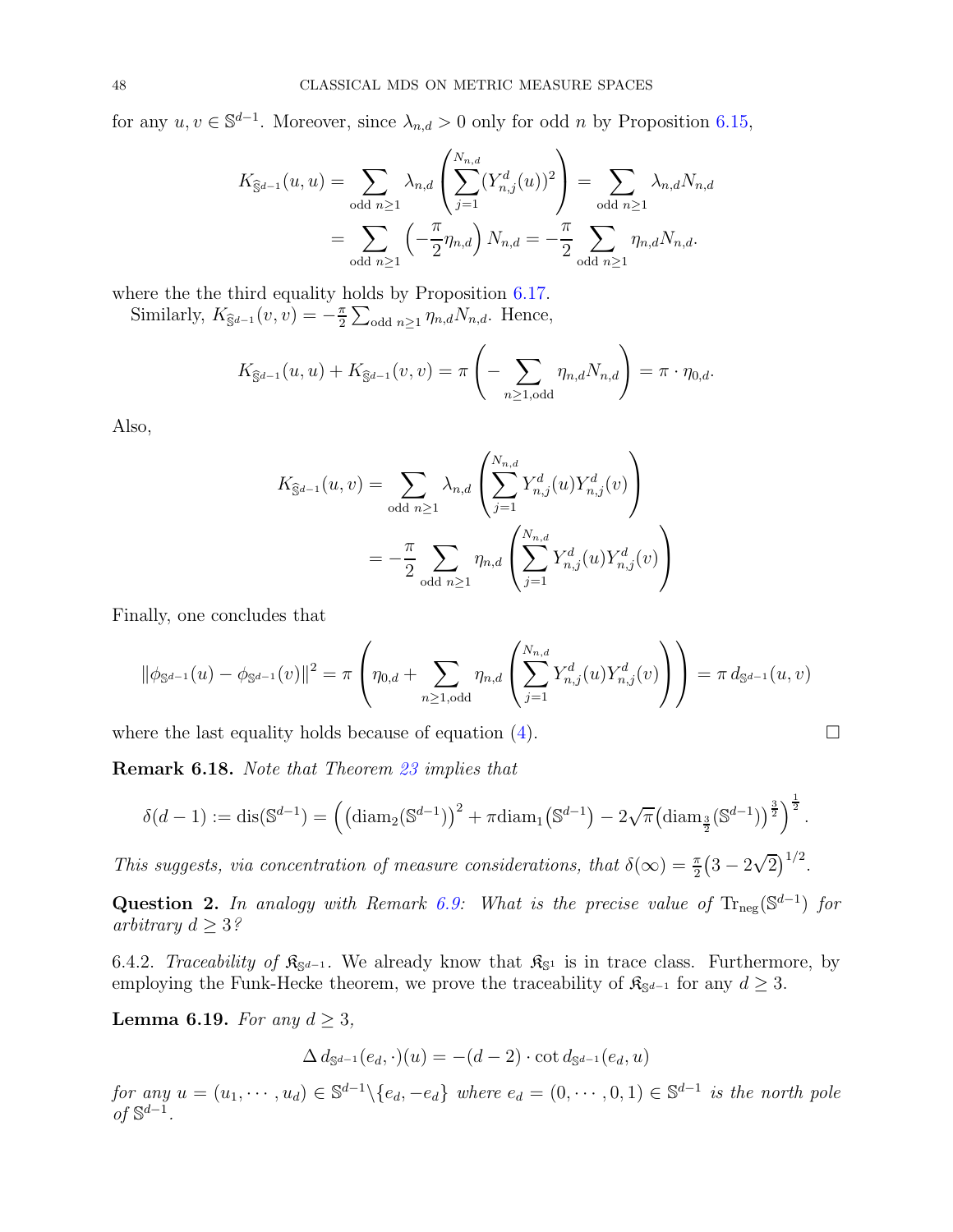*Proof.* Observe that  $d_{\mathbb{S}^{d-1}}(e_d, u) = \arccos(\langle e_d, u \rangle) = \arccos(u_d)$ . We use the following expression of the Laplace-Beltrami operator  $\Delta$  of  $\mathbb{S}^{d-1}$  (see [\[AH12,](#page-59-8) (3.18)]):

$$
\Delta = -\sum_{1 \leq j < i \leq d} \left( u_i \frac{\partial}{\partial u_j} - u_j \frac{\partial}{\partial u_i} \right)^2.
$$

Then,

$$
\Delta d_{\mathbb{S}^{d-1}}(e_d, \cdot)(u) = -\sum_{1 \le j < i \le d} \left( u_i \frac{\partial}{\partial u_j} - u_j \frac{\partial}{\partial u_i} \right)^2 \arccos(u_d)
$$
\n
$$
= -\sum_{j=1}^{d-1} \left( u_d \frac{\partial}{\partial u_j} - u_j \frac{\partial}{\partial u_d} \right) \frac{u_j}{\sqrt{1 - u_d^2}}
$$
\n
$$
= -\sum_{j=1}^{d-1} \left( \frac{u_d}{\sqrt{1 - u_d^2}} - \frac{u_j^2 u_d}{(1 - u_d^2)^{\frac{3}{2}}} \right)
$$
\n
$$
= -(d - 1) \cdot \frac{u_d}{\sqrt{1 - u_d^2}} + \frac{u_d}{(1 - u_d^2)^{\frac{3}{2}}} \cdot \sum_{j=1}^{d-1} u_j^2
$$
\n
$$
= -(d - 1) \cdot \frac{u_d}{\sqrt{1 - u_d^2}} + \frac{u_d}{\sqrt{1 - u_d^2}} \quad \left( \because \sum_{j=1}^{d-1} u_j^2 = 1 - u_d^2 \right)
$$
\n
$$
= -(d - 2) \cdot \frac{u_d}{\sqrt{1 - u_d^2}} = -(d - 2) \cdot \cot d_{\mathbb{S}^{d-1}}(e_d, u).
$$

<span id="page-48-0"></span>Lemma 6.20. For any  $d \geq 3$ ,  $n \geq 1$ , and  $\delta \in (0,1)$ ,

$$
|\lambda_{n,d}| \le \frac{C''_{\delta,d}}{n(n+d-2)} N_{n,d}^{-\frac{1}{1+1/\delta}}
$$

for some constant  $C''_{\delta,d} > 0$ .

Proof. Let

$$
F: \mathbb{S}^{d-1} \longrightarrow \mathbb{R}
$$
  

$$
u \longmapsto \arccos^2(\langle e_d, u \rangle).
$$

Then, by Theorem [22,](#page-41-0)

$$
\lambda_{n,d} = -\frac{|\mathbb{S}^{d-2}|}{2|\mathbb{S}^{d-1}|} \int_{-1}^1 P_{n,d}(t) \arccos^2(t) (1-t^2)^{\frac{d-3}{2}} dt = -\frac{1}{2|\mathbb{S}^{d-1}|} \int_{\mathbb{S}^{d-1}} P_{n,d}(\langle e_d, u \rangle) F(u) d\operatorname{vol}_{\mathbb{S}^{d-1}}(u).
$$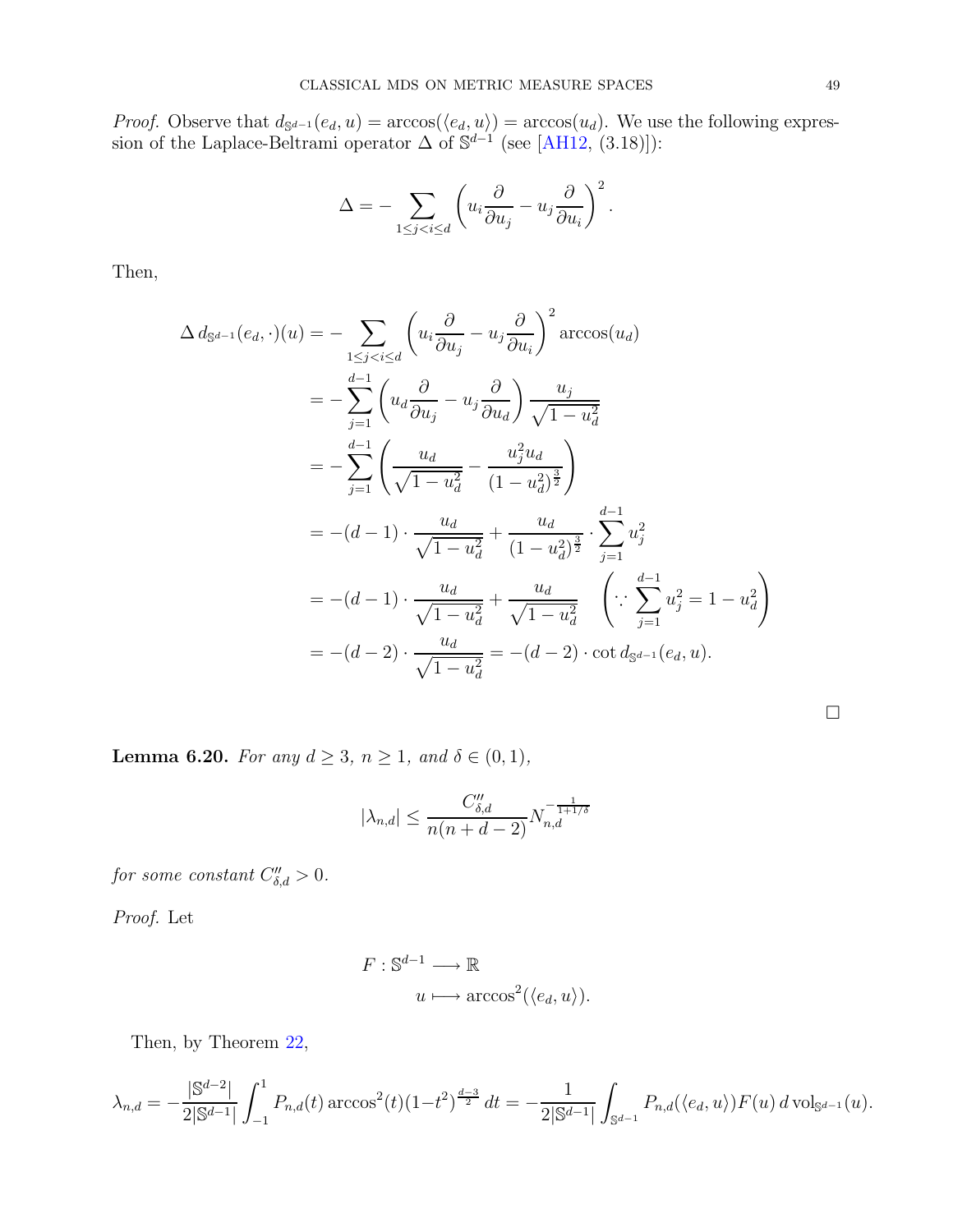Observe that, for any  $\delta \in (0, 1)$ ,

$$
\begin{split}\n|\lambda_{n,d}| &= \frac{1}{2|\mathbb{S}^{d-1}|} \left| \int_{\mathbb{S}^{d-1}} P_{n,d}(e_d \cdot u) F(u) \, d\,\text{vol}_{\mathbb{S}^{d-1}}(u) \right| \\
&= \frac{1}{2n(n+d-2)|\mathbb{S}^{d-1}|} \left| \int_{\mathbb{S}^{d-1}} \langle \nabla_u P_{n,d}(e_d \cdot u), \nabla F(u) \rangle \, d\,\text{vol}_{\mathbb{S}^{d-1}}(u) \right| \quad (\because \text{ item (9) of Lemma 2.30}) \\
&= \frac{1}{2n(n+d-2)|\mathbb{S}^{d-1}|} \left| \int_{\mathbb{S}^{d-1}} P_{n,d}(e_d \cdot u) \Delta F(u) \, d\,\text{vol}_{\mathbb{S}^{d-1}}(u) \right| \quad (\because \text{ item (8) of Lemma 2.30}) \\
&\leq \frac{1}{2n(n+d-2)|\mathbb{S}^{d-1}|} \| P_{n,d}(e_d \cdot u) \Delta F(u) \|_{L^1(\text{vol}_{\mathbb{S}^{d-1}})} \\
&\leq \frac{1}{2n(n+d-2)|\mathbb{S}^{d-1}|} \| P_{n,d}(e_d \cdot u) \|_{L^1 + \frac{1}{\delta}(\text{vol}_{\mathbb{S}^{d-1}})} \cdot \| \Delta F(u) \|_{L^1 + \delta(\text{vol}_{\mathbb{S}^{d-1}})} \quad (\because \text{Holder's inequality})\n\end{split}
$$

where the second and third equality make sense because  $\nabla f$  and  $\Delta f$  are well-defined almost everywhere on  $\mathbb{S}^{d-1}$ . Now, let's prove that  $\|\Delta F(u)\|_{L^{1+\delta}(\text{vol}_{\mathbb{S}^{d-1}})}$  is bounded by a constant  $C_{\delta,d} > 0$ : First, note that

$$
\Delta F = \Delta d_{\mathbb{S}^{d-1}}^2(e_d, \cdot) = \nabla \cdot \nabla d_{\mathbb{S}^{d-1}}^2(e_d, \cdot) = 2\nabla \cdot (d_{\mathbb{S}^{d-1}}(e_d, \cdot) \nabla d_{\mathbb{S}^{d-1}}(e_d, \cdot))
$$
  
= 2(||\nabla d\_{\mathbb{S}^{d-1}}(e\_d, \cdot)||^2 + d\_{\mathbb{S}^{d-1}}(e\_d, \cdot) \Delta d\_{\mathbb{S}^{d-1}}(e\_d, \cdot)).

Also, since  $d_{\mathbb{S}^{d-1}}(e_d, \cdot)$  is 1-Lipschitz,  $\|\nabla d_{\mathbb{S}^{d-1}}(e_d, \cdot)\| \leq 1$ . Moreover,

$$
\int_{\mathbb{S}^{d-1}} |d_{\mathbb{S}^{d-1}}(e_d, u) \Delta d_{\mathbb{S}^{d-1}}(e_d, u)|^{(1+\delta)} d \operatorname{vol}_{\mathbb{S}^{d-1}}(u)
$$
\n
$$
= (d-2) \int_{\mathbb{S}^{d-1}} |d_{\mathbb{S}^{d-1}}(e_d, u) \cot d_{\mathbb{S}^{d-1}}(e_d, u)|^{(1+\delta)} d \operatorname{vol}_{\mathbb{S}^{d-1}}(u) \quad (\because \operatorname{Lemma 6.19})
$$
\n
$$
= (d-2)|\mathbb{S}^{d-2}| \int_0^\pi |\theta \cot \theta|^{1+\delta} (\sin \theta)^{d-2} d\theta
$$
\n
$$
\leq (d-2)|\mathbb{S}^{d-2}| \int_0^\pi |\theta \cot \theta|^{1+\delta} \sin \theta d\theta \quad (\because \sin \theta \in [0, 1] \text{ for } \theta \in [0, \pi])
$$
\n
$$
= (d-2)|\mathbb{S}^{d-2}| \int_0^\pi \frac{\theta^{1+\delta} |\cos \theta|^{1+\delta}}{(\sin \theta)^{\delta}} d\theta.
$$

Let's bound  $\int_0^{\pi}$  $\theta^{1+\delta}$  | cos  $\theta$ | $^{1+\delta}$  $\frac{\sin \theta}{\sin \theta}$  de. Observe that,

$$
\int_0^{\frac{\pi}{2}} \frac{\theta^{1+\delta} |\cos \theta|^{1+\delta}}{(\sin \theta)^{\delta}} d\theta \le \int_0^{\frac{\pi}{2}} \frac{\theta^{1+\delta}}{(\sin \theta)^{\delta}} d\theta \quad (\because \cos \theta \in [-1, 1])
$$
  

$$
\le \int_0^{\frac{\pi}{2}} \theta \left(\frac{\pi}{2}\right)^{\delta} d\theta \quad \left(\because \frac{\theta}{\sin \theta} \le \frac{\pi}{2}\right) < \infty,
$$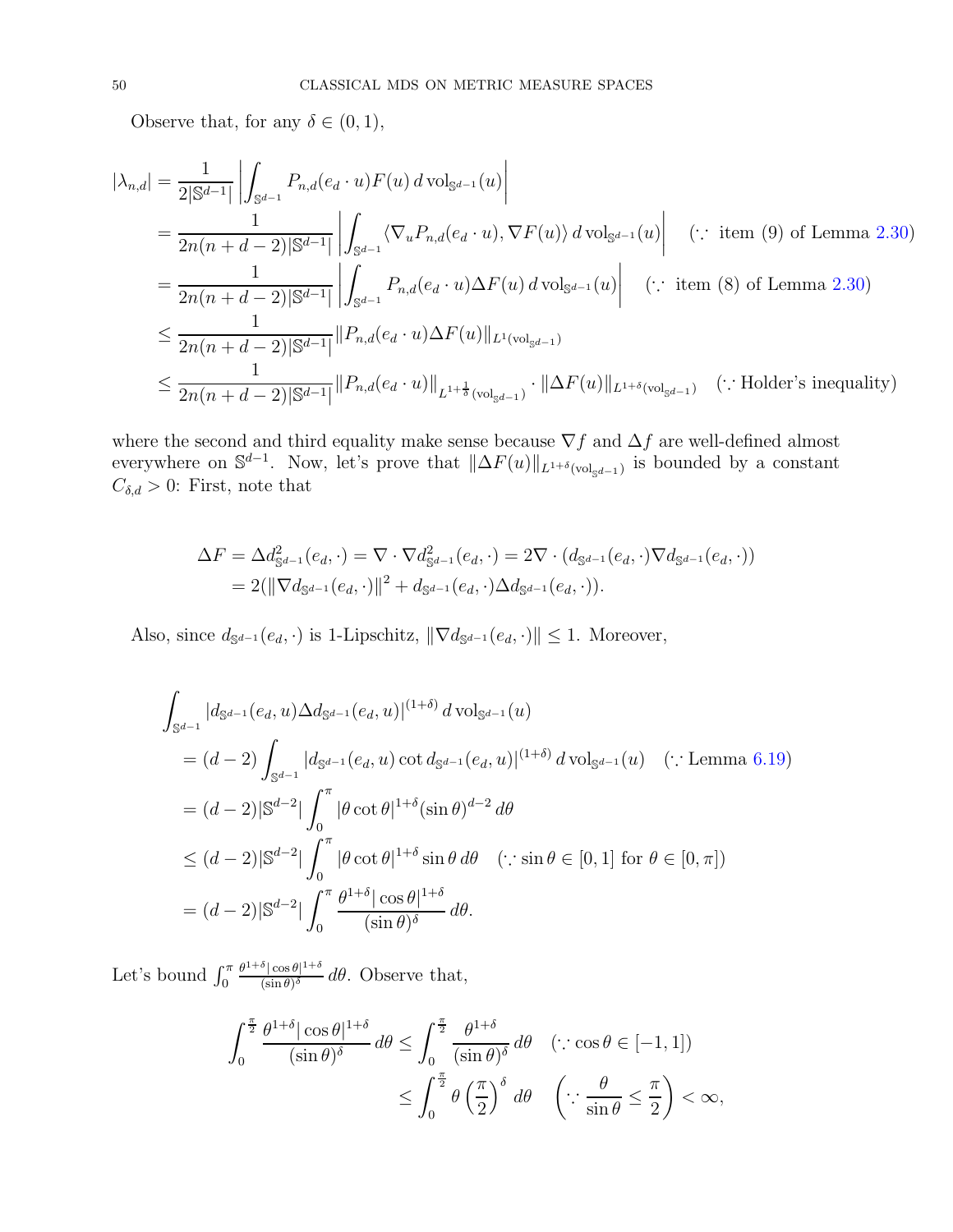and

$$
\int_{\frac{\pi}{2}}^{\pi} \frac{\theta^{1+\delta} |\cos \theta|^{1+\delta}}{(\sin \theta)^{\delta}} d\theta \le \pi^{1+\delta} \int_{\frac{\pi}{2}}^{\pi} \frac{|\cos \theta|}{(\sin \theta)^{\delta}} d\theta \quad (\because \cos \theta \in [-1, 1])
$$

$$
= -\pi^{1+\delta} \int_{\frac{\pi}{2}}^{\pi} \frac{\cos \theta}{(\sin \theta)^{\delta}} d\theta
$$

$$
= \pi^{1+\delta} \int_{0}^{1} \frac{1}{t^{\delta}} dt = \frac{\pi^{1+\delta}}{1-\delta} < \infty.
$$

So, we conclude that  $\|\Delta F(u)\|_{L^{1+\delta}(\text{vol}_{\mathbb{S}^{d-1}})} \leq C_{\delta,d}$  for some positive integer  $C_{\delta,d} > 0$ . Next,

$$
\int_{\mathbb{S}^{d-1}} |P_{n,d}(\langle e_d, u \rangle)|^{1+\frac{1}{\delta}} d\text{vol}_{\mathbb{S}^{d-1}}(u) = \int_{\mathbb{S}^{d-1}} |P_{n,d}(\langle e_d, u \rangle)|^2 \cdot |P_{n,d}(\langle e_d, u \rangle)|^{\frac{1}{\delta}-1} d\text{vol}_{\mathbb{S}^{d-1}}(u)
$$
\n
$$
\leq \int_{\mathbb{S}^{d-1}} |P_{n,d}(\langle e_d, u \rangle)|^2 d\text{ vol}_{\mathbb{S}^{d-1}}(u) \quad (\because \text{ item (1) of Lemma 2.30})
$$
\n
$$
= \frac{|\mathbb{S}^{d-1}|}{N_{n,d}} \quad (\because \text{ item (2) of Lemma 2.30}).
$$

This implies  $||P_{n,d}(e_d \cdot u)||_{L^{1+\frac{1}{\delta}}(\mathbb{S}^{d-1})} \leq C'_{\delta,d}N$  $-\frac{1}{1+\frac{1}{\delta}}$  for some positive constant  $C'_{\delta,d} > 0$ . Finally, we conclude that

$$
|\lambda_{n,d}| \le \frac{C''_{\delta,d}}{n(n+d-2)} N_{n,d}^{-\frac{1}{1+\frac{1}{\delta}}}
$$

for some positive constant  $C''_{\delta}$  $\int_{\delta,d}^{\prime\prime} > 0.$ 

<span id="page-50-0"></span>Theorem 24.  $\mathfrak{K}_{\mathbb{S}^2}$  is trace class.

*Proof.* Fix an arbitrary  $\delta \in (0, 1)$ . Then, by Lemma [6.20,](#page-48-0) we know  $|\lambda_{n,3}| \leq \frac{C_{\delta,3}''}{n(n+1)}N$  $-\frac{1}{1+\frac{1}{\delta}}$ <br>n,3 Therefore,

$$
\sum_{n=1}^{\infty} N_{n,3} |\lambda_{n,3}| \le \sum_{n=1}^{\infty} \frac{C_{\delta,3}''}{n(n+1)} N_{n,3}^{1-\frac{1}{1+\frac{1}{\delta}}}
$$

But, since  $N_{n,3} = 2n + 1$ ,

$$
\frac{N_{n,3}^{1-\frac{1}{1+1/\delta}}}{n(n+1)} = O(n^{\frac{1}{1+\delta}-2}).
$$

Since  $\frac{1}{1+\delta} - 2 < -1$ , we conclude  $\sum_{n=1}^{\infty} N_{n,3} |\lambda_{n,3}|$  converges so that  $\mathfrak{K}_{\mathbb{S}^2}$  is trace class.  $\square$ 

Unfortunately, the technique used in the proof of Theorem [24](#page-50-0) cannot be generalized to higher dimensional spheres. In Section [6.4.3,](#page-52-0) this technique will nevertheless yield interesting conclusions regarding metric transformations (such as those arising from applying the snowflake transform) to 2-dimensional spheres.

For general  $d \geq 3$ , the following strategy exploiting the Poisson identity yields a successful approach.

$$
\Box
$$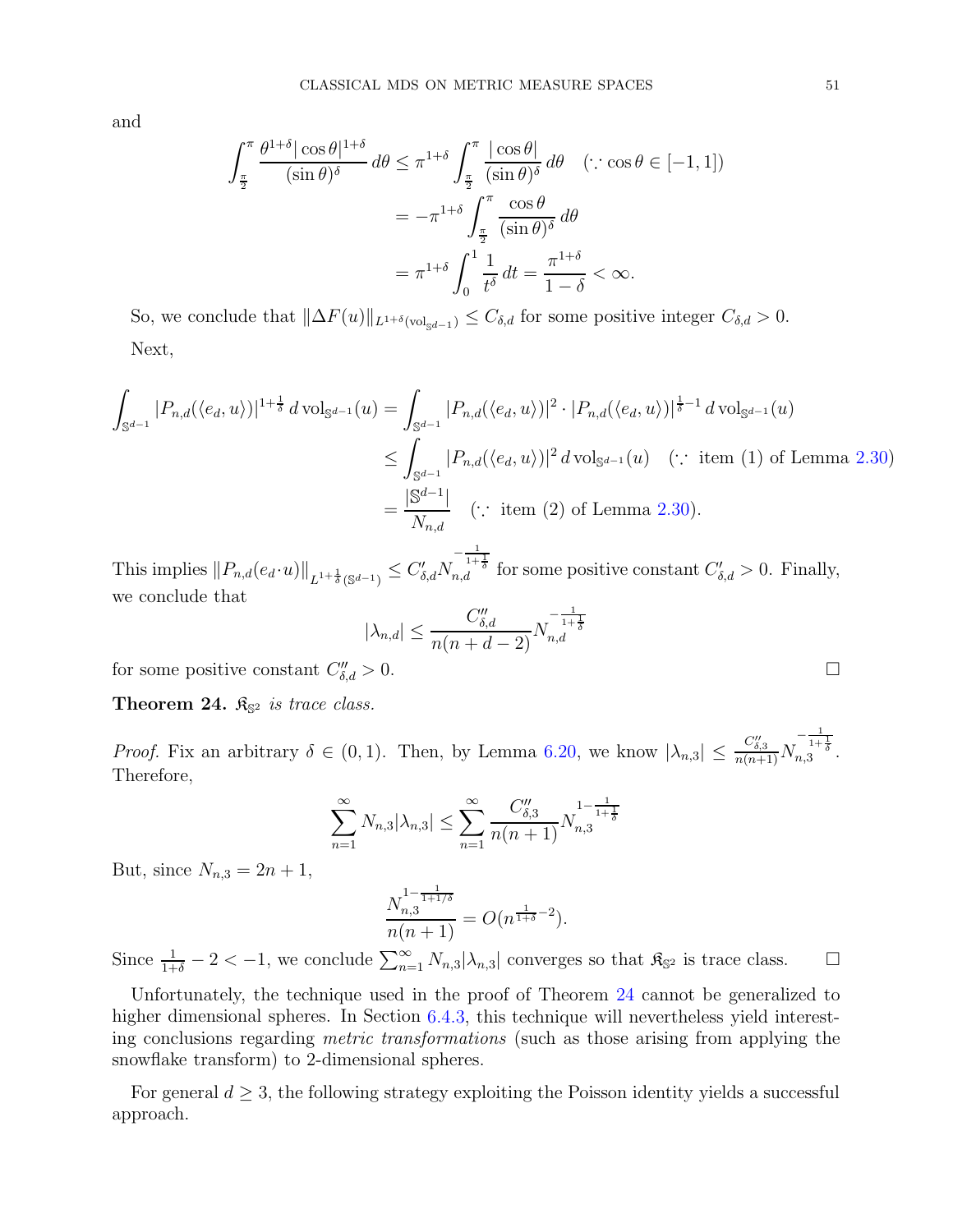<span id="page-51-0"></span>**Lemma 6.21.** Suppose a positive integer  $d \geq 3$  is given. Then,

$$
\int_{-1}^{1} \frac{\arccos^{2}(t)(1-t^{2})^{\frac{d-3}{2}}}{(1+r^{2}+2rt)^{\frac{d}{2}}} dt \in \left[0, \frac{2\pi^{2}}{1-r^{2}}\right]
$$

for each  $r \in (0,1)$ .

*Proof.* Observe that  $\arccos^2(t)$ ,  $(1 - t^2)$ ,  $(1 + r^2 + 2rt) \ge 0$  for any  $r \in (0, 1)$  and  $t \in [-1, 1]$ . So, obviously  $\int_{-1}^{1}$  $\arccos^2(t)(1-t^2)^{\frac{d-3}{2}}$  $\frac{d^{308}(t)(1-t^2)^{-2}}{(1+r^2+2rt)^{\frac{d}{2}}} dt \geq 0$ . Moreover,

$$
\int_{-1}^{1} \frac{\arccos^{2}(t)(1-t^{2})^{\frac{d-3}{2}}}{(1+r^{2}+2rt)^{\frac{d}{2}}} dt \leq \pi^{2} \int_{-1}^{1} \frac{(1-t^{2})^{\frac{d-3}{2}}}{(1+r^{2}+2rt)^{\frac{d}{2}}} dt \quad (\because \arccos(t) \in [0, \pi])
$$
  

$$
\leq \pi^{2} \int_{-1}^{1} \frac{(1+r^{2}+2rt)^{\frac{d-3}{2}}}{(1+r^{2}+2rt)^{\frac{d}{2}}} dt \quad (\because 1-t^{2} \leq 1+r^{2}+2rt)
$$
  

$$
= \pi^{2} \int_{-1}^{1} \frac{1}{(1+r^{2}+2rt)^{\frac{3}{2}}} dt
$$
  

$$
= \pi^{2} \left[ -\frac{1}{r} (1+r^{2}+2rt)^{-\frac{1}{2}} \right]_{t=-1}^{t=1}
$$
  

$$
= \frac{\pi^{2}}{r} \left( \frac{1}{1-r} - \frac{1}{1+r} \right) = \frac{2\pi^{2}}{1-r^{2}}
$$

as we wanted.  $\square$ 

<span id="page-51-1"></span>**Theorem 25.** For any  $d \geq 3$ ,  $\mathfrak{K}_{\mathbb{S}^{d-1}}$  is trace class.

*Proof.* To prove  $\mathfrak{K}_{\mathbb{S}^{d-1}}$  is trace class, it is enough to show that  $\sum_{n=1}^{\infty} |\lambda_{n,d}| N_{n,d} < \infty$  (see Theorem [8\)](#page-7-1). Now, fix arbitrary  $r \in (0, 1)$ . Then,

$$
\sum_{n=1}^{\infty} |\lambda_{n,d}| N_{n,d} r^n
$$
\n
$$
= -\sum_{n=1}^{\infty} \lambda_{n,d} (-r)^n N_{n,d} \quad (\because \lambda_{n,d} > 0 \text{ for odd } n \text{ and } \lambda_{n,d} < 0 \text{ for even } n \text{ by Proposition 6.15})
$$
\n
$$
= \frac{|S^{d-2}|}{2|S^{d-1}|} \sum_{n=1}^{\infty} \int_{-1}^{1} P_{n,d}(t) \arccos^{2}(t) (1-t^{2})^{\frac{d-3}{2}} (-r)^n N_{n,d} dt
$$
\n
$$
= \frac{|S^{d-2}|}{2|S^{d-1}|} \left( \sum_{n=0}^{\infty} \int_{-1}^{1} P_{n,d}(t) \arccos^{2}(t) (1-t^{2})^{\frac{d-3}{2}} (-r)^n N_{n,d} dt - \int_{-1}^{1} \arccos^{2}(t) (1-t^{2})^{\frac{d-3}{2}} dt \right)
$$
\n
$$
= \frac{|S^{d-2}|}{2|S^{d-1}|} \sum_{n=0}^{\infty} \int_{-1}^{1} P_{n,d}(t) \arccos^{2}(t) (1-t^{2})^{\frac{d-3}{2}} (-r)^n N_{n,d} dt - \frac{1}{2} (\text{diam}_{2}(S^{d-1}))^2
$$
\n
$$
= \frac{|S^{d-2}|}{2|S^{d-1}|} \int_{-1}^{1} \sum_{n=0}^{\infty} P_{n,d}(t) \arccos^{2}(t) (1-t^{2})^{\frac{d-3}{2}} (-r)^n N_{n,d} dt - \frac{1}{2} (\text{diam}_{2}(S^{d-1}))^2.
$$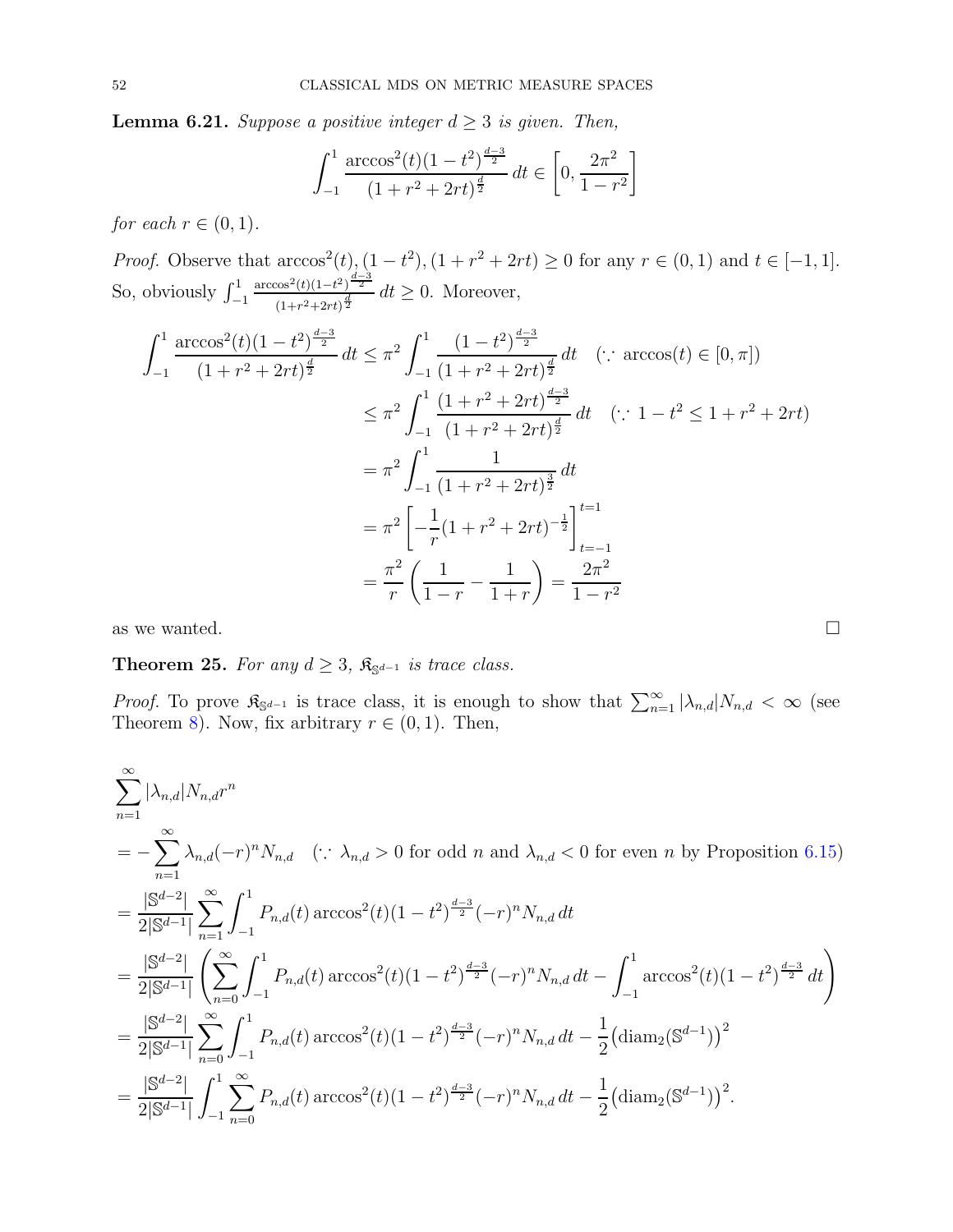Here, note that the last equality holds by the dominated convergence theorem, since

$$
\sum_{n=0}^{k} P_{n,d}(t) \arccos^{2}(t) (1-t^{2})^{\frac{d-3}{2}} (-r)^{n} N_{n,d}
$$

uniformly converges, as  $k \to \infty$ , to the following non-negative and integrable function

$$
\frac{(1-r^2)\arccos^2(t)(1-t^2)^{\frac{d-3}{2}}}{(1+r^2+2rt)^{\frac{d}{2}}}
$$

by item (7) of Lemma [2.30](#page-10-2) and Lemma [6.21.](#page-51-0) Then,

$$
\frac{|\mathbb{S}^{d-2}|}{2|\mathbb{S}^{d-1}|} \int_{-1}^{1} \sum_{n=0}^{\infty} P_{n,d}(t) \arccos^{2}(t) (1-t^{2})^{\frac{d-3}{2}} (-r)^{n} N_{n,d} dt - \frac{1}{2} (\text{diam}_{2}(\mathbb{S}^{d-1}))
$$
  
\n
$$
= \frac{|\mathbb{S}^{d-2}|}{2|\mathbb{S}^{d-1}|} \int_{-1}^{1} \frac{(1-r^{2}) \arccos^{2}(t) (1-t^{2})^{\frac{d-3}{2}}}{(1+r^{2}+2rt)^{\frac{d}{2}}} dt - \frac{1}{2} (\text{diam}_{2}(\mathbb{S}^{d-1}))^{2}
$$
  
\n
$$
\leq \frac{|\mathbb{S}^{d-2}| \pi^{2}}{|\mathbb{S}^{d-1}|} - \frac{1}{2} (\text{diam}_{2}(\mathbb{S}^{d-1}))^{2} \quad (\because \text{ Lemma 6.21}).
$$
  
\nLet  $C_{d} := \frac{|\mathbb{S}^{d-2}| \pi^{2}}{|\mathbb{S}^{d-1}|} - \frac{1}{2} (\text{diam}_{2}(\mathbb{S}^{d-1}))^{2} > 0$ . We have just proved that  
\n
$$
\sum_{n=1}^{\infty} |\lambda_{n,d}| N_{n,d} r^{n} < C_{d} \text{ for any } r \in (0, 1).
$$

Now, to obtain a contradiction, suppose  $\sum_{n=1}^{\infty} |\lambda_{n,d}| N_{n,d} = \infty$ . Then, we choose a positive integer  $m > 0$  such that

$$
\sum_{n=1}^{m} |\lambda_{n,d}| N_{n,d} > 2C_d.
$$

Also, choose large enough  $r \in (0,1)$  so that  $r > 2^{-\frac{1}{m}}$ . Then,

$$
\sum_{n=1}^{\infty} |\lambda_{n,d}| N_{n,d} r^n \ge \sum_{n=1}^m |\lambda_{n,d}| N_{n,d} r^n \ge \left(\sum_{n=1}^m |\lambda_{n,d}| N_{n,d}\right) r^m > 2C_d r^m > C_d,
$$

which is a contradiction. Hence,

$$
\sum_{n=1}^{\infty} |\lambda_{n,d}| N_{n,d} < \infty
$$
 as we required.

<span id="page-52-0"></span>

6.4.3. Metric transforms of  $\mathbb{S}^2$ . Suppose  $f: [-1, 1] \to \mathbb{R}$  is a continuous function such that  $d_f: \mathbb{S}^2 \times \mathbb{S}^2 \longrightarrow \mathbb{R}$  $(u, v) \longmapsto f(\langle u, v \rangle)$ 

becomes a metric on  $\mathbb{S}^2$  compatible with the canonical topology of  $\mathbb{S}^2$ . Then, this leads to considering the metric measure space  $\mathbb{S}^2_f := (\mathbb{S}^2, d_f, \text{nvol}_{\mathbb{S}^2})$  where the metric on the sphere is now given by  $d_f$  instead of the usual euclidean or geodesic metrics. Some examples of such f are snowflake transforms of the euclidean or geodesic distances on  $\mathbb{S}^2$ :

2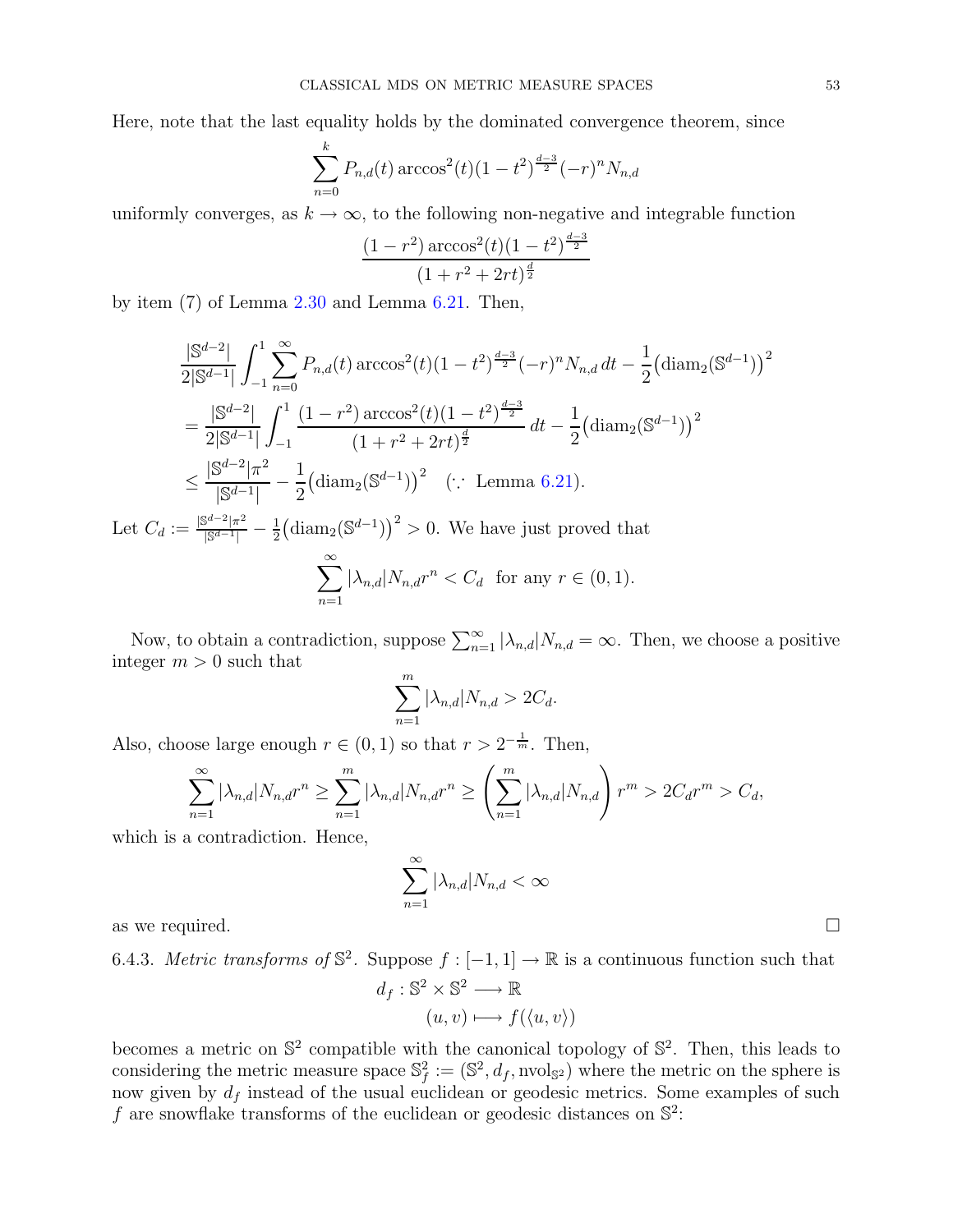- $f(t) = (\arccos(t))$ <sup> $\frac{1}{p}$ </sup> for  $p \ge 1$  (if  $p = 1$ ,  $d_f$  is the geodesic metric on  $\mathbb{S}^2$ ).
- $f(t) = (\sqrt{2-2t})^{\frac{1}{p}}$  for  $p \ge 1$  (if  $p = 1$ ,  $d_f$  is the Euclidean metric on  $\mathbb{S}^2$  inherited from  $\mathbb{R}^d$  for any  $d \geq 2$ ).

By emulating the argument used in the proof of Theorem [24,](#page-50-0) we are able to prove the following proposition.[3](#page-53-0)

<span id="page-53-1"></span>**Proposition 6.22.** Suppose  $\mathbb{S}_{f}^{2} \in \mathcal{M}_{w}$  is given for a continuous map  $f: [-1, 1] \to \mathbb{R}$ . Let  $F:\mathbb{S}^2\longrightarrow \mathbb{R}$ 

$$
u \longmapsto d_f^2(e_3, u).
$$

If  $\|\Delta F\|_{L^{1+\delta}(\text{vol}_{\mathbb{S}^2})} < \infty$  for some  $\delta \in (0,1)$ , then  $\mathbb{S}_f^2 \in \mathcal{M}_w^{\text{tr}}$ .

**Example 6.23.** Let  $f(t) = (2 - 2t)^{\frac{1}{4}}$  and consider  $\mathbb{S}^2_f$  (i.e.,  $d_f$  is the square root of the Euclidean metric). Also, let

$$
F: \mathbb{S}^2 \longrightarrow \mathbb{R}
$$

$$
u \longmapsto d_f^2(e_3, u).
$$

For this case, we verify that  $\|\Delta F\|_{L^{1+\delta}(\text{vol}_{\mathbb{S}^2})} < \infty$  when  $\delta = \frac{1}{2}$  $\frac{1}{2}$ .

Indeed, it is easy to check that in the coordinate system where  $\mathbb{S}^2 \ni u = (\sqrt{1-t^2} \cos \theta, \sqrt{1-t^2} \sin \theta, t),$ where  $t \in [-1, 1]$  and  $\theta \in [0, 2\pi]$  we have:

$$
\|\nabla d_f(e_3,\cdot)(\sqrt{1-t^2}\cos\theta,\sqrt{1-t^2}\sin\theta,t)\| = \frac{\sqrt{1+t}}{2^{\frac{3}{2}}(2-2t)^{\frac{1}{4}}},
$$

and

$$
\Delta d_f(e_3,\cdot)(\sqrt{1-t^2}\cos\theta,\sqrt{1-t^2}\sin\theta,t) = -\frac{(2-2t)^{\frac{1}{4}}}{4} + \frac{(1+t)}{8(2-2t)^{\frac{3}{4}}}.
$$

Therefore,

$$
\Delta F(\sqrt{1-t^2}\cos\theta, \sqrt{1-t^2}\sin\theta, t) = 2(||\nabla d_f(e_3, \cdot)||^2 + d_f(e_3, \cdot)\Delta d_f(e_3, \cdot))
$$

$$
= \frac{(1+t)}{4\sqrt{2-2t}} - \frac{\sqrt{2-2t}}{4}
$$

for any  $\theta \in \mathbb{R}$  and  $t \in (-1,1)$ . The  $L^{\frac{3}{2}}(\text{vol}_{\mathbb{S}^2})$ -norm of the second term is obviously finite since  $\left|\frac{\sqrt{2-2t}}{4}\right| \leq \frac{1}{2}$ . For the first term, observe that:

$$
\int_{\mathbb{S}^2} \left| \frac{(1+t)}{4\sqrt{2-2t}} \right|^{\frac{3}{2}} d\text{vol}_{\mathbb{S}^2}(\sqrt{1-t^2}\cos\theta, \sqrt{1-t^2}\sin\theta, t) = 2\pi \int_{-1}^1 \left( \frac{(1+t)}{4\sqrt{2-2t}} \right)^{\frac{3}{2}} dt
$$
  

$$
\leq \frac{\pi}{\sqrt{2}} \int_{-1}^1 \frac{1}{(2-2t)^{\frac{3}{4}}} dt = 2\pi < \infty.
$$

Therefore  $\|\Delta F\|_{L^{\frac{3}{2}}(\text{vol}_{\mathbb{S}^2})} < \infty$  as we required. Hence,  $\mathbb{S}^2_f \in \mathcal{M}_w^{\text{tr}}$  by Proposition [6.22.](#page-53-1)

<span id="page-53-0"></span><sup>3</sup>Since the proof is essentially the same as the one of Theorem [24,](#page-50-0) we omit it.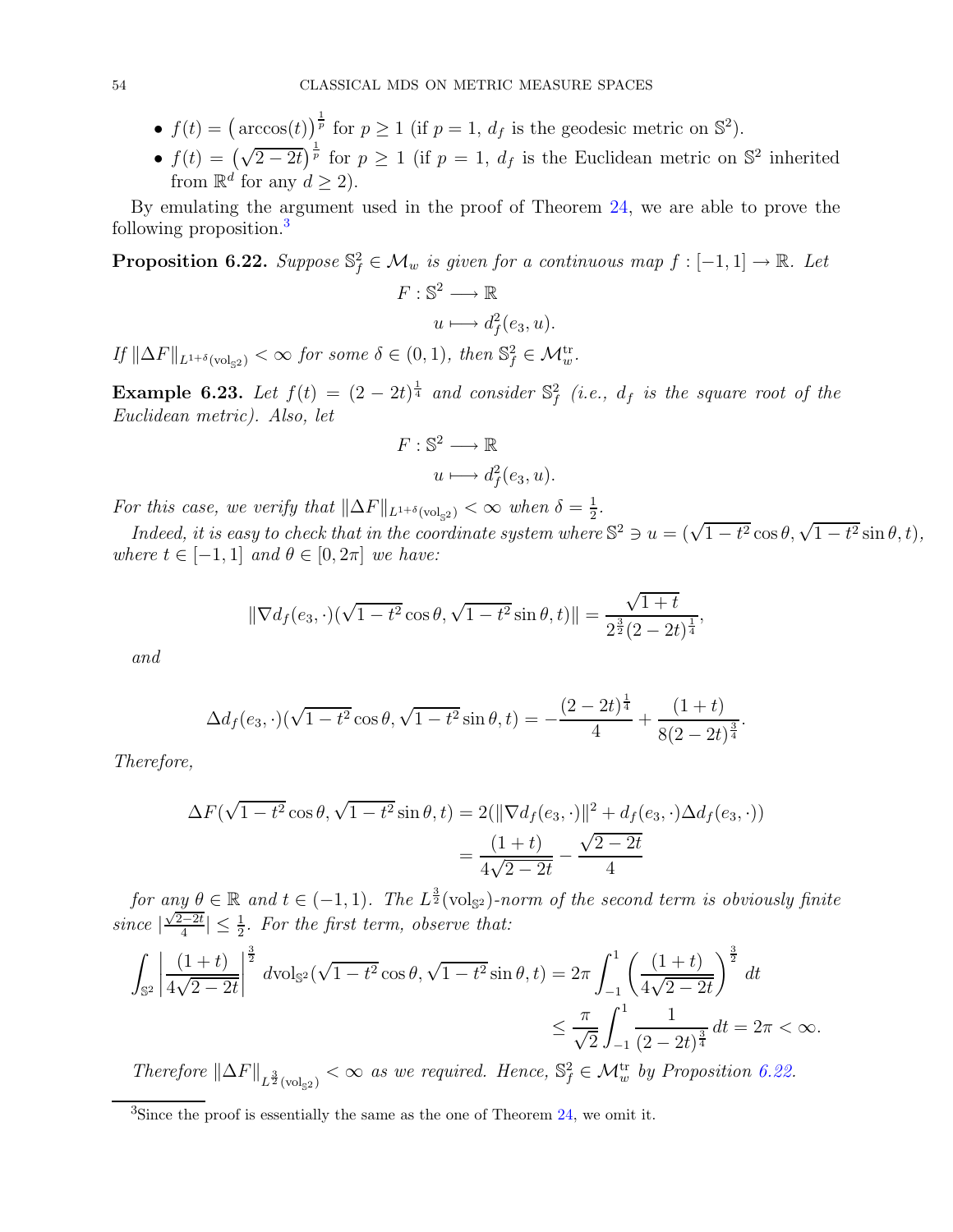Note that the definitions of  $d_f$  and  $\mathbb{S}_f^{d-1}$  can both be extended to the case of an arbitrary  $d \geq 3$ . Unfortunately, the argument via the Poisson identity used in Theorem [25](#page-51-1) does not seem applicable to the study  $\mathbb{S}_f^{d-1}$  with an arbitrary f. The general classification of f such that  $\mathbb{S}_f^{d-1} \in \mathcal{M}_w^{\text{tr}}$  is currently not known. Related questions can be traced back to some classical papers by Von Neumann and Schoenberg such as [\[VNS41\]](#page-61-8).

<span id="page-54-0"></span>6.5. Metric graphs and fractal spaces. In this section we consider a fairly large class of one-dimensional metric spaces called metric graphs and prove that they all induce traceable cMDS operators.

The literature on metric graphs in the computational geometry and computational topology is keep growing. In particular, metric graphs are one of the important tools for the shape comparison and the topological data analysis [\[HSKK01,](#page-60-22) [SK91,](#page-61-9) [BLM21\]](#page-59-14) and in the study of quantum graphs [\[Kuc08\]](#page-60-23). Furthermore, the class of metric graphs also includes metric trees, which feature prominently in phylogenetics.

**Definition 6.24** ([\[BBI01,](#page-59-15) Definition 3.2.11]). A metric graph is the result of gluing of a disjoint collection of segments  ${E_i}$  and points  ${v_i}$  (regarded with the length metric of disjoint union) along an equivalence relation R defined on the union of the set  $\{v_i\}$  and the set of the endpoints of the segments.

Alternatively, a metric graph can be regarded as a geodesic metric space which is homeomorphic to a topological graph. Note that any compact geodesic metric space can be approximated by finite graphs with respect to the Gromov-Hausdorff distance [\[BBI01,](#page-59-15) Theorem 7.5.5].

Recall that a subset Y of a metric space  $(X, d_X)$  is said to be  $\varepsilon$ -net if  $X = \bigcup_{y \in Y} B_{\varepsilon}(y, X)$ .

**Definition 6.25** (metric entropy). Let  $(X, d_X)$  be a totally bounded metric space. Then, given  $\varepsilon > 0$ , the **metric entropy**  $N_M(\varepsilon, X)$  is the smallest n such that there exists a  $\varepsilon$ -net  ${x_1, \ldots, x_n}$  for  $(X, d_X)$ .

Then, we have the following result.

<span id="page-54-1"></span>**Theorem 26.** If  $\mathcal{X} = (X, d_X, \mu_X) \in \mathcal{M}_w$  satisfies  $N_M(\varepsilon, X) \leq C \varepsilon^{-d}$  for some  $d \in (0, 2)$ ,  $C > 0$ , and for all  $\varepsilon \in (0, 1)$ , then  $\mathfrak{K}_{\mathcal{X}}$  is trace class. Hence,  $\mathcal{X} \in \mathcal{M}_{w}^{tr}$ .

We now apply this result to metric graphs. Similar consequences follow for certain fractal metric measure spaces such as those considered in [\[LLL21\]](#page-60-24).

Corollary 6.26. If  $\mathcal{X} = (X, d_X, \mu_X) \in \mathcal{M}_w$  is a metric graph with uniform probability measure, then  $\mathcal X$  belongs to  $\mathcal M^{\text{tr}}_{w}$ .

*Proof.* Since X is a metric graph with the uniform measure,  $N_M(\varepsilon, X) \leq C \varepsilon^{-1}$  for some  $c > 0$ . Hence, if we apply Theorem [26,](#page-54-1) we are able to completes the proof.

In order to prove the above theorem, we need the following theorem from [\[GBD93\]](#page-60-25) relating traceability and metric entropy.

**Theorem 27** ([\[GBD93,](#page-60-25) Theorem 1]). Let  $\mathcal{X} = (X, d_X, \mu_X), \mathcal{Y} = (Y, d_Y, \mu_Y) \in \mathcal{M}_w$  be two metric measure spaces,  $K \in L^2(X \times Y, \mu_X \otimes \mu_Y)$  where

$$
\mathfrak{K}: L^2(\mu_Y) \to L^2(\mu_X)
$$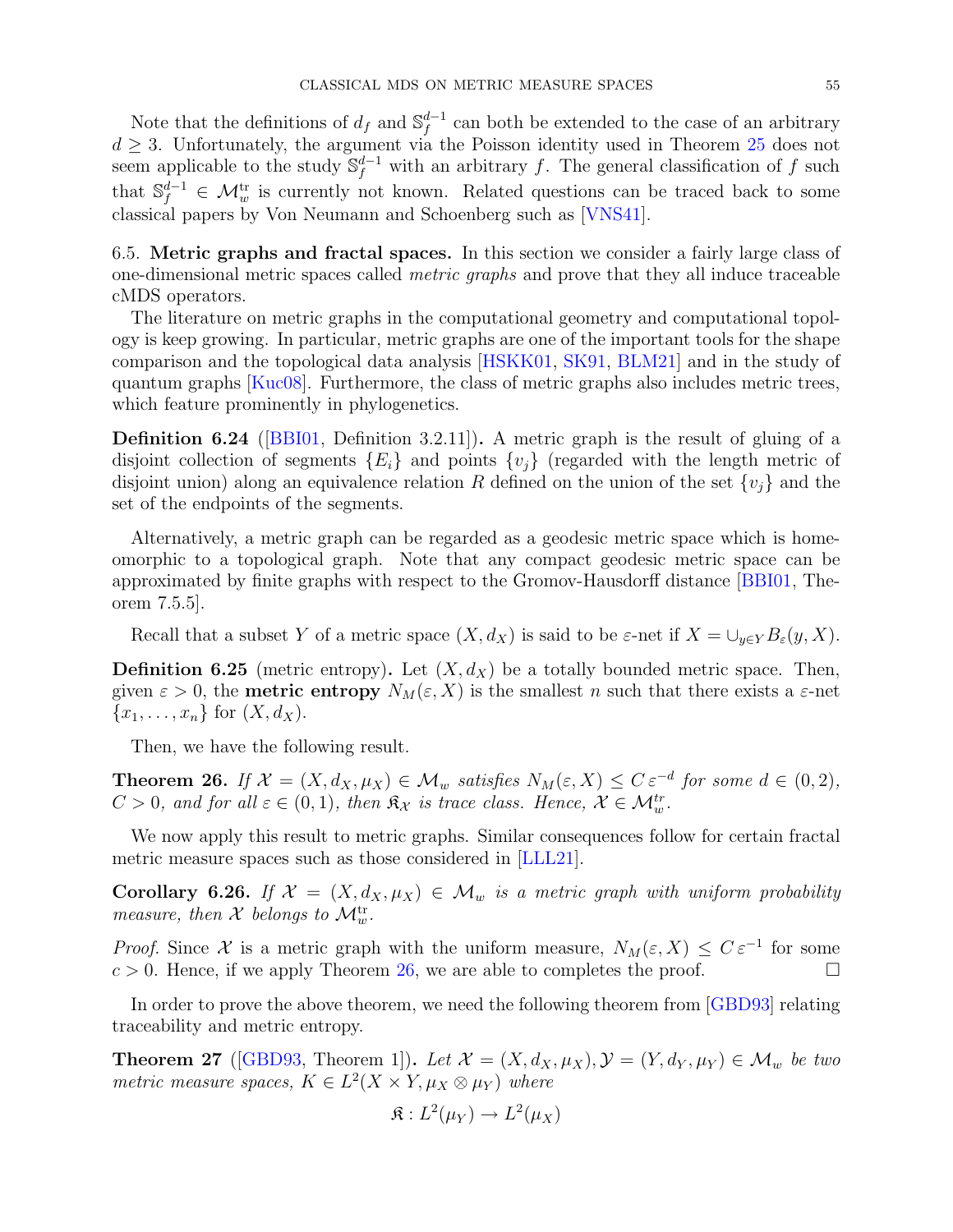is the integral operator generated by K, and  $K_Y := \{K(\cdot, y) : y \in Y\} \subseteq L^2(\mu_X)$ . Suppose K is such that for some  $M < \infty$  and  $r < 2$ , we have  $N_M(\varepsilon, K_Y) \le M\varepsilon^{-r}$  for any  $0 < \varepsilon < 1$ . Then  $\mathfrak K$  is trace class.

Proof of Theorem [26.](#page-54-1) First, observe that

$$
K_X(x, x') - K_X(x, x'')
$$
  
=  $-\frac{1}{2} \left( d_X^2(x, x') - d_X^2(x, x'') - \int_X d_X^2(u, x') d\mu_X(u) + \int_X d_X^2(u, x'') d\mu_X(u) \right).$ 

for any  $x, x', x'' \in X$ . Hence, because of the triangle inequality and the fact that  $a^2 - b^2 =$  $(a + b)(a - b),$ 

$$
|K_{\mathcal{X}}(x, x') - K_{\mathcal{X}}(x, x'')| \le 2 \operatorname{diam}(X) d_X(x', x'')
$$

for any  $x, x', x'' \in X$ . Hence,  $K_{\mathcal{X}}$  is a  $(2 \text{diam}(X))$ -Lipschitz function with respect to the second variable. Now, fix arbitrary  $\varepsilon \in (0,1)$ . Then, from the assumption, we are able to choose  $\{x_1, \ldots, x_N\} \subseteq X$  which is an  $\varepsilon$ -net of X and  $N \leq C \varepsilon^{-d}$ .

Now, choose arbitrary  $x' \in X$ . Then, there exist  $x_i$  such that  $d_X(x', x_i) \leq \varepsilon$ . Therefore,

$$
||K_{\mathcal{X}}(\cdot, x') - K_{\mathcal{X}}(\cdot, x_i)||_{L^2(\mu_X)}^2 = \int_X |K_{\mathcal{X}}(x, x') - K_{\mathcal{X}}(x, x_i)|^2 d\mu_X(x)
$$
  
\n
$$
\leq 4 \operatorname{diam}(X)^2 (d_X(x', x_i))^2
$$

Hence,

$$
||K_{\mathcal{X}}(\cdot,x') - K_{\mathcal{X}}(\cdot,x_i)||_{L^2(\mu_X)} \leq 2 \operatorname{diam}(X) d_X(x',x_i) \leq 2 \operatorname{diam}(X) \varepsilon.
$$

This implies that

$$
N_M(2\operatorname{diam}(X)\varepsilon, K_{\mathcal{X}}(\cdot, X)) \leq N_M(\varepsilon, X) \leq C \cdot \varepsilon^{-d}.
$$

Hence, finally,

$$
N_M(\varepsilon, K_{\mathcal{X}}(\cdot, X)) \le N_M\left(\frac{\varepsilon}{2\operatorname{diam}(X)}, X\right) \le C \cdot (2\operatorname{diam}(X))^{d} \cdot \varepsilon^{-d}.
$$

<span id="page-55-0"></span>So, by [\[GBD93,](#page-60-25) Theorem 1],  $\mathfrak{K}_{\mathcal{X}}$  is trace class.

#### 7. Stability of Generalized cMDS

It is reasonable to expect that, the cMDS process is stable with respect to perturbations of metric measure spaces. The following results confirms that the expectation is true.

<span id="page-55-2"></span>**Theorem 28** (stability of generalized cMDS). For any  $\mathcal{X} = (X, d_X, \mu_X), \mathcal{Y} = (Y, d_Y, \mu_Y) \in$  $\mathcal{M}_w^{\text{tr}},$ 

$$
\inf_{\mu \in \Gamma(\mu_X, \mu_Y)} \|K_{\widehat{\mathcal{X}}} - K_{\widehat{\mathcal{Y}}} \|_{L^2(\mu \otimes \mu)} \le 7 \max \{ \operatorname{diam}(X), \operatorname{diam}(Y) \} \cdot d_{\mathrm{GW},2}(\mathcal{X}, \mathcal{Y}).
$$

We need a few more observations to prove the stability theorem.

<span id="page-55-1"></span>Theorem 29 ([\[GR84,](#page-60-26) Theorem 3.6]). The (unique) nearest point projection onto a closed convex subset of a Hilbert space is nonexpansive.

<span id="page-55-3"></span>**Lemma 7.1.** Let  $\mathcal{X}_1 = (X, d_1, \mu_X), \mathcal{X}_2 = (X, d_2, \mu_X) \in \mathcal{M}_w^{\text{tr}}$  be two metric measure spaces with the same underlying set and measure, but different metric. Then

$$
||K_{\hat{\mathcal{X}}_1} - K_{\hat{\mathcal{X}}_2}||_{L^2(\mu_X \otimes \mu_X)} \le ||K_{\mathcal{X}_1} - K_{\mathcal{X}_2}||_{L^2(\mu_X \otimes \mu_X)}.
$$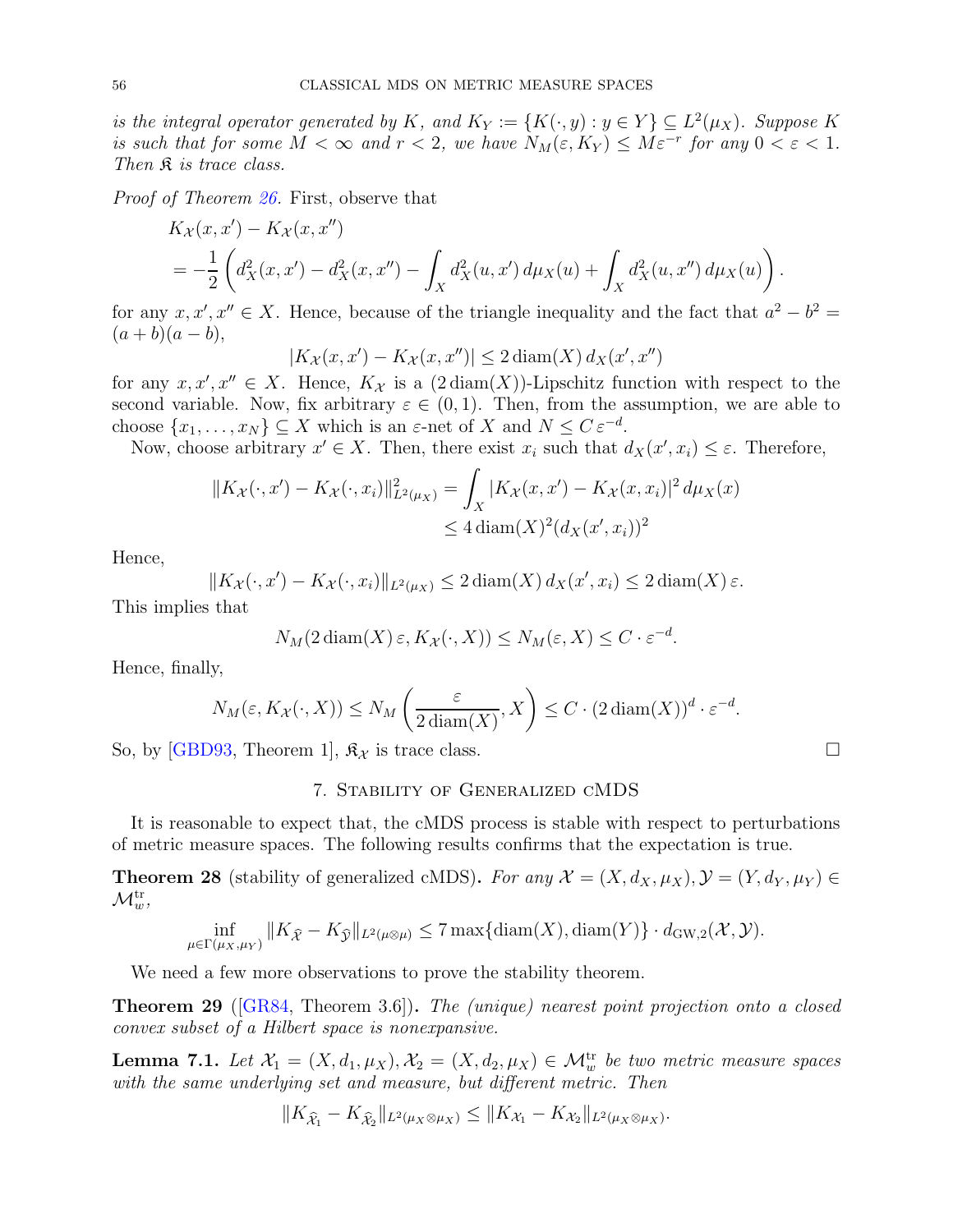*Proof.* Note that  $K_{\hat{\mathcal{X}}_1}$  is the nearest point projection of  $K_{\mathcal{X}_1}$  to the closure of  $L^2_{\geq 0, \text{sym}}(\mu_X \otimes \mu_X)$ by Theorem [19.](#page-30-1) Similarly,  $K_{\hat{\chi}_2}$  is the nearest point projection of  $K_{\mathcal{X}_2}$  to the closure of  $L^2_{\geq 0, \text{sym}}(\mu_X \otimes \mu_X)$ . Since  $L^2_{\geq 0, \text{sym}}(\mu_X \otimes \mu_X)$  is convex, the proof is complete by Theorem  $29.$   $\overline{29.}$   $\overline{29.}$   $\overline{29.}$   $\overline{29.}$   $\overline{29.}$   $\overline{29.}$   $\overline{29.}$   $\overline{29.}$   $\overline{29.}$   $\overline{29.}$   $\overline{29.}$   $\overline{20.}$   $\overline{20.}$   $\overline{20.}$   $\overline{20.}$   $\overline{20.}$   $\overline{20.}$   $\overline{20.}$   $\overline{20.}$   $\overline{2$ 

<span id="page-56-0"></span>**Lemma 7.2.** Suppose  $\mathcal{X} = (X, d_X, \mu_X), \mathcal{Y} = (Y, d_Y, \mu_Y) \in \mathcal{M}_w$  and a coupling measure  $\mu \in \Gamma(\mu_X, \mu_Y)$  are given. Then,

 $\|K_{\mathcal{X}} - K_{\mathcal{Y}}\|_{L^2(\mu\otimes\mu)}$  $\leq 3 \max\{\text{diam}(X),\text{diam}(Y)\}\cdot ||d_X-d_Y||_{L^2(\mu\otimes\mu)} + \max\{\text{diam}(X),\text{diam}(Y)\}\cdot d_{\text{GW},2}(\mathcal{X},\mathcal{Y}).$ 

*Proof.* By the definition of  $K_{\mathcal{X}}$  and  $K_{\mathcal{Y}}$ , it is easy to check

$$
2|K_{\mathcal{X}}(x, x') - K_{\mathcal{Y}}(y, y')|
$$
  
\n
$$
\leq |d_{X}^{2}(x, x') - d_{Y}^{2}(y, y')| + \left| \int_{X} d_{X}^{2}(x, u) d\mu_{X}(u) - \int_{Y} d_{Y}^{2}(y, v) d\mu_{Y}(v) \right|
$$
  
\n
$$
+ \left| \int_{X} d_{X}^{2}(x', u) d\mu_{X}(u) - \int_{Y} d_{Y}^{2}(y', v) d\mu_{Y}(v) \right| + |(\text{diam}_{2}(\mathcal{X}))^{2} - (\text{diam}_{2}(\mathcal{Y}))^{2}|
$$

for any  $x, x' \in X$  and  $y, y' \in Y$ . Also,

$$
|d_X^2(x, x') - d_Y^2(y, y')| = |d_X(x, x') + d_Y(y, y')| \cdot |d_X(x, x') - d_Y(y, y')|
$$
  
\n
$$
\leq 2 \max\{\text{diam}(X), \text{diam}(Y)\} \cdot |d_X(x, x') - d_Y(y, y')|,
$$

and

$$
\left| \int_X d_X^2(x, u) d\mu_X(u) - \int_Y d_Y^2(y, v) d\mu_Y(v) \right|
$$
  
\n
$$
= \left| \int_{X \times Y} (d_X^2(x, u) - d_Y^2(y, v)) d\mu(u, v) \right|
$$
  
\n
$$
\leq \int_{X \times Y} |d_X^2(x, u) - d_Y^2(y, v)| d\mu(u, v)
$$
  
\n
$$
\leq 2 \max\{\text{diam}(X), \text{diam}(Y)\} \cdot \int_{X \times Y} |d_X(x, u) - d_Y(y, v)| d\mu(u, v)
$$
  
\n
$$
\leq 2 \max\{\text{diam}(X), \text{diam}(Y)\} \cdot \left( \int_{X \times Y} |d_X(x, u) - d_Y(y, v)|^2 d\mu(u, v) \right)^{\frac{1}{2}},
$$

Similarly

$$
\left| \int_X d_X^2(x', u) \, d\mu_X(u) - \int_Y d_Y^2(y', v) \, d\mu_Y(v) \right|
$$
  
\n
$$
\leq 2 \max\{\text{diam}(X), \text{diam}(Y)\} \cdot \left( \int_{X \times Y} |d_X(x', u) - d_Y(y', v)|^2 \, d\mu(u, v) \right)^{\frac{1}{2}}
$$

for any  $x, x' \in X$  and  $y, y' \in Y$ . Furthermore,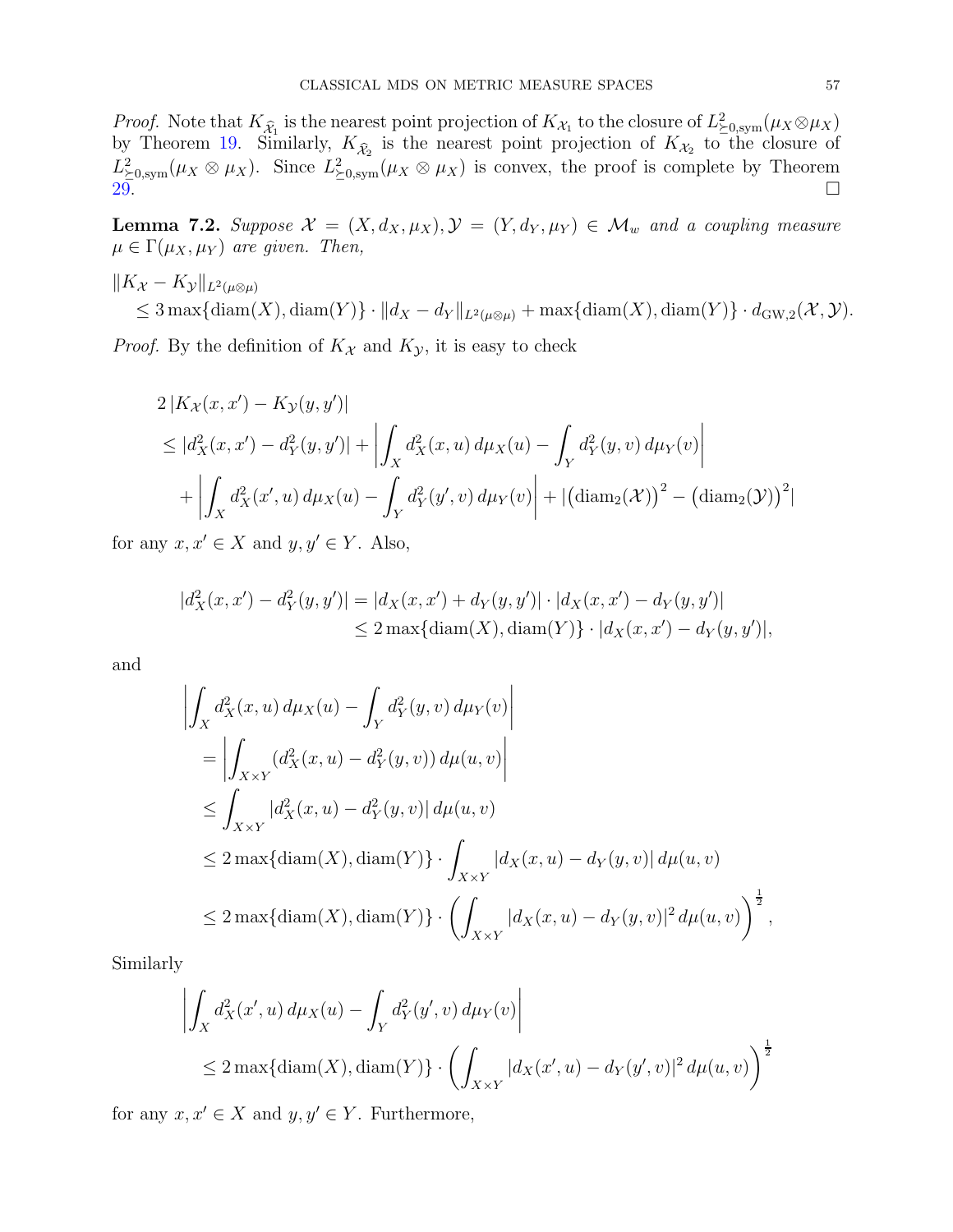$$
|\text{diam}_2^2(\mathcal{X}) - \text{diam}_2^2(\mathcal{Y})| = 2 \max\{\text{diam}_2(X), \text{diam}_2(Y)\} \cdot |\text{diam}_2(\mathcal{X}) - \text{diam}_2(\mathcal{Y})|
$$
  
\n
$$
\leq 2 \max\{\text{diam}_2(X), \text{diam}_2(Y)\} \cdot d_{\text{GW},2}(\mathcal{X}, \mathcal{Y})
$$
  
\n
$$
\leq 2 \max\{\text{diam}(X), \text{diam}(Y)\} \cdot d_{\text{GW},2}(\mathcal{X}, \mathcal{Y}).
$$

So, by taking  $L^2(\mu \otimes \mu)$ -norm,

$$
||K_{\mathcal{X}} - K_{\mathcal{Y}}||_{L^{2}(\mu\otimes\mu)} \leq 3 \max\{\text{diam}(X),\text{diam}(Y)\} \cdot ||d_{X} - d_{Y}||_{L^{2}(\mu\otimes\mu)} + \max\{\text{diam}(X),\text{diam}(Y)\} \cdot d_{\text{GW},2}(\mathcal{X},\mathcal{Y}).
$$

<span id="page-57-0"></span>**Lemma 7.3.** Suppose  $\mathcal{X} = (X, d_X, \mu_X), \mathcal{Y} = (Y, d_Y, \mu_Y) \in \mathcal{M}_w$ , a coupling measure  $\mu \in$  $\Gamma(\mu_X, \mu_Y)$ , and the canonical projection

$$
\pi_X: X \times Y \longrightarrow X
$$

$$
(x, y) \longmapsto x
$$

are given. Also, let  $\mathcal{X}^* := (X \times Y, \pi_X^* d_X, \mu) \in \mathcal{M}_w$ . Then,

- $(1)$   $\langle \phi, \psi \rangle_{L^2(\mu_X)} = \langle \pi_X^*(\phi), \pi_X^*(\psi) \rangle_{L^2(\mu)}$  for any  $\phi, \psi \in L^2(\mu_X)$ ,
- $(X(x), Y(x', y')) = K_{\mathcal{X}}(x, x')$  for any  $(x, y), (x', y') \in X \times Y$ .
- (3)  $\phi \in L^2(\mu_X)$  is an eigenfunction of  $\mathfrak{K}_\mathcal{X}$  with an eigenvalue  $\lambda$  if and only if  $\pi_X^*(\phi)$  is an eigenfunction of  $\mathfrak{K}_{\mathcal{X}^*}$  with the eigenvalue  $\lambda$ .
- (4) If  $\psi \in L^2(\mu)\setminus \pi_X^*(L^2(\mu_X))$  is an eigenfunction of  $\mathfrak{K}_{\mathcal{X}^*}$  with an eigenvalue  $\lambda$ , then  $\lambda = 0$ .
- (5)  $K_{\hat{\mathcal{X}}^*}((x, y), (x', y')) = K_{\hat{\mathcal{X}}}(x, x')$  for any  $(x, y), (x', y') \in X \times Y$ .
- *Proof.* (1) Note that  $(\pi_X)_*\mu = \mu_X$  because  $\mu$  is a coupling measure. Now, fix arbitrary  $\phi, \psi \in L^2(\mu_X)$ . Then,

$$
\langle \pi_X^*(\phi), \pi_X^*(\psi) \rangle_{L^2(\mu)} = \int_{X \times Y} \phi(\pi_X(x, y)) \psi(\pi_X(x, y)) d\mu(x, y) = \int_X \phi(x) \psi(x) d\mu_X(x) = \langle \phi, \psi \rangle_{L^2(\mu_X)}.
$$

- (2) Obvious, since  $\pi_X^* d_X((x, y), (x', y')) = d_X(x, x')$  for any  $(x, y), (x', y') \in X \times Y$  and  $(\pi_X)_*\mu = \mu_X.$
- (3) By item (2), we have

$$
\int_{X\times Y} K_{\mathcal{X}}(\pi(x,y),\pi(x',y'))\phi(\pi(x',y')) d\mu(x',y') = \int_X K_{\mathcal{X}}(x,x')\phi(x') d\mu_X(x')
$$

for any  $(x, y) \in X \times Y$ . Hence, the claim is proved.

(4) Suppose not. Then, by item (6) of Lemma [4.2,](#page-19-1) we may assume  $\psi$  is continuous. Now, I claim that there are  $(x, y), (x, y') \in X \times Y$  such that  $\psi(x, y) \neq \psi(x, y')$ . Since otherwise, there is a map  $\phi: X \longrightarrow \mathbb{R}$  such that  $\phi \circ \pi_X = \psi$  (one can define  $\phi(x) :=$  $\psi(x, y) \forall (x, y) \in X \times Y$ . Moreover,  $\psi^{-1}(C) = \pi_X^{-1}(\phi^{-1}(C))$  is closed for arbitrary closed set  $C \subseteq \mathbb{R}$  since  $\psi$  is continuous. Hence,  $\phi^{-1}(C) = \pi_X(\psi^{-1}(C))$  is also closed for arbitrary closed set  $C \subseteq \mathbb{R}$ . Therefore,  $\phi$  is continuous, and  $\phi \in L^2(\mu_X)$ . This contradicts to the assumption that  $\psi \in L^2(\mu)\setminus \pi_X^*(L^2(\mu_X))$ . So, we can guarantee that there are  $(x, y), (x, y') \in X \times Y$  such that  $\psi(x, y) \neq \psi(x, y')$ . Then,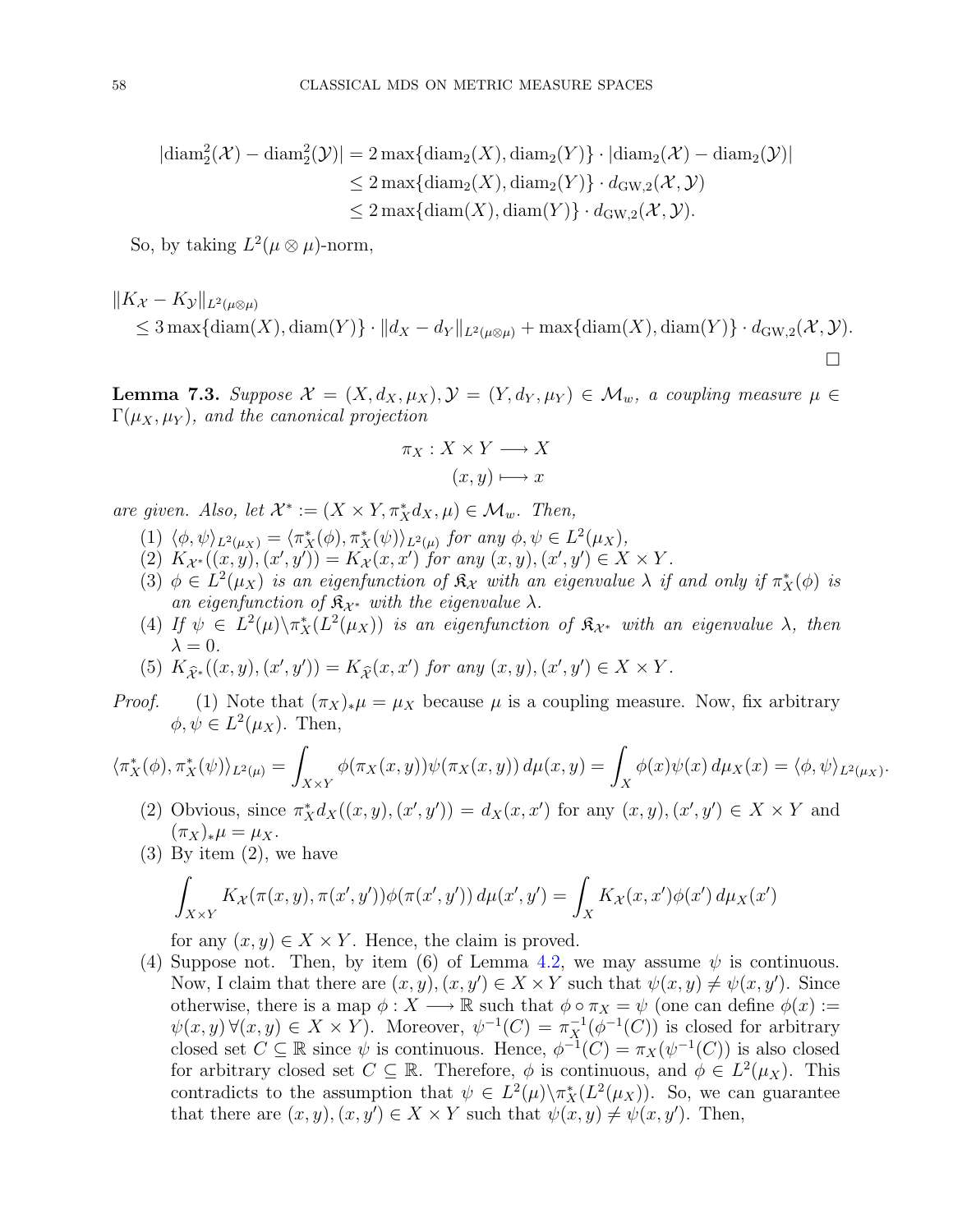$$
\lambda \psi(x, y) = \int_{X \times Y} K_{\mathcal{X}}(\pi_X(x, y), \pi_X(x'', y'')) \psi(x'', y''') d\mu(x'', y'')
$$
  
= 
$$
\int_{X \times Y} K_{\mathcal{X}}(x, x'') \psi(x'', y''') d\mu(x'', y'')
$$

and

$$
\lambda \psi(x, y') = \int_{X \times Y} K_{\mathcal{X}}(\pi_X(x, y'), \pi_X(x'', y'')) \psi(x'', y''') d\mu(x'', y'')
$$
  
= 
$$
\int_{X \times Y} K_{\mathcal{X}}(x, x'') \psi(x'', y''') d\mu(x'', y'')
$$

Hence, by subtracting the above two equalities, we have

$$
\lambda(\psi(x, y) - \psi(x, y')) = 0.
$$

Since  $\psi(x, y) - \psi(x, y') \neq 0$ , this implies  $\lambda = 0$ . This completes the proof by contradiction.

(5) By item (3) and (4), every postive eigenvalue and its corresponding eigenfunction of  $K_{\mathcal{X}^*}$  comes from  $K_{\mathcal{X}}$ . So, by the spectral expansion, the proof is complete.

 $\Box$ 

Finally, we are ready to prove the stability theorem.

*Proof of Theorem [28.](#page-55-2)* Fix arbitrary  $\varepsilon > d_{\text{GW},2}(\mathcal{X}, \mathcal{Y})$ . Then, there ix a coupling measure  $\mu \in \Gamma(\mu_X, \mu_Y)$  such that

$$
||d_X - d_Y||_{L^2(\mu \otimes \mu)} < 2\varepsilon.
$$

Let  $\pi_X : X \times Y \longrightarrow X$  and  $\pi_Y : X \times Y \longrightarrow Y$  be the canonical projections.



Let  $\mathcal{X}^* := (X \times Y, (\pi_X)^* d_X, \mu)$  and  $\mathcal{Y}^* := (X \times Y, (\pi_X)^* d_Y, \mu)$  be two metric measure spaces with the same underlying set and measure, but different metric. Then,

$$
||K_{\hat{\mathcal{X}}} - K_{\hat{\mathcal{Y}}}||_{L^{2}(\mu\otimes\mu)}
$$
  
\n
$$
= ||K_{\hat{\mathcal{X}}^{*}} - K_{\hat{\mathcal{Y}}^{*}}||_{L^{2}(\mu\otimes\mu)} \quad (\because \text{ item (5) of Lemma 7.3})
$$
  
\n
$$
\leq ||K_{\mathcal{X}^{*}} - K_{\mathcal{Y}^{*}}||_{L^{2}(\mu\otimes\mu)} \quad (\because \text{ Lemma 7.1})
$$
  
\n
$$
\leq ||K_{\mathcal{X}} - K_{\mathcal{Y}}||_{L^{2}(\mu\otimes\mu)} \quad (\because \text{ item (2) of Lemma 7.3})
$$
  
\n
$$
\leq 3 \max\{\text{diam}(X), \text{diam}(Y)\} \cdot ||d_{X} - d_{Y}||_{L^{2}(\mu\otimes\mu)} + \max\{\text{diam}(X), \text{diam}(Y)\} \cdot d_{\text{GW},2}(\mathcal{X}, \mathcal{Y})
$$
  
\n
$$
(\because \text{ Lemma 7.2})
$$

 $< 6 \max\{\text{diam}(X), \text{diam}(Y)\}\varepsilon + \max\{\text{diam}(X), \text{diam}(Y)\}\cdot d_{\text{GW},2}(\mathcal{X}, \mathcal{Y}).$ 

This implies,

inf  $\inf_{\mu \in \Gamma(\mu_X, \mu_Y)} \|K_{\hat{\mathcal{X}}} - K_{\hat{\mathcal{Y}}} \|_{L^2(\mu \otimes \mu)} < 6 \max\{ \text{diam}(X), \text{diam}(Y) \} \varepsilon + \max\{ \text{diam}(X), \text{diam}(Y) \} \cdot d_{\text{GW},2}(\mathcal{X}, \mathcal{Y}).$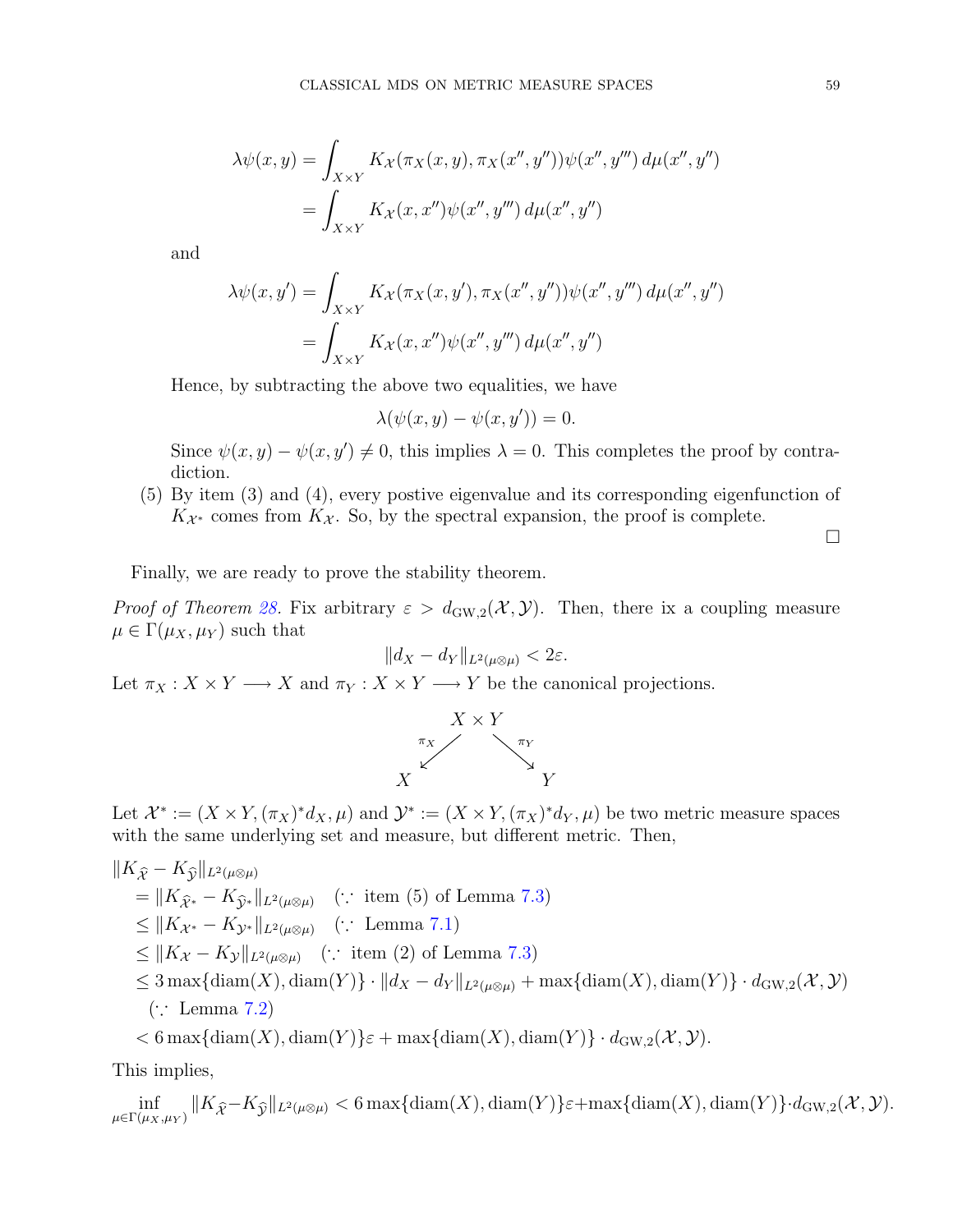Finally, since  $\varepsilon$  is arbitrary, we have

$$
\inf_{\mu \in \Gamma(\mu_X, \mu_Y)} \|K_{\widehat{\mathcal{X}}} - K_{\widehat{\mathcal{Y}}} \|_{L^2(\mu \otimes \mu)} \le 7 \max \{ \text{diam}(X), \text{diam}(Y) \} \cdot d_{\mathrm{GW},2}(\mathcal{X}, \mathcal{Y}).
$$

 $\Box$ 

<span id="page-59-0"></span>7.1. Consistency. A basic consequence of our stability bounds is that cMDS is consistent for traceable metric measure spaces.

It is useful to define the following notion of convergence of 4-tuples  $\mathcal{X} := (X, \Sigma_X, P_X, \mu_X)$ where  $(X, \Sigma_X, \mu_X)$  is a measure space endowed with a  $\sigma$ -algebra  $\Sigma_X$ , a probability measure  $\mu_X$ , and  $P_X \in L^2_{\geq 0}(\mu_X \otimes \mu_X)$  is a kernel on X whose associated integral operator is positive semi-definite (see §[2.2\)](#page-4-0). We say that a sequence  $(\mathcal{X}_n = (X_n, \Sigma_n, P_{X_n}, \mu_{X_n}))_n$  of such 4tuples converges weakly to  $\mathcal{X} = (X, \Sigma_X, P_X, \mu_X)$  if for each n there exist a couplings  $\mu_n \in$  $\Gamma(\mu_X, \mu_{X_n})$  such that  $||P_X - P_{X_n}||_{L^2(\mu_n \otimes \mu_n)} \to 0$  as  $n \to \infty$ . We denote this by  $P_{X_n} \stackrel{n}{\Longrightarrow} P_X$ . Together with Theorem  $28$ , Theorem 5.1 item (e) of  $[M<sub>em11</sub>]$  imply:

Corollary 7.4. Let  $\mathcal{X} = (X, d_X, \mu_X) \in \mathcal{M}_w^{\text{tr}}$  and let  $X_n = X_n(\omega) = {\mathbf{x}_i(\omega), i = 1, ..., n}$  be any collection of i.i.d. random variables chosen from X w.r.t. the measure  $\mu_X$  for  $\omega \in \Omega$ , for some probability space  $\Omega$ . Let  $\mathcal{X}_n = \mathcal{X}_n(\omega) = (X_n, d_X |_{X_n \times X_n}, \mu_{X_n})$  be the random metric measure where  $\mu_{X_n}$  is the uniform measure on  $X_n$ . Then, for  $\mu_X$ -almost every  $\omega \in \Omega$ :

$$
K_{\widehat{\mathcal{X}}_n(\omega)} \stackrel{n}{\Longrightarrow} K_{\widehat{\mathcal{X}}}.
$$

This Corollary provides a partial answer to [\[ABK20,](#page-59-5) Conjecture 6.1].

## <span id="page-59-1"></span>**REFERENCES**

- <span id="page-59-5"></span>[ABK20] Henry Adams, Mark Blumstein, and Lara Kassab. Multidimensional scaling on metric measure spaces. Rocky Mountain Journal of Mathematics, 50(2):397–413, 2020.
- <span id="page-59-8"></span>[AH12] Kendall Atkinson and Weimin Han. Spherical harmonics and approximations on the unit sphere: an introduction, volume 2044. Springer Science & Business Media, 2012.
- <span id="page-59-13"></span>[Bat53] Harry Bateman. Higher transcendental functions volume ii, volume 1. McGraw-Hill Book Company, 1953.
- <span id="page-59-15"></span>[BBI01] Dmitri Burago, Yuri Burago, and Sergei Ivanov. A course in metric geometry, volume 33. American Mathematical Society Providence, 2001.
- <span id="page-59-12"></span>[BBS07] E Bogomolny, O Bohigas, and C Schmit. Distance matrices and isometric embeddings. arXiv preprint [arXiv:0710.2063](http://arxiv.org/abs/0710.2063), 2007.
- <span id="page-59-10"></span>[BH11] Andries E Brouwer and Willem H Haemers. Spectra of graphs. Springer Science & Business Media, 2011.
- <span id="page-59-14"></span>[BLM21] Ulrich Bauer, Claudia Landi, and Facundo Mémoli. The Reeb graph edit distance is universal. Foundations of Computational Mathematics, 21(5):1441–1464, 2021.
- <span id="page-59-2"></span>[BN03] Mikhail Belkin and Partha Niyogi. Laplacian eigenmaps for dimensionality reduction and data representation. Neural computation, 15(6):1373–1396, 2003.
- <span id="page-59-7"></span>[Bri91] Christopher Brislawn. Traceable integral kernels on countably generated measure spaces. Pacific Journal of Mathematics, 150(2):229–240, 1991.
- <span id="page-59-9"></span>[Bru06] Richard A Brualdi. Combinatorial matrix classes, volume 13. Cambridge University Press, 2006.
- <span id="page-59-11"></span>[BS13] Ilía Nikolaevich Bronshtein and Konstantin A Semendyayev. Handbook of mathematics. Springer Science & Business Media, 2013.
- <span id="page-59-3"></span>[CL06] Ronald R Coifman and Stéphane Lafon. Diffusion maps. Applied and computational harmonic analysis, 21(1):5–30, 2006.
- <span id="page-59-6"></span>[Coh13] Donald L Cohn. *Measure theory*. Springer, 2013.
- <span id="page-59-4"></span>[DG03] David L Donoho and Carrie Grimes. Hessian eigenmaps: Locally linear embedding techniques for high-dimensional data. Proceedings of the National Academy of Sciences, 100(10):5591–5596, 2003.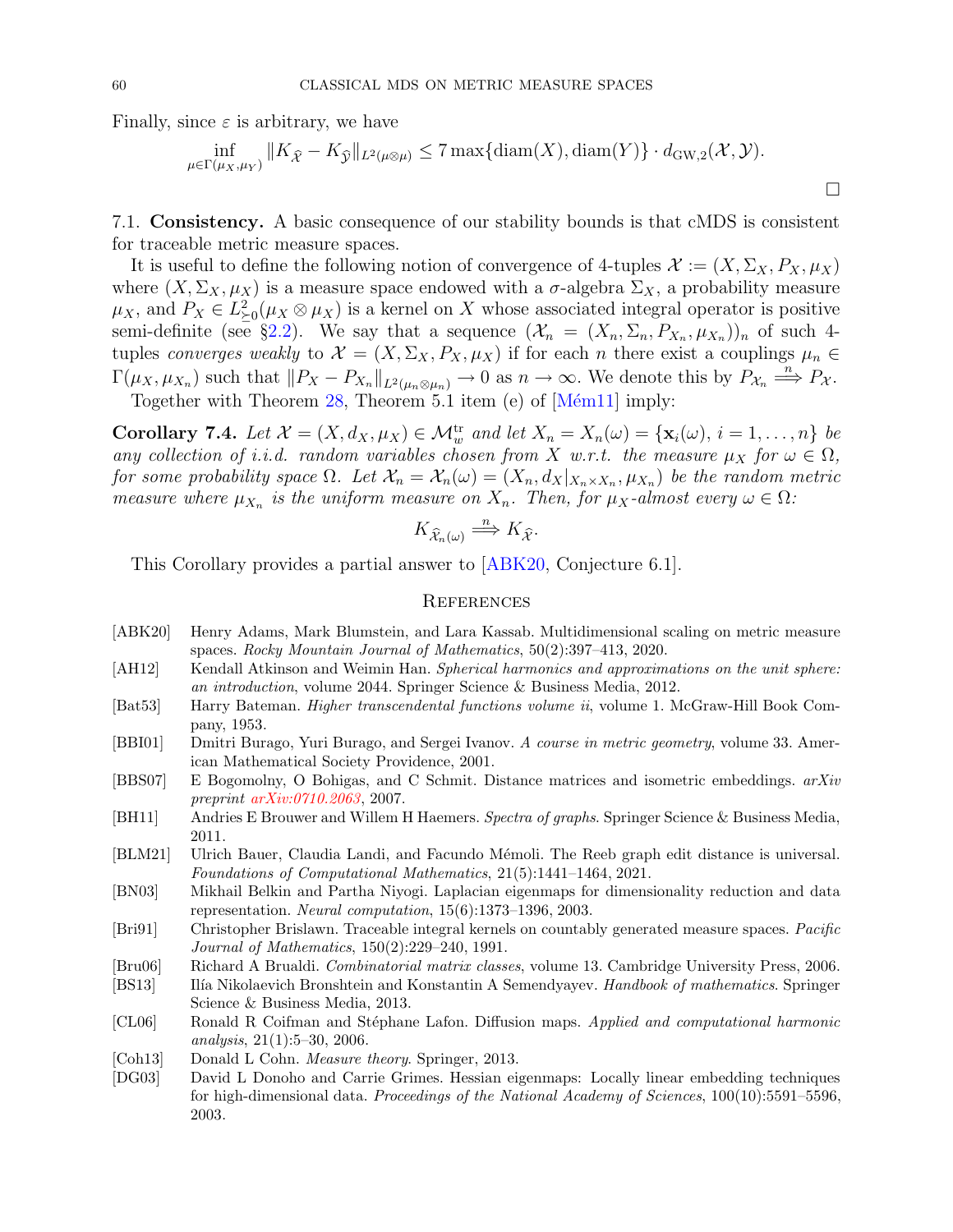- <span id="page-60-18"></span>[Fol13] Gerald B Folland. Real analysis: modern techniques and their applications. John Wiley & Sons, 2013.
- <span id="page-60-25"></span>[GBD93] Jos´e M Gonz´alez-Barrios and Richard M Dudley. Metric entropy conditions for an operator to be of trace class. Proceedings of the American Mathematical Society, 118(1):175–180, 1993.
- <span id="page-60-4"></span>[Gow66] John C Gower. Some distance properties of latent root and vector methods used in multivariate analysis. Biometrika, 53(3-4):325–338, 1966.
- <span id="page-60-26"></span>[GR84] Kazimierz Goebel and Simeon Reich. Uniform Convexity, Hyperbolic Geometry, and Nonexpansive Mappings. CRC Press, 1984.
- <span id="page-60-7"></span>[Gro07] Mikhail Gromov. Metric structures for Riemannian and non-Riemannian spaces. Springer Science & Business Media, 2007.
- <span id="page-60-21"></span>[HHJ94] Roger A Horn, Roger A Horn, and Charles R Johnson. Topics in matrix analysis. Cambridge university press, 1994.
- <span id="page-60-17"></span>[HLP67] GH Hardy, JE Littlewood, and G Pólya. Inequalities. Cambridge Mathematical Library Series. Cambridge University Press, 1967.
- <span id="page-60-22"></span>[HSKK01] Masaki Hilaga, Yoshihisa Shinagawa, Taku Kohmura, and Tosiyasu L Kunii. Topology matching for fully automatic similarity estimation of 3d shapes. In Proceedings of the 28th annual conference on Computer graphics and interactive techniques, pages 203–212, 2001.
- <span id="page-60-9"></span>[Kas19] Lara Kassab. Multidimensional scaling: infinite metric measure spaces. Master's thesis, Colorado State University, 2019.
- <span id="page-60-11"></span>[KST22] Alexey Kroshnin, Eugene Stepanov, and Dario Trevisan. Infinite multidimensional scaling for metric measure spaces. arXiv preprint [arXiv:2201.05885](http://arxiv.org/abs/2201.05885), 2022.
- <span id="page-60-23"></span>[Kuc08] Peter Kuchment. Quantum graphs: an introduction and a brief survey. arXiv preprint [arXiv:0802.3442](http://arxiv.org/abs/0802.3442), 2008.
- <span id="page-60-19"></span> $[L+18]$  Russell Lyons et al. Errata to "Distance covariance in metric spaces". Annals of Probability, 46(4):2400–2405, 2018.
- <span id="page-60-10"></span>[Lim21] Sunhyuk Lim. Injective Metric Spaces, through Gromov-type Distances, to Generalized MDS. PhD thesis, The Ohio State University, 2021.
- <span id="page-60-24"></span>[LLL21] Therese-Marie Landry, Michel L Lapidus, and Frederic Latremoliere. Metric approximations of spectral triples on the Sierpinski gasket and other fractal curves. Advances in Mathematics, 385:107771, 2021.
- <span id="page-60-20"></span>[Lyo13] Russell Lyons. Distance covariance in metric spaces. The Annals of Probability, 41(5):3284–3305, 2013.
- <span id="page-60-16"></span>[Mar78] Kanti V Mardia. Some properties of clasical multi-dimesional scaling. Communications in Statistics-Theory and Methods, 7(13):1233–1241, 1978.
- <span id="page-60-3"></span>[Mea92] Al Mead. Review of the development of multidimensional scaling methods. Journal of the Royal Statistical Society: Series D (The Statistician), 41(1):27–39, 1992.
- <span id="page-60-12"></span>[Mém07] Facundo Mémoli. On the use of Gromov-Hausdorff distances for shape comparison. 2007.
- <span id="page-60-8"></span>[Mém11] Facundo Mémoli. Gromov-Wasserstein distances and the metric approach to object matching. Foundations of computational mathematics, 11(4):417–487, 2011.
- <span id="page-60-6"></span>[MHSG18] Leland McInnes, John Healy, Nathaniel Saul, and Lukas Großberger. Umap: Uniform manifold approximation and projection. Journal of Open Source Software, 3(29):861, 2018.
- <span id="page-60-15"></span>[MKB79] KV Mardia, JT Kent, and JM Bibby. Multivariate analysis. Academic Press, 1979.
- <span id="page-60-0"></span>[Pea01] Karl Pearson. Liii. on lines and planes of closest fit to systems of points in space. The London, Edinburgh, and Dublin philosophical magazine and journal of science, 2(11):559–572, 1901.
- <span id="page-60-13"></span>[Ree12] Michael Reed. Methods of modern mathematical physics: Functional analysis. Elsevier, 2012.
- <span id="page-60-2"></span>[Ric38] Marion Webster Richardson. Multidimensional psychophysics. Psychological Bulletin, 35:659– 660, 1938.
- <span id="page-60-14"></span>[RR06] Michael Renardy and Robert C Rogers. An introduction to partial differential equations, volume 13. Springer Science & Business Media, 2006.
- <span id="page-60-5"></span>[RS00] Sam T Roweis and Lawrence K Saul. Nonlinear dimensionality reduction by locally linear embedding. science, 290(5500):2323–2326, 2000.
- <span id="page-60-1"></span>[Sch35] Isaac J Schoenberg. Remarks to Maurice Frechet's article"sur la definition axiomatique d'une classe d'espace distances vectoriellement applicable sur l'espace de hilbert. Annals of Mathematics, pages 724–732, 1935.